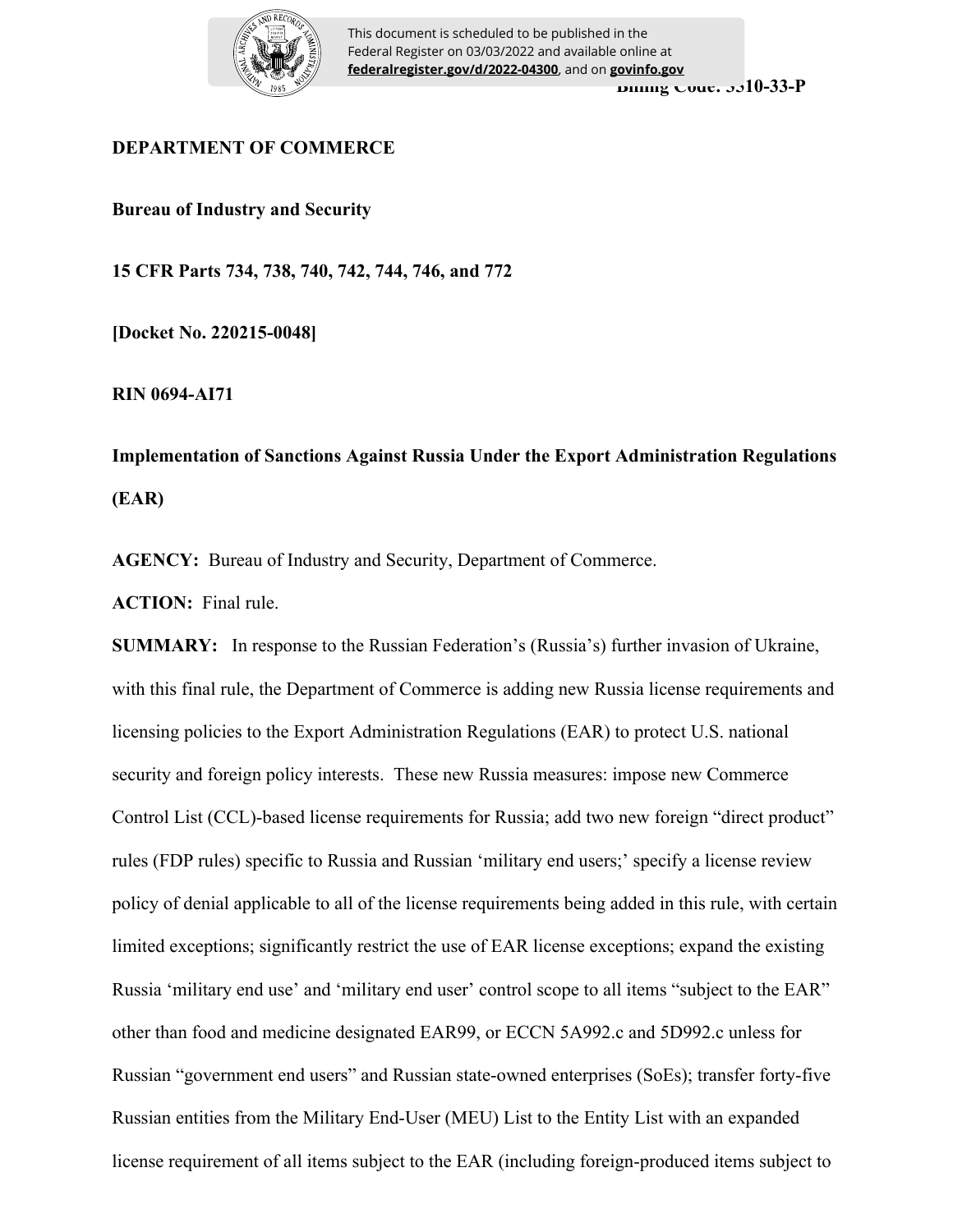the Russia-MEU FDP rules); and add two new Russia entities and revise two Russia entities to the Entity List. Lastly, this rule imposes comprehensive export, reexport and transfer (incountry) restrictions for the so-called Donetsk People's Republic (DNR) and Luhansk People's Republics (LNR) regions of Ukraine ("Covered Regions of Ukraine") and makes conforming revisions to export, reexport transfer (in-country) restrictions for Crimea Region of Ukraine provisions.

**DATES:** This rule is effective February 24, 2022.

**FOR FURTHER INFORMATION CONTACT:** For questions on the Entity List and MEU List, contact the Chair, End-User Review Committee, Office of the Assistant Secretary, Export Administration, Bureau of Industry and Security, Department of Commerce, Phone: (202) 482- 5991, Fax: (202) 482-3911, E-mail: ERC@bis.doc.gov.

For other questions on this final rule, contact Eileen Albanese, Director, Office of National Security and Technology Transfer Controls, Bureau of Industry and Security, Department of Commerce, Phone: (202) 482-0092, Fax: (202) 482-482-3355, E-mail: rpd2@bis.doc.gov. For emails, include "Russia" in the subject line.

#### **SUPPLEMENTARY INFORMATION:**

### **I. Background**

In response to the Russian Federation's (Russia's) further invasion of Ukraine, the Bureau of Industry and Security (BIS) imposes extensive sanctions on Russia by amending the Export Administration Regulations (15 CFR parts 730 – 774) (EAR). Russia's invasion of Ukraine flagrantly violates international law, is contrary to U.S. national security and foreign policy interests, and undermines global order, peace, and security, and therefore necessitates these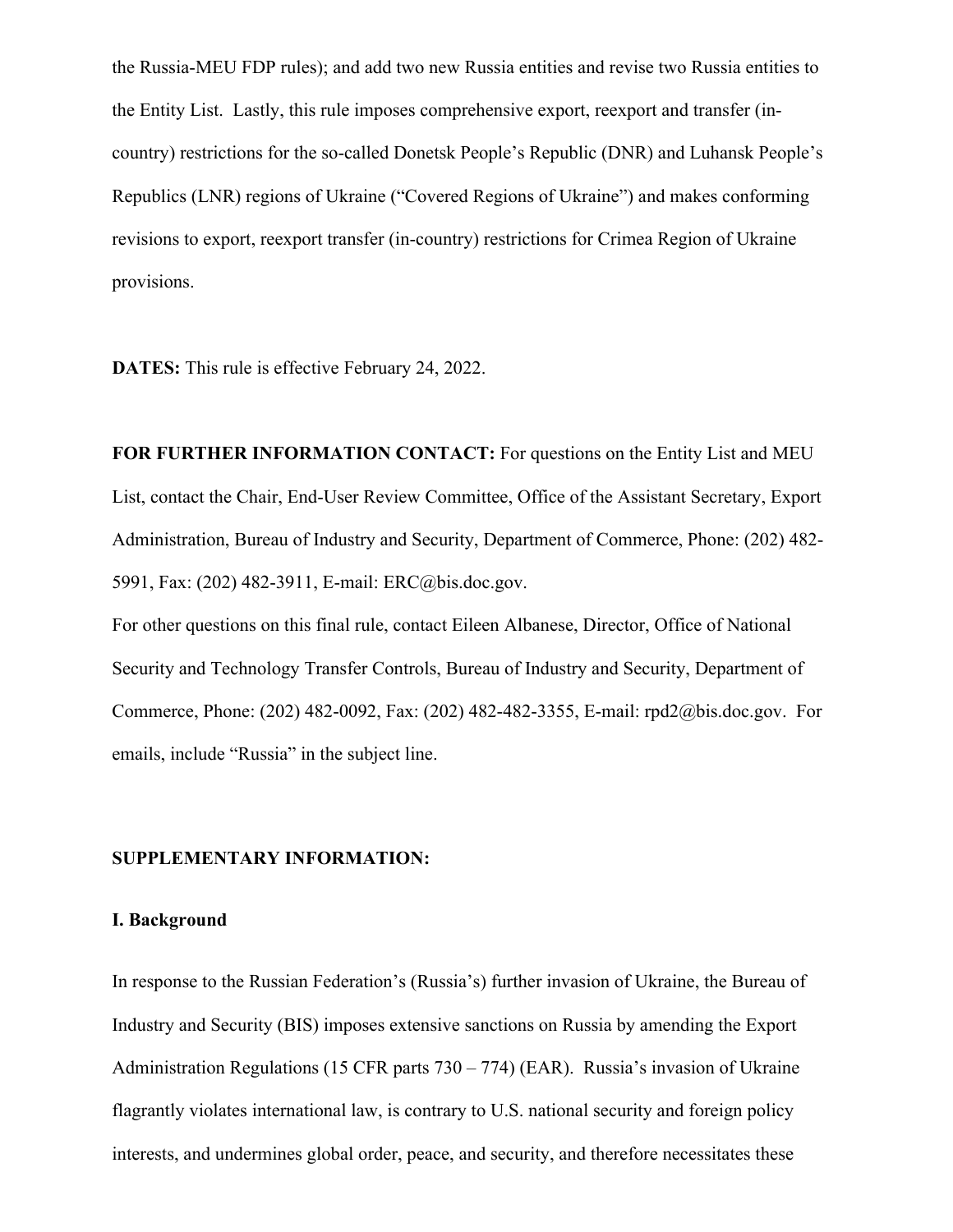stringent and expansive sanctions. The Commerce Department's sanctions are one aspect of the broad U.S. Government response to Russia's unprovoked aggression and are being imposed in coordination with allies and partners.

In response to Russia's 2014 invasion of Ukraine and occupation of the Crimean region, the U.S. Government, in coordination with its partners and allies, imposed restrictions on Russia, including asset-blocking measures, licensing requirements applicable to exports, reexports, and transfers (in-country) of items subject to the EAR destined for certain Russian entities, and special controls on items subject to the EAR intended for use in specified Russian industry sectors. Leading up to Russia's further invasion of Ukraine, the U.S. Government announced that should Russia encroach further on Ukraine's territory, it would impose additional, comprehensive sanctions with significant consequences.

The export control measures implemented in this final rule protect U.S. national security and foreign policy interests by restricting Russia's access to items that it needs to project power and fulfill its strategic ambitions. These items include sophisticated technologies designed and produced in the United States, as well as certain foreign-produced items that contain or are based on U.S.-origin technology subject to the EAR or other technology that is subject to the EAR that are essential inputs to Russia's key technology and other sectors. BIS is primarily targeting the Russian defense, aerospace, and maritime sectors with these new export controls. These export controls include controls on the export from abroad of certain foreign-produced items that are subject to the EAR. Given the global dominance of U.S.-origin software, technology, and equipment (including tooling), these new controls, implemented in parallel with similarly stringent measures by partner and allied countries, will cover a broad scope of items that Russia seeks to advance its strategic ambitions and consequently impair the country's key industrial sectors.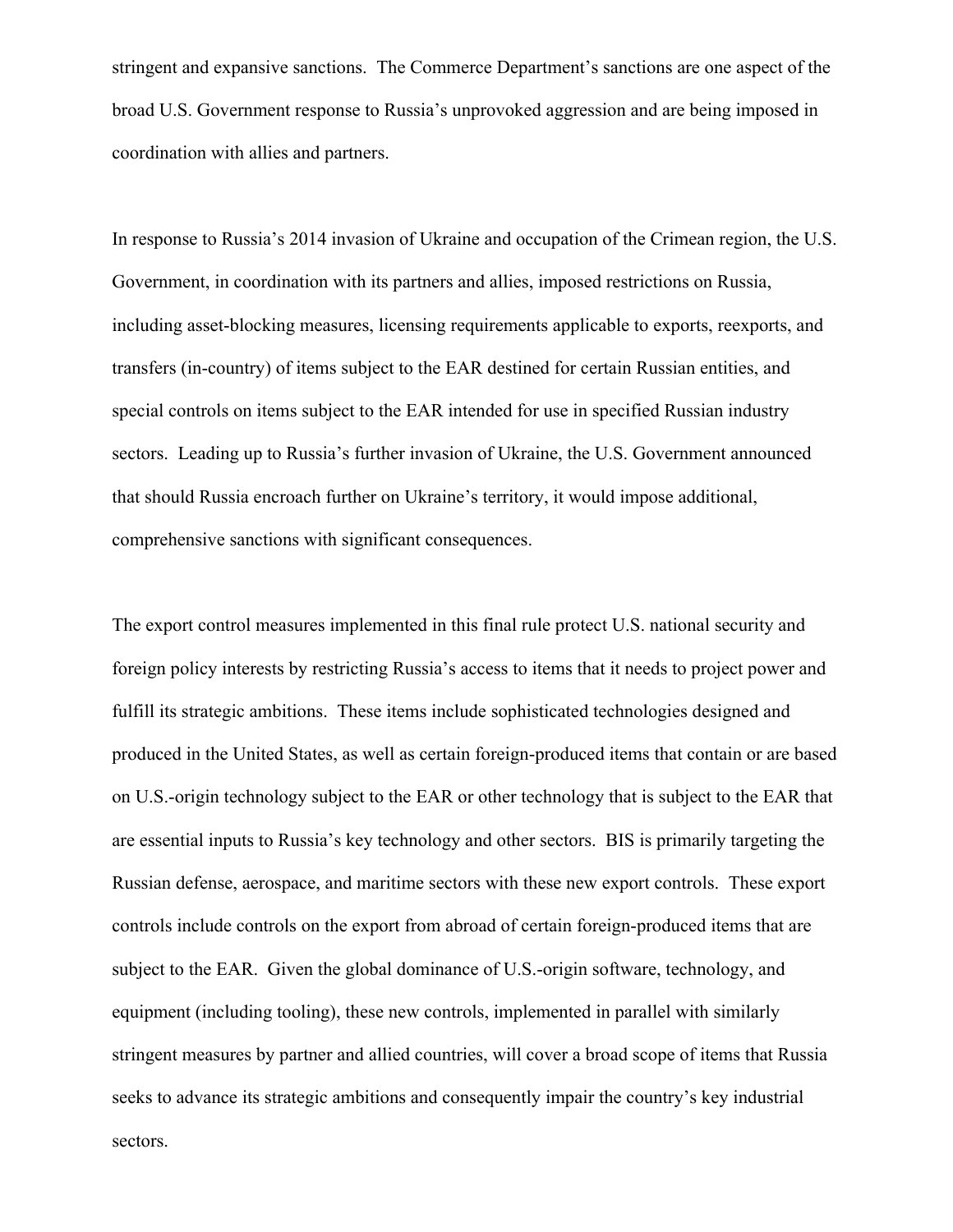## **II. Overview of New Controls**

BIS is implementing a new license requirement for Russia on items subject to the EAR and classified under any Export Control Classification Number (ECCN) in Categories 3 through 9 of the Commerce Control List, Supp. No. 1 to part 774 of the EAR (CCL). The new license requirement is added under new  $\S$  746.8(a)(1) (Russia sanctions) in part 746 of the EAR (Embargoes and Other Special Controls). License exceptions described in  $\S$  746.8(c)(1)-(7) may be used to overcome the license requirement. When a license application is required, applications for such items will be subject to a policy of denial. However, to minimize unintended consequences, a case-by-case review policy applies to applications to export, reexport, or transfer (in-country) items that ensure safety of flight, maritime safety, meet humanitarian needs, enable government space cooperation, and allow transactions for items destined to specified Western subsidiaries and joint ventures, support civil telecommunications infrastructure in certain countries, and government-to-government activities. The case-by-case review policy will be used to determine whether a transaction that meets the criteria above would benefit the Russian government or defense sector. Additionally, BIS is establishing two new foreign "direct product" rules (FDP rules) in § 734.9 of the EAR. The first relates to the entire country of Russia, as described in new § 734.9(f) (the "Russia FDP rule"). Foreign-produced items subject to the EAR under the Russia FDP rule will be subject to the license requirement described in new § 746.8(a)(2) but will be eligible for certain license exceptions described in § 746.8(c)(1)-(7). When a license application is required, such applications will be subject to a general policy of denial but will be subject to case-by-case review for certain circumstances described further in § 746.8(b).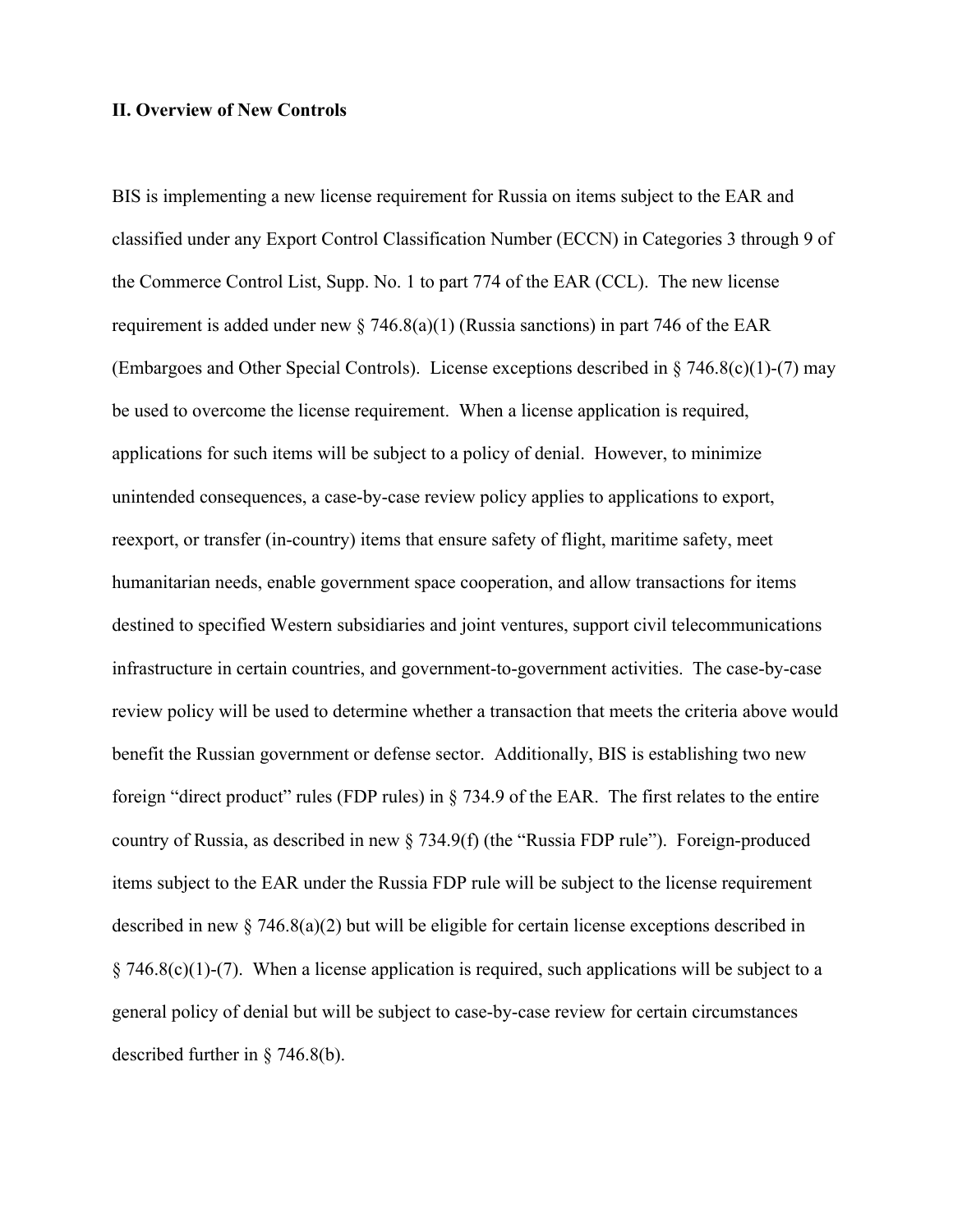The second new FDP rule targets Russian 'military end users,' as described in new  $\S 734.9(g)$ (the "Russia-MEU FDP rule"). Foreign-produced items subject to the EAR under the Russia-MEU FDP rule will be subject to the license requirement described in new  $\S$  746.8(a)(3). No license exceptions are available to overcome this license requirement, except as specified in the Entity List entry for a Footnote 3 entity on the Entity List in supplement no. 4 to part 744 of the EAR, and such items will be subject to a policy of denial for all license applications, as described in  $\S$  746.8(b).

BIS has determined that certain countries are committed to implementing substantially similar export controls as part of their domestic sanctions against Russia. These countries are identified in Supplement No. 3 to part 746 (Russia Exclusions List). They are excluded from the requirements of the Russia and Russia-MEU FDP rules and the *de minimis* provisions under Supplement No. 2 to part 734 with respect to ECCNs that either specify only Anti-terrorism (AT) in the reason for controls paragraph of the ECCN or are classified under ECCN 9A991. This exclusion may be full or partial, as noted in the Scope column of the Russia Exclusions List and may only apply when the criteria specified in  $\S$  746.8(a)(4) or (5) are met. In addition, the Russia Exclusions List includes certain countries that have committed to implementing substantially similar controls under their domestic laws but have not yet implemented them.

BIS also is expanding the scope of the existing 'military end use' and 'military end user' control under § 744.21 of the EAR for Russia to apply to all items "subject to the EAR" except food and medicine designated EAR99, or ECCN 5A992.c and 5D992.c unless for Russian "government end users" and Russian state-owned enterprises (SoEs). At the same time, this rule removes forty-five Russian entities from the Military End-User (MEU) List in Supplement No. 7 to part 744 and adds them to the Entity List with an expanded license requirement for the export, reexport, and transfer (in-country) of all items "subject to the EAR," including those items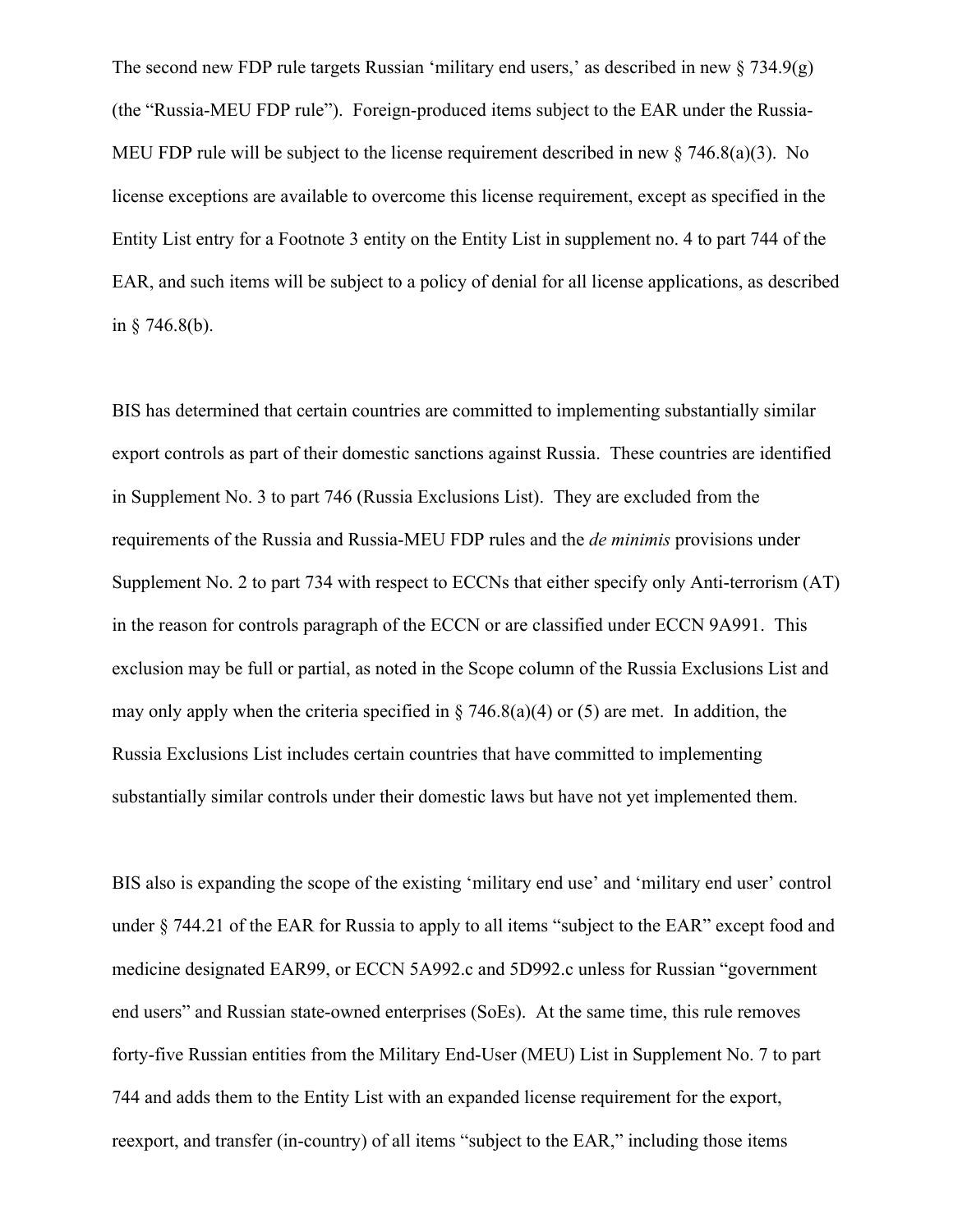subject to the Russia-MEU FDP rule for 'military end users' in Russia. Finally, BIS adds two new Russian entities to the Entity List under this final rule and revises two existing entries for Russian entities on the Entity List.

#### **III. Amendments to the Export Administration Regulations (EAR)**

# **A. Implementation of New Sanctions Against Russia**

*Addition of expansive license requirements, restrictive license review policies, and restrictions on license exception eligibility for Russia*

This final rule adds § 746.8 to impose new sanctions against Russia in part 746 of the EAR (Embargoes and Other Special Controls). Under paragraph (a) (License Requirements) of this new section, this final rule imposes three distinct types of license requirements. The first requirement, set forth in paragraph (a)(1) is specific to the export, reexport and transfer (incountry) of items in categories 3, 4, 5, 6, 7, 8 or 9 of the CCL. The second and third requirements, set forth in paragraphs (a)(2) and (3) are specific to reexport, export from abroad, and transfer (in-country) of foreign-produced "direct products" subject to the EAR under the Russia or Russia-MEU FDP rules.

## *1. Section 746.8(a)(1) License Requirement*

New  $\S$  746.8(a)(1) (Items classified in an ECCN in CCL Categories 3 through 9) is supplemental to the license requirements found elsewhere in the EAR. Under this paragraph, a license is required for the export, reexport, or transfer (in-country) to or within Russia of any item subject to the EAR and specified in an ECCN in Categories 3, 4, 5, 6, 7, 8, or 9 of the CCL, excluding deemed exports and deemed reexports. In implementing these controls, BIS imposes broad transfer (in-country) requirements on an entire country, reflecting the significance of the U.S. national security and foreign policy concerns, resulting from the Russian further invasion of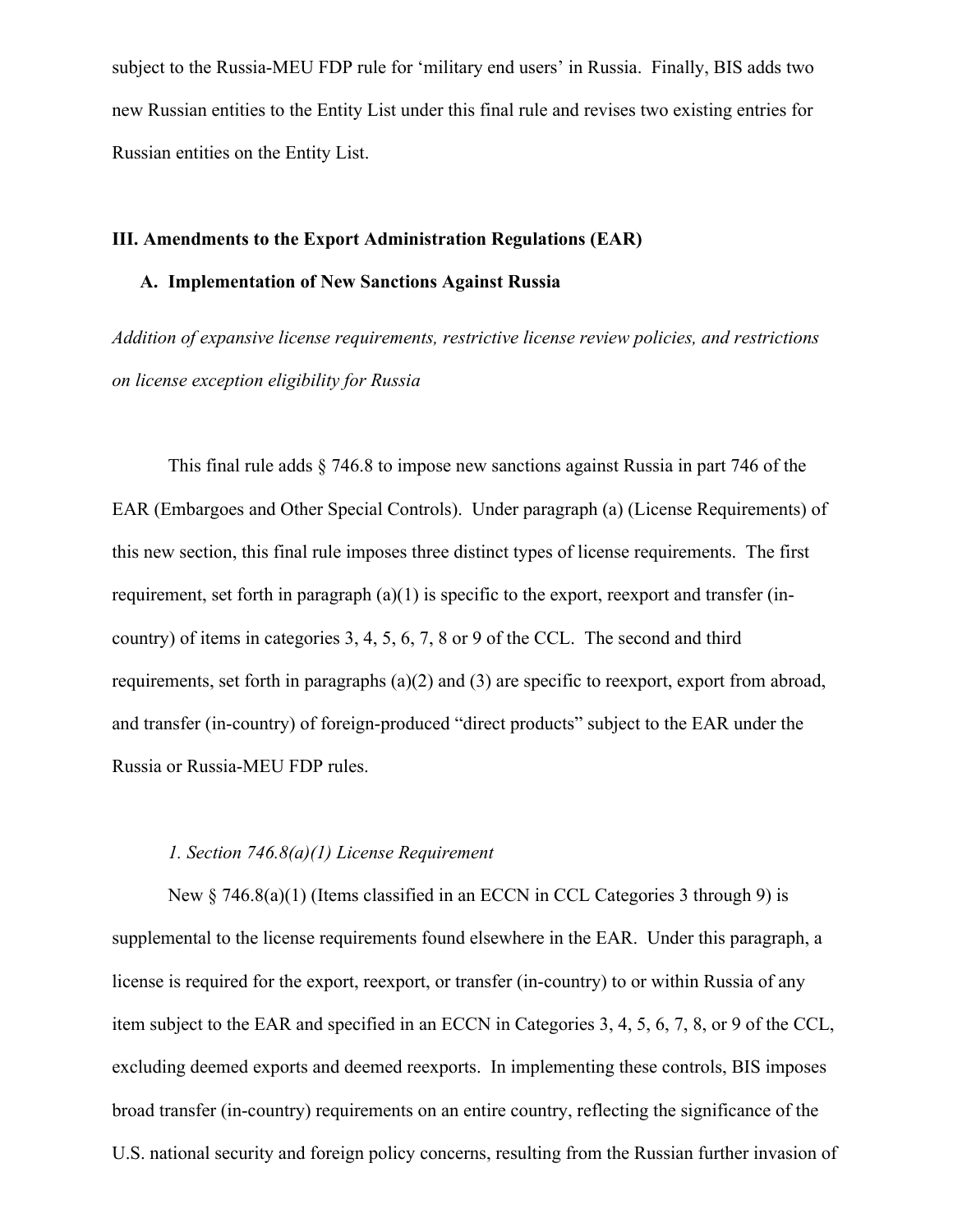Ukraine. These license requirements are intended to further restrict items to the Russian military and defense sector. Additionally, paragraph  $(a)(1)$  extends EAR license requirements to many items that did not previously require a license to Russia on the basis of their CCL classification alone, such as the parts and components used in civil aircraft controlled under ECCN 9A991.d. Although these items generally are controlled at a lower level under the EAR, they are still necessary for the functioning of aircraft, vessels and electronic items. As such, restrictions on these items can significantly limit Russia's ability to obtain items it is not able to produce. In addition, with these new license requirements, additional items will be treated as controlled U.S. origin content for purposes of *de minimis* calculations under supplement no. 2 to part 734 of the EAR, except as described in  $\S$  746.8(a)(5). BIS estimates that these new controls will result in an additional 350 license applications being submitted to BIS annually.

# *2. Section 746.8(a)(2) License Requirement for the Russia FDP rule*

New paragraph (a)(2) (Foreign-produced "direct product" items subject to the EAR under Russia FDP rule) requirements are imposed in conjunction with the simultaneous creation of a new foreign "direct product" rule specific to Russia (Russia FDP rule) in § 734.9(f) of the EAR. The Russia FDP rule establishes a license requirement for foreign-produced items that meet certain product scope and destination scope requirements in § 734.9(f) of the EAR. Specifically, the Russia FDP rule makes the "direct product" of a wide range of CCL software and technology, or items produced by a complete plant or 'major component' of a plant that itself is the "direct product" of such U.S.-origin technology or software, when it is known that the foreign-produced item is destined to Russia or will be incorporated into or used in the "production" or "development" of any "part," "component," or "equipment" produced in or destined to Russia. Notably, the product scope of the Russia FDP rule does not include items designated EAR99 that are produced by "technology" or "software" as described in  $\S 734.9(f)(1)(i)$  or by a complete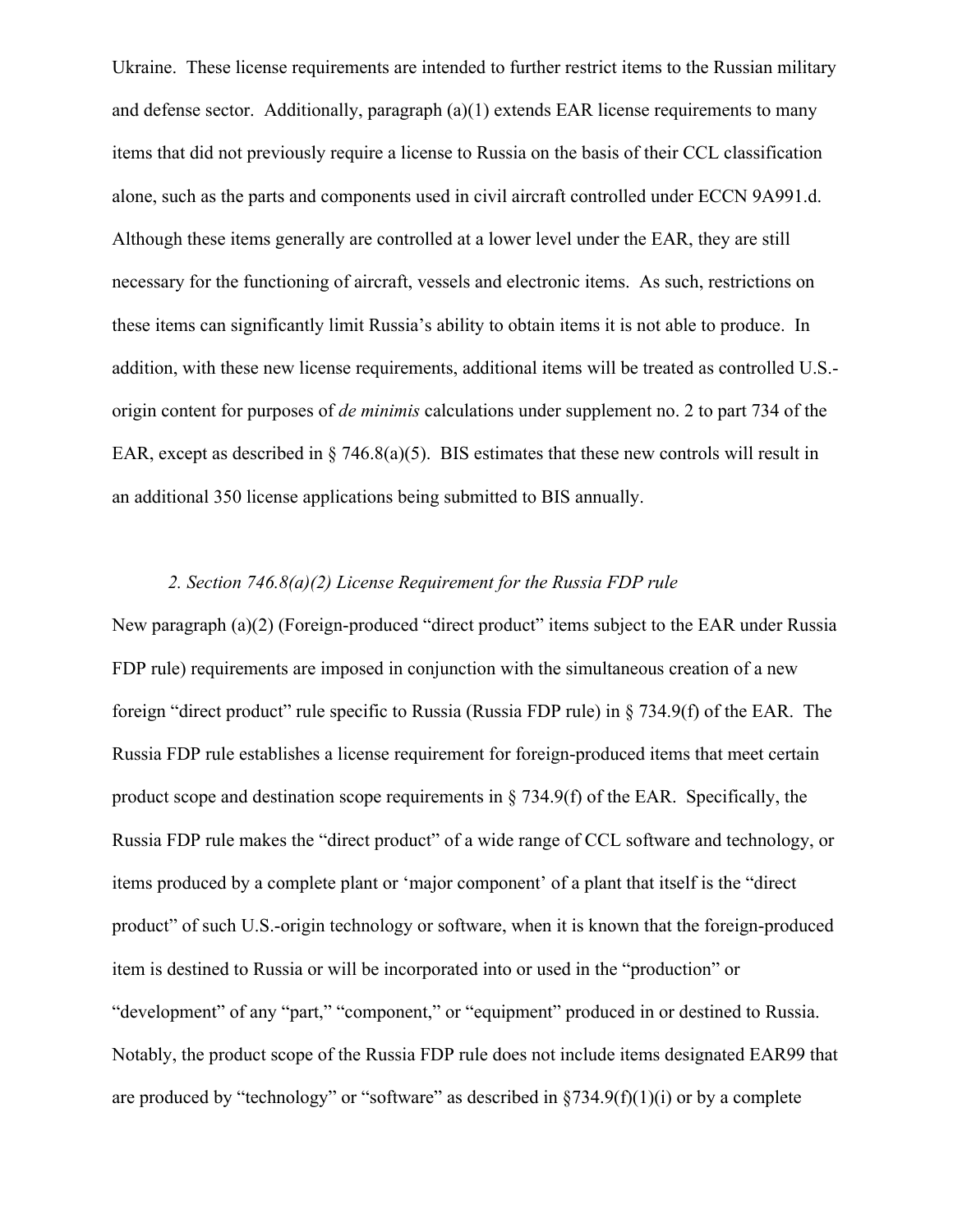plant or 'major component' of a plant as described in  $\S 734.9(f)(1)(ii)$ . The Russia FDP rule is described in greater detail below.

Under paragraph (a)(2), a license is required for the reexport, export from abroad, or transfer (in-country) of any foreign-produced items subject to the EAR under the Russia FDP Rule described in § 734.9(f) of the EAR to any destination. The phrase 'any destination' is used to address situations involving multi-step manufacturing processes that occur in more than one country and in which the parties involved have "knowledge" that the foreign-produced item being produced will ultimately be reexported or exported from abroad to Russia. The license requirements under paragraph (a)(2) will apply to the reexports or exports from abroad from manufacturing country 1 to manufacturing country 2 (each contributing to the production chain), when there is "knowledge" that the reexport or export from abroad of the item is ultimately destined to Russia or incorporated into or used in the production or development of any part component or equipment (not designated EAR99) produced in or ultimately destined to Russia.

BIS estimates new license requirements under  $\S$  746.8(a)(2) will result in an additional 2,000 license applications being submitted to BIS annually.

# *3. Section 746.8(a)(3) License Requirement for the Russia-MEU FDP rule*

New paragraph (a)(3) (Foreign-produced "direct product" items subject to the EAR under Russia-Military End User FDP Rule) requirements are imposed in conjunction with the simultaneous creation by this rule of a new foreign "direct product" rule specific to Russia (Russia-Military End User FDP Rule) in  $\S$  734.9(g) of the EAR. The Russia-Military End User FDP rule establishes a license requirement for foreign-produced items that meet certain product scope and destination scope requirements in  $\S 734.9(g)$  of the EAR. Specifically, this Russia-Military End User FDP rule makes the "direct product" of a wide range of CCL software and technology (any software or technology in an ECCN in any category of the CCL subject to the EAR, or items produced by a plant or major component of a plant that itself is the "direct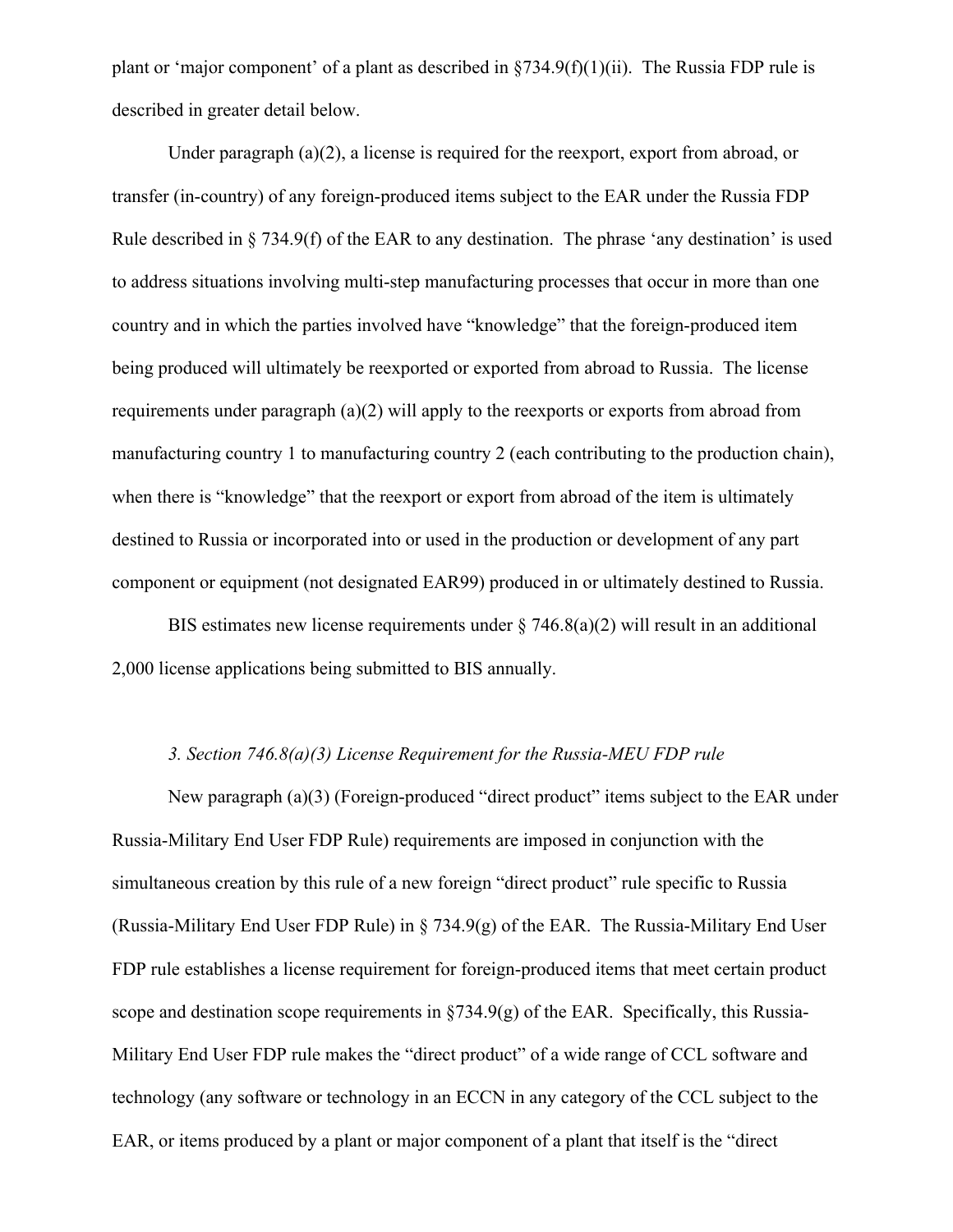product" of such U.S.-origin technology or software) when it is known that the foreign-produced item will be incorporated into, or will be used in the "production" or "development" of any "part," "component," or "equipment" produced, purchased, or ordered by any entity with a footnote 3 designation in the license requirement column of the Entity List. Notably, the product scope of the Russia-Military End User FDP rule includes items designated EAR99 that are a "direct product" of "technology" or "software" described in  $\S 734.9(g)(1)(i)$  or produced by a complete plant or 'major component' of a plant as described in  $\S 734.9(g)(1)(ii)$ . The Russia-MEU FDP rule is described in greater detail below.

Section 746.8(a)**(**3) specifies that except as described in paragraph (a)(4) of this section, a license is required to reexport, export from abroad, or transfer (in-country), to any destination, any foreign-produced item subject to the EAR under  $\S$  734.9(g) of the EAR other than food or medicine designated as EAR99, or ECCN 5A992.c and 5D992.c unless for Russian "government end users" and Russian state-owned enterprises (SoEs). Because the Russia-Military End User FDP rule includes "software" and "technology" in ECCNs in Categories 0, 1 and 2 (in addition to the other 7 categories of the CCL), the likelihood that EAR99 food and medicine foreign direct products could be subject to the EAR increases. To the extent that the direct product of ECCN 0, 1, and 2 may encompass EAR99 food or medicine, this rule exempts those items from the license requirement. For the same reasons noted above in connection with paragraph  $(a)(2)$ , this final rule also uses the phrase 'any destination.'

*4. Countries Excluded from Certain Russia License Requirements under Section 746.8* This final rule also adds a new paragraph  $\S$  746.8(a)(4) (Exclusion from license requirements under paragraphs (a)(2) and (3)) to identify countries that BIS has determined are committed to implementing substantially similar export controls as part of their domestic sanctions against Russia. These countries warrant full or partial exclusions, as appropriate, from the requirements set forth under paragraphs (a)(2) and (3) as identified in supplement No. 3 to part 746 (Russia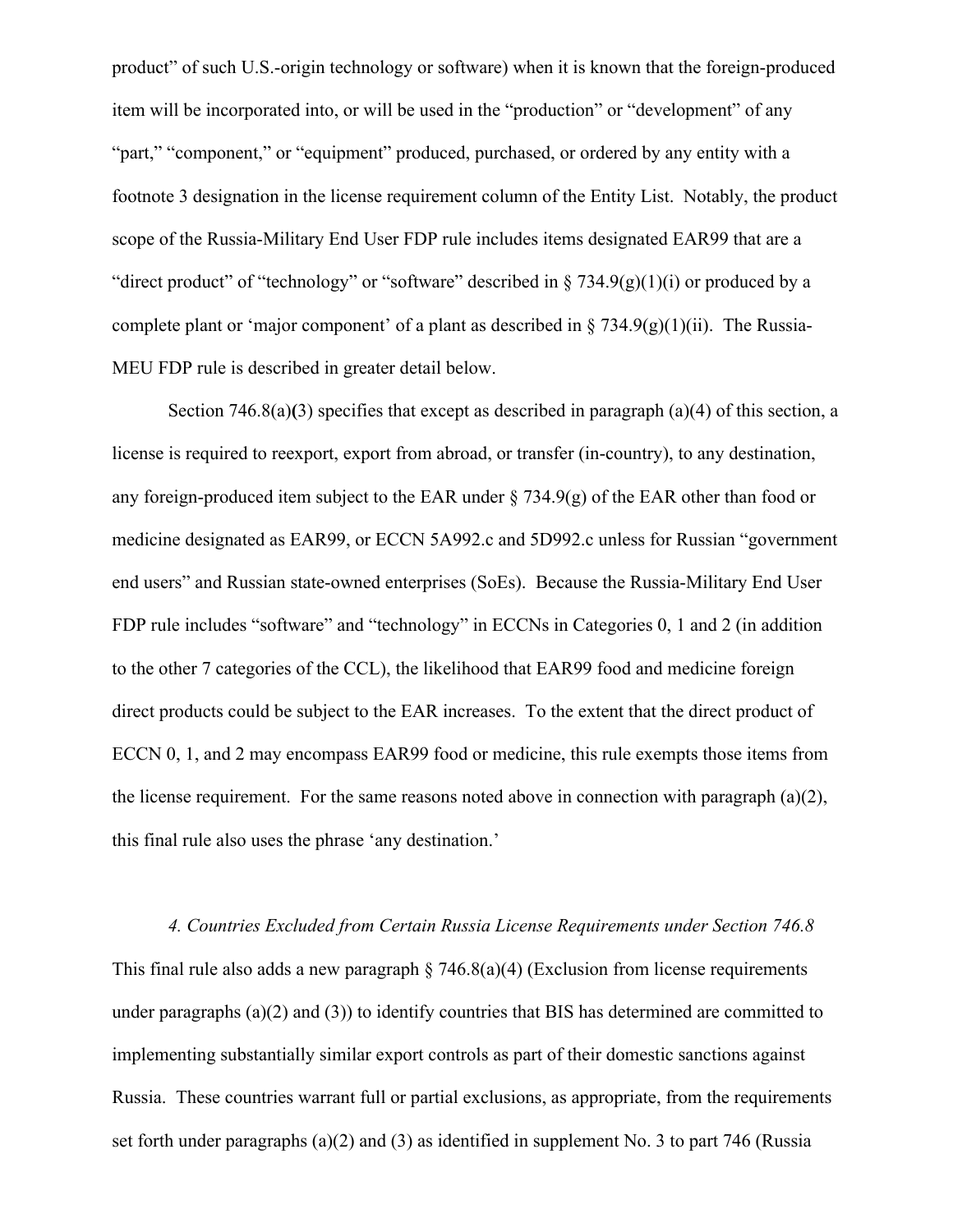Exclusions List). Similarly, this final rule adds new paragraph (a)(5) (Exclusion from scope of U.S.-origin controlled content under paragraph  $(a)(1)$  to carve out certain content from the scope of U.S.-origin controlled content for *de minimis* purposes under supplement No. 2 to part 734 of the EAR when making a *de minimis* calculation for Russia.New paragraph (a)(5) specifies that the license requirements in paragraph (a)(1) of this section are not used to determine controlled U.S.-origin content in a foreign-made item, provided that: the U.S.-origin content is described in ECCNs that either specify only Anti-terrorism (AT) in the reason for controls paragraph of the ECCN or is classified under ECCN 9A991 and is included in the Scope column of the Russia Exclusions List; and the foreign-made item will be reexported or exported to Russia from a country in the Russia Exclusions List.

As a conforming change, this final rule also revises supplement No. 2 to part 734 - Guidelines for *De Minimis* Rules, by revising the third sentence of paragraph (a)(1), which specifies using the license requirements in part 746 for identifying U.S.-origin controlled content for *de minimis* content. This final rule adds a parenthetical phrase after part 746 to add the phrase "excluding U.S.-origin content that meets the criteria in  $\S$  746.8(a)(5)."

Excluded countries for purposes of § 746.8 are identified in new supplement No. 3 to part 746 – Countries Excluded from Certain Russia License Requirements, also known as the Russia Exclusions List. The new supplement includes three columns, identifying: (1) the countries for purposes of the exclusion under  $\S$  746.8(a)(4) and (5); (2) the scope of the exclusion; and (3) the *Federal Register* document announcing the addition of such countries to the supplement. This final rule adds the twenty-seven countries of the European Union, Australia, Canada, Japan, New Zealand, and the United Kingdom, as the first countries in supplement No. 3 to part 746. The introductory text of the Russia Exclusions List specifies that exclusions may be full or partial. If a partial exclusion applies, the applicable ECCNs will be described in the Scope column of list.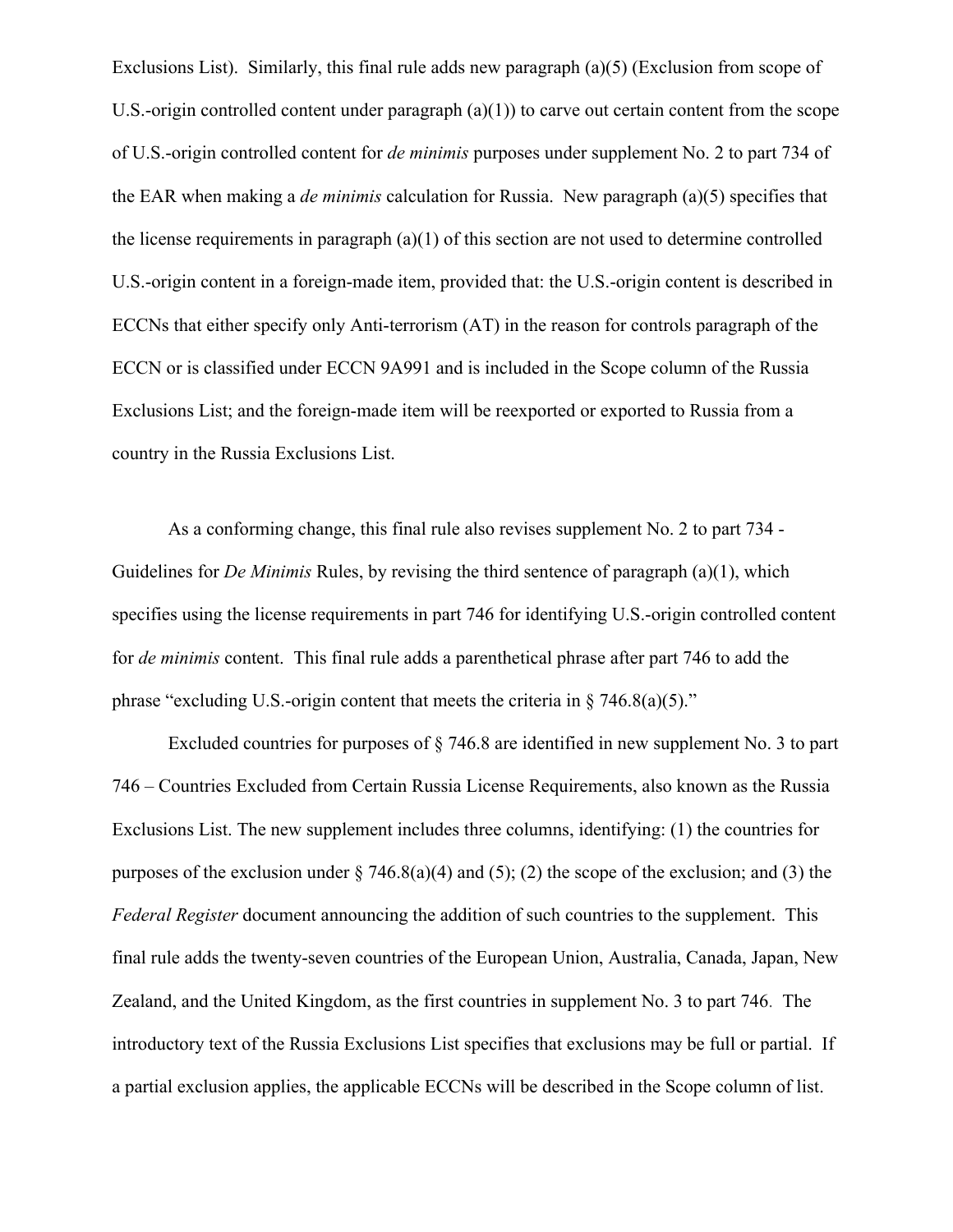## *5. Licensing Policy for Applications Required Under Section 746.8*

Under new  $\S$  746.8(b) (Licensing policy), applications for the export, reexport or transfer (incountry) of items that require a license under new paragraph (a)(1) and (2) will be reviewed, with certain limited exceptions, under a policy of denial. License applications for certain categories of exports, reexports, and transfers (in-country) will be reviewed on a case-by-case basis to determine whether the transaction would benefit the Russian government or defense sector. These categories are as follows: applications related to safety of flight, maritime safety, to meet humanitarian needs, in support of government space cooperation, applications for companies headquartered in Country Groups A:5 and A:6 to support civil telecommunications infrastructure, or involving government-to-government activities. In addition, applications for items destined to certain companies operating in Russia will be reviewed on a case-by-case basis if the companies are: (1) wholly-owned U.S. subsidiaries; (2) foreign subsidiaries of U.S. companies that are joint ventures with other U.S. companies, (3) joint ventures of U.S. companies with companies headquartered in Country Group A:5 and A:6 in supplement no. 1 to part 740 countries, (4) wholly-owned subsidiaries of companies headquartered in Country Group A:5 and A:6 in supplement no. 1 to part 740 countries, or (5) joint ventures of companies headquartered in Country Group A:5 and A:6 with other companies headquartered in Country Groups A:5 and A:6. The case-by-case review policy does not apply to Russian-headquartered companies. This final rule also specifies in paragraph (b) that license applications required under paragraph (a)(3) will be reviewed under a policy of denial in all cases.

# *6. License Exceptions for Section 746.8 License Requirements*

Lastly, under new paragraph (c) (License Exceptions), this final rule specifies that certain license exceptions apply to  $\S$  746.8(a)(1) and (2). Specifically, the license exceptions that apply are: certain sections of License Exception TMP for items for use by the news media, § 740.9(a)(9); License Exception GOV, § 740.11(b); License Exception TSU for software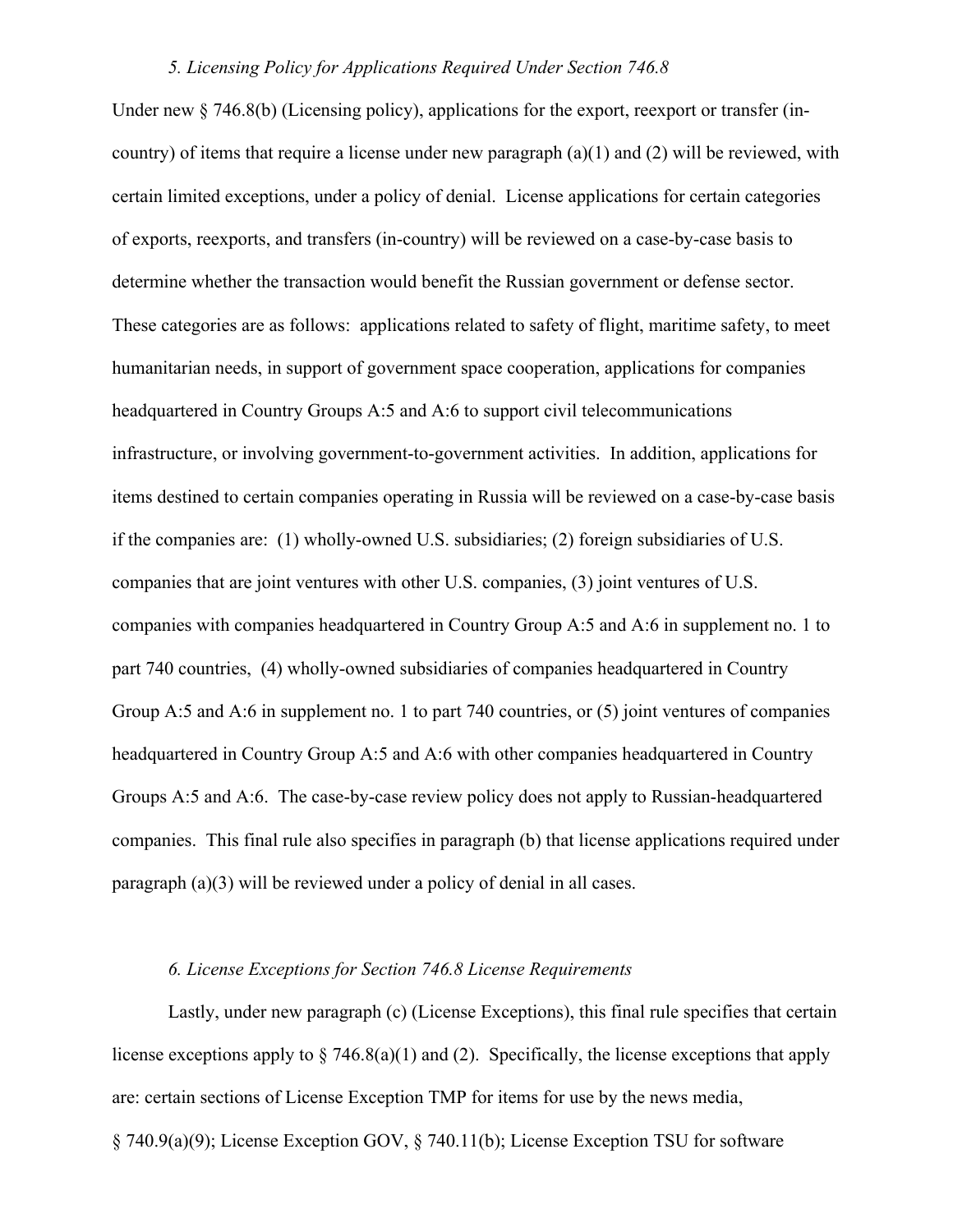updates for civil end users provided those civil end users are subsidiaries or joint ventures of companies headquartered in the United States or a country or countries from Country Groups A:5 or A:6, § 740.13(c); License Exception BAG, excluding firearms and ammunition (paragraph (e)), § 740.14; License Exception AVS, § 740.15 (a) and (b); License Exception ENC, excluding Russian "government end users" and Russian state owned enterprises (SOEs), § 740.17; and License Exception CCD, § 740.19. This final rule also specifies in paragraph (c) that no license exceptions may overcome the license requirements in paragraph  $(a)(3)$  except as specified in the Entity List entry for a Footnote 3 entity on the Entity List in supplement no. 4 to part 744 of the EAR, which is consistent with the fact that entities on the Entity List are generally not eligible for license exceptions.

## **B. New Russia and Russia-MEU FDP Rules**

In § 734.9 (Foreign-Direct Product (FDP) Rules), this final rule adds two new Foreign-Direct Product (FDP) rules as part of the new Russia sanctions. The first rule targets Russia as a destination, and the second targets Russian 'military end users.'

## 1. *Addition of Russia FDP Rule*

Through the Russia FDP rule set out in new paragraph (f) of § 734.9 of the EAR, this rule establishes that a foreign-produced item located outside the United States is subject to the EAR if it meets both the product scope in paragraph  $(f)(1)$  of this section and the destination scope in paragraph (f)(2). License requirements, license review policy, and license exceptions applicable to the foreign-produced items that are subject to the EAR pursuant to this paragraph (f) are identified in § 746.8, described above. Product scope for the Russia FDP rule is defined in paragraph  $(f)(1)(i)$  ("Direct product" of "technology" or "software") and paragraph  $(f)(1)(ii)$ ("Direct product" of a complete plant or major component of a plant).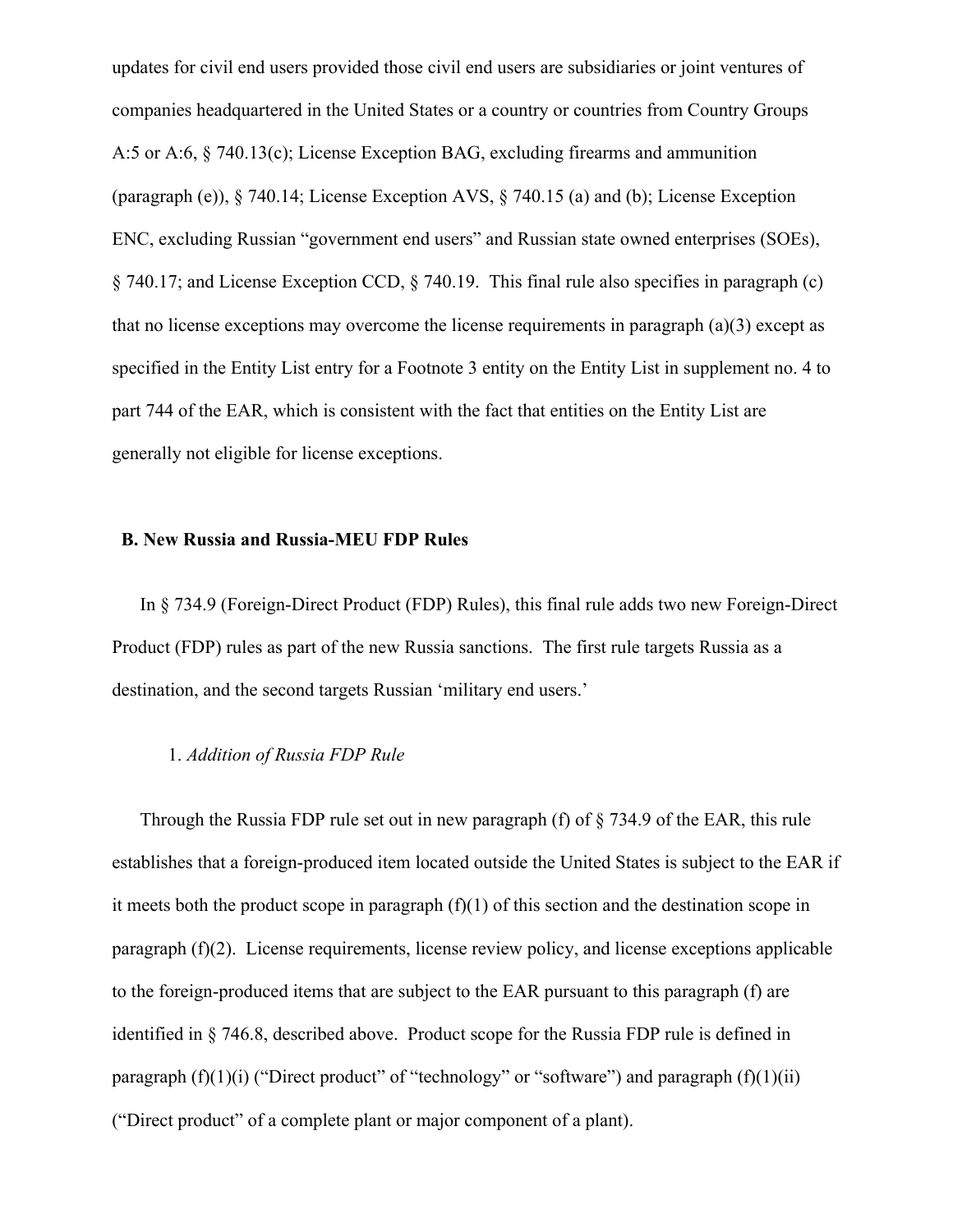The criteria in paragraph  $(f)(1)(i)$  applies to a foreign-produced item that is not designated EAR99 and that is the "direct product" of U.S.-origin "technology" or "software" specified in any ECCN in product groups D or E in Categories 3, 4, 5, 6, 7, 8, or 9 of the CCL. The criteria in paragraph  $(f)(1)(ii)$  applies to a foreign-produced item that is not designated EAR99 and is produced by any plant or 'major component' of a plant that itself is a "direct product" of U.S.-origin "technology" or U.S.-origin "software" and specified in any ECCN in product groups D or E in Categories 3, 4, 5, 6, 7, 8, or 9 of the CCL. This is an expansive list of "technology" and "software," which will result in many additional foreign-produced items being considered "subject to the EAR" compared to the other existing FDP rules that applied to Russia prior to the publication of this rule. The additional foreign-produced items that will be "subject to the EAR" will be subject to the new license requirements imposed through this rule under the Sanctions against Russia (new § 746.8), as described above.

For a foreign-produced item to be subject to the EAR under the Russia FDP rule, the criteria in new  $\S 734.9(f)(2)$  (Destination scope of the Russia FDP rule) must also be met. New paragraph (f)(2) specifies that a foreign-produced item meets the destination scope of the Russia FDP rule if there is "knowledge" that the foreign-produced item is destined to Russia, or will be incorporated into, or used in the "production" or "development" of any "part," "component," or "equipment" not designated EAR99 and produced in or destined to Russia.

### *2. Addition of Russia-Military End User (Russia-MEU) FDP Rule*

The Russia-MEU FDP rule set forth in new paragraph (g) targets Russian 'military end users' that, as described below, previously were on the MEU List and are being removed from the MEU List and added to the Entity List in Supplement No. 4 to part 744 of the EAR in this final rule. To address the significant support that these 'military end users' provide to the Russian military, a new and more expansive FDP rule is warranted for these identified 'military end users' under the EAR compared to the FDP rules that apply to certain destinations under the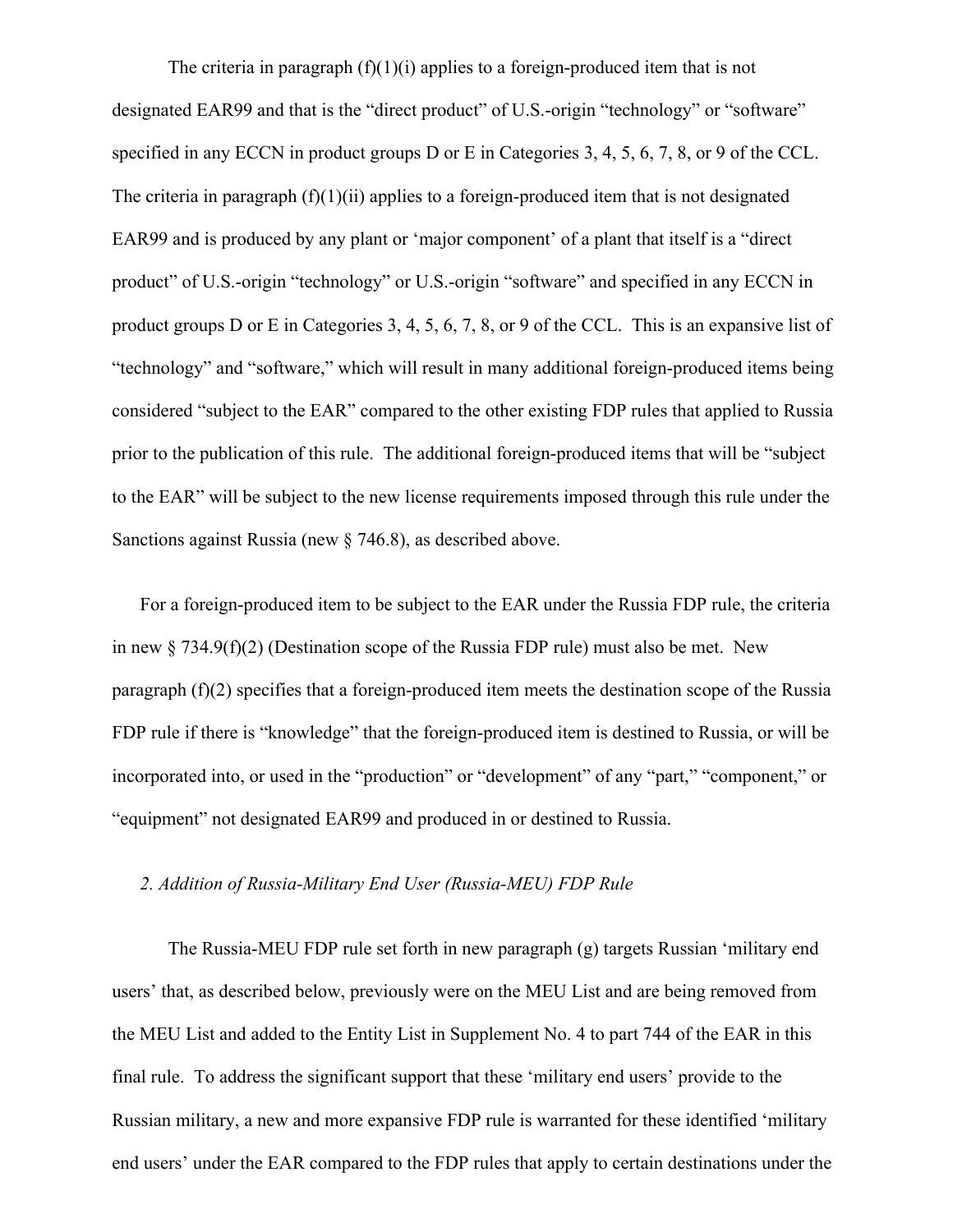EAR. This final rule adds a new paragraph (g) to impose this new FDP rule targeting these Russian 'military end users.' A foreign-produced item located outside the United States is subject to the EAR if it meets both the product scope in paragraph  $(g)(1)$  of  $\S$  734.9 and the destination scope in paragraph (g)(2). License requirements, license review policy, and license exceptions applicable to the foreign-produced items that are subject to the EAR pursuant to paragraph (g), which are now identified in  $\S$  746.8, are described above.

This final rule adds paragraph  $(g)(1)(i)$  ("Direct product" of "technology" or "software") and paragraph  $(g)(1)(ii)$  ("Direct product" of a complete plant or major component of a plant) to define the product scope for the Russia-MEU FDP rule. The criteria in paragraph  $(g)(1)(i)$ extends to the "direct product" of "technology" or "software" subject to the EAR and specified in any ECCN in product groups D or E in any category of the CCL. Paragraph  $(g)(1)(ii)$  applies to a foreign-produced item that is produced by a plant or 'major component' of a plant that itself is a "direct product" of U.S.-origin "technology" or U.S.-origin "software" subject to the EAR and specified in any ECCN in product groups D or E in any category of the CCL, which is an expansive list of "technology" and "software." This will result in many additional foreignproduced items being considered "subject to the EAR" compared to the other existing FDP rules that applied to these Russian 'military end users' prior to the publication of this rule. The additional foreign-produced items that will be "subject to the EAR" will be subject to the new license requirements being imposed as part of the sanctions against Russia set forth in new § 746.8.

For a foreign-produced item to be subject to the EAR, the criteria in new paragraph  $(g)(2)$ (End-user scope of the Russia MEU FDP rule) must be met. New paragraph  $(g)(2)$  specifies that a foreign-produced item meets the destination scope of the Russia MEU FDP rule if there is "knowledge" as specified in new paragraph  $(g)(2)(i)$  (Activities involving Footnote 3 designated entities) that a foreign-produced item will be incorporated into, or will be used in the ''production'' or ''development'' of any ''part,'' ''component,'' or ''equipment'' produced,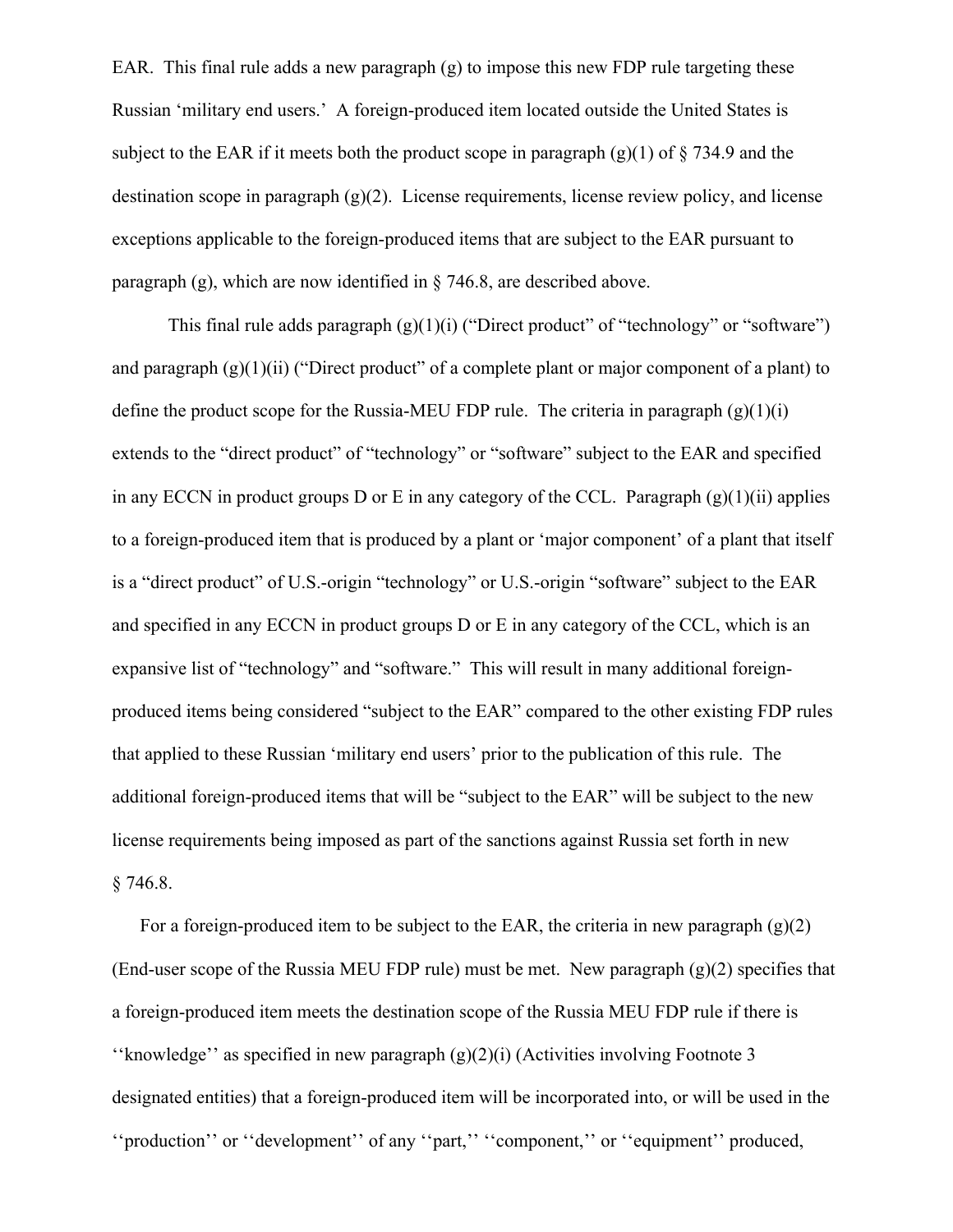purchased, or ordered by any entity with a footnote 3 designation in the license requirement column of the Entity List in supplement No. 4 to part 744 of the EAR.

In a corresponding change, this final rule adds a new footnote 3 to the Entity List for each of the Russian 'military end users' that are being removed from the MEU List and added to the Entity list as described below. The new footnote 3 to the Entity List is a key part of the criteria for the Russia-MEU FDP rule and will include a cross reference back to §§ 734.9(g), 746.8, and 744.21. With the changes described below, forty-five entities on the Entity List now have a footnote 3 designation, as well as two additional entities being added to the Entity List and two existing entities that are being revised in this rule that will also have the footnote 3 designation, for a total of forty-nine entities with a footnote 3 designation. As specified in new paragraph (g)(2) of § 734.9, any entity with a footnote 3 designation in the license requirement column of the Entity List is a party to any transaction involving the foreign-produced item, *e.g.*, as a ''purchaser,'' ''intermediate consignee,'' ''ultimate consignee,'' or ''end-user." A new Note 3 to paragraph (g) specifies that for purposes of paragraph (g), a 'military end user' is any entity listed on the Entity List under Russia with a footnote 3 designation.

# **C. Conforming Changes**

Based on the foregoing changes to the EAR, this final rule also makes certain conforming changes to the Russia industry sector sanctions in  $\S$  746.5(a)(1); the Commerce Country Chart in supplement No. 1 to part 738; the Consumer Communication Devices license exceptions in § 740.19; and certain licensing review policies in part 742. In addition, this rule makes a correction to the Entity List FDP rule in  $\S$  734.9(e).

### *1. Russia Industry Sector Sanctions Changes*

Under  $\S$  746.5 (Russian industry sector sanctions), this final rule revises paragraph (a)(1) (General prohibition) to make clarifying edits and add a cross reference to new § 746.8. As this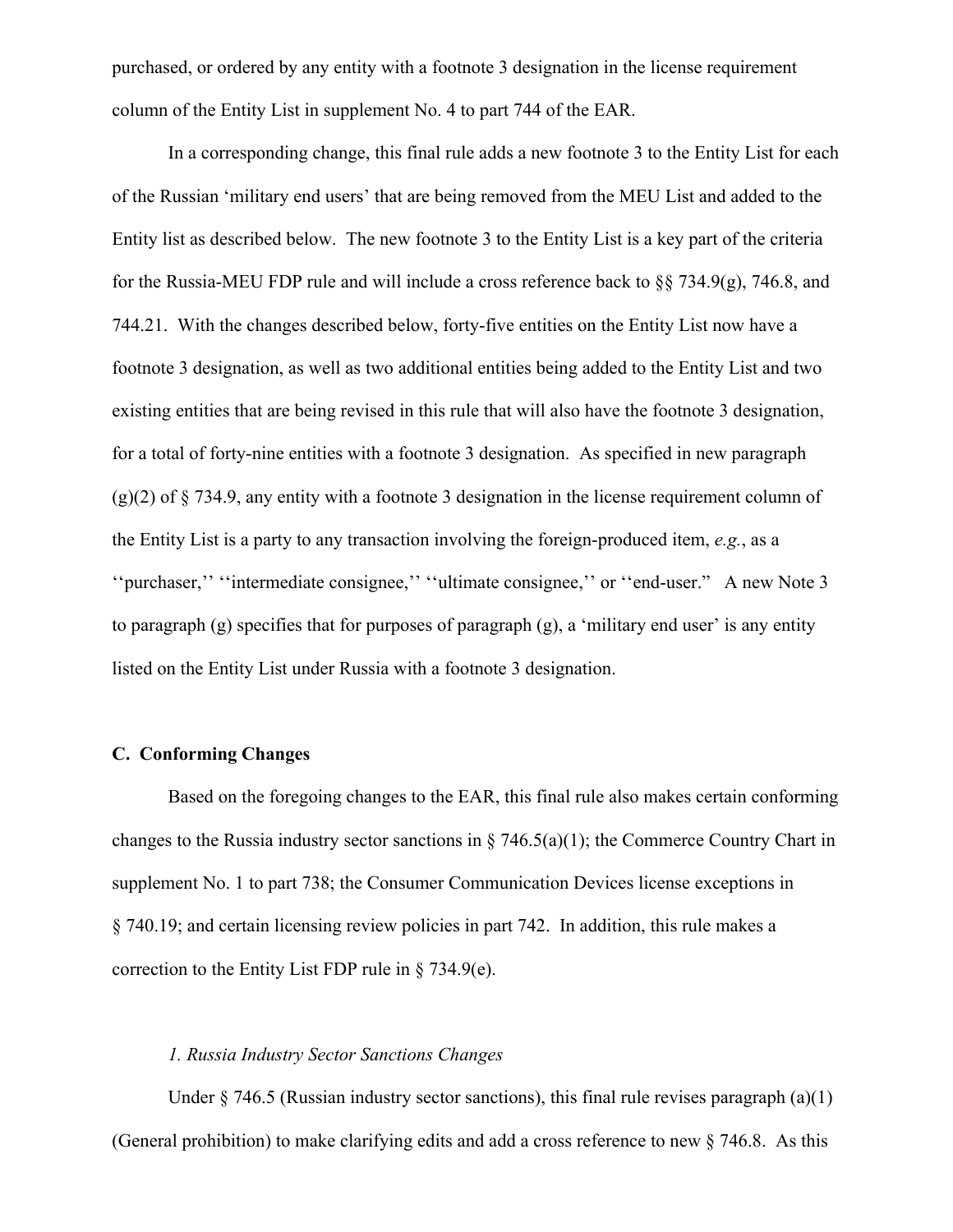paragraph specifies that there are other provisions of the EAR that apply to exports, reexports, and transfers (in-country) to Russia, a reference to the new sanctions against Russia in § 746.8 is needed to remind exporters, reexporters, and transferors to also look at § 746.8 when determining whether a license is required. This final rule also revises the text to remove the reference to Section 6 of the Export Administration Act of 1979 as this reference is outdated with the passage of the Export Control Reform Act of 2018 (ECRA), and a statutory reference is not necessary. This final rule also corrects the web address referenced in supplement No. 2 to part 746 – Russian Industry Sector Sanction List to use the current web address being used by the U.S. Census Bureau regarding Schedule B information.

### *2. Commerce Country Chart Change*

In supplement No. 1 to part 738 – Commerce Country Chart, as a conforming change to the addition of new § 746.8, this final rule revises footnote 6 to add a reference to § 746.8, so exporters, reexporters, and transferors are aware of the need to also review license requirements in § 746.8 for items listed in any ECCN in Categories 3, 4, 5, 6, 7, 8, or 9 of the CCL.

# *3. License Exception CCD Changes*

This final rule amends License Exception CCD (§ 740.19), which was previously limited to Cuba, by adding Russia as an additional eligible destination. While  $\S$  740.1(a) specifies that any license exception authorizing reexports also authorizes in-country transfers, provided the terms and conditions for reexports under that license exception are met, this final rule revises § 740.19 to add explicit references to transfers (in-country). BIS is making this clarification because new § 746.8 imposes controls on transfers (in-country) within Russia.

In § 740.19(a) (Authorizations), this rule adds Russia and a reference to transfers (incountry). Under the introductory text of paragraph (b) (Eligible commodities and software), this rule adds Russia and a reference to transfers (in-country) and removes an outdated reference to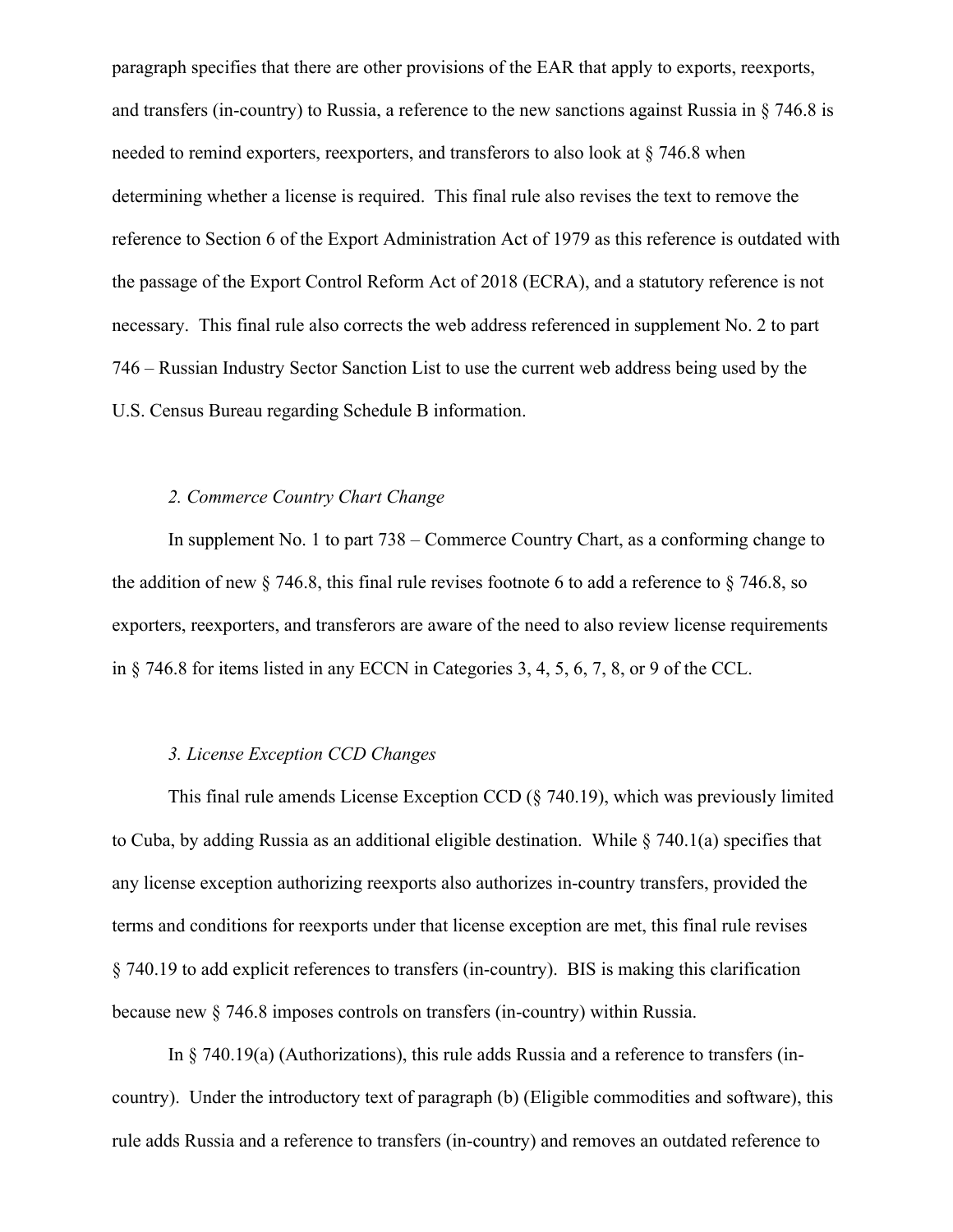Sudan. Finally, under paragraph  $(c)(1)$  (Organizations), this final rule revises paragraph  $(c)(1)(i)$ , which identifies eligible end users for License Exception CCD, to add Russia and a reference to transfers (in-country). The revision to paragraph  $(c)(1)(i)$  specifies that License Exception CCD is limited to the export, reexport, or transfer (in-country) of eligible commodities and software to and for the use of independent non-governmental organizations in Russia. This final rule further adds the Russian Government to the exclusions under paragraph  $(c)(1)(ii)$  and adds a new paragraph (c)(1)(iii) (Ineligible Russian Government Officials) to exclude the specified officials from receiving commodities and software under License Exception CCD. Only the end users named as eligible in paragraph (c) may receive the commodities and software eligible under License Exception CCD. This rule also amends paragraph (c)(2) as a correction and clarification, to state that License Exception CCD authorizes exports, reexports and transfers (incountry) to individuals.

When License Exception CCD was initially added to the EAR in 2009, the text of this paragraph only referenced exports. However, a reading of paragraph (a) of the license exception and the preamble to the rule that added the license exception to the EAR indicates that License Exception CCD was intended to authorize both exports and reexports to individuals. See 74 FR 45985 at 45987 (9/8/2009). The addition of transfer (in-country) will clarify that the authorization applies not only to reexports, but also to transfers (in-country).

## *4. Part 742 (Control Policy—CCL Based Controls) Changes*

In part 742, as conforming changes to the license review policy of denial added under paragraph (b) to new § 746.8, this final rule makes changes to license review policies in five sections: 742.2 (Proliferation of chemical and biological weapons), 742.3 (Nuclear nonproliferation), 742.4 (National security), 742.5 (Missile technology), and 742.6 (Regional stability).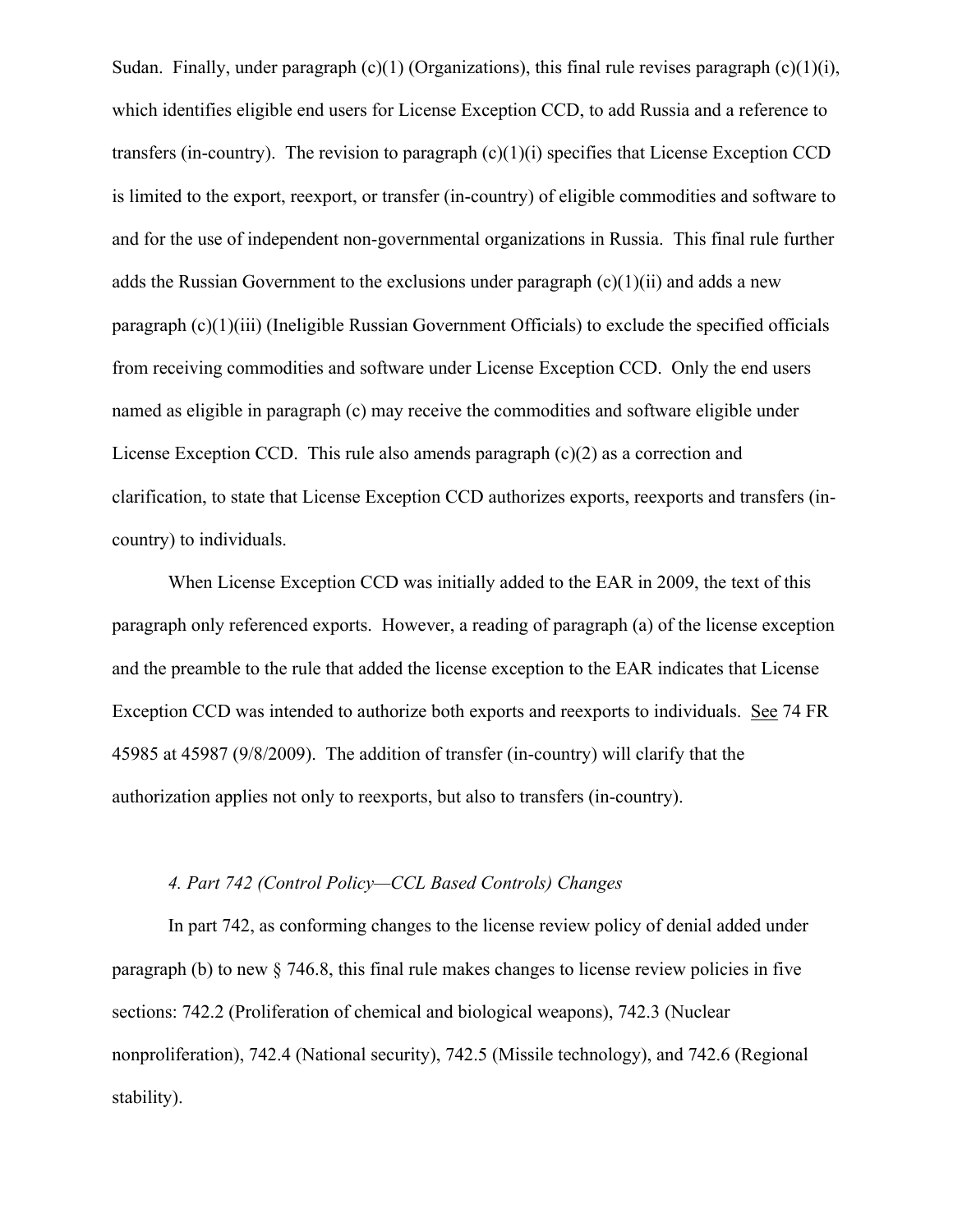Under  $\S$  742.2, this final rule revises the second sentence of paragraph (b)(4) to change the license review policy from presumption of denial to policy of denial. This final rule adds two additional sentences to clarify that certain items, such as items to Russia in support of U.S.- Russia civil space cooperation activities, are reviewed on a case-by-case basis as specified under  $§ 746.8(b).$ 

In both §§ 742.3 and 742.5, this final rule revises the second sentence of paragraph (b)(4) to change the license review policy from presumption of denial to policy of denial. For these sections, this final rule also revises the third sentence to remove the reference to commercial space launches from the case-by-case license review policy, and adds a cross reference to the license review policy under § 746.8(b).

Under  $\S$  742.4, this final rule revises the third sentence of paragraph (b)(7)(i) to remove the reference to Russia because the license review policy set forth in the paragraph will no longer apply to Russia. This final rule also adds a new paragraph (b)(9), which states that all applications for Russia will be reviewed in accordance with the licensing policy set forth in  $§ 746.8(b).$ 

Under  $\S$  742.6, this final rule revises paragraph (b)(8) to remove the reference to Russia because the license review policy set forth in the paragraph will no longer apply to Russia. This final rule also adds a new paragraph (b)(9), specifying that all applications for Russia will be reviewed in accordance with the licensing policy set forth in § 746.8(b). Finally, to establish that license applications for export, reexport or transfer (in-country) to or within Russia will also be reviewed in accordance with the foreign policy interest of promoting the observance of human rights throughout the world and consistent with United States arms embargo policies in  $\S$  126.1 of the ITAR (22 CFR 126.1), this final rule adds text to new paragraph (b)(9) to carry over certain portions of the preexisting license review policy for Russia under paragraph (b)(8).

# *5. Entity List FDP rule Correction*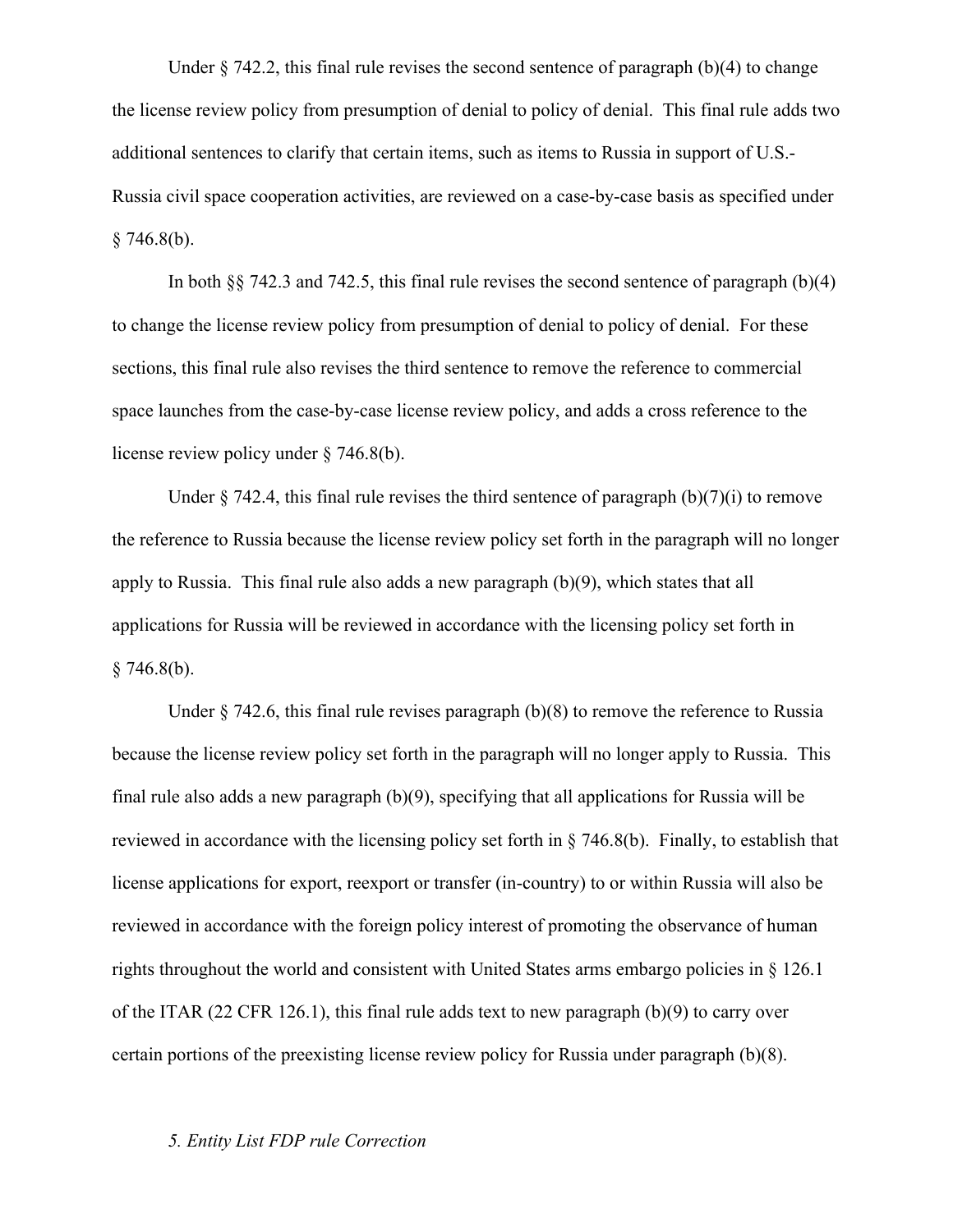On February 2, 2022, BIS published a rule in the *Federal Register* entitled "Foreign-Direct Product Rules: Organization, Clarification, and Correction" (87 FR 6022), which contained an error. In § 734.9(e), BIS unintentionally omitted the term "U.S.-origin" in the phrase ""direct product'' of ''technology'' or ''software'' subject to the EAR." With this final rule, BIS fixes that error by reinserting "U.S.-origin" in "''direct product'' of "U.S.-origin" ''technology'' or ''U.S.-origin" "software"." Lastly, as clarification for purposes of the new Russia-Military End User FDP rule that this rule adds to  $\S$  734.9(g), as described above, BIS did not intend to include "U.S.-origin" for purposes of paragraph  $(g)(1)(i)$ , but did intend its inclusion in paragraph  $(g)(1)(ii)$ , as well as in new paragraphs  $(f)(1)(i)$  and  $(ii)$  for the Russia FDP rule. This final rule, thus, makes clarifying revisions to § 734.9.

## **D. Changes to 'Military End Use' and 'End User' Controls for Russia**

This final rule revises the scope of the 'military end use' and 'military end user' controls under § 744.21 of the EAR to reflect the expanded controls for Russia, which, with the publication of this final rule, apply to all items "subject to the EAR" instead of to the narrower subset of items identified in supplement no. 2 to part 744. As a result of the expanded controls for Russia for 'military end users' and 'military end uses,' BIS is revising the Entity List in supplement No. 4 to part 744 and the Military End-User (MEU) List in supplement no. 7 to the same part to make conforming changes. Accordingly, this final rule revises § 744.21 paragraphs as follows to reflect the expanded 'military end use' and 'military end user' controls for Russia:

In paragraph (a), this final rule revises the first sentence to remove Russia from the part of the sentence that specifies the prohibition applies to the countries listed. This final rule further revises that first sentence to add, after Venezuela, the phrase "or any item subject to the EAR except for food or medicine designated as EAR99, or ECCN 5A992.c and 5D992.c unless for Russian "government end users" and Russian state-owned enterprises (SoEs) to Russia" to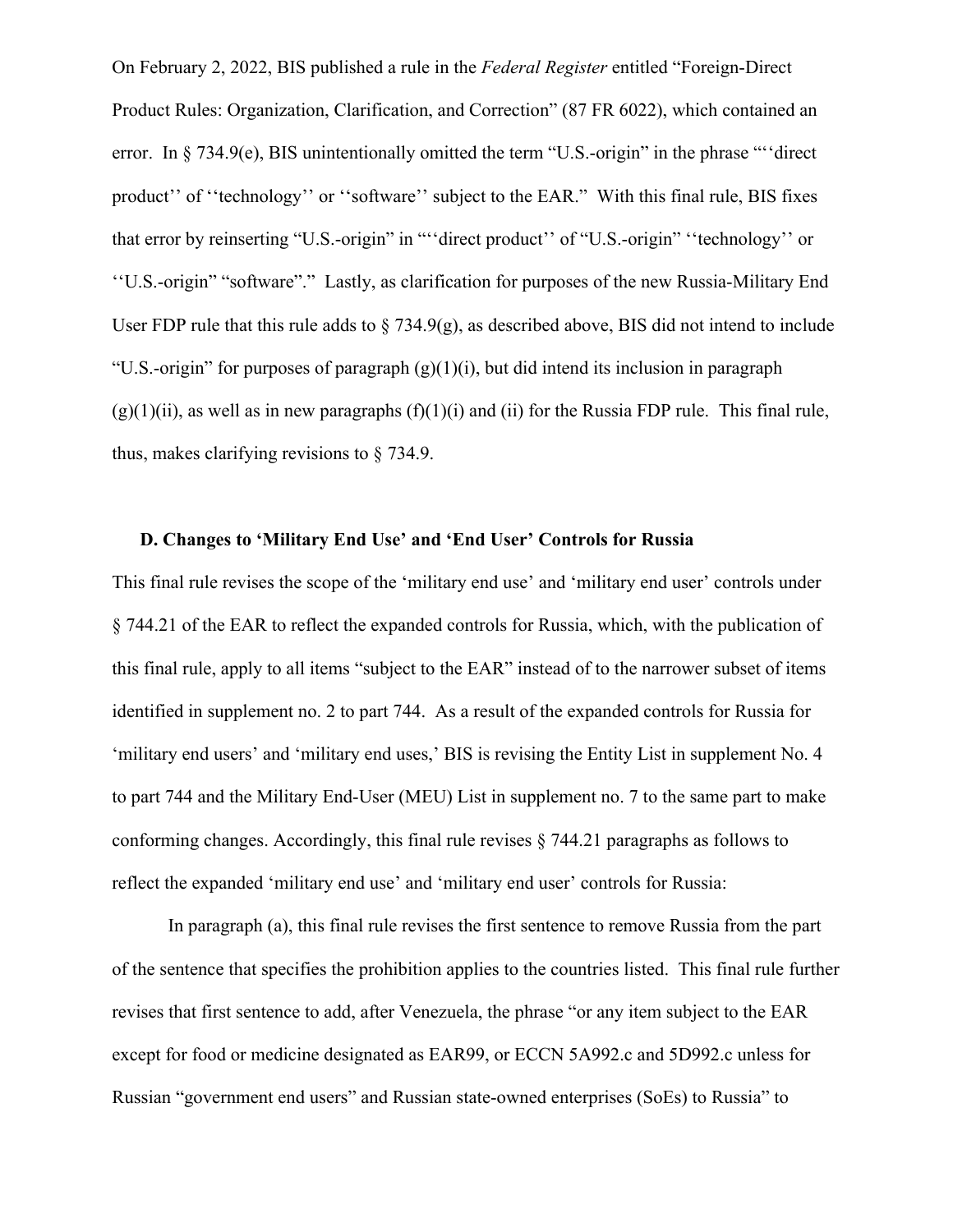specify that the prohibition is broader for Russia than it is for the other countries subject to the requirements of § 744.21.

BIS is revising paragraph (b)(1) ('Military End-User' (MEU) List) to provide guidance for entities on the MEU List and for Russian entities placed on the Entity List based on § 744.21(b). Because the prior requirements of the MEU List were limited to items identified in supplement no. 2 to part 744 and the Russia-MEU restrictions now apply to all items subject to the EAR as a consequence of the publication of this rule, BIS is removing Russian entities that were listed on the MEU List prior to this rule and placing them instead on the Entity List. This change is consistent with the regulatory construct for these two proscribed persons lists under the EAR (*i.e.*, the MEU List restrictions apply to items identified in supplement no. 2 to part 744 and the Entity List restrictions, in most cases, apply to all items subject to the EAR). This final rule removes the references to Russia in the context of the MEU List and specifies that such entities may be added to supplement No. 4 of part 744 – the Entity List –and are subject to license requirements that apply to all items "subject to the EAR" except for food or medicine designated as EAR99, or ECCN 5A992.c and 5D992.c unless for Russian "government end users" and Russian state-owned enterprises (SoEs).

As conforming changes regarding the End-User Review Committee (ERC) processes for the MEU List, this final rule revises paragraph (b)(1)(i) (End-User Review Committee (ERC)) to add references to the Entity List when the MEU List is referenced for the procedures in supplement No. 5 to part 744 - Procedures for End-User Review Committee Entity List and 'Military End User' (MEU) List Decisions. This change is made to clarify that the ERC procedure for adding entities to the MEU List also apply to additions, modifications and removals from the Entity List for entities added based on § 744.21 of the EAR.

Under paragraph  $(b)(1)(ii)$  (License requirements for parties to the transaction), this final rule revises the paragraph to clarify that the license requirements for Burma, Cambodia, the People's Republic of China, and Venezuela continue to apply for exports, reexports, and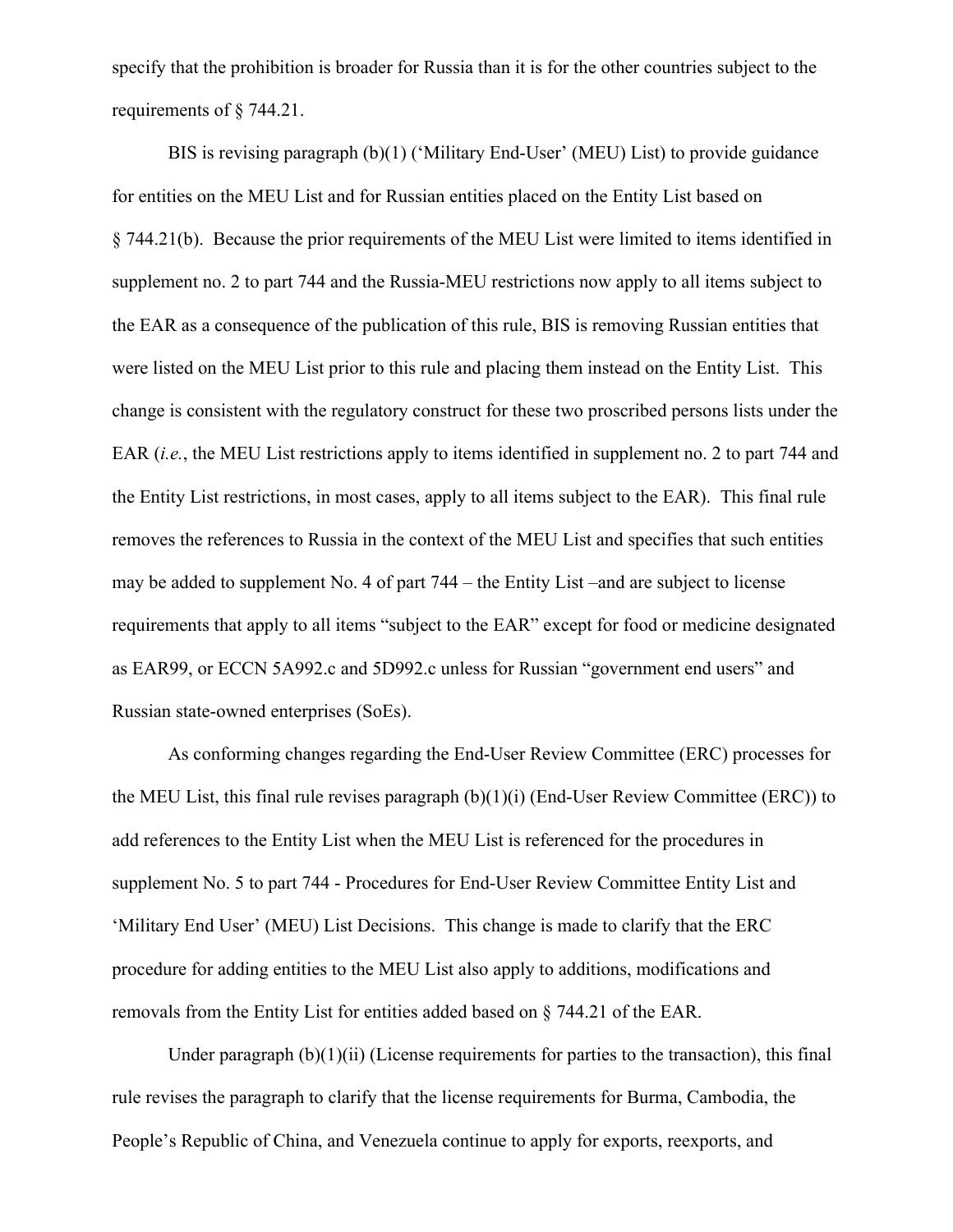transfers (in-country) of any item specified in supplement no. 2 to part 744 when an entity included on the MEU List or meeting the definition of 'military end-user' as defined in  $\S$  744.21(g) is a party to the transaction as described in  $\S$  748.5(c) through (f) of the EAR. This final rule also revises paragraph  $(b)(1)(ii)$  to add a sentence to clarify that, for purposes of Russia, a license requirement applies to all items subject to the EAR for entities listed in supplement No. 4 to part 744 (the Entity List) pursuant to § 744.21 when such an entity is a party to the transaction as described in  $\S$  748.5(c) through (f) of the EAR. These changes are necessary because, with the publication of this final rule, the license requirements for Russia will now be broader than for the other four countries.

Under paragraph (b)(2) (Requests for removal from or modification of 'Military End User' List (MEU)), this final rule revises the heading to add a reference to the Entity List. This final rule also adds two more references to the Entity List in this paragraph to specify that the process for requesting removal or modification is the same for entities listed on the MEU List or the Entity List on the basis of § 744.21 of the EAR.

Under paragraph (e) (License review standards), this final rule revises the existing license review policy in paragraph (e)(1) to make it specific to Burma, Cambodia, the People's Republic of China (China), and Venezuela. This final rule adds a new sentence to paragraph (e)(1) to specify that the license review policy for application to or within Russia for the license requirements described in paragraph (a) will be a policy of denial.

Under paragraph  $(g)$  ('Military end user'), the final rule makes a correction to add back the parenthetical phrase "(excluding those described in  $\S$  744.22(f)(2) of the EAR)" after the term government intelligence or reconnaissance organizations. This text was inadvertently removed from the EAR in a December 9, 2021 (86 FR 70018) final rule.

BIS estimates these changes to § 744.21 will result in an additional 75 license applications being submitted to BIS annually.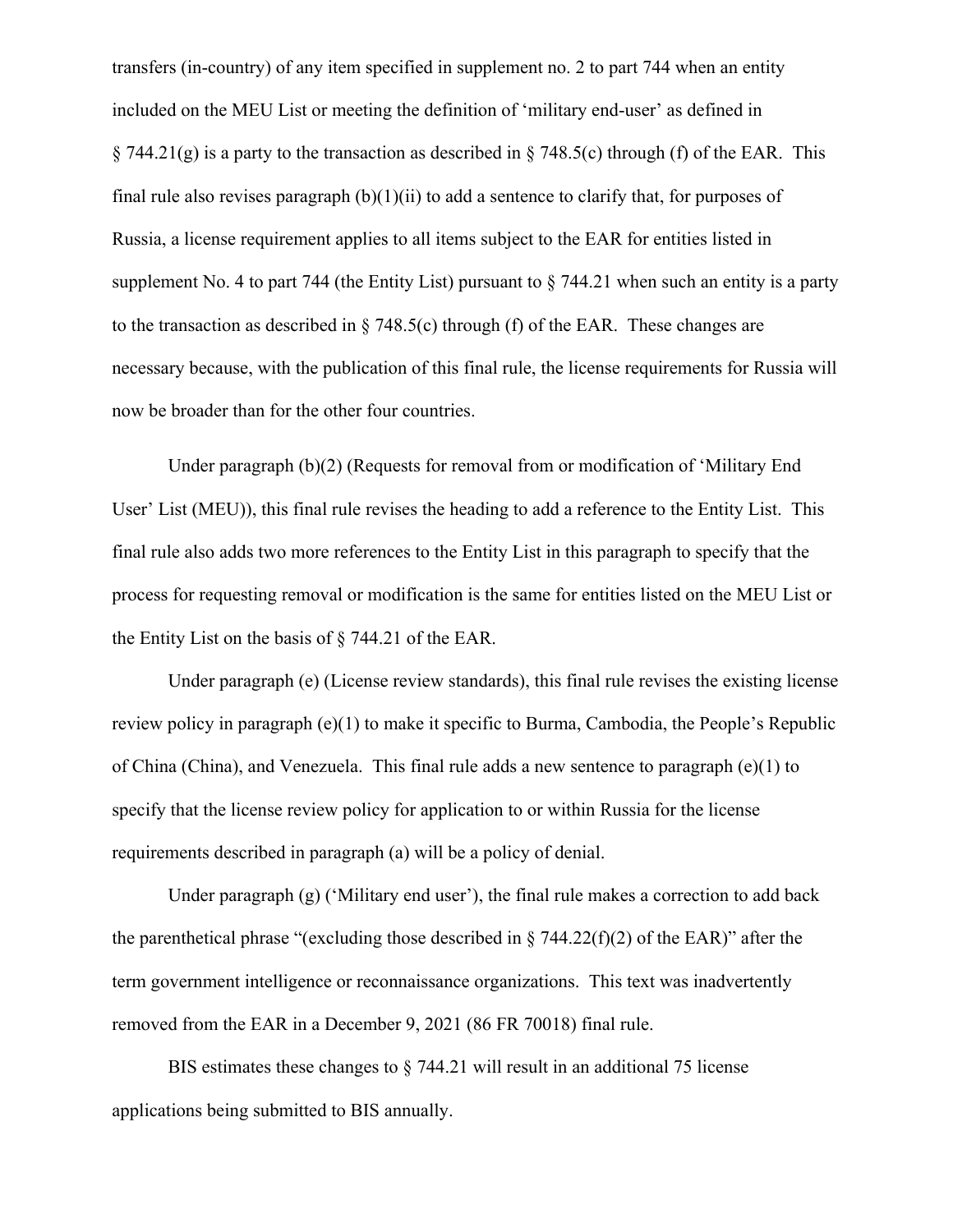### **E. Military End-User (MEU) List and Entity List Changes for Russian Entities**

Under § 744.11(b) (Criteria for revising the Entity List), entities for which there is reasonable cause to believe, based on specific and articulable facts, that the entities have been involved, are involved, or pose a significant risk of being or becoming involved in activities that are contrary to the national security or foreign policy interests of the United States, and those acting on behalf of such entities, may be added to the Entity List. Paragraphs  $(b)(1)$  through (5) of § 744.11 provide an illustrative list of activities that could be considered contrary to the national security or foreign policy interests of the United States. The Entity List in supplement no. 4 to part 744 identifies the entities so designated. The EAR impose additional license requirements on, and limit the availability of most license exceptions for, exports, reexports, and transfers (in-country) when an entity that is listed on the Entity List is a party to the transaction as described in § 748.5(c) through (f) of the EAR. The license review policy for each listed entity is identified in the "License Review Policy" column on the Entity List, and the impact on the availability of license exceptions is described in the relevant *Federal Register* document adding entities to the Entity List. BIS places entities on the Entity List pursuant to part 744 (Control Policy: End-User and End-Use Based) and part 746 (Embargoes and Other Special Controls) of the EAR.

The MEU List in supplement no. 7 to part 744 identifies entities that have been determined by the End-User Review Committee (ERC) to be 'military end users' pursuant to § 744.21. That section imposes additional license requirements on, and limits the availability of most license exceptions for, exports, reexports, and transfers (in-country) when an entity listed on the MEU List is a party to the transaction as described in  $\S$  748.5(c) through (f) of the EAR, as specified in supplement no. 7 to part 744 and in § 744.21. Entities are listed on the MEU List under the destinations of Burma, Cambodia, China, or Venezuela. The license review policy for each listed entity is identified in the introductory text of the MEU List and in § 744.21(e). The MEU List's introductory text and § 744.21 also specify the scope of the license requirements and limitations on the use of EAR license exceptions.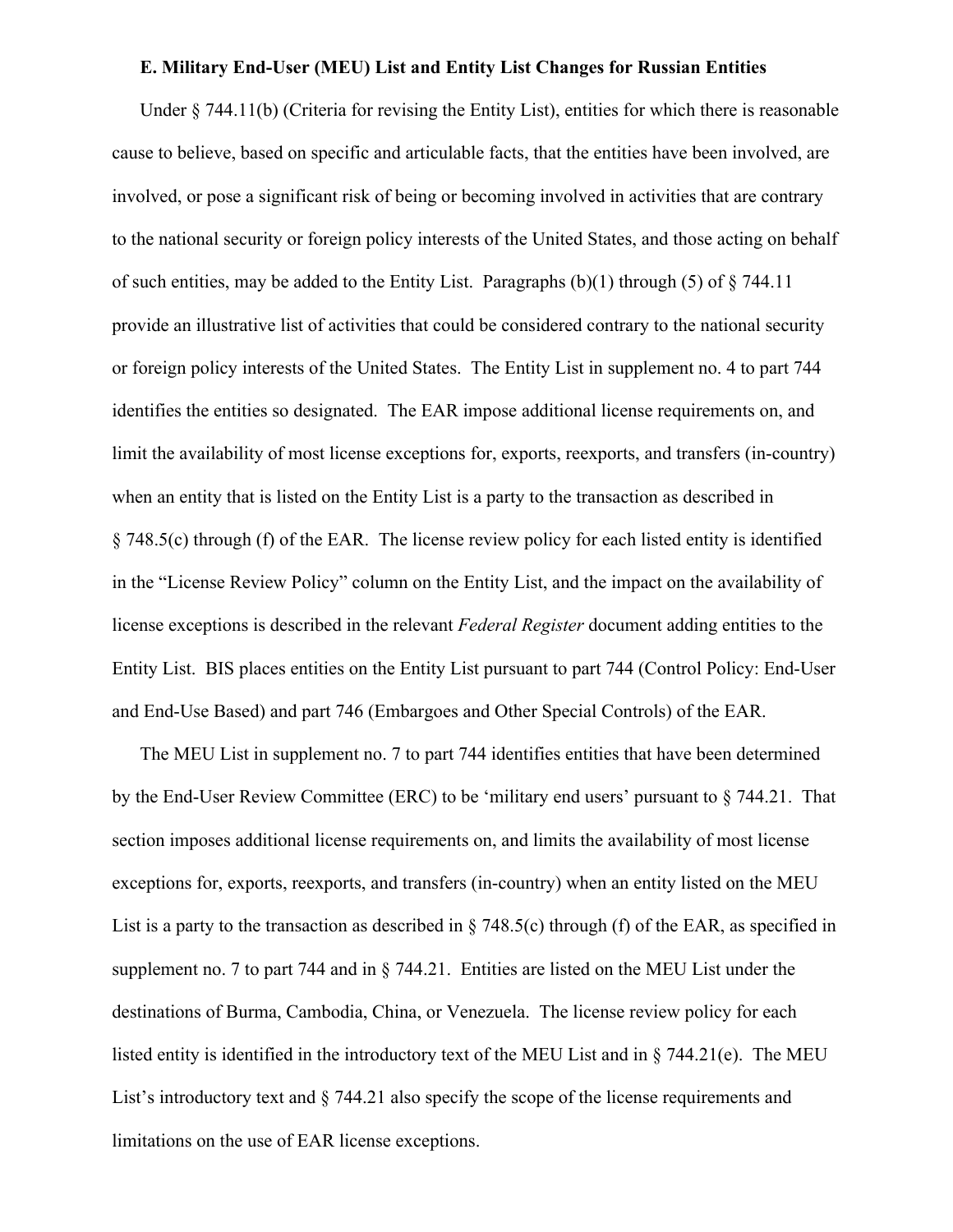The ERC, composed of representatives of the Departments of Commerce (Chair), State, Defense, Energy and, where appropriate, the Treasury, makes all decisions regarding additions to, removals from, or other modifications to the Entity List and the MEU List. The ERC makes all decisions to add an entry to the Entity List or MEU List by majority vote and all decisions to remove or modify an entry by unanimous vote. Decisions on Entity or MEU List entries may also be made by higher-level officials of agencies represented on the ERC.

## *1. Additions to the Entity List*

This rule implements the decision of the Departments represented on the ERC to add forty-seven entities to the Entity List, consisting of the forty-five entities being moved from the MEU List to the Entity List and an additional two entities that are newly listed in the EAR.

The agencies represented on the ERC made the decision to move the forty-five entities identified below from the MEU List to the Entity List pursuant to the standards set forth in §§ 744.11(b) and 744.21(b) (including the revisions made in this final rule to the scope of the latter section) of the EAR. Under the circumstances of the Russia invasion of the Ukraine, there is a greater national security and foreign policy threat posed by entities that have previously been found to be supporting 'military end uses' in Russia. The ERC used the same standards set forth in §§ 744.11(b) and 744.21(b) to approve the additional two entities being added to the Entity List. These forty-seven entities are 'military end users' under the EAR. The license requirements that will apply to them as a consequence of their addition to the Entity List will further limit their ability to obtain items subject to the EAR or obtain the benefit of technology or software subject to the EAR when supporting military activities outside of Russia in a manner contrary to U.S. national security or foreign policy interests.

One of the forty-five entities being moved from the MEU List to the Entity List, described further below, is the Ministry of Defence of the Russian Federation, including the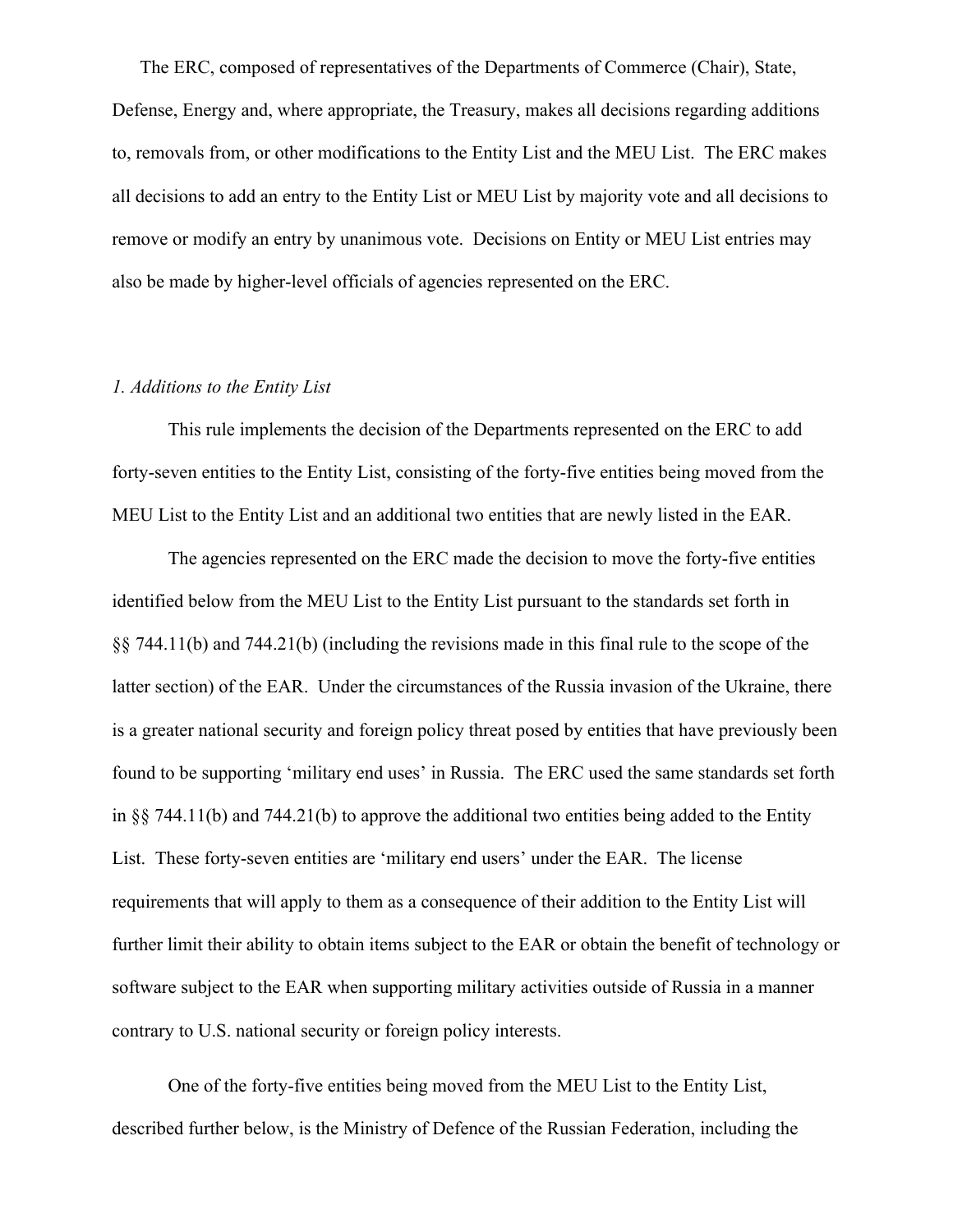Armed Forces of Russia and all operating units wherever located. This entity was listed as the Ministry of Defence RF on the MEU List, but will be listed on the Entity List under its full name, Ministry of Defence of the Russian Federation, in this final rule. The entry this rule adds for the Ministry of Defence of the Russian Federation includes the national armed services (army, navy, marine, air force, or coast guard), as well as the national guard and national police, government intelligence or reconnaissance organizations of the Russian Federation. In addition, this entry restricts exports, reexports and transfers (in-country) to the national armed services (army, navy, marine, air force, or coast guard), as well as the national guard and national police, government intelligence or reconnaissance organizations of Russia wherever located worldwide.

As a result of the changes to § 744.21 described in this final rule, the license requirements for 'military end users' in Russia, now apply to all items "subject to the EAR," except for food or medicine designated as EAR99, or ECCN 5A992.c and 5D992.c unless for Russian "government end users" and Russian state-owned enterprises (SoEs). Accordingly, the agencies represented on the ERC decided to add forty-five entities to the Entity List. As part of this ERC review effort, the ERC also determined that the additional two entities should be added to the Entity List because they are 'military end users.' The license requirements of the MEU List are limited to items identified in supplement no. 2 to part 744. Therefore, the agencies represented on the ERC determined that the MEU List was no longer the appropriate supplement of the EAR in which to list these forty-five 'military end users' in Russia and that, for the additional two entities being added, the public would benefit from their identification on the Entity List as 'military end users.'

The forty-five entities being moved from the MEU List to the Entity List are: Admiralty Shipyard JSC; Aleksandrov Scientific Research Technological Institute NITI; Argut OOO; Communication Center of the Ministry of Defence; Federal Research Center Boreskov Institute of Catalysis; Federal State Budgetary Enterprise of the Administration of the President of Russia; Federal State Budgetary Enterprise Special Flight Unit Rossiya of the Administration of the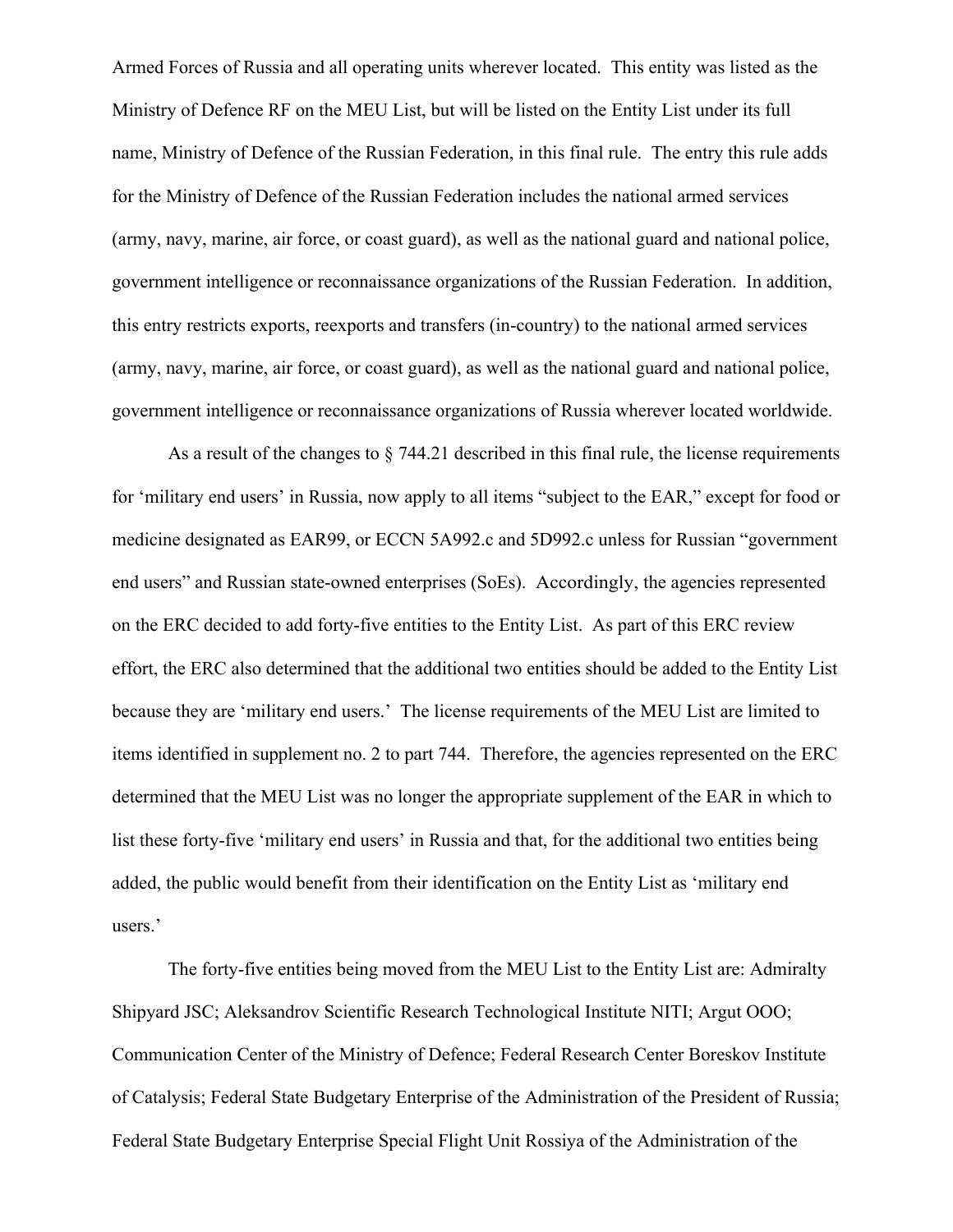President of Russia; Federal State Unitary Enterprise Dukhov Automatics Research Institute (VNIIA); Foreign Intelligence Service (SVR); Forensic Center of Nizhniy Novgorod Region Main Directorate of the Ministry of Interior Affairs; Irkut Corporation; Irkut Research and Production Corporation Public Joint Stock Company; Joint Stock Company Scientific Research Institute of Computing Machinery; JSC Central Research Institute of Machine Building (JSC TsNIIMash); JSC Kazan Helicopter Plant Repair Service; JSC Rocket and Space Centre – Progress; Kamensk-Uralsky Metallurgical Works J.S. Co.; Kazan Helicopter Plant PJSC; Komsomolsk-na-Amur Aviation Production Organization (KNAAPO); Ministry of Defence of the Russian Federation ; Moscow Institute of Physics and Technology; NPO High Precision Systems JSC; NPO Splav JSC; Oboronprom OJSC; PJSC Beriev Aircraft Company; PJSC Irkut Corporation; PJSC Kazan Helicopters; POLYUS Research Institute of M.F. Stelmakh Joint Stock Company; Promtech-Dubna, JSC; Public Joint Stock Company United Aircraft Corporation; Radiotechnical and Information Systems (RTI) Concern; Rapart Services LLC; Rosoboronexport OJSC (ROE); Rostec (Russian Technologies State Corporation); Rostekh – Azimuth; Russian Aircraft Corporation MiG; Russian Helicopters JSC; Sukhoi Aviation JSC; Sukhoi Civil Aircraft; Tactical Missiles Corporation JSC; Tupolev JSC; UEC-Saturn; United Aircraft Corporation; United Engine Corporation; and United Instrument Manufacturing Corporation.

The ERC decided to add two new entities to the Entity List: the International Center for Quantum Optics and Quantum Technologies LLC, and SP Kvant. Both are being added, under the destination of Russia, to the Entity List for acquiring and attempting to acquire U.S.-origin items in support of nuclear explosive activities, unsafeguarded nuclear activities, and safeguarded and unsafeguarded nuclear fuel-cycle activities for Russia. The ERC determined that these activities are contrary to the national security and foreign policy interests of the United States under § 744.11(b) of the EAR. These two entities are considered 'military end-users' for purposes of  $\S$  744.21(b).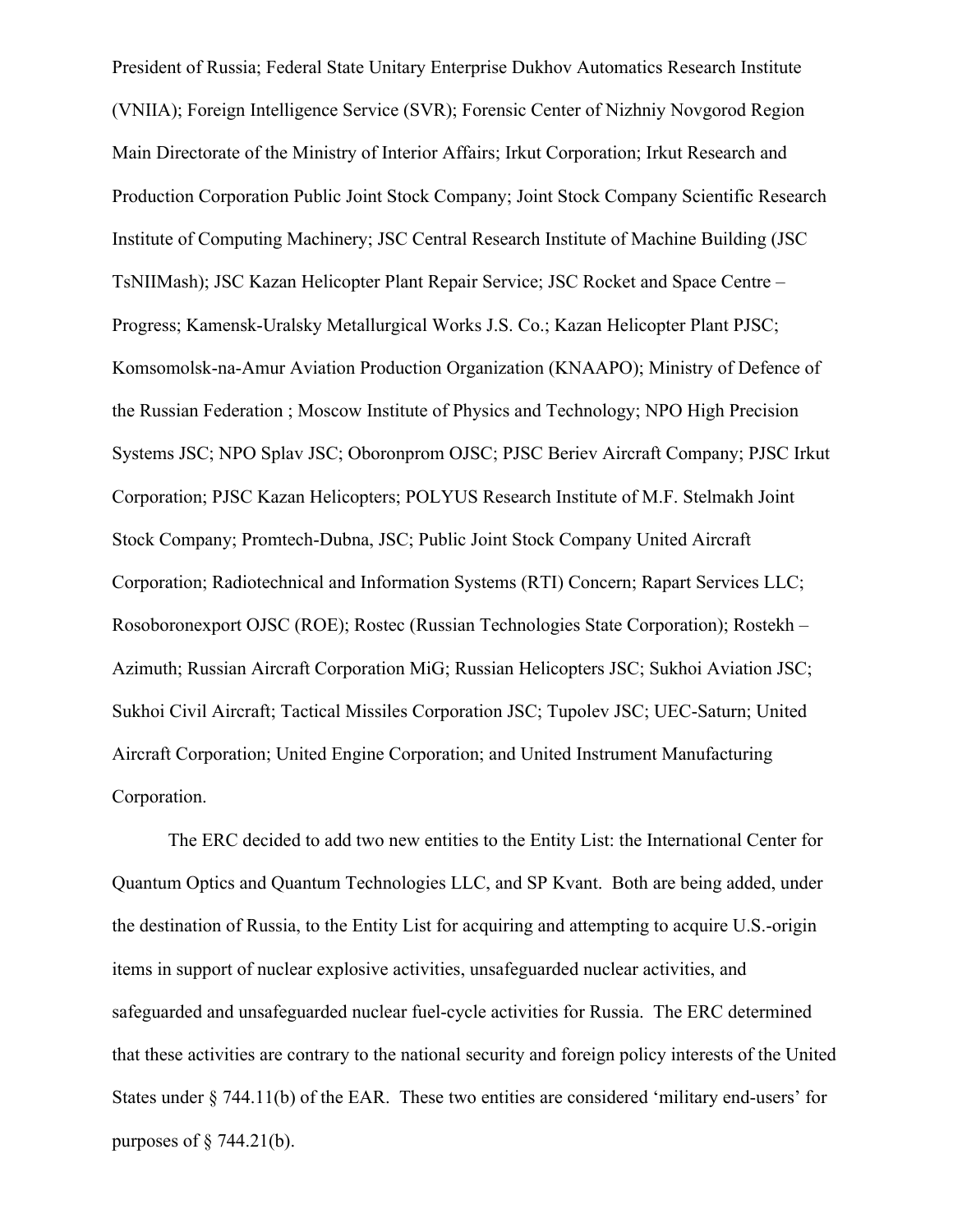Pursuant to §§ 744.11(b) and 744.21(b) of the EAR, the ERC determined that the conduct of the above-described forty-seven entities raises sufficient concerns that prior review, via the imposition of a license requirement for exports, reexports, or transfers (in-country), of all items subject to the EAR, except for food or medicine designated as EAR99 involving these fortyseven entities is appropriate. This rule also excludes ECCN 5A992.c and 5D992.c from the license requirement involving eight of the entities being added that are not Russian "government end users" and Russian state-owned enterprises (SoEs). The ERC also determined that the possible issuance of license denials or the possible imposition of license conditions on shipments to these entities will enhance BIS's ability to prevent violations of the EAR or otherwise protect U.S. national security or foreign policy interests.

For the forty-seven entities added to the Entity List in this final rule, BIS imposes a license requirement that applies to all items subject to the EAR. BIS imposes a license review policy of denial for these forty-seven entities. In addition, no license exceptions are available for exports, reexports, or transfers (in-country) where the entities added to the Entity List in this rule are parties to the transaction as described in  $\S$  748.5(c) through (f), with one exception. The United States Government authorization under License Exception GOV (§ 740.11(b)(2) and (e)) is available for two entities being added to the Entity List: JSC Central Research Institute of Machine Building (JSC TsNIIMash) and JSC Rocket and Space Centre – Progress.

Also as described above under the description of  $\S$  734.9, this final rule adds new Footnote 3 to the Entity List for each of the forty-five Russian 'military end users' that are being moved from the MEU List to the Entity list, as well as to the additional two entities added to the Entity List. New Entity List footnote 3 is part of the criteria for Russia-MEU FDP rule and will include a cross reference back to §§ 734.9(g) and 746.8. More entities may be added to Footnote 3 in the future.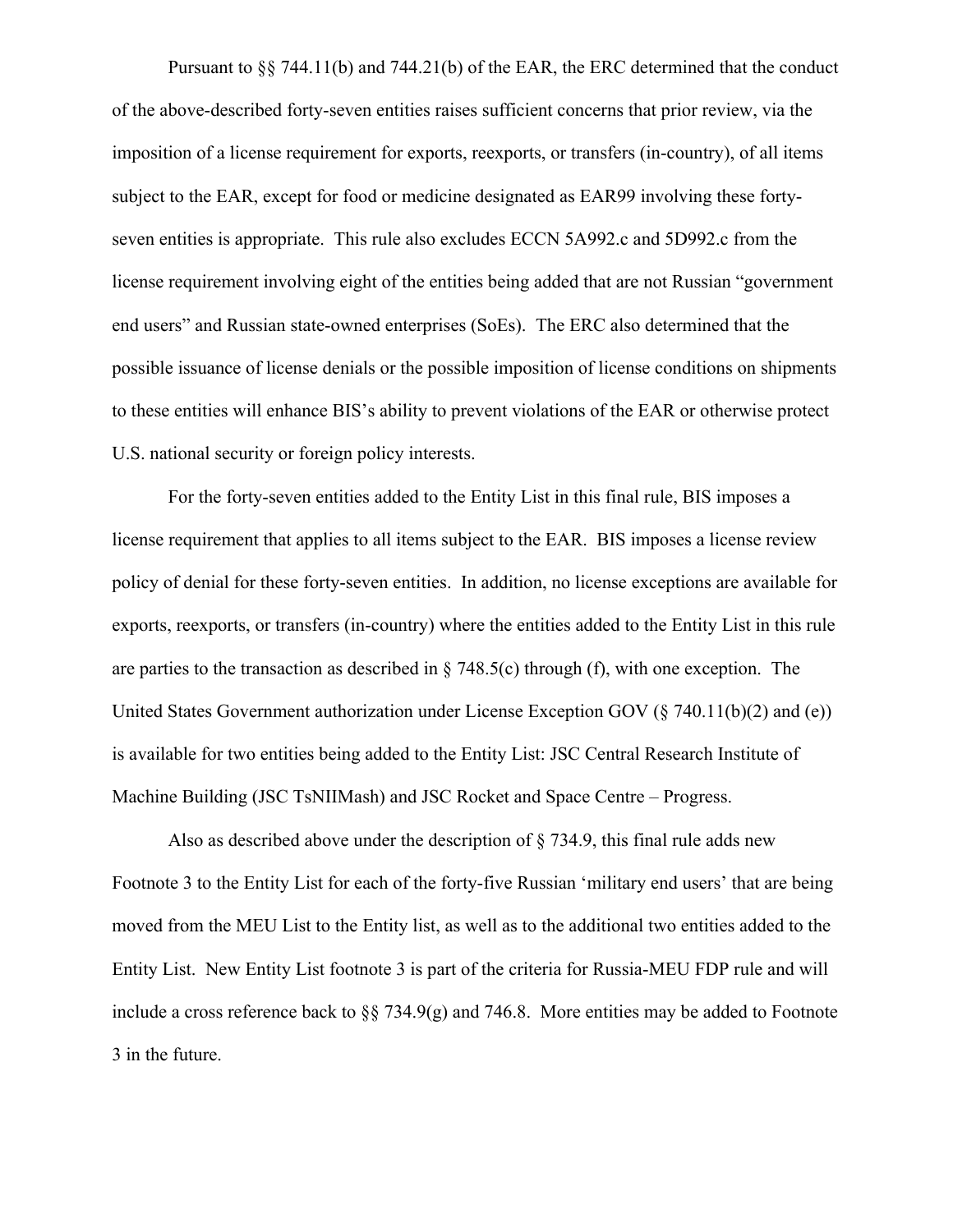For the reasons described above, this final rule adds the following forty-seven entities to the Entity List. The two new entities added to the Entity List that were not previously on the MEU List are designated with an asterisk:

## **RUSSIA**

- Admiralty Shipyard JSC;
- Aleksandrov Scientific Research Technological Institute NITI;
- Argut OOO;
- Communication Center of the Ministry of Defence;
- Federal Research Center Boreskov Institute of Catalysis;
- Federal State Budgetary Enterprise of the Administration of the President of Russia;
- Federal State Budgetary Enterprise Special Flight Unit Rossiya of the Administration of the President of Russia;
- Federal State Unitary Enterprise Dukhov Automatics Research Institute (VNIIA);
- Foreign Intelligence Service (SVR);
- Forensic Center of Nizhniy Novgorod Region Main Directorate of the Ministry of Interior Affairs;
- \*International Center for Quantum Optics and Quantum Technologies LLC;
- Irkut Corporation;
- Irkut Research and Production Corporation Public Joint Stock Company;
- Joint Stock Company Scientific Research Institute of Computing Machinery;
- JSC Central Research Institute of Machine Building (JSC TsNIIMash);
- JSC Kazan Helicopter Plant Repair Service;
- JSC Rocket and Space Centre Progress;
- Kamensk-Uralsky Metallurgical Works J.S. Co.;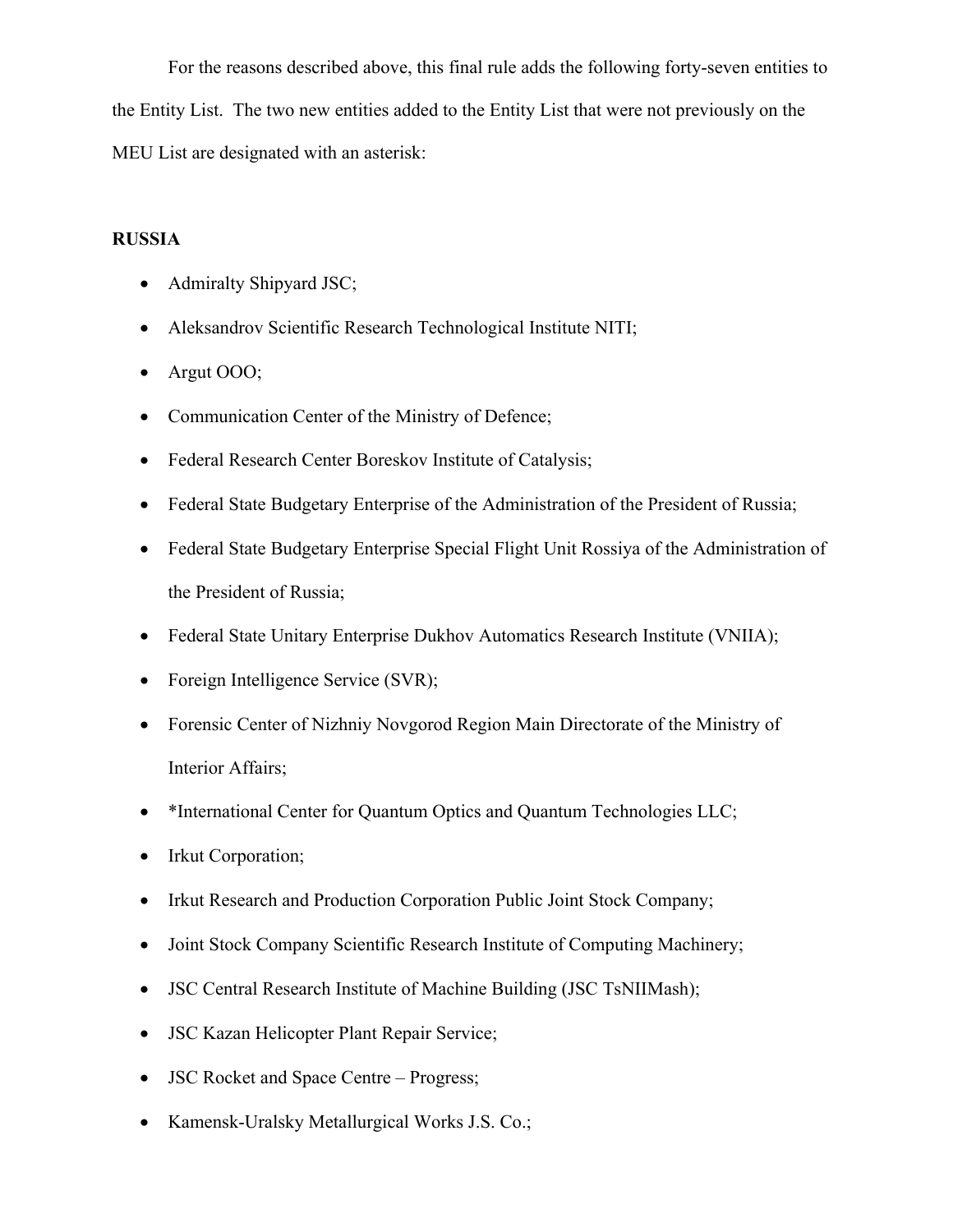• Kazan Helicopter Plant PJSC;

Komsomolsk-na-Amur Aviation Production Organization (KNAAPO);

- Ministry of Defence of the Russian Federation including the national armed services (army, navy, marine, air force, or coast guard), as well as the national guard and national police, government intelligence or reconnaissance organizations of the Russian Federation;
- Moscow Institute of Physics and Technology;
- NPO High Precision Systems JSC;
- NPO Splav JSC;
- Oboronprom OJSC;
- PJSC Beriev Aircraft Company;
- PJSC Irkut Corporation;
- PJSC Kazan Helicopters;
- POLYUS Research Institute of M.F. Stelmakh Joint Stock Company;
- Promtech-Dubna, JSC;
- Public Joint Stock Company United Aircraft Corporation;
- Radiotechnical and Information Systems (RTI) Concern;
- Rapart Services LLC;
- Rosoboronexport OJSC (ROE);
- Rostec (Russian Technologies State Corporation);
- Rostekh Azimuth;
- Russian Aircraft Corporation MiG;
- Russian Helicopters JSC;
- \*SP Kvant;
- Sukhoi Aviation JSC;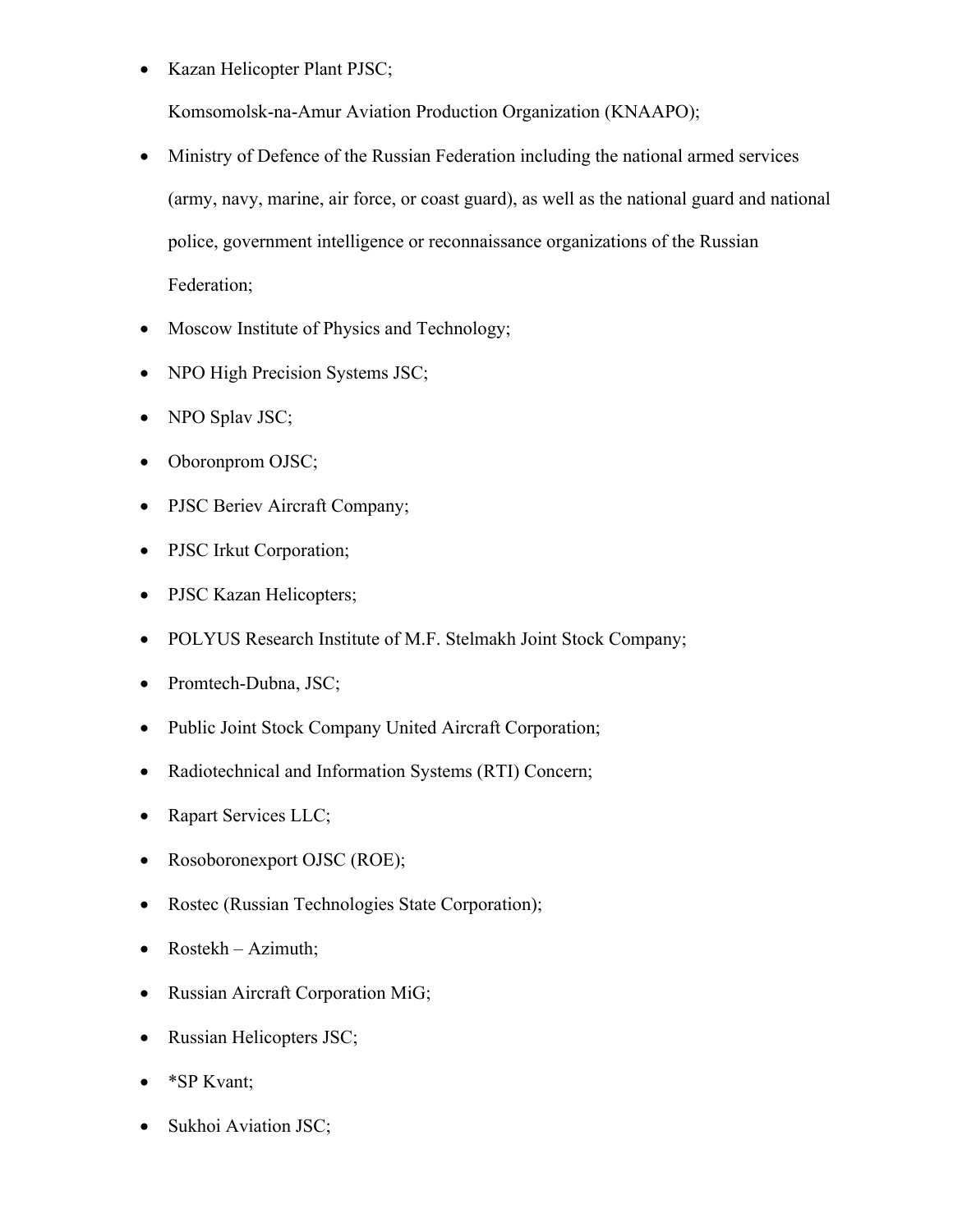- Sukhoi Civil Aircraft;
- Tactical Missiles Corporation JSC;
- Tupolev JSC;
- UEC-Saturn;
- United Aircraft Corporation;
- United Engine Corporation; and
- United Instrument Manufacturing Corporation.

The acronym "a.k.a.," which is an abbreviation of "also known as," is used in entries on the Entity List to identify aliases, thereby assisting exporters, reexporters, and transferors in identifying entities on the Entity List.

## *2. Revision to the Entity List*

This rule implements a modification to two existing entries for "Federal Security Service (FSB)" and "Main Intelligence Directorate" that were both first added to the Entity List on January 4, 2017 (82 FR 724). Specifically, this rule modifies the entry for these entities by adding a Footnote 3 designation as described above because these existing entities have also been determined by the ERC to be 'military end users.'

## *3. Removals from the MEU List*

This rule removes the forty-five entities located in Russia that are described above from the MEU List. These forty-five entities were added to the MEU List in three final rules. One entry, for JSC Kazan Helicopter, was added to the MEU List on July 12, 2021 (86 FR 36509). One entry, for Moscow Institute of Physics and Technology, was added to the MEU List on November 26, 2021 (86 FR 67323). The remaining forty-three entries were added to the MEU List on December 23, 2020 (85 FR 83799). As described above, the ERC determined to remove these forty-five entries from the MEU List and add them to the Entity List to reflect the new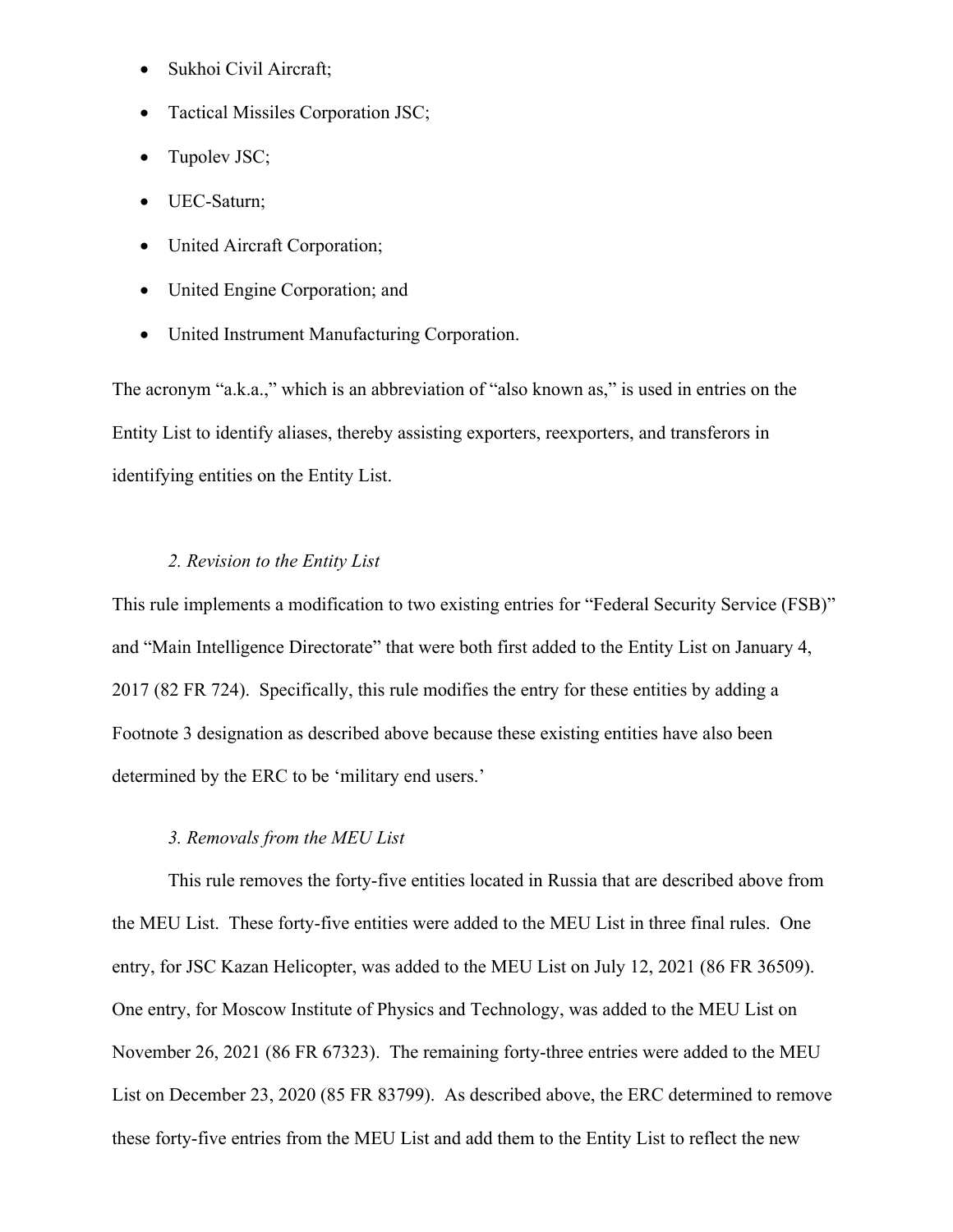scope of the license requirements for military end users in Russia pursuant to § 744.21, which will now apply to all items "subject to the EAR" except for food or medicine designated as EAR99, or ECCN 5A992.c and 5D992.c unless for Russian "government end users" and Russian state-owned enterprises (SoEs). The listing of entities added to the Entity List, above, without an asterisk is identical to the list of entities being removed from the MEU List.

# **F. Comprehensive Export Restrictions for the Covered Regions of Ukraine; Conforming Revisions to Crimea Region of Ukraine Provisions**

## *1. Background on need for these changes*

On February 21, 2022, President Joseph Biden issued Executive Order (E.O.) 14065, finding that the Russian Federation (Russia)'s "purported recognition of the so-called Donetsk People's Republic (DNR) or Luhansk People's Republic (LNR) regions of Ukraine contradicts Russia's commitments under the Minsk agreements and further threatens the peace, stability, sovereignty, and territorial integrity of Ukraine, and thereby constitutes an unusual and extraordinary threat to the national security and foreign policy of the United States." E.O. 14065 builds upon and expands the scope of the national emergency declared by President Barack Obama in E.O. 13660 of March 6, 2014 with respect to Russia's actions involving Ukraine. Subsequent E.O.s, including E.O. 13661 of March 16, 2014, E.O. 13662 of March 20, 2014, and E.O. 13685 of December 19, 2014, either expanded further or otherwise took additional steps under President Obama's declaration of national emergency to address Russia's destabilizing conduct.

Section 10 of E.O. 14065 directs all executive departments and agencies of the United States to take all appropriate measures within their authority to implement the E.O. Section One of E.O. 14065 prohibits "the exportation, reexportation, sale, or supply, directly or indirectly, from the United States, or by a United States person, wherever located, of any goods, services, or technology to the Covered Regions[.]" Consistent with and to implement this prohibition, BIS is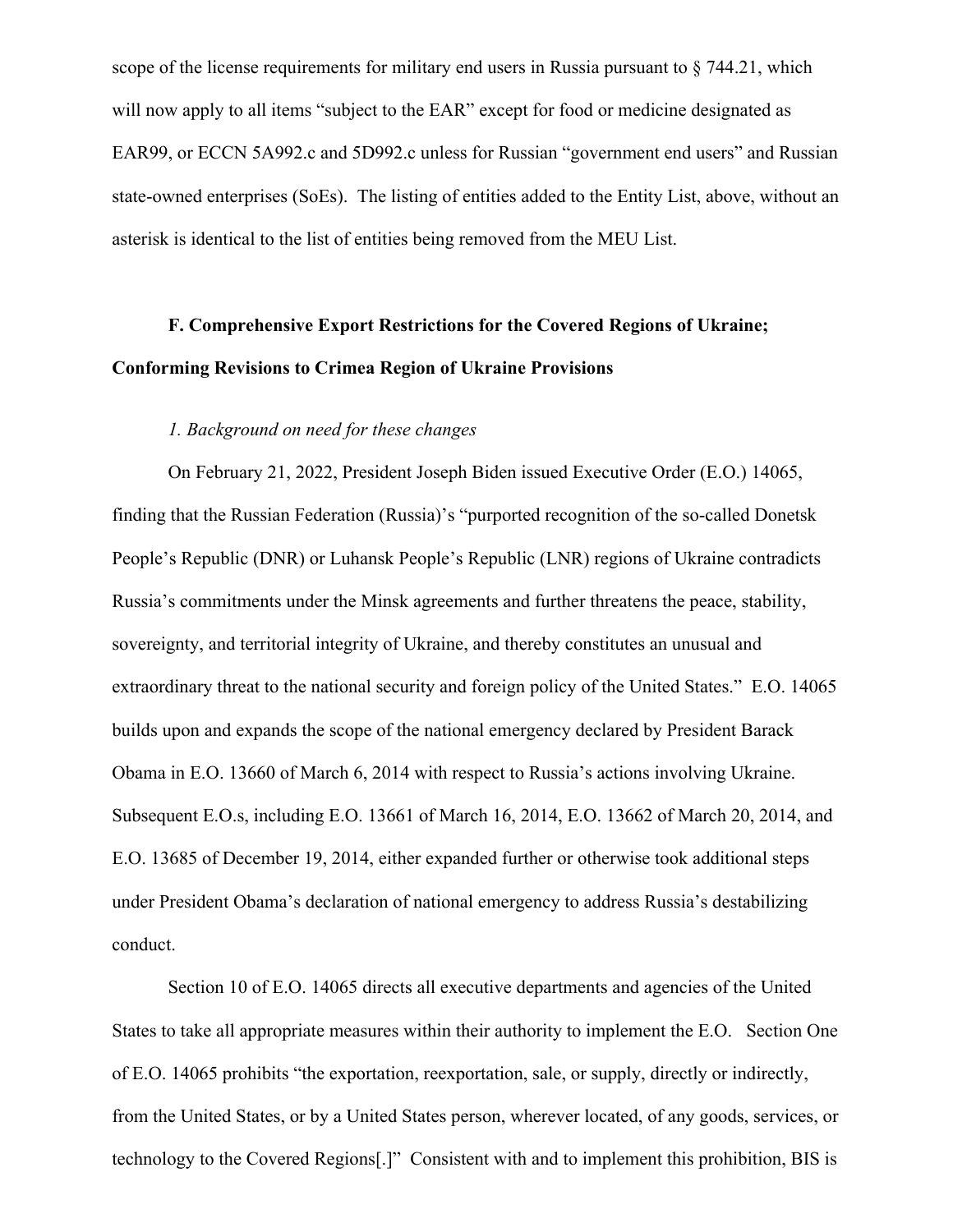expanding the restrictions in § 746.6 of the EAR, to apply to export, reexport, and in-country transfer transactions involving the so-called DNR and LNR regions of Ukraine (collectively, the Covered Regions). BIS initially promulgated the § 746.6 restrictions consistent with and to implement E.O. 13685 of December 19, 2014 (79 FR 77357), to which E.O. 14065 is similar in scope, pursuant to which President Obama issued an export prohibition related to the Crimea region of the Ukraine, to address the Russian occupation of that region in 2014. Consistent with and to implement this prohibition, BIS imposed new license requirements with respect to certain export, reexport, and in-country transfer transactions involving the Crimea region of Ukraine. (80 FR 4778, Jan. 29, 2015).

In this rule BIS amends the EAR by imposing a license requirement for the export and reexport to the Covered Regions of Ukraine, and the transfer within the Covered Regions of Ukraine, of all items subject to the EAR, other than food and medicine designated as EAR99 and certain software for Internet-based personal communications. For purposes of this rule, and consistent with E.O. 13685 and E.O. 14065, the term 'Covered Regions of Ukraine' includes the land territory in the DNR and LNR regions, as well as any maritime areas over which sovereignty, sovereign rights, or jurisdiction is claimed based on occupation of (Crimea), or purported sovereignty (DNR and LNR) over, those land territories. In addition to these substantive changes to § 746.6 of the EAR, BIS is making organizational and related technical edits to account for these restrictions on the Covered Regions of Ukraine and to simplify § 746.6 and facilitate compliance with the provision's requirements.

This rule establishes a policy of denial for the review of applications involving all such exports or reexports to the Covered Regions of Ukraine and transfers within the Covered Regions of Ukraine, except with respect to items not exempt from the license requirement but authorized under the Department of the Treasury's Office of Foreign Assets Control (OFAC) Ukraine related General Licenses (discussed in greater detail in the next paragraph), which BIS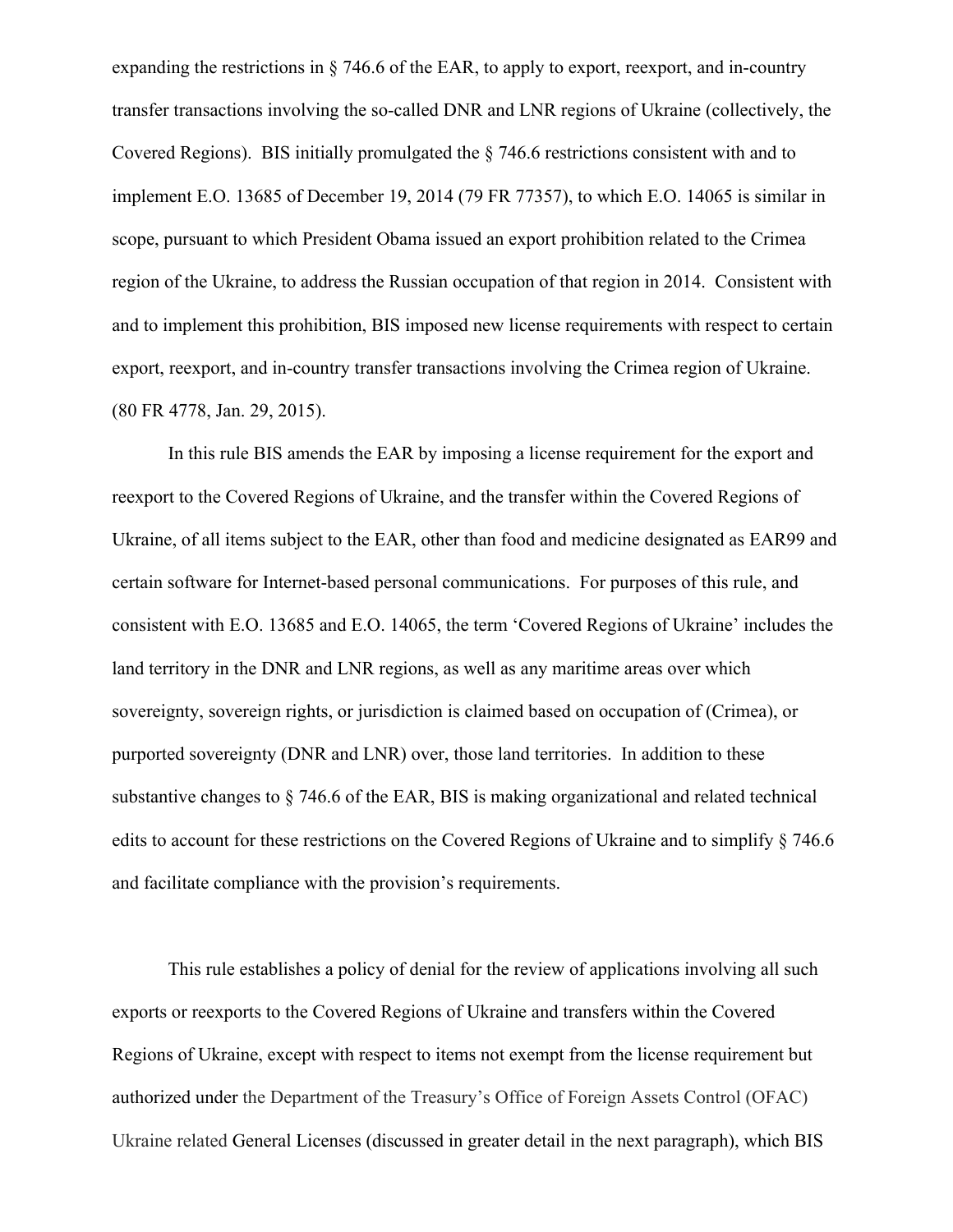will review on a case-by-case basis. Certain license exceptions are available for exports or reexports to the Covered Regions of Ukraine or transfers within the Covered Regions of Ukraine, specifically, the same license exceptions currently available under § 746.6 of the EAR to the Crimea region of Ukraine.

As stated above, license applications for exports, reexports or transfers authorized under OFAC General Licenses will be reviewed on a case-by-case basis. In conjunction with the issuance of E.O. 14065, OFAC issued six General Licenses (Ukraine General License numbers 17-22) to ensure that humanitarian and other related activities can continue in these regions. These General Licenses allow a short-term wind down of activities, as well as for the export to the regions of food, medicine, and medical devices, and ensure personal remittances can continue to flow. They also allow telecommunications and internet services to remain operational, and mail services to continue, as well as allow international organizations to be able to provide aid to the people in the Covered Regions of Ukraine.

This final rule includes a savings clause as described below. If an export, reexport or transfer (in-country) does not qualify for the savings clause described below but falls within the scope of OFAC's Ukraine related General Licenses, an applicant may note this fact in its BIS license application either under block 24 or in a separate attachment. BIS will consider this fact as part of the license review process.

As a reminder, the Donetsk People's Republic and Luhansk People's Republic are listed on the Entity List. A license applies for the export, reexport, and transfer (in-country) of all items subject to the EAR that are destined for these two entities. See 79 FR 42452 (July 22, 2014) ("Donetsk People's Republic and Luhansk People's Republic are both separatist organizations that operate in eastern Ukraine.").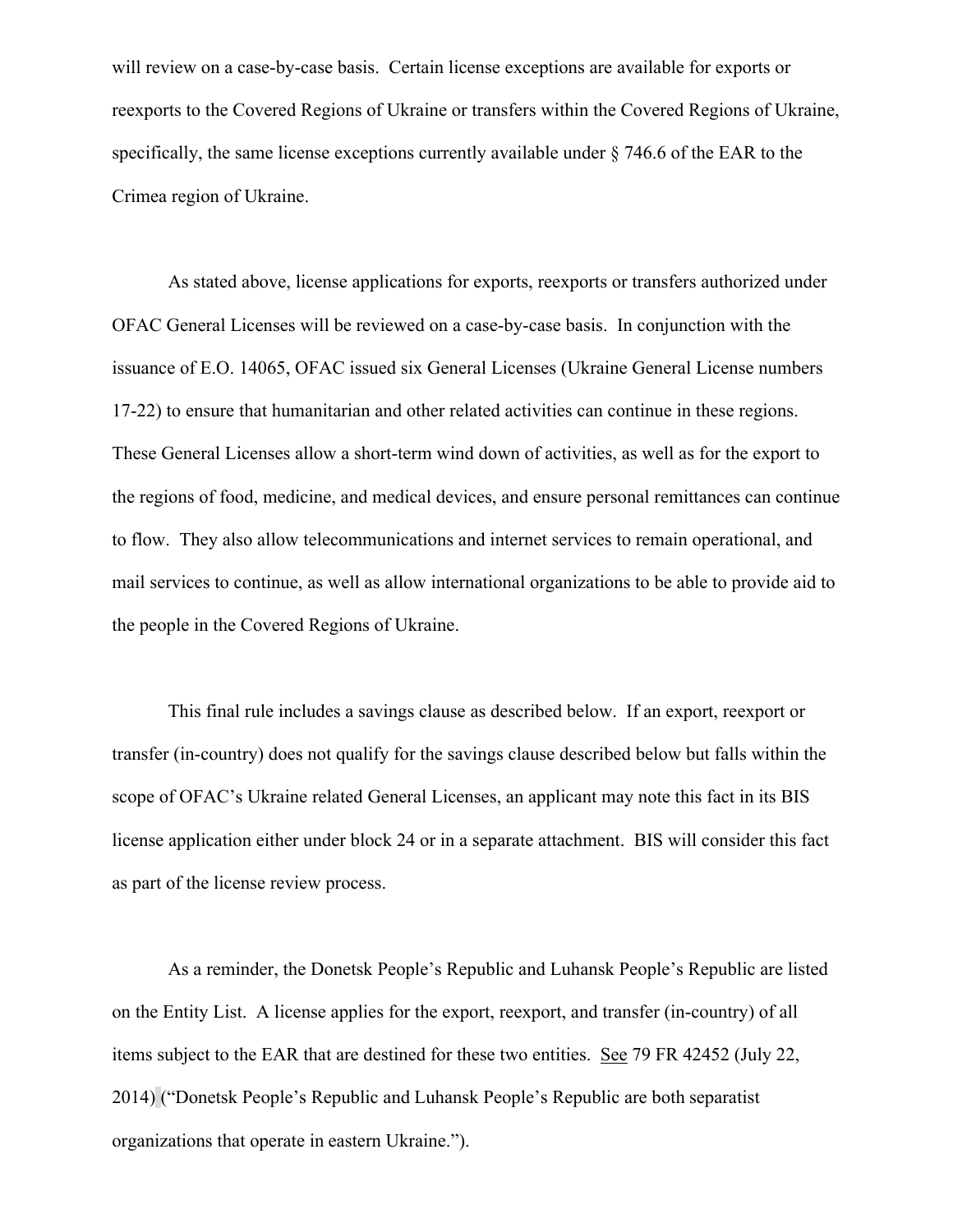# *2. Revisions to the EAR for the Covered Regions of Ukraine; Conforming Revisions to Crimea Region of Ukraine Provisions*

 To implement the changes described above, this final rule revises § 746.6 (Crimea region of Ukraine and the Covered Regions of Ukraine) in part 746 (Embargoes and Other Special Controls) of the EAR. The existing restrictions regarding Crimea are now located in paragraph  $(a)(1)$ , and new paragraph  $(a)(2)$  imposes a license requirement for exports and reexports to the Covered Regions of Ukraine, and the transfer within the Covered Regions of Ukraine, of all items subject to the EAR, other than food and medicine designated as EAR99 and certain software that is necessary to enable the exchange of personal communications over the Internet. Such software must either be designated EAR99 or classified as mass market software under Export Control Classification Number (ECCN) 5D992.c of the EAR and must be widely available to the public at no cost to the user. The license review policy for Crimea is now located in paragraph  $(b)(1)$ , and new paragraph (b)(2) specifies that the license review policy for the Covered Regions of Ukraine is a policy of denial, except for items authorized under OFAC's Ukraine related General Licenses which will be reviewed on a case-by-case basis.

The amendments to  $\S$  746.6 of this rule do not change the license requirements or available license exceptions for the Crimea region of Ukraine. However, this rule amends the licensing policy, as set forth in new paragraph (b), from a presumption of denial to a policy of denial, to harmonize the license review policy for the Crimea region of Ukraine with the more restrictive policy of denial that applies to the Covered Regions of Ukraine given the significant national security and foreign policy concerns related to those areas.

Paragraph (c) specifies the license exceptions that are available to overcome the license requirements set forth in this section with respect to either the Crimea region of Ukraine or the Covered Regions of Ukraine. No license exceptions other than those license exceptions (or paragraphs of license exceptions) listed in paragraph (c) are available to overcome the license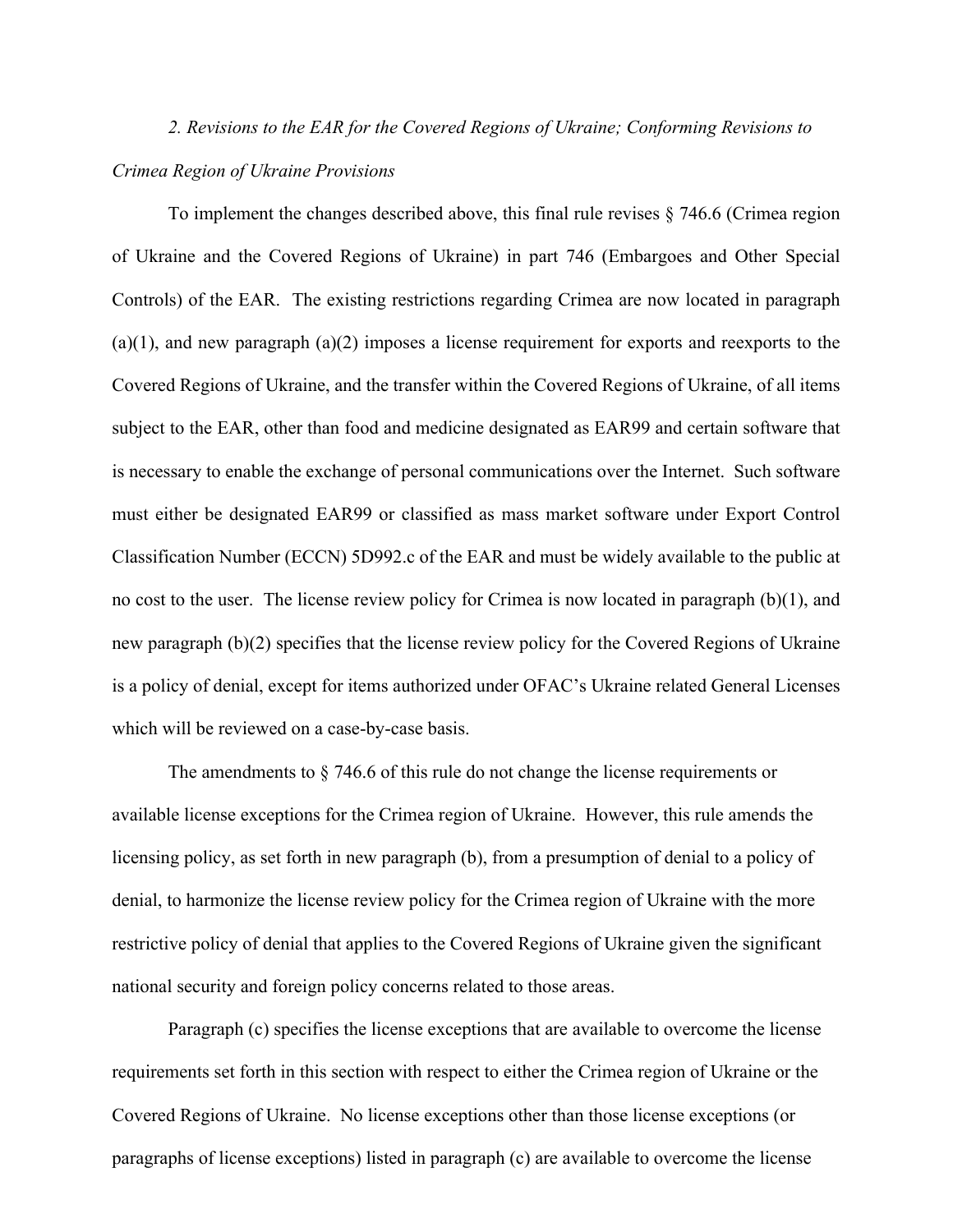requirements of § 746.6 of the EAR. New paragraph (d) defines the terms 'Covered Regions of Ukraine' and 'software necessary to enable the exchange of personal communications over the Internet' for purposes of this provision.

The license requirements imposed under part 746 of the EAR are independent of the Commerce Control List (CCL)-based license requirements. However, this rule revises the cross reference to § 746.6 by revising footnote 8 to the Commerce Country Chart in supplement No. 1 to part 738. This footnote 8 makes persons aware of the additional part 746 license requirements under § 746.6 that apply for the 'Crimea region of Ukraine and the Covered Regions of Ukraine.' When applying for a license to the Crimea region of Ukraine or the Covered Regions of Ukraine, applicants should select 'Crimea, DNR, and LNR regions' in the drop-down menu option under the country of Ukraine in the Simplified Network Application Processing System (SNAP-R).

This final rule, as a conforming change to the addition of § 746.6 and the restrictions under paragraph (c), adds 'the Covered Regions of Ukraine' to the general restriction on the use of license exceptions in § 740.2 of the EAR for sanctioned countries by revising the parenthetical phrase "(Cuba, Iran, North Korea, Syria, and Crimea region)." This final rule adds 'the Covered Regions of Ukraine' to this parenthetical phrase because the license requirements under § 746.6 apply to all items subject to the EAR, and the only license exceptions available to overcome the license requirement are those specified in § 746.6.

In addition to the EAR controls that this final rule is adding to  $\S$  746.6, exporters, reexporter and transferors will also be required to ensure that any transaction with Crimea and 'the Covered Regions of Ukraine' occurs in accordance with all applicable OFAC requirements. BIS and OFAC both exercise licensing jurisdiction for the Crimea region of Ukraine and for "the Covered Regions of Ukraine," so for most exports, reexports and transfers (in-country), an authorization will be required from both BIS and OFAC.

Lastly, this final rule revises the definition of "Food" in § 772.1 to include a reference to 'the Covered Regions of Ukraine' along with North Korea, Syria, and Crimea that are referenced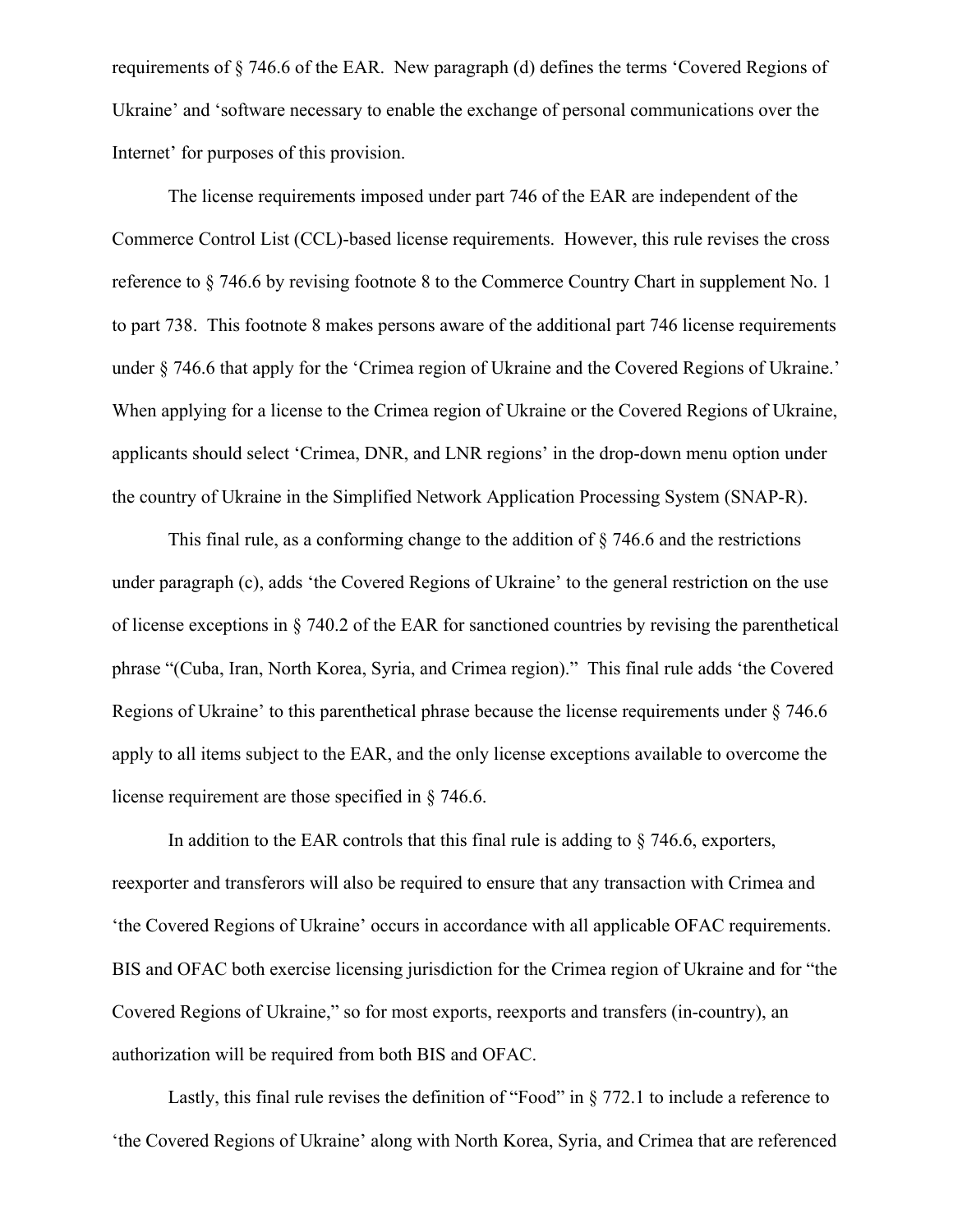in the definition. BIS estimates that these new controls for the § 746.6 will result in an additional 20 license applications being submitted to BIS annually.

# **G. Russia: Amendments to Supplement No. 1 to Part 740 of the EAR Consistent with the ITAR §126.1**

In supplement no. 1 to part 740, this final rule updates the Country Group designation for Russia to reflect its identification by the Department of State as a country subject to a United States arms embargo. BIS harmonizes the arms embargo-related provisions in the EAR with the Directorate of Defense Trade Control's (DDTC's) regulation of arms embargoes in § 126.1 of the International Traffic in Arms Regulations (ITAR) (22 CFR 126.1, Prohibited Exports, Imports, and Sales to or from Certain Countries). ITAR § 126.1 includes countries subject to United Nations Security Council (UNSC) and U.S. arms embargoes. BIS primarily implements such controls through Country Group D:5 ''U.S. Arms Embargoed Countries,'' in supplement no. 1 to part 740 of the EAR. With this rule, BIS revises Country Group D to add Russia to Country Group D:5 consistent with the Department of State's amendments adding this country to ITAR § 126.1 on March 18, 2021 (86 FR 14802).

Countries listed in Country Group D:5 are subject to additional restrictions in the EAR, including with respect to *de minimis* U.S. content, license exception availability, and licensing policy for certain items. For example, license applications for the export or reexport of items classified under 9x515 or ''600 series'' Export Control Classification Numbers (ECCNs) to countries in Country Group D:5 are reviewed consistent with the policies in § 126.1 of the ITAR, as provided in paragraph  $(b)(1)(ii)$  of  $\S$  742.4 of the EAR.

#### *Savings Clause*

For the sanctions against Russia added under  $\S$  746.8(a)(2) and (3), shipments of items removed from eligibility for a License Exception or reexport or transfer (in-country) without a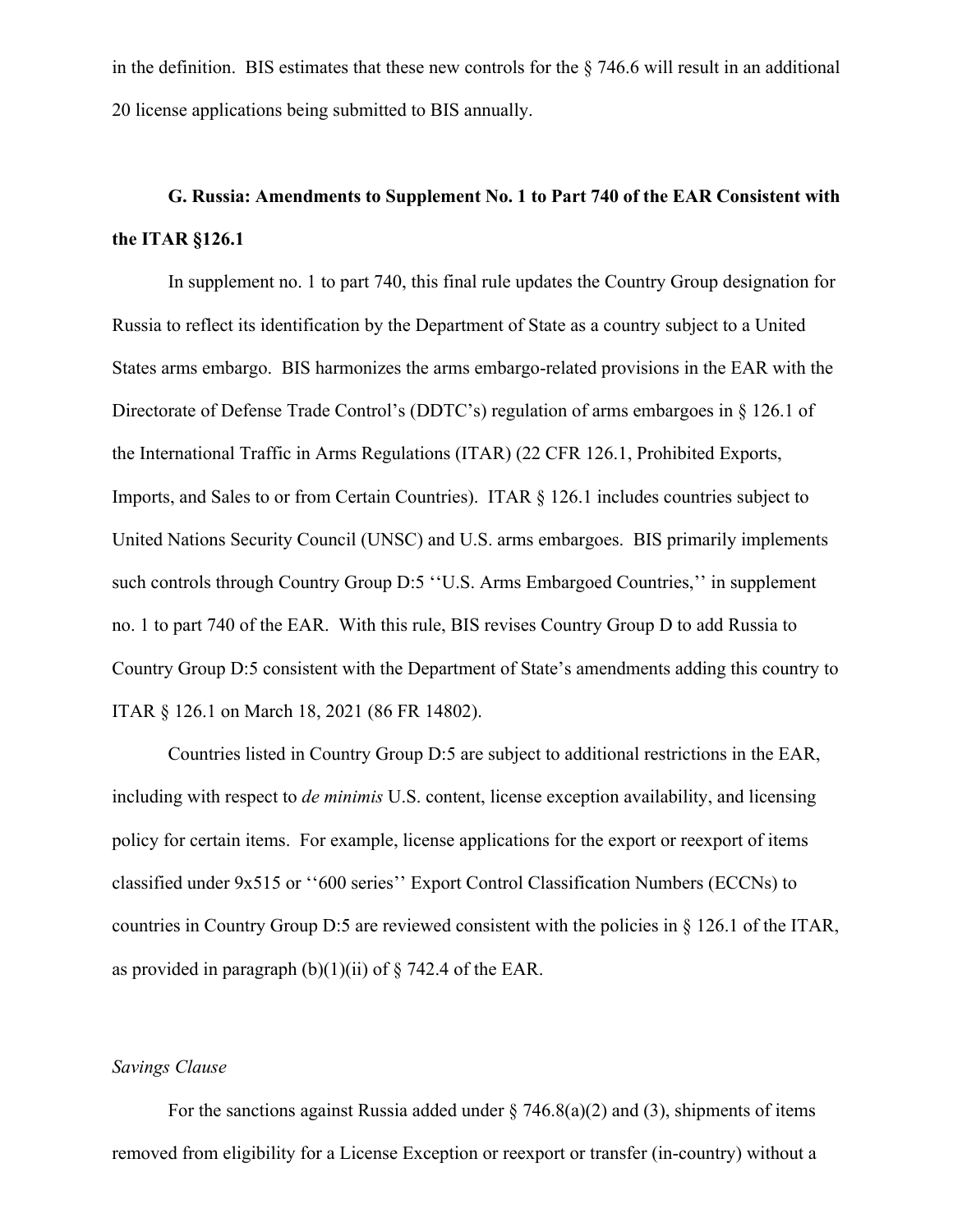license (NLR) as a result of this regulatory action that were en route aboard a carrier to a port of export, reexport, or transfer (in-country), on March 26, 2022, pursuant to actual orders for reexport, or transfer (in-country) to or within a foreign destination, may proceed to that destination under the previous eligibility for a License Exception or reexport or transfer (incountry) without a license (NLR).

For all other changes being made in this final rule, shipments of items removed from eligibility for a License Exception or export, reexport, or transfer (in-country) without a license (NLR) as a result of this regulatory action that were en route aboard a carrier to a port of export, reexport, or transfer (in-country), on [INSERT DATE OF FILING FOR PUBLIC INSPECTION], pursuant to actual orders for export, reexport, or transfer (in-country) to or within a foreign destination, may proceed to that destination under the previous eligibility for a License Exception or export, reexport, or transfer (in-country) without a license (NLR).

#### **Export Control Reform Act of 2018**

On August 13, 2018, the President signed into law the John S. McCain National Defense Authorization Act for Fiscal Year 2019, which included the Export Control Reform Act of 2018 (ECRA) (codified, as amended, at 50 U.S.C. Sections 4801–4852). ECRA provides the legal basis for BIS's principal authorities and serves as the authority under which BIS issues this rule. To the extent it applies to certain activities that are the subject of this rule, the Trade Sanctions Reform and Export Enhancement Act of 2000 (TSRA) (codified, as amended, at 22 U.S.C. Sections 7201-7211) also serves as authority for this rule. This action also implements measures pursuant to the International Emergency Economic Powers Act, 50 U.S.C. 1701 et seq., and the emergency expanded upon by Executive Order 14065 of February 21, 2022.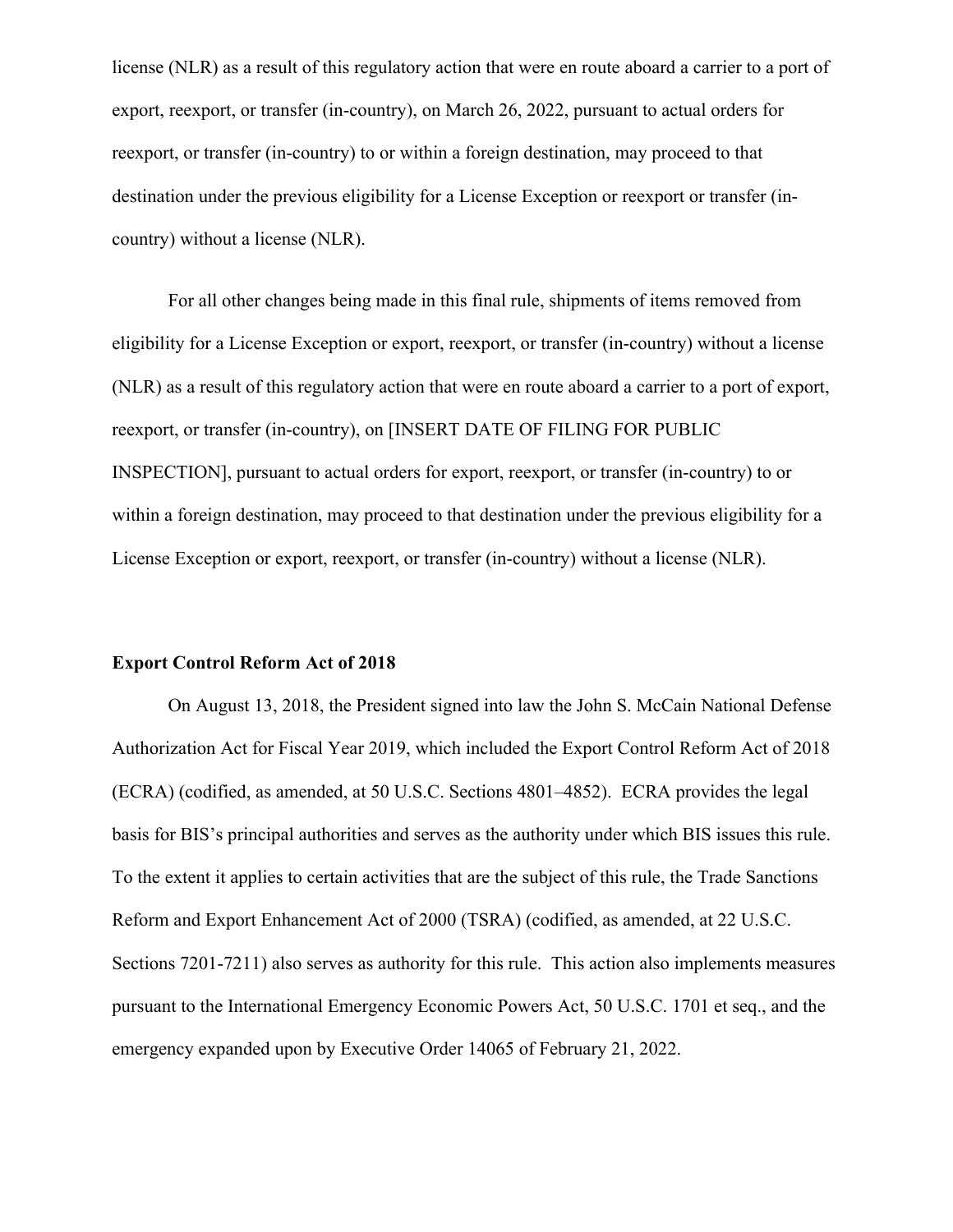## **Rulemaking Requirements**

1. This final rule is not a "significant regulatory action" because it "pertain[s]" to a "military or foreign affairs function of the United States" under sec. 3(d)(2) of Executive Order 12866.

2. Notwithstanding any other provision of law, no person is required to respond to, nor shall any person be subject to a penalty for failure to comply with, a collection of information subject to the requirements of the Paperwork Reduction Act of 1995 (44 U.S.C. 3501 et seq.) (PRA), unless that collection of information displays a currently valid Office of Management and Budget (OMB) Control Number.

This rule involves the following OMB-approved collections of information subject to the PRA: 0694-0088, "Multi-Purpose Application," which carries a burden hour estimate of 29.6 minutes for a manual or electronic submission; 0694-0096 "Five Year Records Retention Period," which carries a burden hour estimate of less than 1 minute; and 0607-0152 "Automated Export System (AES) Program," which carries a burden hour estimate of 3 minutes per electronic submission. This rule changes the respondent burden under these control numbers by increasing the estimated number of submissions by 2,445. Specifically, BIS estimates that these new controls on Russia under the EAR will result in an increase of 2,445 license applications submitted annually to BIS. BIS estimates the burden hours associated with these collections would increase by 1,247 (*i.e.*, 2,445 applications × 30.6 minutes per response) for a total estimated cost increase of \$37,410 (*i.e.*, 1,247 hours × \$30 per hour). The \$30 per hour cost estimate for OMB control number 0694–0088 is consistent with the salary data for export compliance specialists currently available through glassdoor.com (glassdoor.com estimates that an export compliance specialist makes \$55,280 annually, which computes to roughly \$26.58 per hour). This increase is expected to exceed the existing estimates currently associated with OMB control numbers 0694–0088, but not for 0694–0096 and 0607-0152 which have minimal burden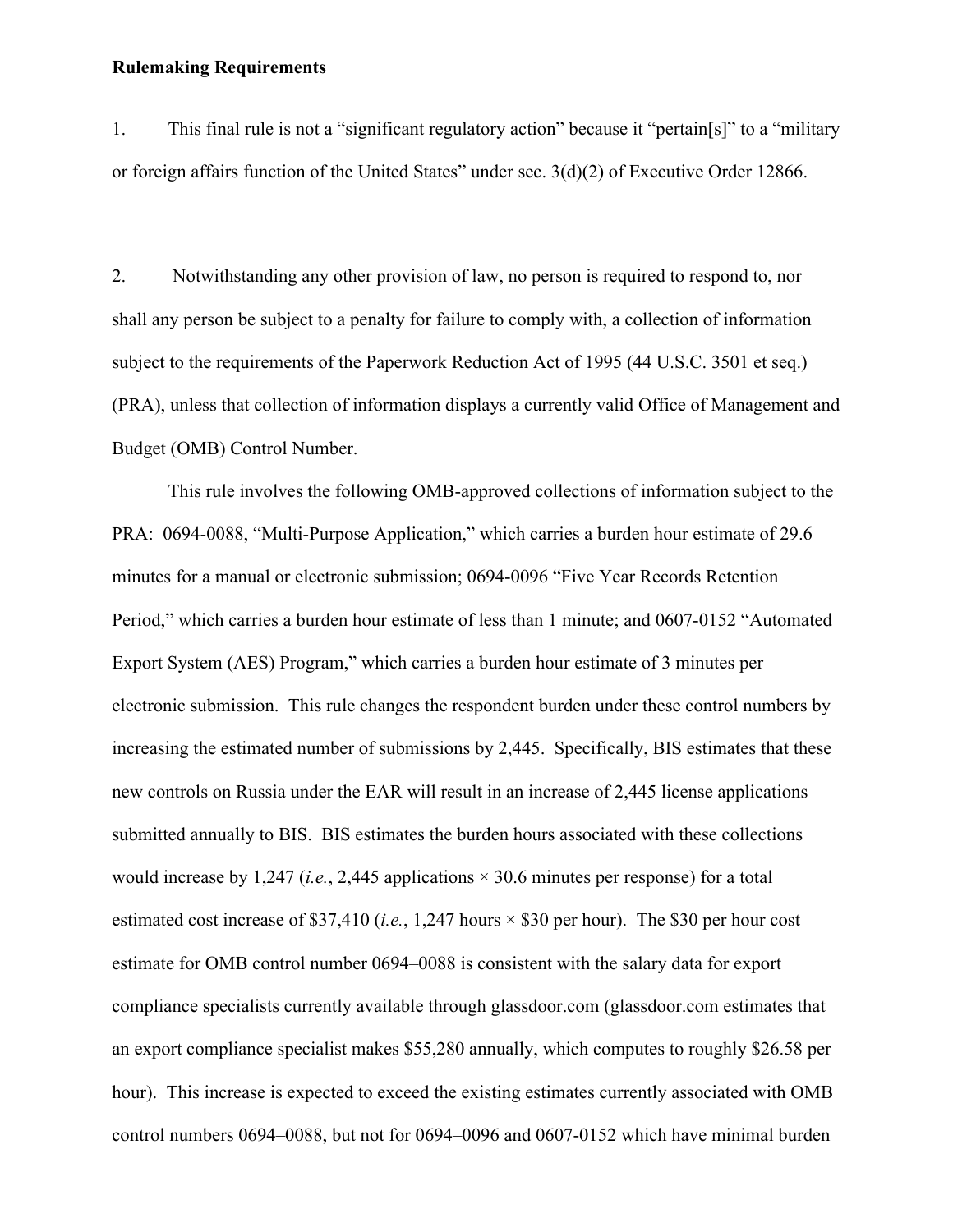increases as a result of this rule. Consistent with 5 CFR 1320.13, BIS requested emergency clearance for an increase in the burden estimate under collection 0694-0088 because of the additional license requirements imposed by this rule. OMB has approved the emergency collection for the increase in the total number of licenses.

3. This rule does not contain policies with federalism implications as that term is defined in Executive Order 13132.

4. Pursuant to section 1762 of the Export Control Reform Act of 2018 (50 U.S.C. 4821) (ECRA), this action is exempt from the Administrative Procedure Act (APA) (5 U.S.C. 553) requirements for notice of proposed rulemaking, opportunity for public participation, and delay in effective date. While section 1762 of ECRA provides sufficient authority for such an exemption, this action is also independently exempt from these APA requirements because it involves a military or foreign affairs function of the United States (5. U.S.C. 553(a)(1)).

5. Because a notice of proposed rulemaking and an opportunity for public comment are not required to be given for this rule by 5 U.S.C. 553, or by any other law, the analytical requirements of the Regulatory Flexibility Act, 5 U.S.C. 601, et seq., are not applicable. Accordingly, no regulatory flexibility analysis is required and none has been prepared.

## **List of Subjects**

#### **15 CFR Part 734**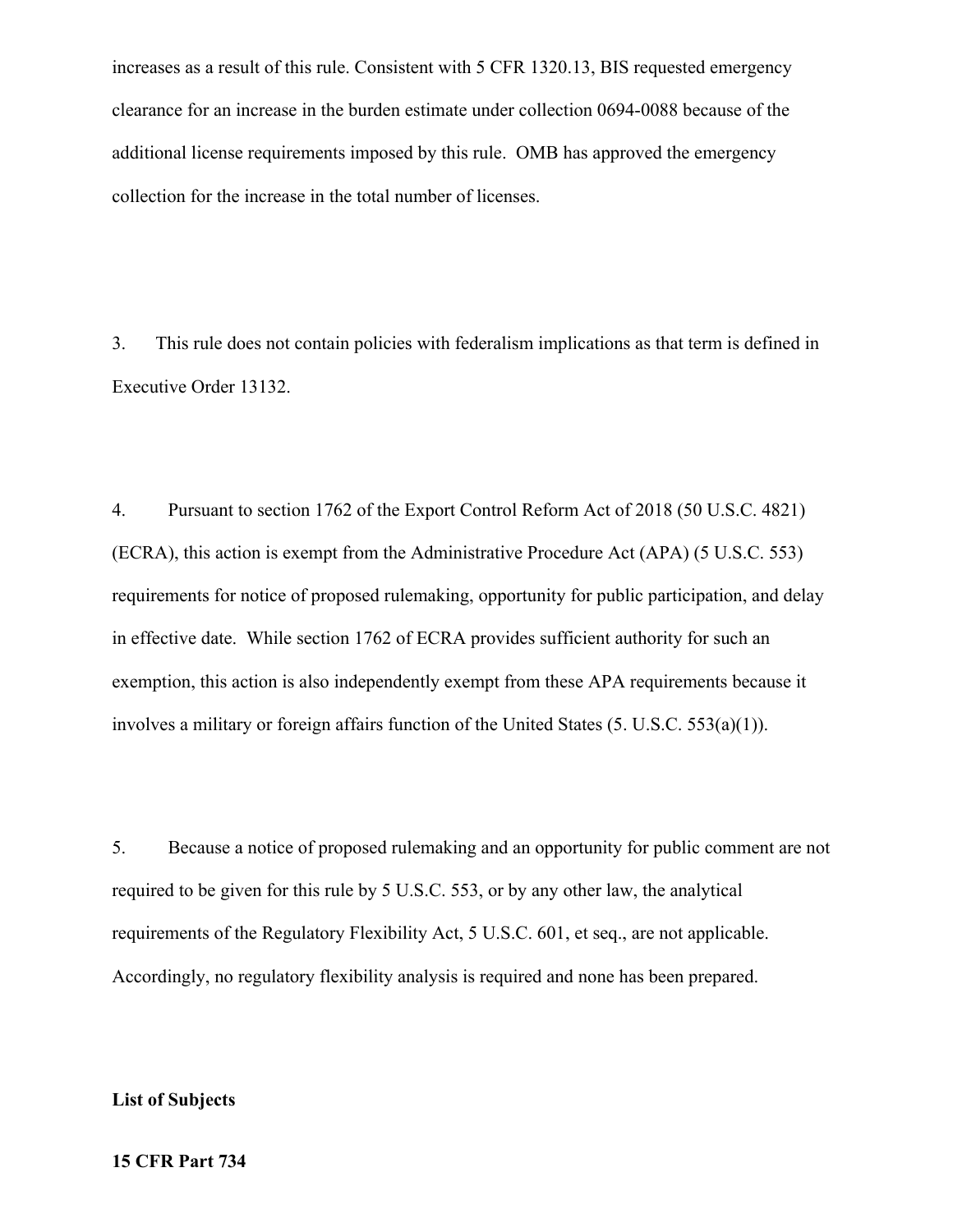Administrative practice and procedure, Exports, Inventions and patents, Research,

Science and technology.

# **15 CFR Parts 738 and 772**

Exports.

# **15 CFR Part 740**

Administrative practice and procedure, Exports, Reporting and recordkeeping requirements.

# **15 CFR Part 742**

Exports, Terrorism.

# **15 CFR Part 744**

Exports, Reporting and recordkeeping requirements, Terrorism.

# **15 CFR Part 746**

Exports, Reporting and recordkeeping requirements.

For the reasons stated in the preamble, parts 734, 738, 740, 742, 744, 746, and 772 of the

Export Administration Regulations (15 CFR parts 730 through 774) are amended as follows:

# **PART 734 – SCOPE OF THE EXPORT ADMINISTRATION REGULATIONS**

1. The authority citation for 15 CFR part 734 continues to read as follows: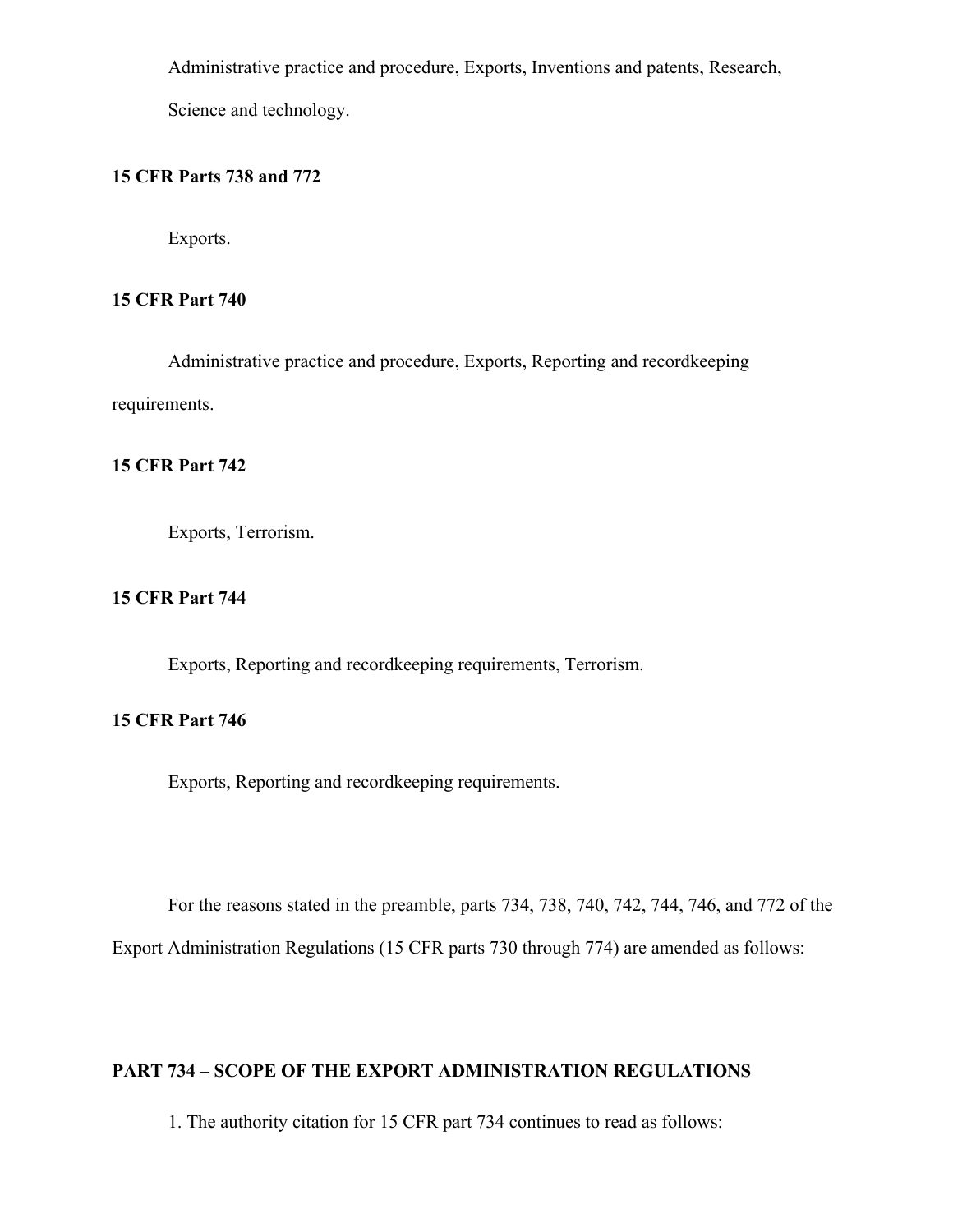**Authority:** 50 U.S.C. 4801-4852; 50 U.S.C. 4601 *et seq.*; 50 U.S.C. 1701 *et seq.*; E.O. 12938, 59 FR 59099, 3 CFR, 1994 Comp., p. 950; E.O. 13020, 61 FR 54079, 3 CFR, 1996 Comp., p. 219; E.O. 13026, 61 FR 58767, 3 CFR, 1996 Comp., p. 228; E.O. 13222, 66 FR 44025, 3 CFR, 2001 Comp., p. 783; E.O. 13637, 78 FR 16129, 3 CFR, 2014 Comp., p. 223; Notice of November 10, 2021, 86 FR 62891 (November 12, 2021).

2. Section 734.9 is amended as follows:

a. In paragraph  $(e)(1)(ii)$ , remove the text ""direct product" of "technology" or "software" subject to the EAR" and add, in its place, the text ""direct product" of U.S.-origin "technology" or "software".

b. Add paragraphs (f) and (g).

The additions read as follows:

# **§ 734.9 Foreign-Direct Product (FDP) Rules.**

\* \* \* \* \*

(f) *Russia FDP rule*.A foreign-produced item is subject to the EAR if it meets both the product scope in paragraph  $(f)(1)$  of this section and the destination scope in paragraph  $(f)(2)$  of this section. See § 746.8 of the EAR for license requirements, license review policy, and license exceptions applicable to foreign-produced items that are subject to the EAR pursuant to this paragraph (f).

(1) *Product scope of Russia FDP rule*. The product scope applies if a foreign-produced item meets the conditions of either paragraph  $(f)(1)(i)$  or  $(ii)$  of this section.

(i) *"Direct product" of "technology" or "software."* A foreign-produced item meets the product scope of this paragraph  $(f)(1)(i)$  if the foreign-produced item is not designated EAR99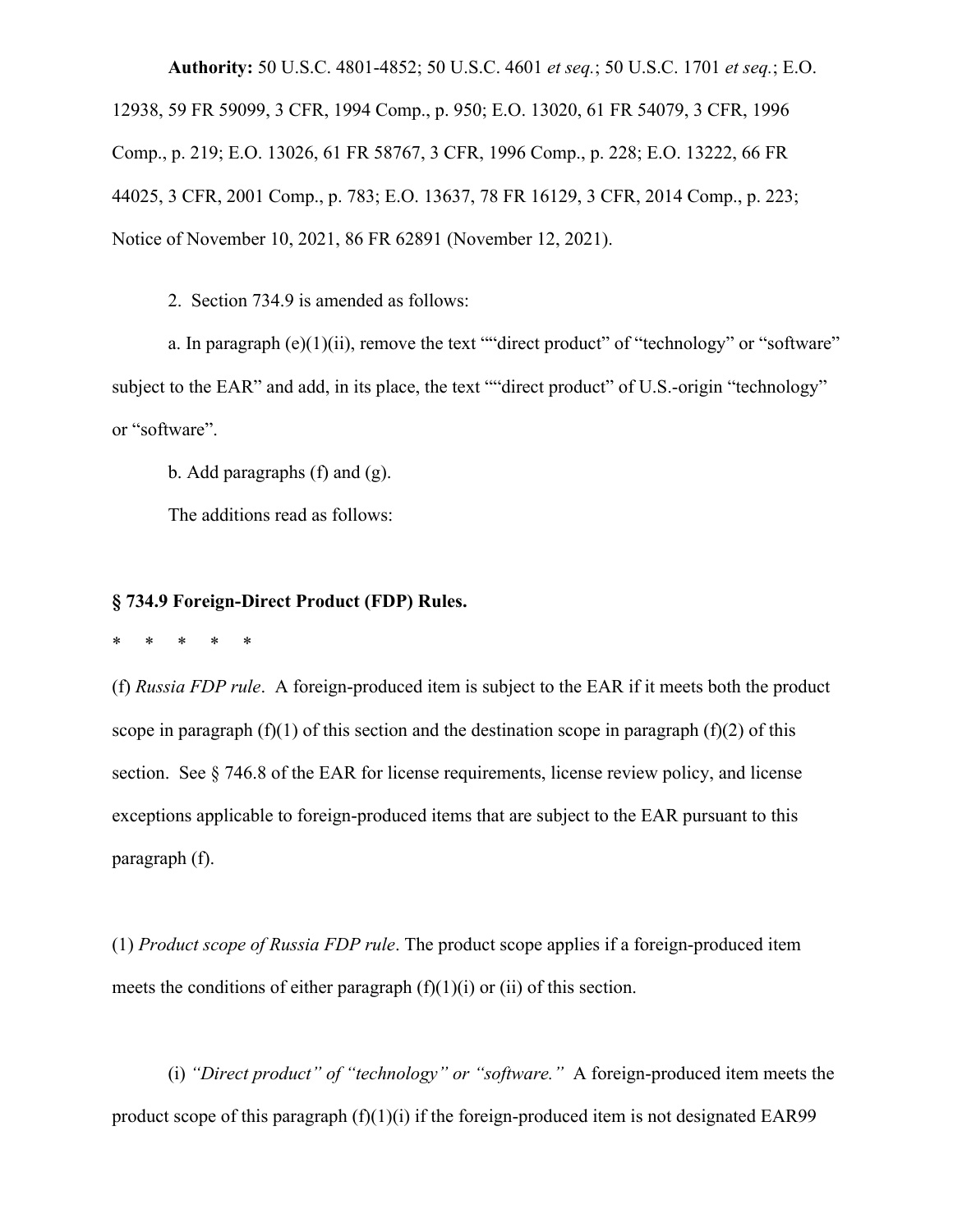and is a "direct product" of U.S.-origin "technology" or "software" subject to the EAR that is specified in any ECCN in product groups D or E in Categories 3, 4, 5, 6, 7, 8, or 9 of the CCL; or

(ii) *"Direct product" of a complete plant or 'major component' of a plant*. A foreignproduced item, meets the product scope of this paragraph  $(f)(1)(ii)$  if the foreign-produced item is not designated EAR99 and is produced by any plant or 'major component' of a plant that is located outside the United States, when the plant or 'major component' of a plant, whether made in the United States or a foreign country, itself is a "direct product" of U.S.-origin "technology" or "software" subject to the EAR that is specified in any ECCN in product groups D or E in Categories 3, 4, 5, 6, 7, 8, or 9 of the CCL.

(2) *Destination scope of the Russia FDP rule*. A foreign-produced item meets the destination scope of this paragraph (f)(2) if there is "knowledge" that the foreign-produced item is destined to Russia or will be incorporated into or used in the "production" or "development" of any "part," "component," or "equipment" not designated EAR99 and produced in or destined to Russia.

(g) *Russia-Military End User FDP rule*.A foreign-produced item is subject to the EAR if it meets both the product scope in paragraph  $(g)(1)$  of this section and the end-user scope in paragraph  $(g)(2)$  of this section. See § 746.8 of the EAR for license requirements, license review policy, and license exceptions applicable to foreign-produced items that are subject to the EAR pursuant to this paragraph (g).

(1) *Product Scope of Russia-Military End User FDP rule*. The product scope applies if a foreign-produced item meets the conditions of either paragraph  $(g)(1)(i)$  or (ii) of this section.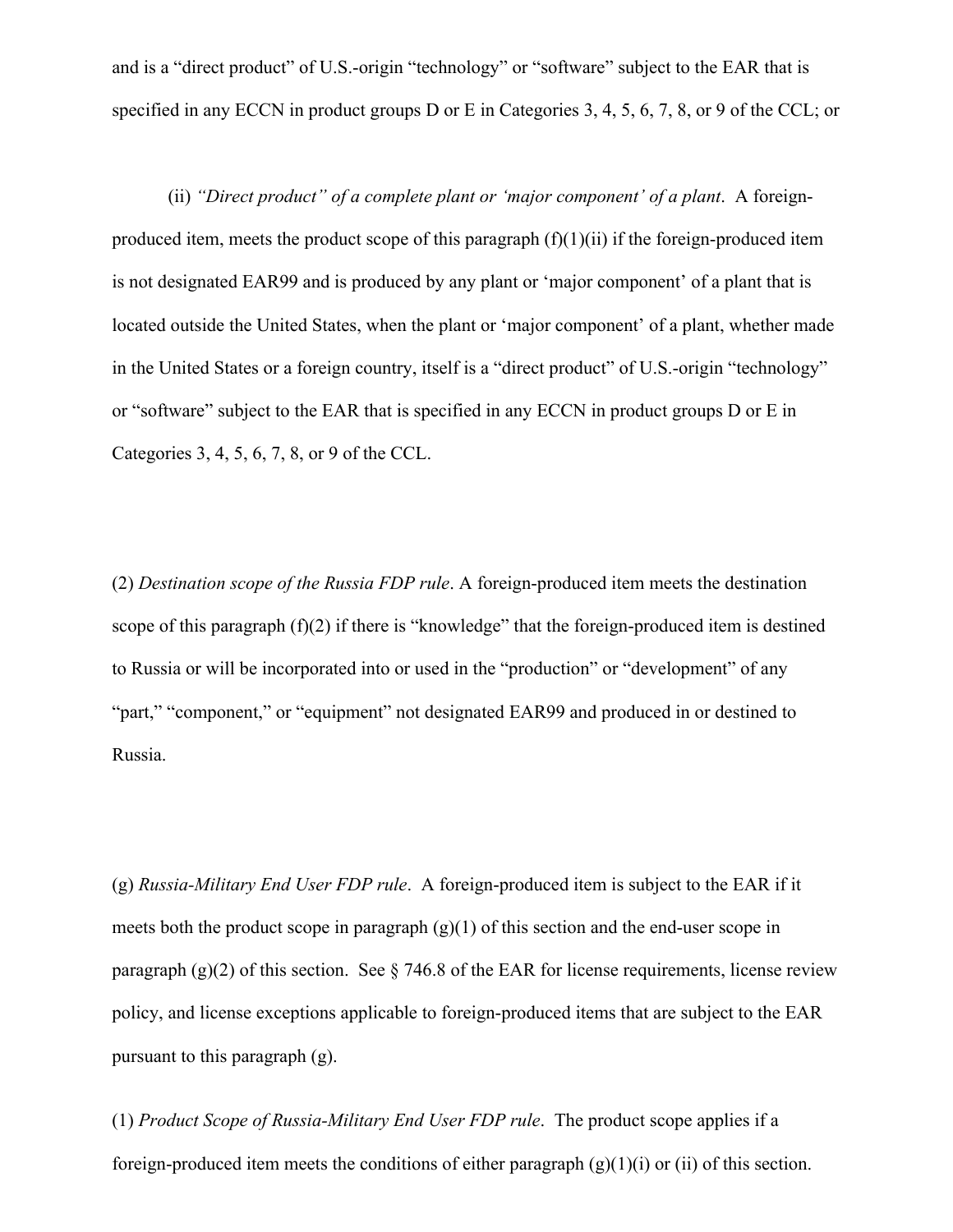(i) *"Direct product" of "technology" or "software."* A foreign-produced item meets the product scope of this paragraph  $(g)(1)(i)$  if the foreign-produced item is a "direct product" of "technology" or "software" subject to the EAR and specified in any ECCN in product groups D or E in any categories of the CCL; or

(ii) *"Direct product" of a complete plant or 'major component' of a plant*. A foreignproduced item meets the product scope of this paragraph  $(g)(1)(ii)$  if the foreign-produced item is produced by any plant or 'major component' of a plant that is located outside the United States, when the plant or 'major component' of a plant, whether made in the United States or a foreign country, itself is a "direct product" of U.S.-origin "technology" or "software" subject to the EAR that is specified in any ECCN in product groups D or E in any categories of the CCL.

(2) *End-user scope of the Russia 'Military End User' FDP rule*. A foreign-produced item meets the end-user scope of this paragraph  $(g)(2)$  if there is "knowledge" that:

 (i) *Activities involving footnote 3 designated entities*. The foreignproduced item will be incorporated into, or used in the "production" or "development" of any "part," "component," or "equipment" produced, purchased, or ordered by any entity with a footnote 3 designation in the license requirement column of the Entity List in Supplement No. 4 to part 744 of the EAR; or

 (ii) *Footnote 3 designated entities as transaction parties*. Any entity with a footnote 3 designation in the license requirement column of the Entity List in Supplement No. 4 to part 744 of the EAR is a party to any transaction involving the foreign-produced item, *e.g.*, as a "purchaser," "intermediate consignee," "ultimate consignee," or "end-user."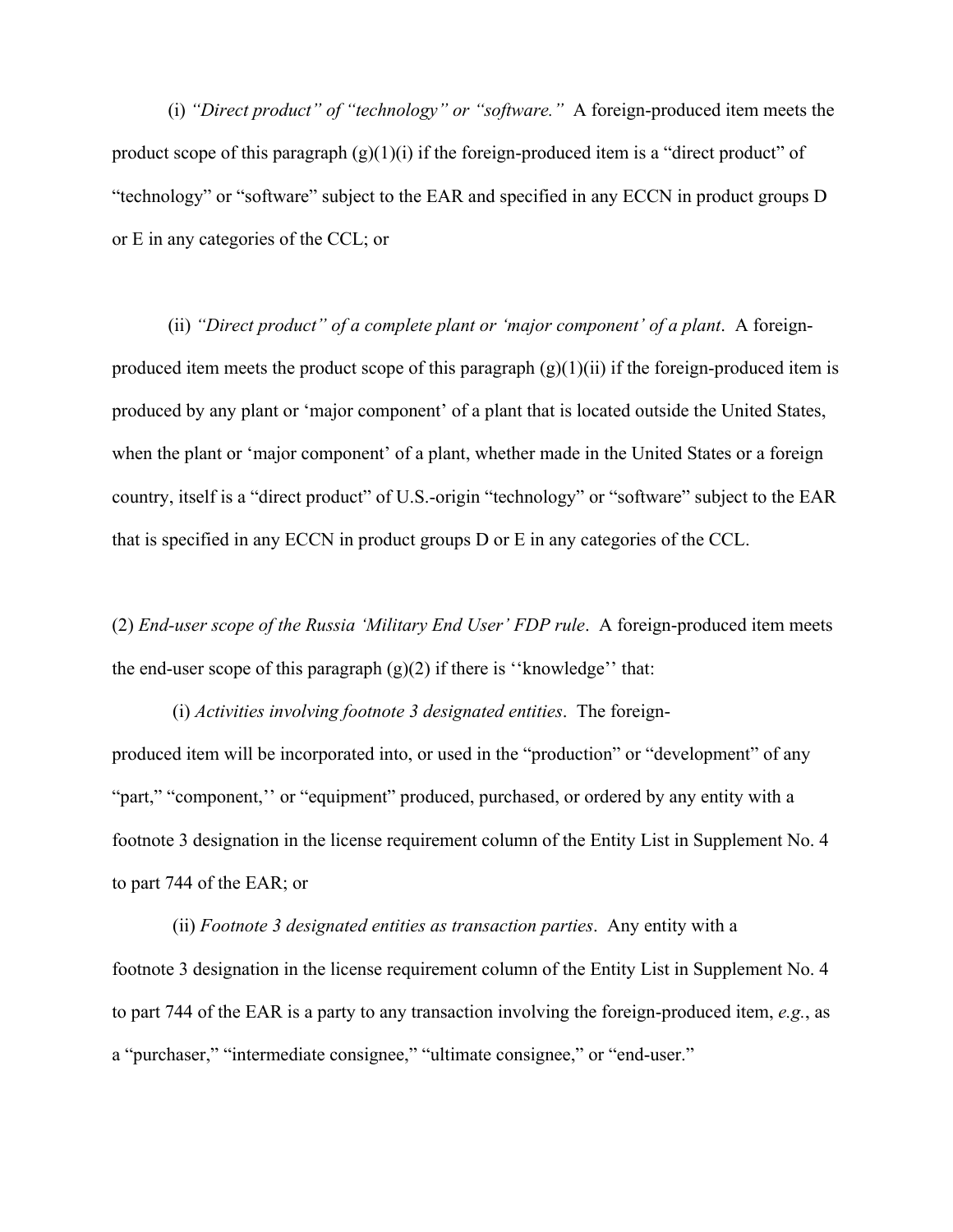**Note 3 to paragraph (g).** A 'military end user' for purposes of paragraph (g) is any entity listed on the Entity List in Supplement No. 4 to part 744 of the EAR under Russia with a footnote 3 designation.

3. Supplement No. 2 to part 734 is amended by revising the third and fourth sentences of paragraph  $(a)(1)$  to read as follows:

## **Supplement No. 2 to Part 734 - Guidelines for** *De Minimis* **Rules**

(a) *\* \* \** 

(1) \* \* \* For purposes of identifying U.S.-origin controlled content, you should consult the Commerce Country Chart in Supplement No. 1 to part 738 of the EAR and controls described in part 746 of the EAR (excluding U.S.-origin content that meets the criteria in  $\S$  746.8(a)(5)). Part 744 of the EAR should not be used to identify controlled U.S. content for purposes of determining the applicability of the *de minimis* rules. \* \* \*

\* \* \* \* \*

# **PART 738 – COMMERCE CONTROL LIST OVERVIEW AND THE COUNTRY CHART**

4. The authority citation for 15 CFR part 738 continues to read as follows:

**Authority:** 50 U.S.C. 4801-4852; 50 U.S.C. 4601 *et seq.*; 50 U.S.C. 1701 *et seq.*; 10 U.S.C. 8720; 10 U.S.C. 8730(e); 22 U.S.C. 287c; 22 U.S.C. 2151 note; 22 U.S.C. 3201 *et seq.*; 22 U.S.C. 6004; 42 U.S.C. 2139a; 15 U.S.C. 1824; 50 U.S.C. 4305; 22 U.S.C. 7201 *et seq.*; 22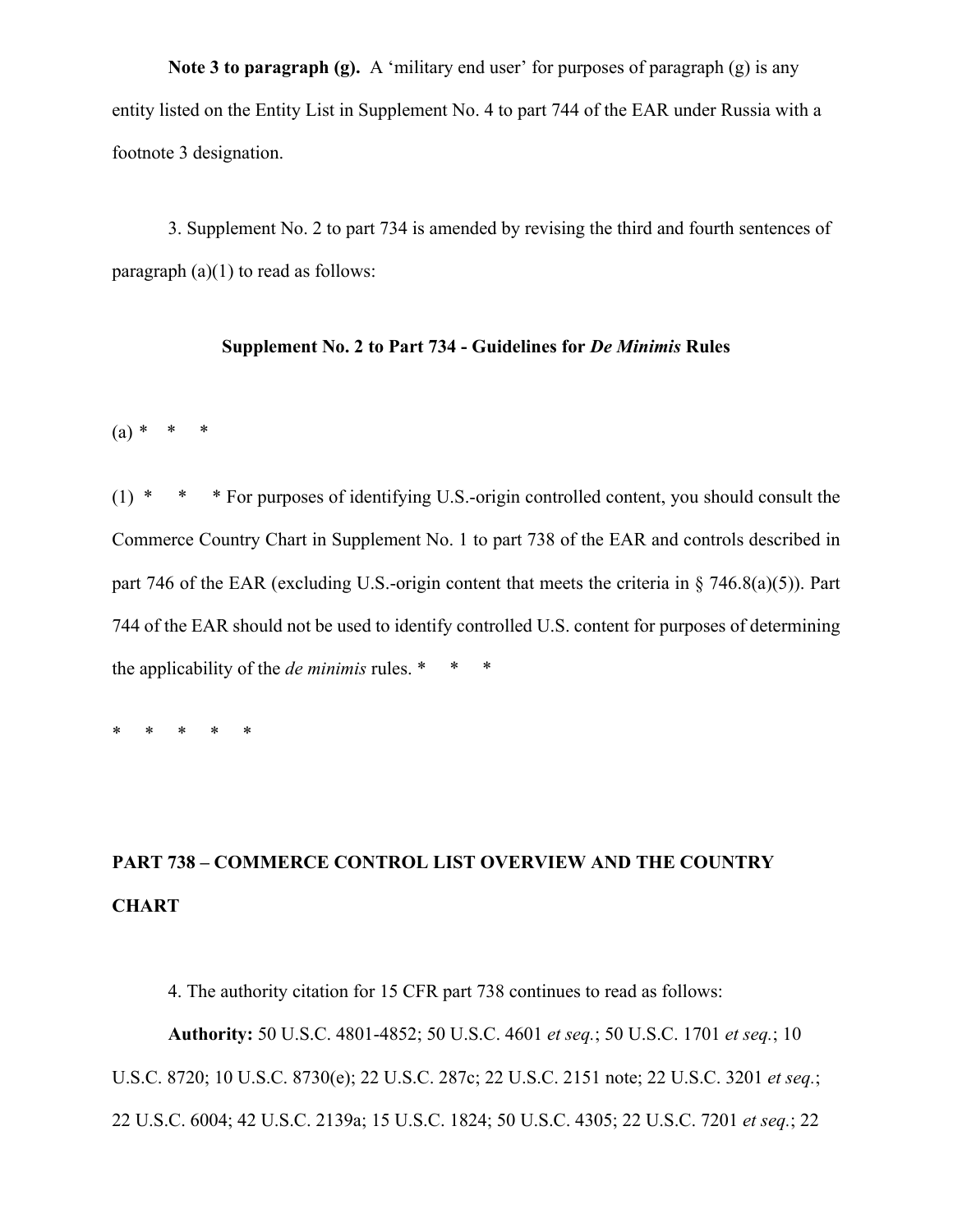U.S.C. 7210; E.O. 13026, 61 FR 58767, 3 CFR, 1996 Comp., p. 228; E.O. 13222, 66 FR 44025, 3 CFR, 2001 Comp., p. 783.

5. Supplement no. 1 to part 738 is amended by revising footnotes 6 and 8 to read as follows:

## **Supplement No. 1 to Part 738 – Commerce Country Chart**

\* \* \* \* \*

 $6$  See  $8$  746.5 of the EAR for additional license requirements under the Russian Industry Sector Sanctions for ECCNs 0A998, 1C992, 3A229, 3A231, 3A232, 6A991, 8A992, and 8D999 and items identified in Supplement No. 2 to part 746 of the EAR. See § 746.8 of the EAR for Sanctions against Russia, including additional license requirements for items listed in any ECCN in Categories 3, 4, 5, 6, 7, 8, or 9 of the CCL.

\* \* \* \* \*

<sup>8</sup>See § 746.6 of the EAR for additional license requirements for exports and reexports to the Crimea region of Ukraine and the so-called Donetsk People's Republic (DNR) and Luhansk People's Republic (LNR) regions of Ukraine and transfers (in-country) within the Crimea, DNR, and LNR regions of Ukraine for all items subject to the EAR, other than food and medicine designated as EAR99 and certain EAR99 or ECCN 5D992.c software for Internet-based communications.

#### **PART 740 – LICENSE EXCEPTIONS**

6. The authority citation for 15 CFR part 740 continues to read as follows: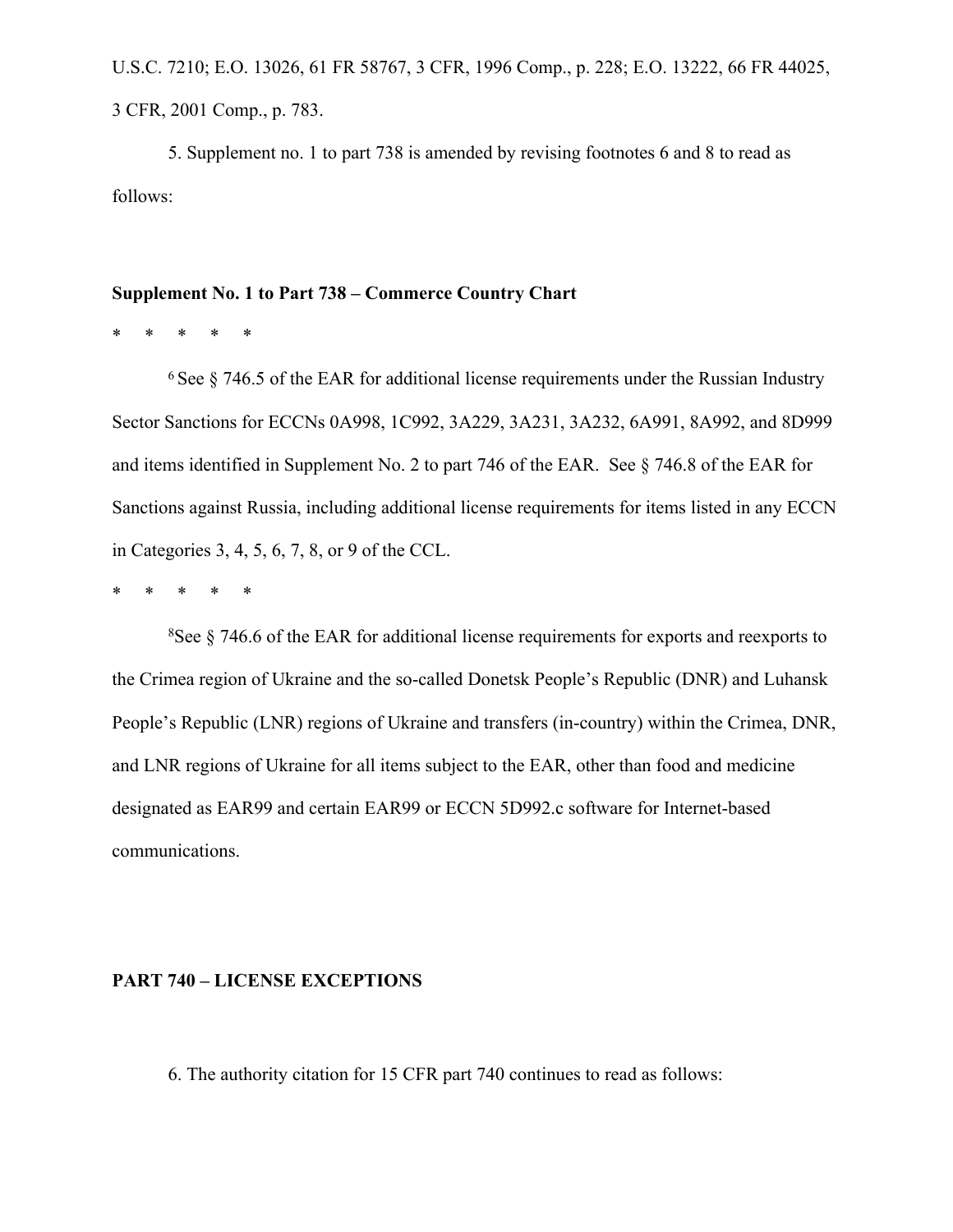**Authority:** 50 U.S.C. 4801-4852; 50 U.S.C. 4601 *et seq.*; 50 U.S.C. 1701 *et seq.*; 22 U.S.C. 7201 *et seq.*; E.O. 13026, 61 FR 58767, 3 CFR, 1996 Comp., p. 228; E.O. 13222, 66 FR 44025, 3 CFR, 2001 Comp., p. 783.

7. Section 740.2 is amended by revising paragraph (a)(6) to read as follows:

## **§ 740.2 Restrictions on all License Exceptions.**

 $(a) * * *$ 

(6) The export or reexport is to a sanctioned destination (Cuba, Iran, North Korea, Syria, Crimea region of Ukraine, and the so-called Donetsk People's Republic (DNR) and Luhansk People's Republic (LNR) regions of Ukraine) or a license is required based on a limited sanction (Russia) unless a license exception or portion thereof is specifically listed in the license exceptions paragraph pertaining to a particular sanctioned country in part 746 of the EAR.

\* \* \* \* \*

 8. Section 740.19 is amended by revising paragraphs (a), (b) introductory text, and (c) to read as follows:

## **§ 740.19 Consumer Communications Devices (CCD).**

(a) *Authorizations*. This section authorizes the export, reexport, or transfer (in-country) of commodities and software to Cuba and Russia subject to the requirements stated in this section. This section does not authorize U.S. owned or controlled entities in third countries to engage in reexports of foreign produced commodities to Cuba for which no license would be issued by the Department of the Treasury pursuant to 31 CFR 515.559.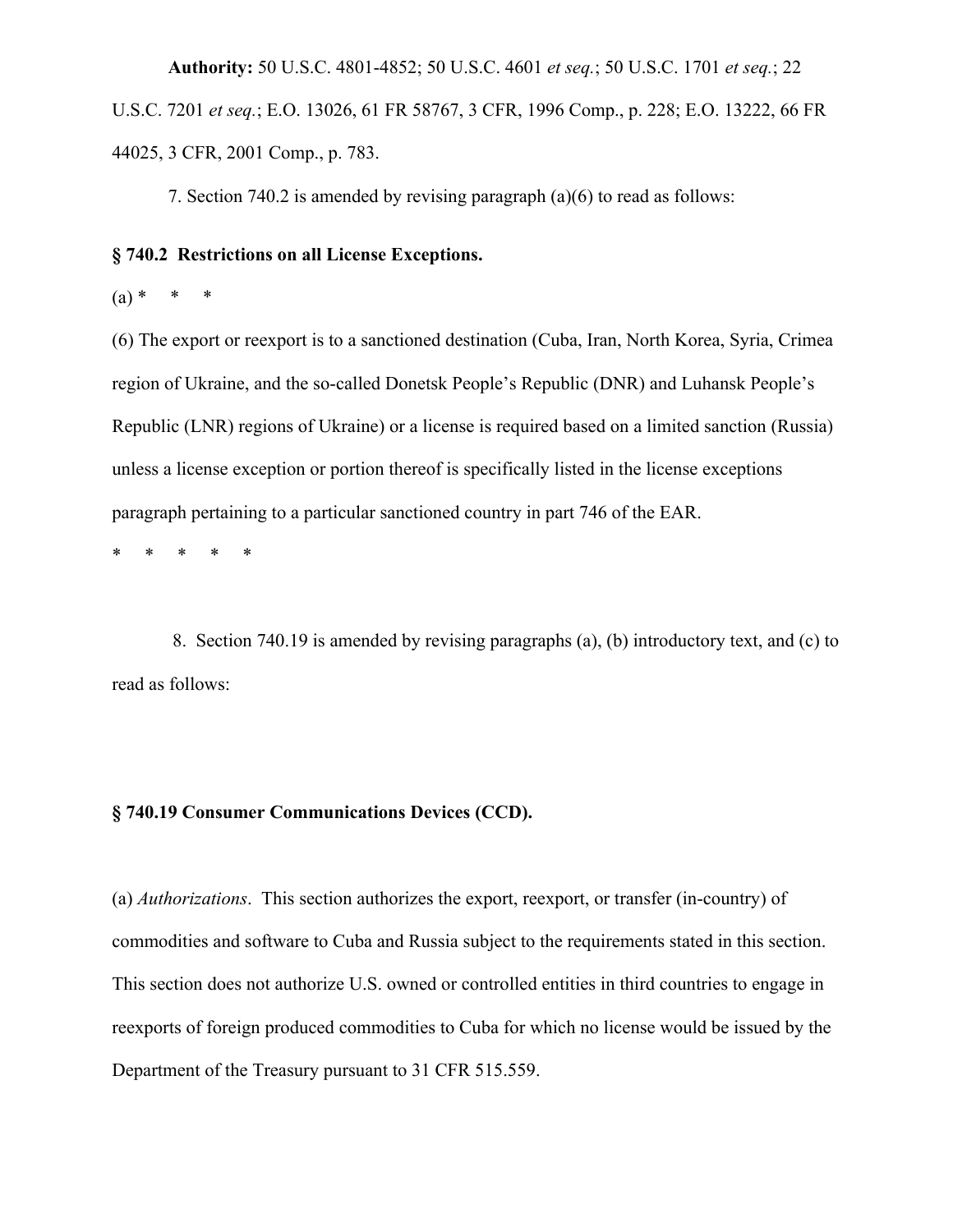(b) *Eligible commodities and software*. Commodities and software in paragraphs (b)(1) through (17) of this section are eligible for export, reexport, or transfer (in-country) under this section to and within Cuba and Russia.

\* \* \* \* \*

(c) *Eligible and ineligible end users*—(1) *Organizations*. (i) The license exception in this section may be used to export, reexport, or transfer (in-country) eligible commodities and software to and for the use of independent non-governmental organizations in Cuba or Russia.

(ii) The Cuban Government, the Cuban Communist Party, the Russian Government, and organizations administered or controlled by the Cuban Government, the Cuban Communist Party, or the Russian Government are not eligible end users.

(iii) [Reserved]

(2) *Individuals*. The license exception in this section may be used to export, reexport or transfer (in-country) eligible commodities and software to and for the use of individuals other than the following:

(i) *Ineligible Cuban Government officials*. Ministers and Vice-Ministers; members of the Council of State; members of the Council of Ministers; members and employees of the National Assembly of People's Power; members of any provincial assembly; local sector chiefs of the Committees for the Defense of the Revolution; Director Generals and sub-Director Generals and higher of all Cuban ministries and state agencies; employees of the Ministry of the Interior (MININT); employees of the Ministry of Defense (MINFAR); secretaries and first secretaries of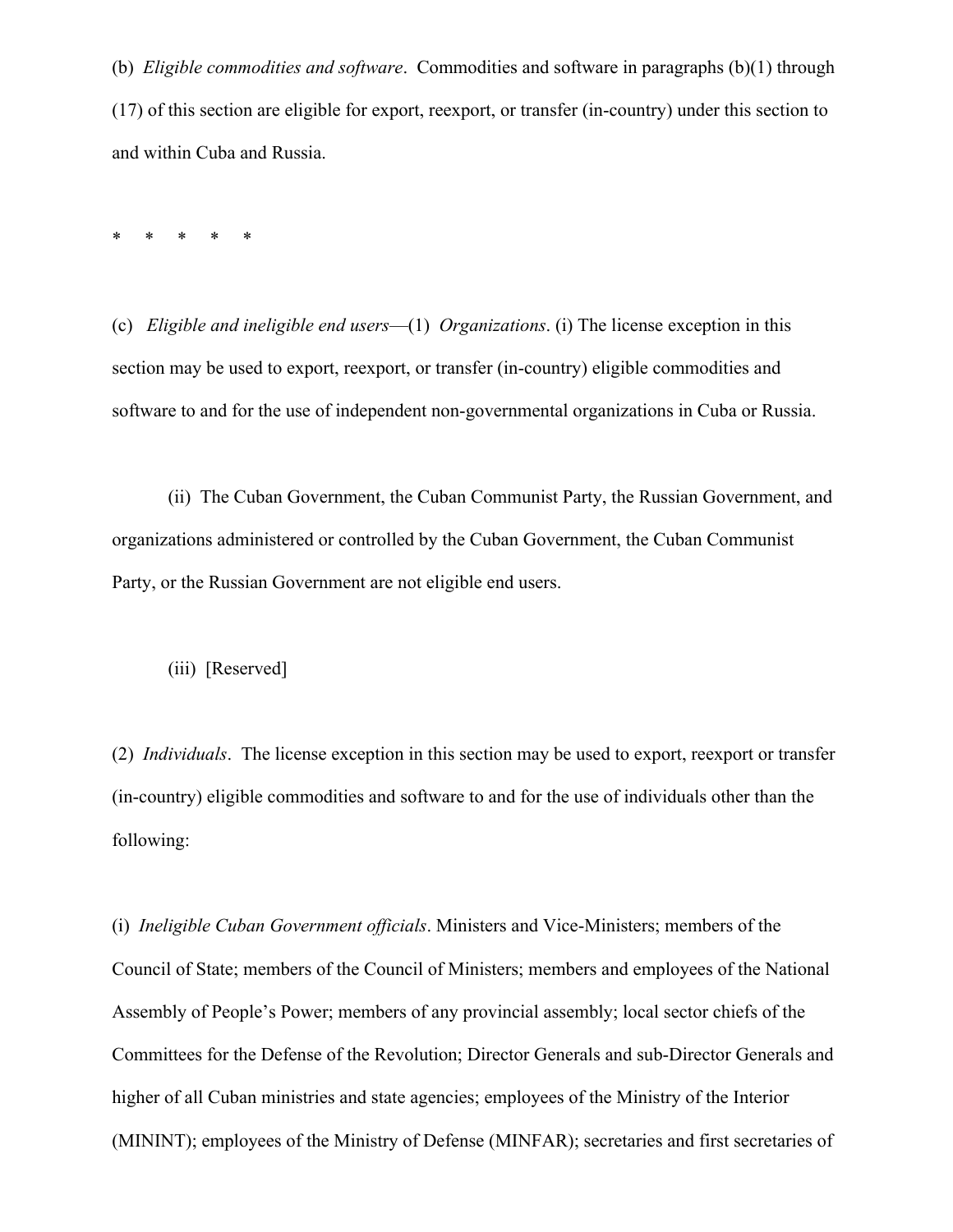the Confederation of Labor of Cuba (CTC) and its component unions; chief editors, editors and deputy editors of Cuban state-run media organizations and programs, including newspapers, television, and radio; or members and employees of the Supreme Court (Tribuno Supremo Nacional).

(ii) *Ineligible Cuban Communist Party officials*. Members of the Politburo.

(iii) *Ineligible Russian Government officials*. The President, Prime Minister, and Deputy Prime Ministers; Federal Ministers; Chairman, Deputy Chairman, and Secretary of the Security Council; members and employees of the Federal Assembly (the State Duma and the Federation Council); members and employees of the Supreme Court and the Constitutional Court; Chief and all employees of the General Staff of the armed forces; employees of the Ministry of Defence; Director and employees of the Federal Security Service, Director and employees of the Foreign Intelligence Service; employees of the Ministry of the Interior; employees of state committees, chief editors, editors and deputy editors of Russian state-run media organizations and programs, including newspapers, television, and radio; offices, services, agencies and other entities organized under or reporting to the federal government.

9. Supplement no. 1 to part 740 is amended by revising the entry for "Russia" and footnote 1 in the Country Group D table to read as follows:

#### **SUPPLEMENT NO. 1 TO PART 740—COUNTRY GROUPS**

**\* \* \* \* \***

## **COUNTRY GROUP D**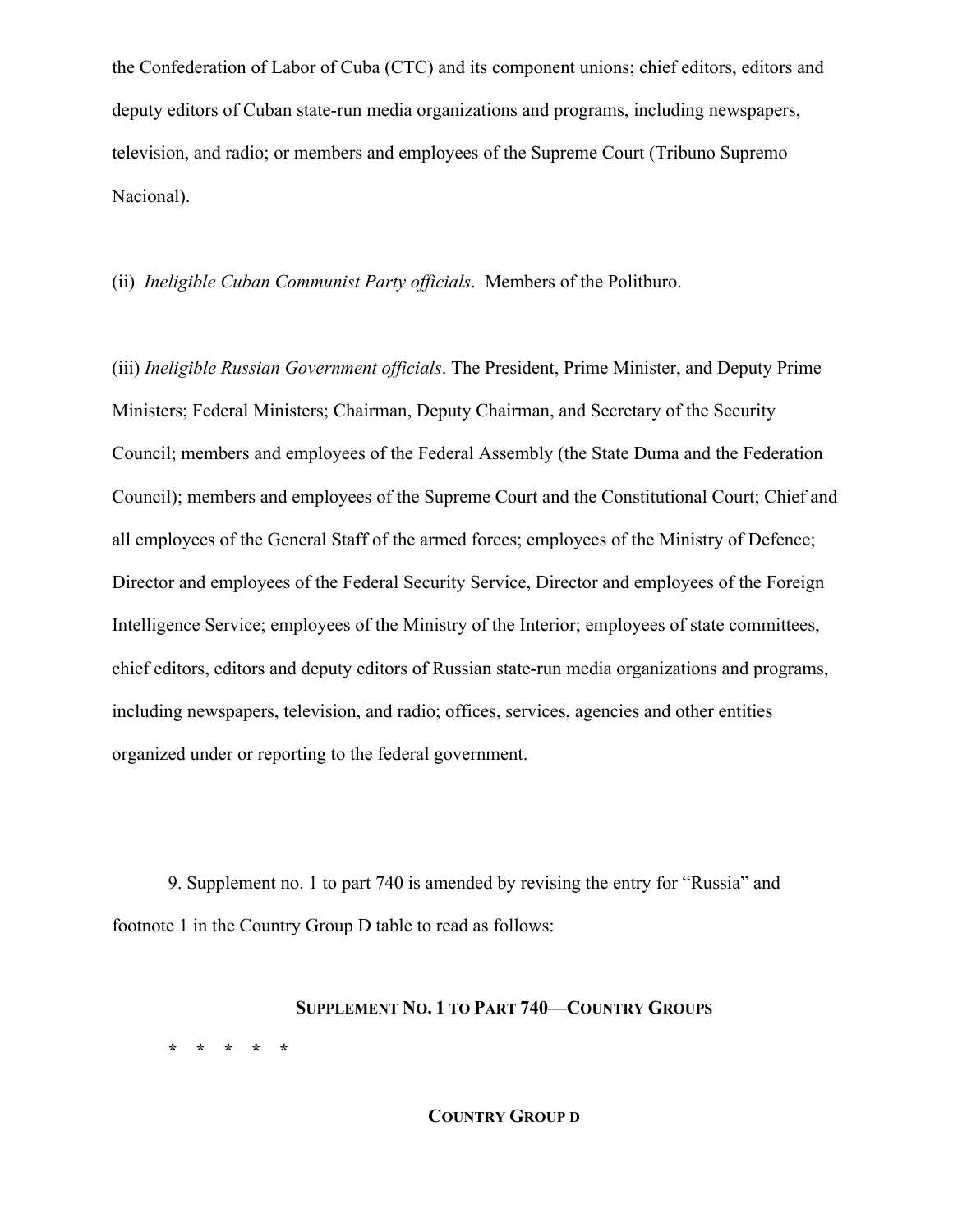| Country | [D:1]<br><b>National</b><br><b>Security</b> | [D:2]<br><b>Nuclear</b> | $[D:3]$<br>Chemical &<br><b>Biological</b> | [D:4] Missile<br><b>Technology</b> | $[D:5]$<br><b>U.S. Arms</b><br>Embargoed<br>Countries <sup>1</sup> |  |
|---------|---------------------------------------------|-------------------------|--------------------------------------------|------------------------------------|--------------------------------------------------------------------|--|
|         | *******                                     |                         |                                            |                                    |                                                                    |  |
| Russia  | X                                           | X                       | X                                          | X                                  | X                                                                  |  |
| ******* |                                             |                         |                                            |                                    |                                                                    |  |

<sup>1</sup> *Note to Country Group D:5:* Countries subject to U.S. arms embargoes are identified by the State Department through notices published in the *Federal Register*. The list of arms embargoed destinations in this table is drawn from 22 CFR 126.1 and State Department *Federal Register* notices related to arms embargoes (compiled at

www.pmddtc.state.gov/embargoed\_countries/index.html) and will be amended when the State Department publishes subsequent notices. If there are any discrepancies between the list of countries in this table and the countries identified by the State Department as subject to a U.S. arms embargo (in the *Federal Register*), the State Department's list of countries subject to U.S. arms embargoes shall be controlling.

**\* \* \* \* \***

## **PART 742 – CONTROL POLICY – CCL BASED CONTROLS**

**Authority:** 50 U.S.C. 4801-4852; 50 U.S.C. 4601 *et seq.*; 50 U.S.C. 1701 *et seq.*; 22 U.S.C. 3201 *et seq.*; 42 U.S.C. 2139a; 22 U.S.C. 7201 *et seq.*; 22 U.S.C. 7210; Sec. 1503, Pub. L. 108–11, 117 Stat. 559; E.O. 12058, 43 FR 20947, 3 CFR, 1978 Comp., p. 179; E.O. 12851, 58 FR 33181, 3 CFR, 1993 Comp., p. 608; E.O. 12938, 59 FR 59099, 3 CFR, 1994 Comp., p. 950; E.O. 13026, 61 FR 58767, 3 CFR, 1996 Comp., p. 228; E.O. 13222, 66 FR 44025, 3 CFR, 2001

10. The authority citation for 15 CFR part 742 is revised to read as follows: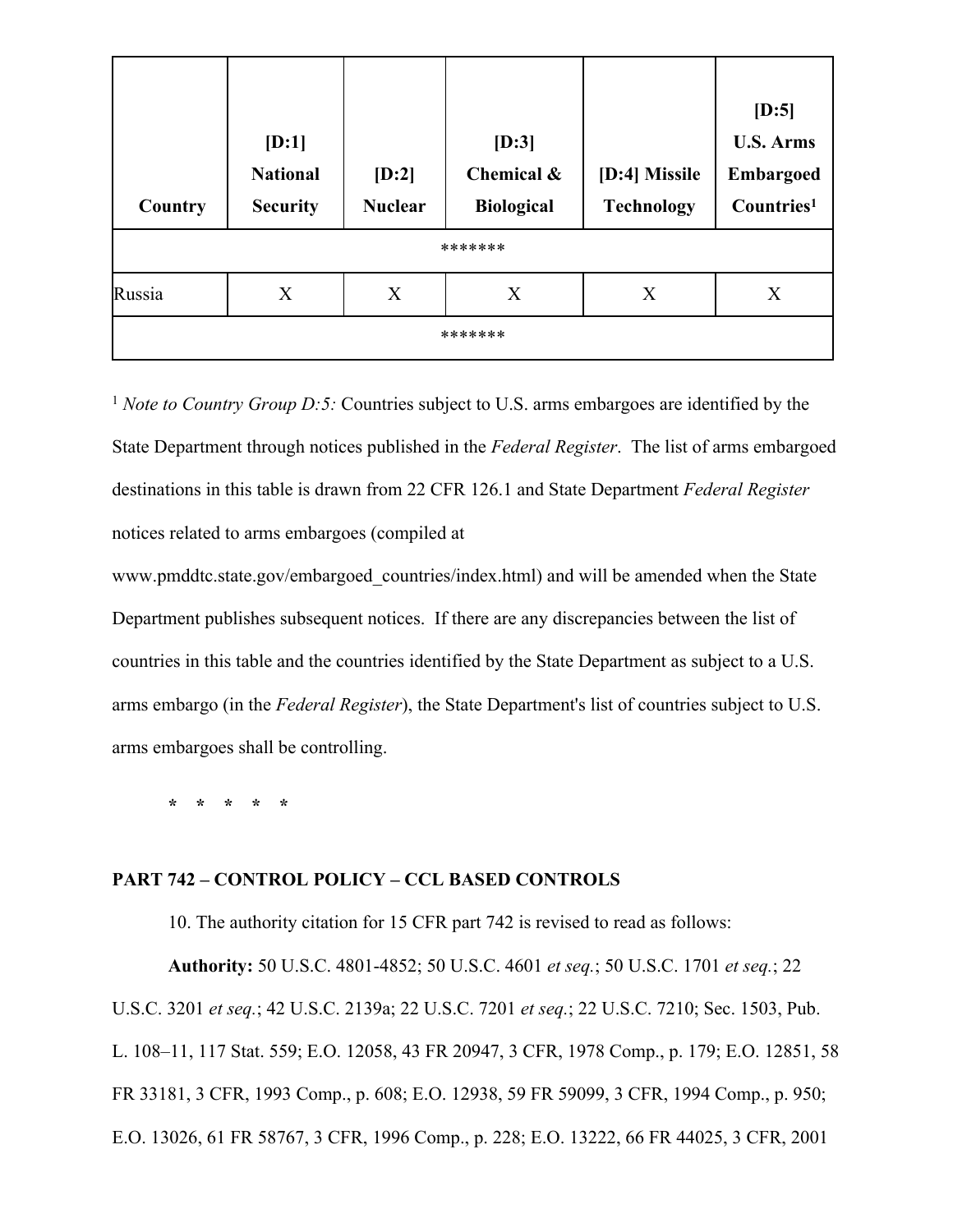Comp., p. 783; Presidential Determination 2003-23, 68 FR 26459, 3 CFR, 2004 Comp., p. 320; Notice of November 10, 2021, 86 FR 62891 (November 12, 2021).

11. Section 742.2 is amended by revising paragraph (b)(4) to read as follows:

## **§ 742.2 Proliferation of chemical and biological weapons.**

- \* \* \* \* \*
- $(b)$  \*

(4) License applications for items described in paragraph (a) of this section, when destined for the People's Republic of China will be reviewed in accordance with the licensing policies in both paragraph (b) of this section and  $\S$  742.4(b)(7). When such items are destined to Russia, license applications will be reviewed under a policy of denial. However, exports and reexports of items to Russia in support of U.S.-Russia civil space cooperation activities will be reviewed on a caseby-case basis, as well as certain other certain specified activities specified in § 746.8 of the EAR. See § 746.8(b).

\* \* \* \* \*

12. Section 742.3 is amended by revising paragraph (b)(4) to read as follows:

# **§ 742.3 Nuclear nonproliferation.**

\* \* \* \* \*

 $(h)$  \*

(4) License applications for items described in paragraph (a) of this section, when destined for the People's Republic of China will be reviewed in accordance with the licensing policies in both paragraph (b) of this section and  $\S$  742.4(b)(7). When such items are destined to Russia, license applications will be reviewed under a policy of denial. However, exports and reexports of items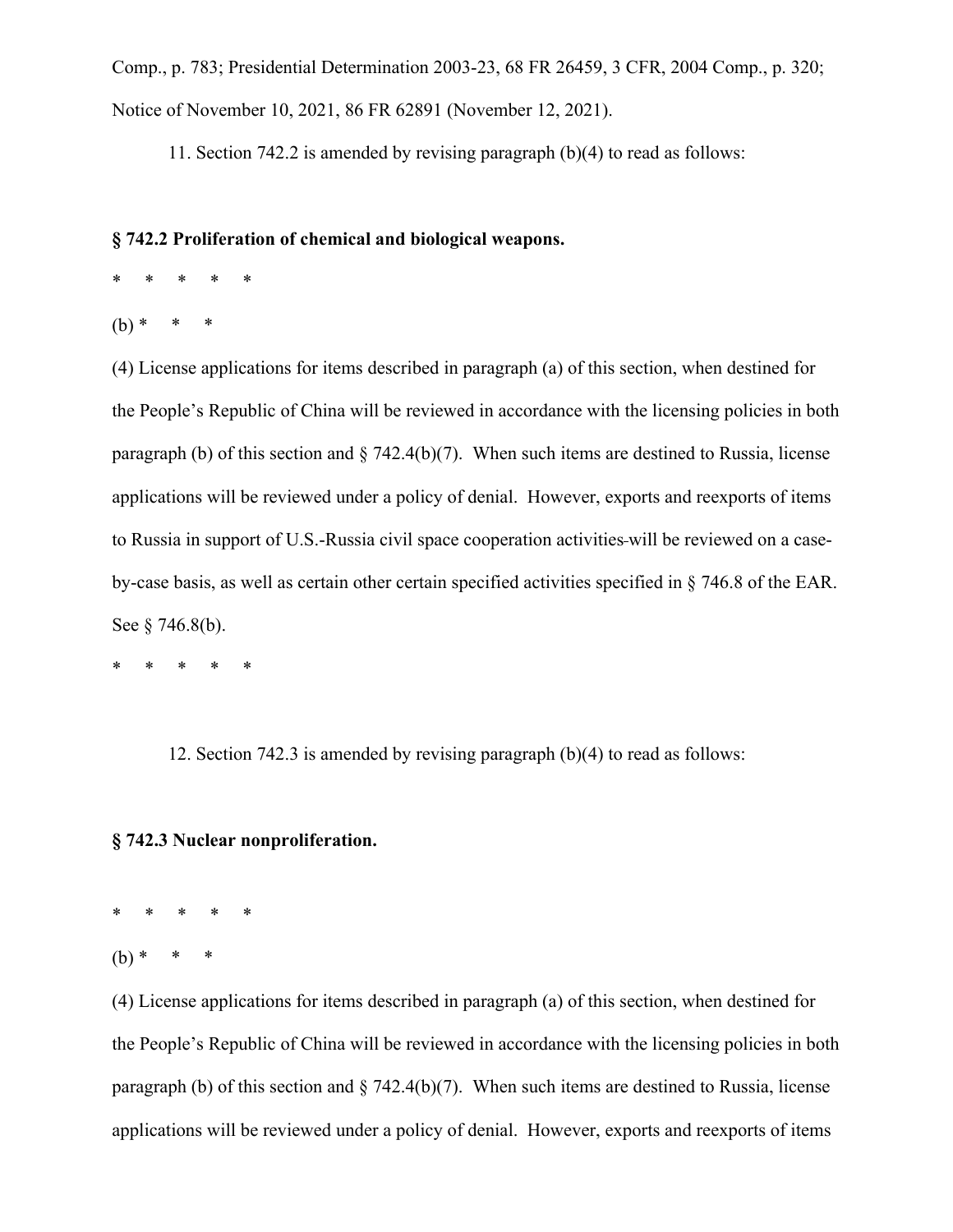to Russia in support of U.S.-Russia civil space cooperation activities will be reviewed on a caseby-case basis. See § 746.8(b) of the EAR.

\* \* \* \* \*

13. Section 742.4 is amended by revising paragraph  $(b)(7)(i)$  and adding paragraph  $(b)(9)$ to read as follows:

## **§ 742.4 National security.**

\* \* \* \* \*

(b) *\* \* \** 

(7)(i) For Burma, Cambodia, the People's Republic of China (China), and Venezuela, all applications will be reviewed to determine the risk of diversion to a military end user or military end use. There is a general policy of approval for license applications to export, reexport, or transfer items determined to be for civil end users for civil end uses. There is a presumption of denial for license applications to export reexport, or transfer items that would make a material contribution to the "development," "production," maintenance, repair, or operation of weapons systems, subsystems, and assemblies, such as, but not limited to, those described in supplement no. 7 to this part, of Burma, Cambodia, China, or Venezuela.

\* \* \* \* \*

(9) For the Russian Federation, all applications will be reviewed in accordance with the licensing policy set forth in § 746.8(b) of the EAR.

\* \* \* \* \*

14. Section 742.5 is amended by revising paragraph (b)(5) to read as follows:

## **§ 742.5 Missile technology.**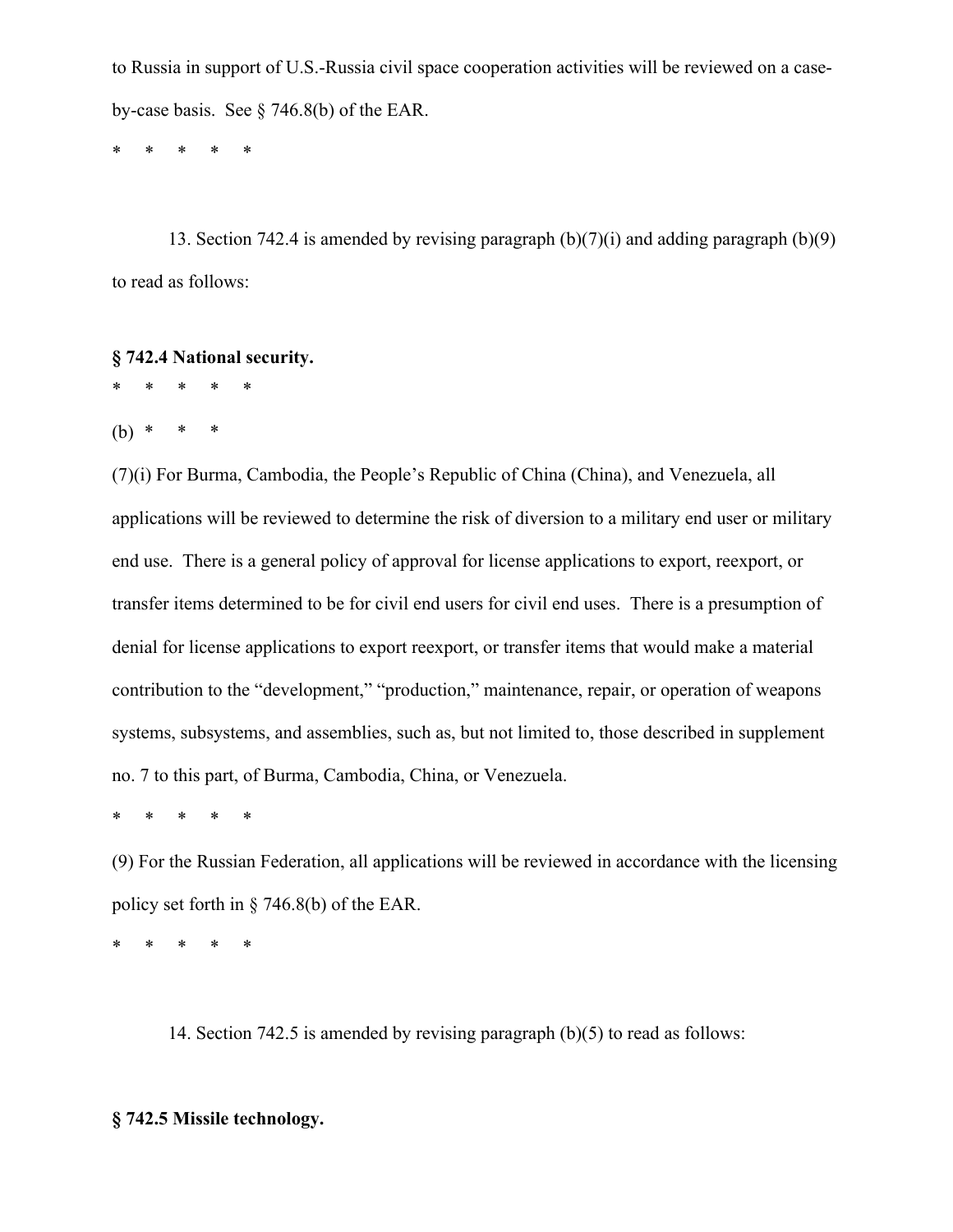\* \* \* \* \*

 $(b)$  \*

(5) License applications for items described in paragraph (a) of this section, when destined for the People's Republic of China, will be reviewed in accordance with the licensing policies in both paragraph (b) of this section and  $\S$  742.4(b)(7). When such items are destined to Russia, license applications will be reviewed under a policy of denial. However, exports and reexports of items to Russia in support of U.S.-Russia civil space cooperation activities will be reviewed on a case-by-case basis. See § 746.8(b).

\* \* \* \* \*

15. Section 742.6 is amended by revising paragraph (b)(8) and adding paragraph (b)(9) to read as follows:

## **§ 742.6 Regional stability.**

\* \* \* \* \*

 $(b) *$ 

(8) *China or Venezuela.* Applications to export or reexport items described in paragraph (a)(7) of this section to China or Venezuela will be reviewed on a case-by-case basis to determine whether the transaction is contrary to the national security or foreign policy interests of the United States, including the foreign policy interest of promoting the observance of human rights throughout the world. Such applications will also be reviewed consistent with United States arms embargo policies in § 126.1 of the ITAR (22 CFR 126.1). When destined to China, items classified under any 9x515.y ECCN will be subject to a policy of denial consistent with paragraph (b)(1) of this section.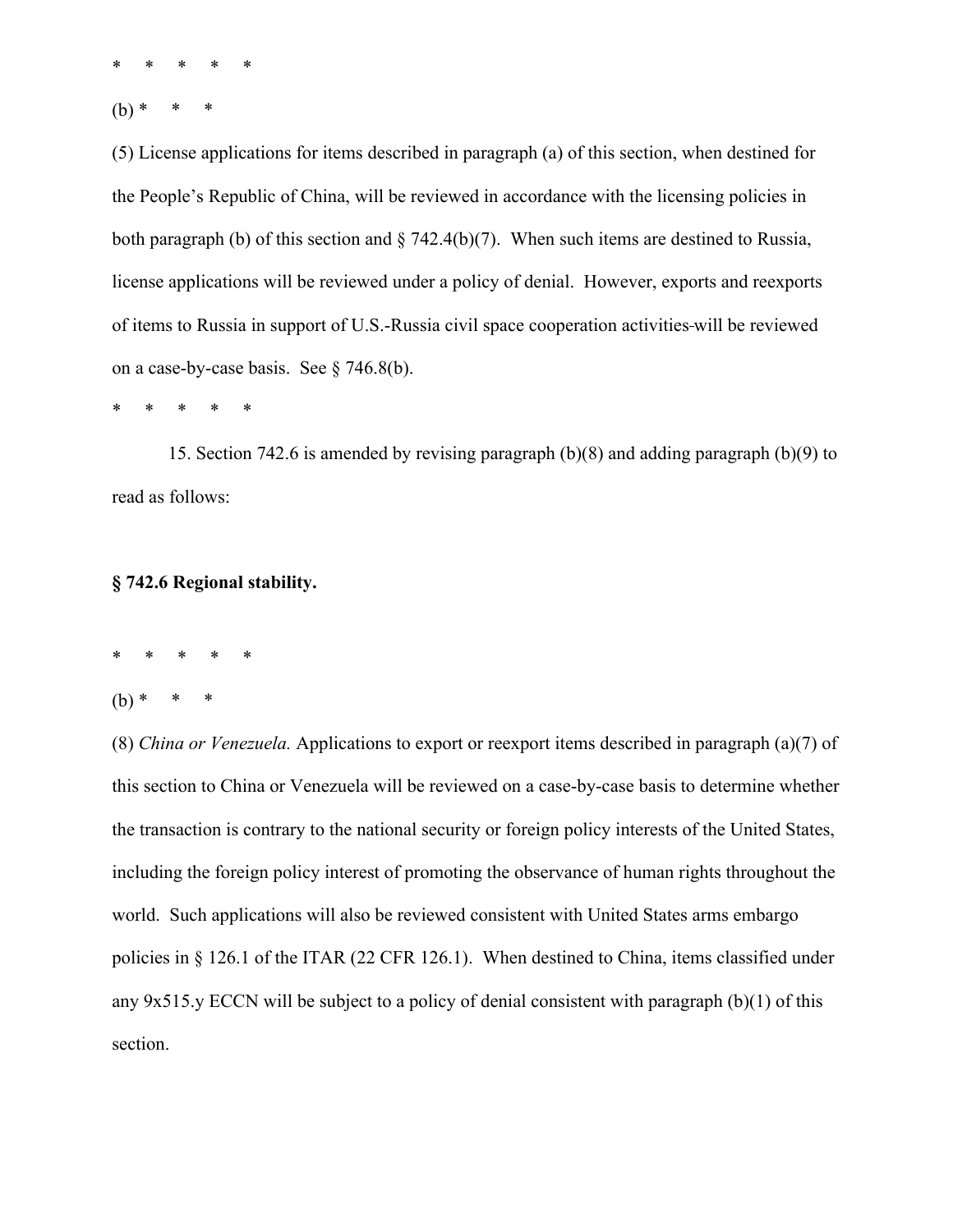(9) *Russia*. Applications to export or reexport items described in paragraph (a)(7) of this section will be reviewed pursuant to the licensing policy set forth in § 746.8(b) of the EAR, as well as the foreign policy interest of promoting the observance of human rights throughout the world and consistent with United States arms embargo policies in § 126.1 of the ITAR (22 CFR 126.1).

\* \* \* \* \*

# **PART 744 – END USE AND END USER CONTROLS**

16. The authority citation for 15 CFR part 744 continues to read as follows:

**Authority:** 50 U.S.C. 4801–4852; 50 U.S.C. 4601 *et seq*.; 50 U.S.C. 1701 *et seq*.; 22 U.S.C. 3201 *et seq*.; 42 U.S.C. 2139a; 22 U.S.C. 7201 *et seq*.; 22 U.S.C. 7210; E.O. 12058, 43 FR 20947, 3 CFR, 1978 Comp., p. 179; E.O. 12851, 58 FR 33181, 3 CFR, 1993 Comp., p. 608; E.O. 12938, 59 FR 59099, 3 CFR, 1994 Comp., p. 950; E.O. 13026, 61 FR 58767, 3 CFR, 1996 Comp., p. 228; E.O. 13099, 63 FR 45167, 3 CFR, 1998 Comp., p. 208; E.O. 13222, 66 FR 44025, 3 CFR, 2001 Comp., p. 783; E.O. 13224, 66 FR 49079, 3 CFR, 2001 Comp., p. 786; Notice of September 15, 2021, 86 FR 52069 (September 17, 2021); Notice of November 10, 2021, 86 FR 62891 (November 12, 2021).

17. Section 744.21 is revised to read as follows:

# **§ 744.21 Restrictions on certain 'military end use' or 'military end user' in Burma, Cambodia, the People's Republic of China, the Russian Federation, or Venezuela.**

(a) *General prohibition*. In addition to the license requirements for items specified on the Commerce Control List (CCL) (supplement no. 1 to this part), you may not export, reexport, or transfer (in-country) any item subject to the EAR listed in supplement no. 2 to this part to Burma, Cambodia, the People's Republic of China (China), or Venezuela, or any item "subject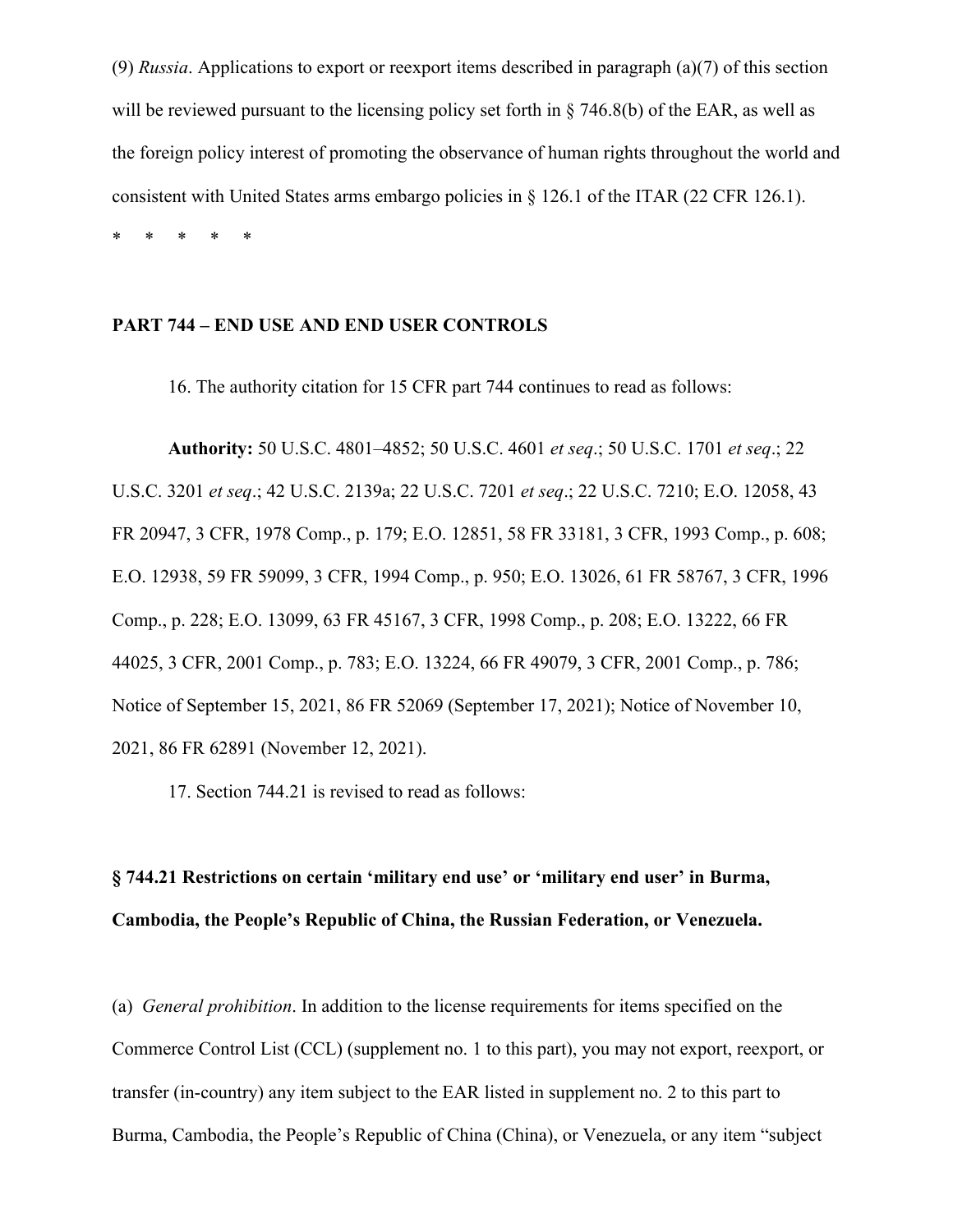to the EAR" except for food or medicine designated as EAR99, or ECCN 5A992.c and 5D992.c unless for Russian "government end users" and Russian state-owned enterprises (SoEs) to the Russian Federation, without a license if, at the time of the export, reexport, or transfer (incountry), you have "knowledge," as defined in § 772.1 of the EAR, that the item is intended, entirely or in part, for a 'military end use,' as defined in paragraph (f) of this section, or a 'military end user,' as defined in paragraph (g) of this section, in Burma, Cambodia, China, the Russian Federation, or Venezuela.

(b) *Additional prohibition on those informed by BIS*. BIS may inform you either individually by specific notice, through amendment to the EAR published in the *Federal Register*, or through a separate notification published in the *Federal Register*, that a license is required for specific exports, reexports, or transfers (in-country) of any item because there is an unacceptable risk of use in or diversion to a 'military end use' or 'military end user' in Burma, Cambodia, China, the Russian Federation, or Venezuela. Specific notice will be given only by, or at the direction of, the Deputy Assistant Secretary for Export Administration. When such notice is provided orally, it will be followed by written notice within two working days signed by the Deputy Assistant Secretary for Export Administration or the Deputy Assistant Secretary's designee. The absence of BIS notification does not excuse the exporter from compliance with the license requirements of paragraph (a) of this section.

(1) *'Military End-User' (MEU) List and Entity List*. BIS may inform and provide notice to the public that certain entities are subject to the additional prohibition described under this paragraph (b) following a determination by the End-User Review Committee (ERC) that a specific entity is a 'military end user' pursuant to this section and therefore any exports, reexports, or transfers (incountry) to that entity represent an unacceptable risk of use in or diversion to a 'military end use' or 'military end user' in Burma, Cambodia, China, the Russian Federation or Venezuela. Such entities in Burma, Cambodia, China, or Venezuela may be added to supplement no. 7 to this part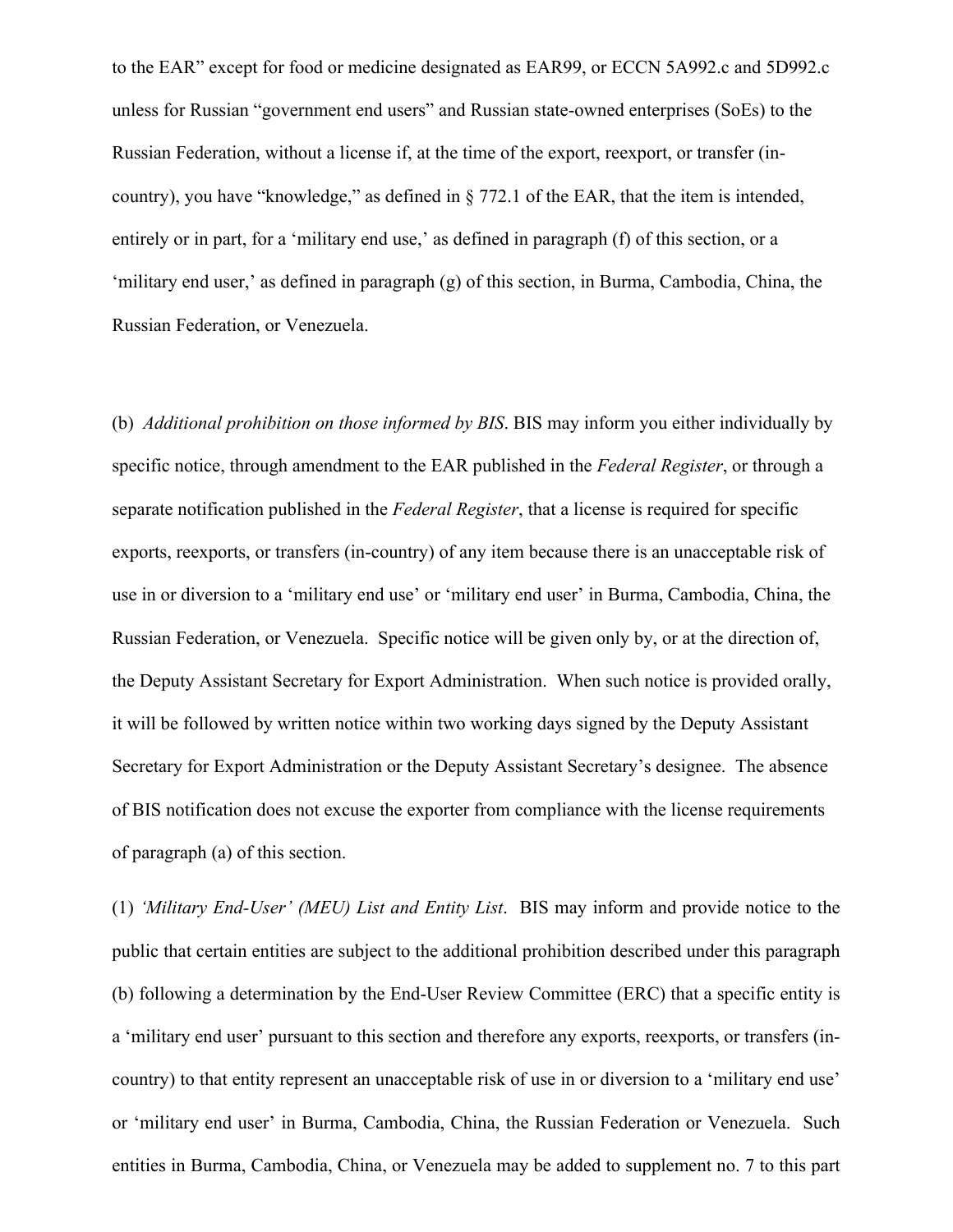– 'Military End-User' (MEU) List. Such entities in the Russian Federation may be added to supplement No. 4 to this part – Entity List. License requirements for listed MEU are described in paragraph (b)(1)(ii) of this section. The listing of entities under supplement no. 7 or 4 to this part is not an exhaustive listing of 'military end users' for purposes of this section. Exporters, reexporters, and transferors are responsible for determining whether transactions with entities not listed on supplement no. 7 or 4 to this part are subject to a license requirement under paragraph (a) of this section. The process in this paragraph (b)(1) for placing entities on the MEU List and Entity List is only one method BIS may use to inform exporters, reexporters, and transferors of license requirements under this section.

(i) *End-User Review Committee (ERC)*. The End-User Review Committee (ERC), composed of representatives of the Departments of Commerce (Chair), State, Defense, Energy and, where appropriate, the Treasury, makes all decisions regarding additions to, removals from, or other modifications to the MEU List and Entity List. Decisions by the ERC for purposes of the MEU List and Entity List will be made following the procedures identified in this section and in supplement no. 5 to this part - Procedures for End-User Review Committee Entity List and 'Military End User' (MEU) List Decisions.

(ii) *License requirement for parties to the transaction*. Consistent with paragraph (a) of this section, a license is required for the export, reexport, or transfer (in-country) of any item subject to the EAR listed in supplement no. 2 to this part when an entity that is listed on the MEU List under Burma, Cambodia, the People's Republic of China (China), or Venezuela is a party to the transaction as described in  $\S$  748.5(c) through (f) of the EAR. Consistent with paragraph (a) of this section, a license is required for the export, reexport, or transfer (in-country) of any item subject to the EAR except for food or medicine designated as EAR99, or ECCN 5A992.c and 5D992.c unless for Russian "government end users" and Russian state-owned enterprises (SoEs) to Russia when an entity that is listed on the Entity List under Russia pursuant to this section is a party to the transaction as described in § 748.5(c) through (f) of the EAR.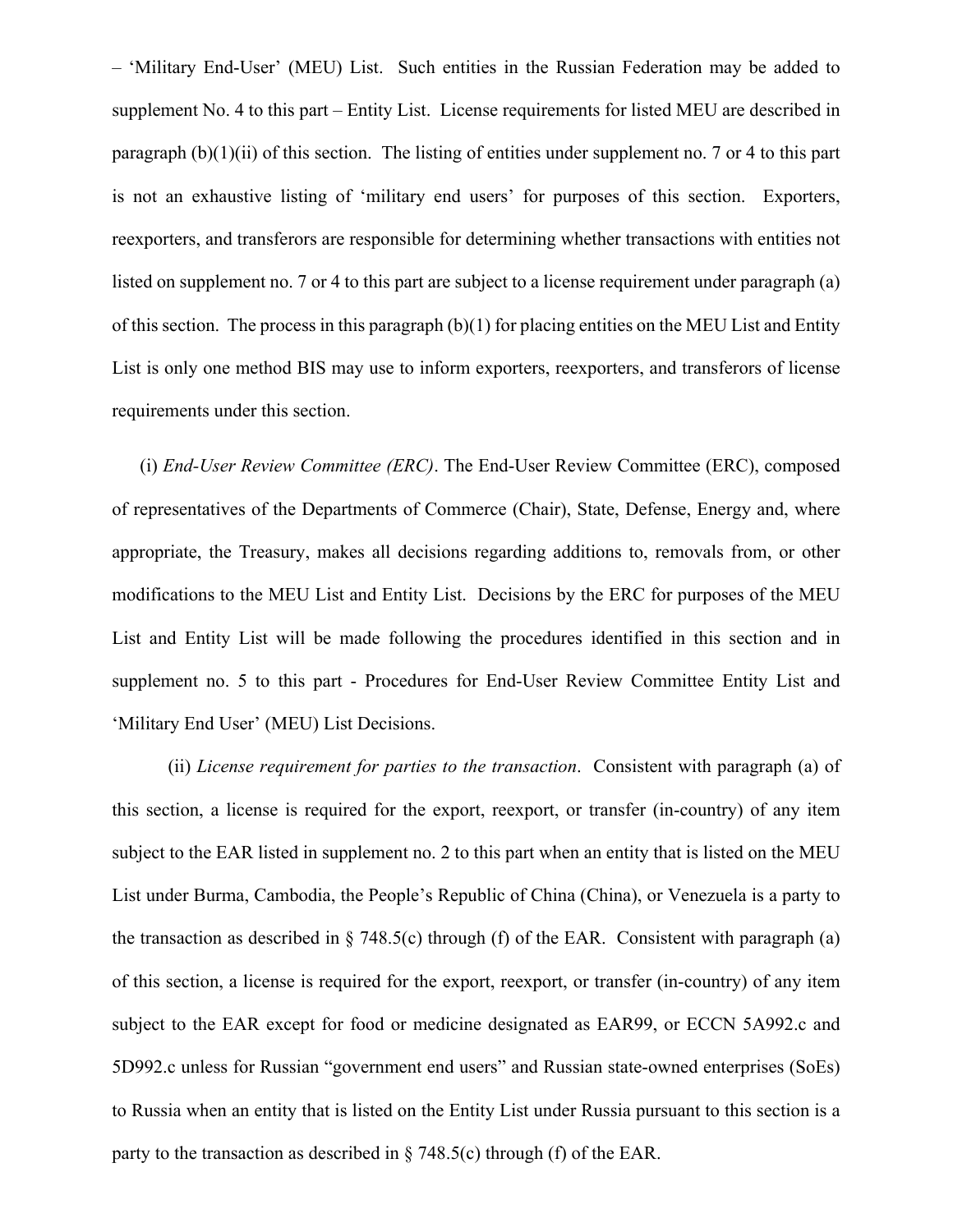(2) *Requests for removal from or modification of 'Military End User' (MEU) List and Entity List*. Any entity listed on the MEU List or Entity List pursuant to this section may request that its listing be removed or modified. All such requests, including reasons therefor, must be in writing and sent to: Chair, End-User Review Committee, Bureau of Industry and Security, U.S. Department of Commerce, 14th Street and Pennsylvania Avenue, NW, Room 3886, Washington, DC 20230; or by email at ERC@bis.doc.gov. In order for an entity listed on the MEU List or the Entity List pursuant to this section to petition BIS for their removal or modification, as applicable, the entity must address why the entity is not a 'military end user' for purposes of this section.

(i) *Review*. The ERC will review such requests for removal or modification in accordance with the procedures set forth in supplement no. 5 to this part.

(ii) *BIS action*. The Deputy Assistant Secretary for Export Administration will convey the decision on the request to the requester in writing. That decision will be the final agency action on the request.

(c) *License exception.* Despite the prohibitions described in paragraphs (a) and (b) of this section, you may export, reexport, or transfer (in-country) items subject to the EAR under the provisions of License Exception GOV set forth in §740.11(b)(2)(i) and (ii) of the EAR.

(d) *License application procedure.* When submitting a license application pursuant to this section, you must state in the "additional information" block of the application that "this application is submitted because of the license requirement in this section (Restrictions on a 'Military End Use' or 'Military End User' in Burma, Cambodia, the People's Republic of China, the Russian Federation, or Venezuela)." In addition, either in the additional information block of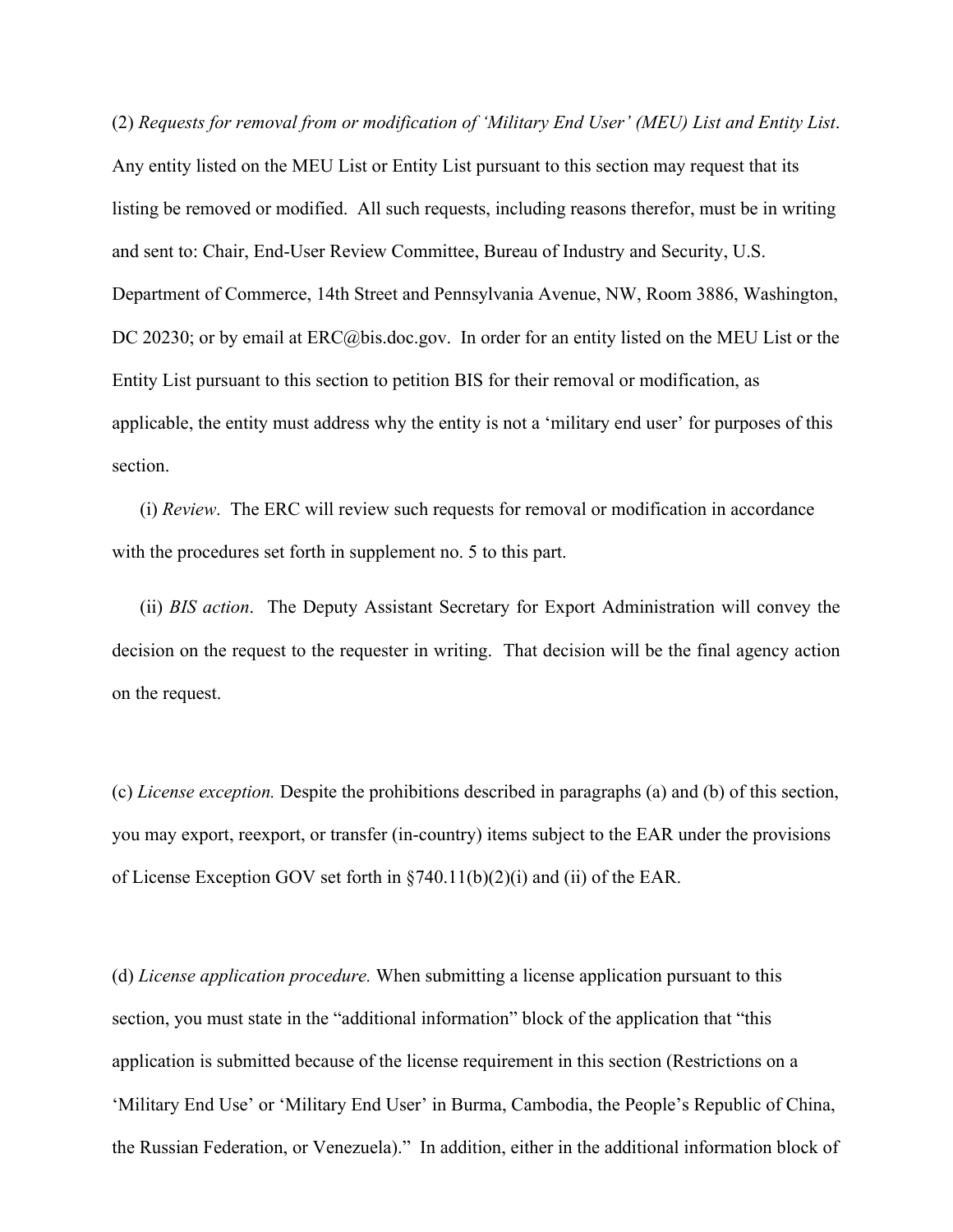the application or in an attachment to the application, you must include all known information concerning the 'military end use' and 'military end user(s)' of the item(s). If you submit an attachment with your license application, you must reference the attachment in the "additional information" block of the application.

(e) *License review standards.* (1) Applications to export, reexport, or transfer (in-country) items to or within Burma, Cambodia, the People's Republic of China (China), or Venezuela described in paragraph (a) of this section will be reviewed with a presumption of denial. Applications to export, reexport, or transfer (in-country) items to or within Russia described in paragraph (a) of this section will be reviewed with a policy of denial.

(2) Applications may be reviewed under chemical and biological weapons, nuclear nonproliferation, or missile technology review policies, as set forth in §§ 742.2(b)(4), 742.3(b)(4), and 742.5(b)(4) of the EAR, if the end use may involve certain proliferation activities.

(3) Applications for items requiring a license for any reason that are destined to Burma, Cambodia, China, the Russian Federation, or Venezuela for a 'military end use' or 'military end user' also will be subject to the review policy stated in paragraph (e)(1) of this section.

(f) *Military end use.* In this section, 'military end use' means: incorporation into a military item described on the U.S. Munitions List (USML) (22 CFR part 121, International Traffic in Arms Regulations); incorporation into items classified under Export Control Classification Numbers (ECCNs) ending in "A018" or under "600 series" ECCNs; or any item that supports or contributes to the operation, installation, maintenance, repair, overhaul, refurbishing,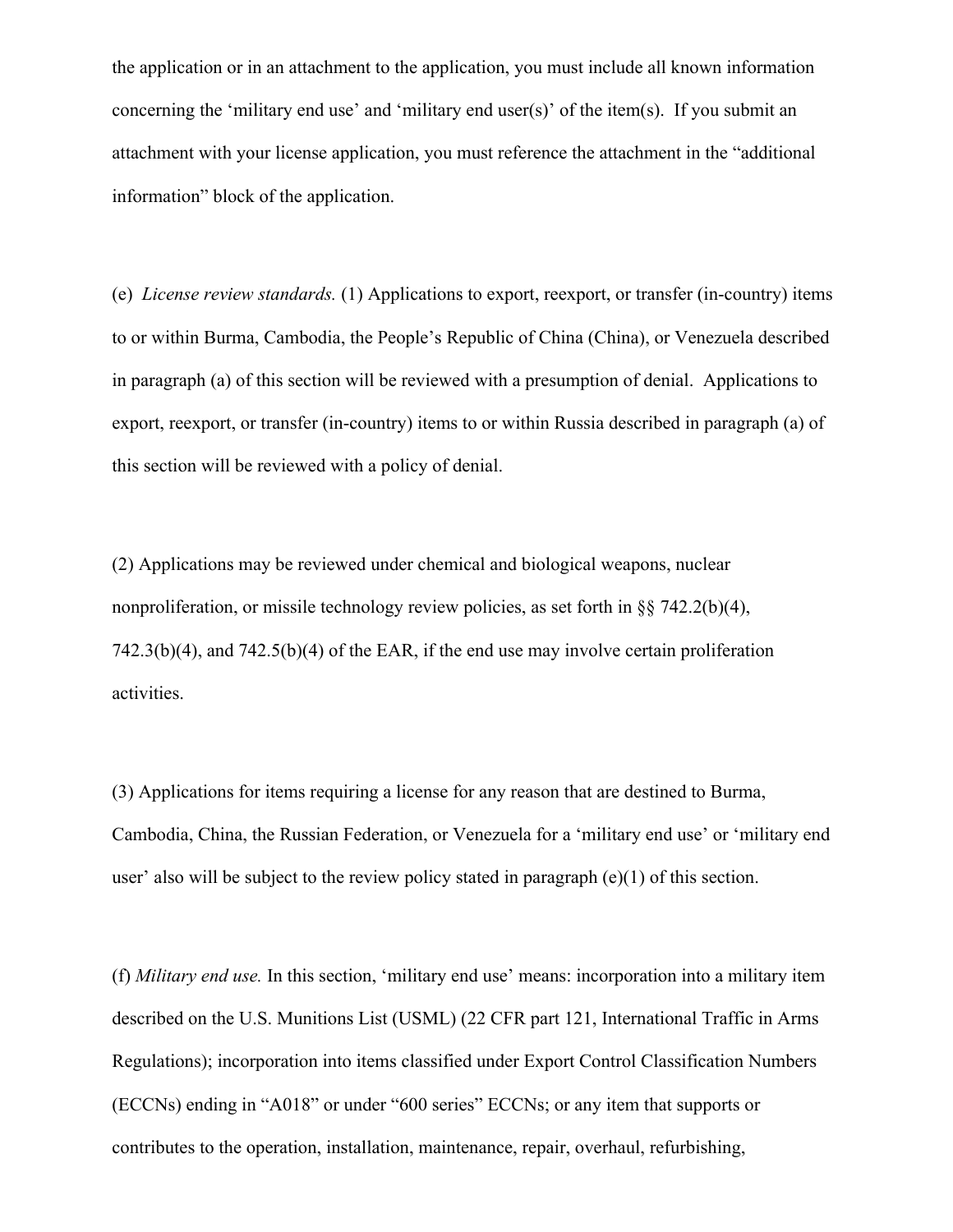"development," or "production," of military items described on the USML, or items classified under ECCNs ending in "A018" or under "600 series" ECCNs.

(g) *Military end user.* In this section, the term 'military end user' means the national armed services (army, navy, marine, air force, or coast guard), as well as the national guard and national police, government intelligence or reconnaissance organizations (excluding those described in §  $744.22(f)(2)$ , or any person or entity whose actions or functions are intended to support 'military end uses' as defined in paragraph (f) of this section.

(h) *Effects on contracts.* Transactions involving the export, reexport, or transfer (in country) of items to or within Venezuela are not subject to the provisions of this section if the contracts for such transactions were signed prior to November 7, 2014.

18. Supplement No. 4 to part 744 is amended:

a. Under Russia:

i. By adding in alphabetical order entries for "Admiralty Shipyard JSC;" "Aleksandrov Scientific Research Technological Institute NITI;" "Argut OOO;" "Communication Center of the Ministry of Defence;" "Federal Research Center Boreskov Institute of Catalysis;"

ii. By revising the entry for "Federal Security Service (FSB);"

iii. By adding in alphabetical order entries for "Federal State Budgetary Enterprise of the Administration of the President of Russia;" " Federal State Budgetary Enterprise Special Flight Unit Rossiya of the Administration of the President of Russia;" "Federal State Unitary Enterprise Dukhov Automatics Research Institute (VNIIA);" "Foreign Intelligence Service (SVR);" "Forensic Center of Nizhniy Novgorod Region Main Directorate of the Ministry of Interior Affairs;" "International Center for Quantum Optics and Quantum Technologies LLC;" "Irkut Corporation;" "Irkut Research and Production Corporation Public Joint Stock Company;" "Joint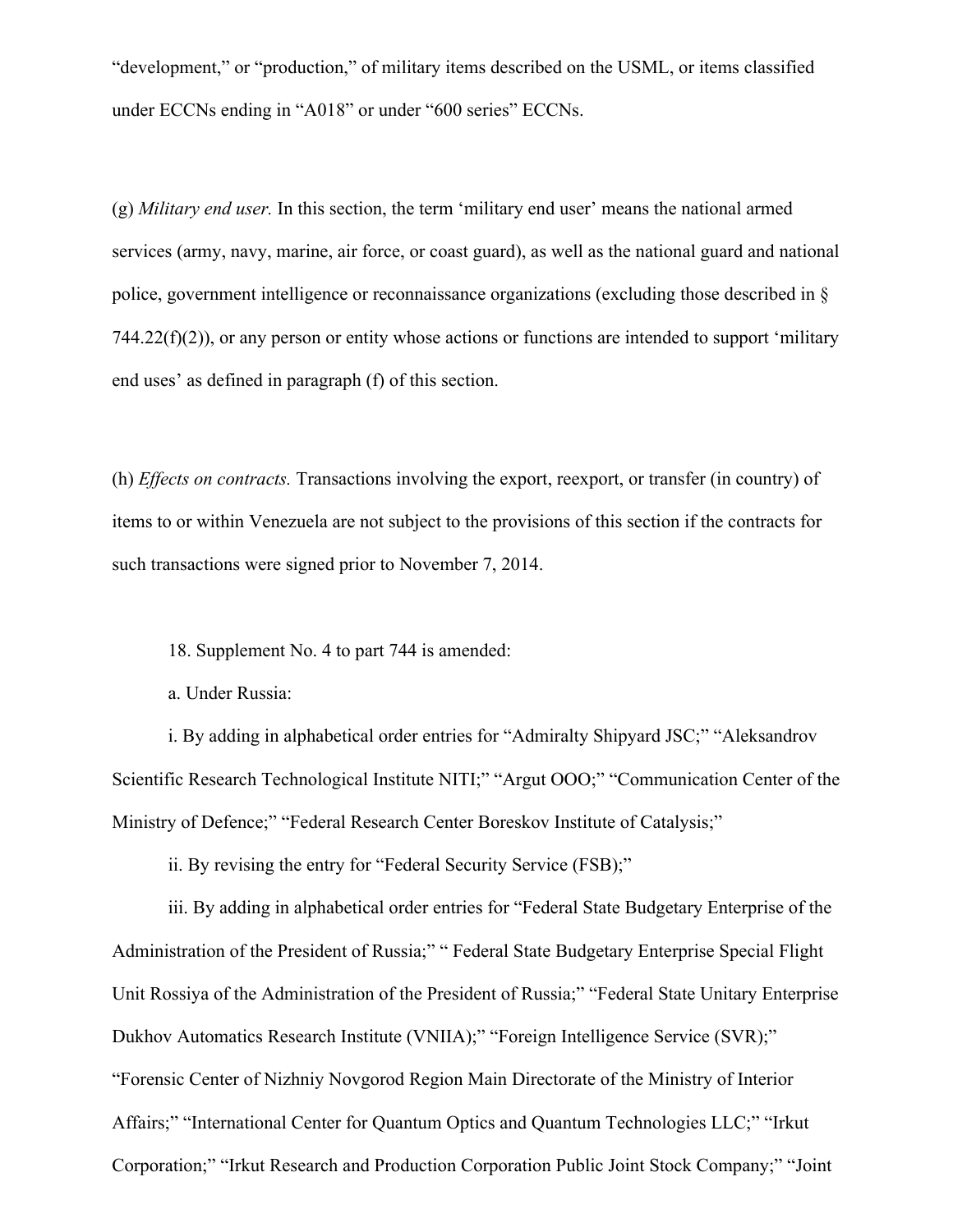Stock Company Scientific Research Institute of Computing Machinery;" "JSC Central Research Institute of Machine Building (JSC TsNIIMash);" "JSC Kazan Helicopter Plant Repair Service;" "JSC Rocket and Space Centre – Progress;" "Kamensk-Uralsky Metallurgical Works J.S. Co.;" "Kazan Helicopter Plant PJSC;" "Komsomolsk-na-Amur Aviation Production Organization (KNAAPO);"

iv. By revising the entry for "Main Intelligence Directorate;" and

v. By adding in alphabetical order entries for "Ministry of Defence of the Russian Federation;" "Moscow Institute of Physics and Technology;" "NPO High Precision Systems JSC;" "NPO Splav JSC;" "Oboronprom OJSC;" "PJSC Beriev Aircraft Company;" "PJSC Irkut Corporation;" "PJSC Kazan Helicopters;" "POLYUS Research Institute of M.F. Stelmakh Joint Stock Company;" "Promtech-Dubna, JSC;" "Public Joint Stock Company United Aircraft Corporation;" "Radiotechnical and Information Systems (RTI) Concern;" "Rapart Services LLC;" "Rosoboronexport OJSC (ROE);" "Rostec (Russian Technologies State Corporation);" "Rostekh – Azimuth;" "Russian Aircraft Corporation MiG;" "Russian Helicopters JSC;" "SP Kvant;" "Sukhoi Aviation JSC;" "Sukhoi Civil Aircraft;" "Tactical Missiles Corporation JSC;" "Tupolev JSC;" "UEC-Saturn;" "United Aircraft Corporation;" "United Engine Corporation;" and "United Instrument Manufacturing Corporation"; and

b. By adding footnote 3.

The additions read as follows:

## **Supplement No. 4 to Part 744 – Entity List**

\* \* \* \* \*

|         |        |                     | License       | Federal  |
|---------|--------|---------------------|---------------|----------|
| Country | Entitv | License requirement | review policy | Register |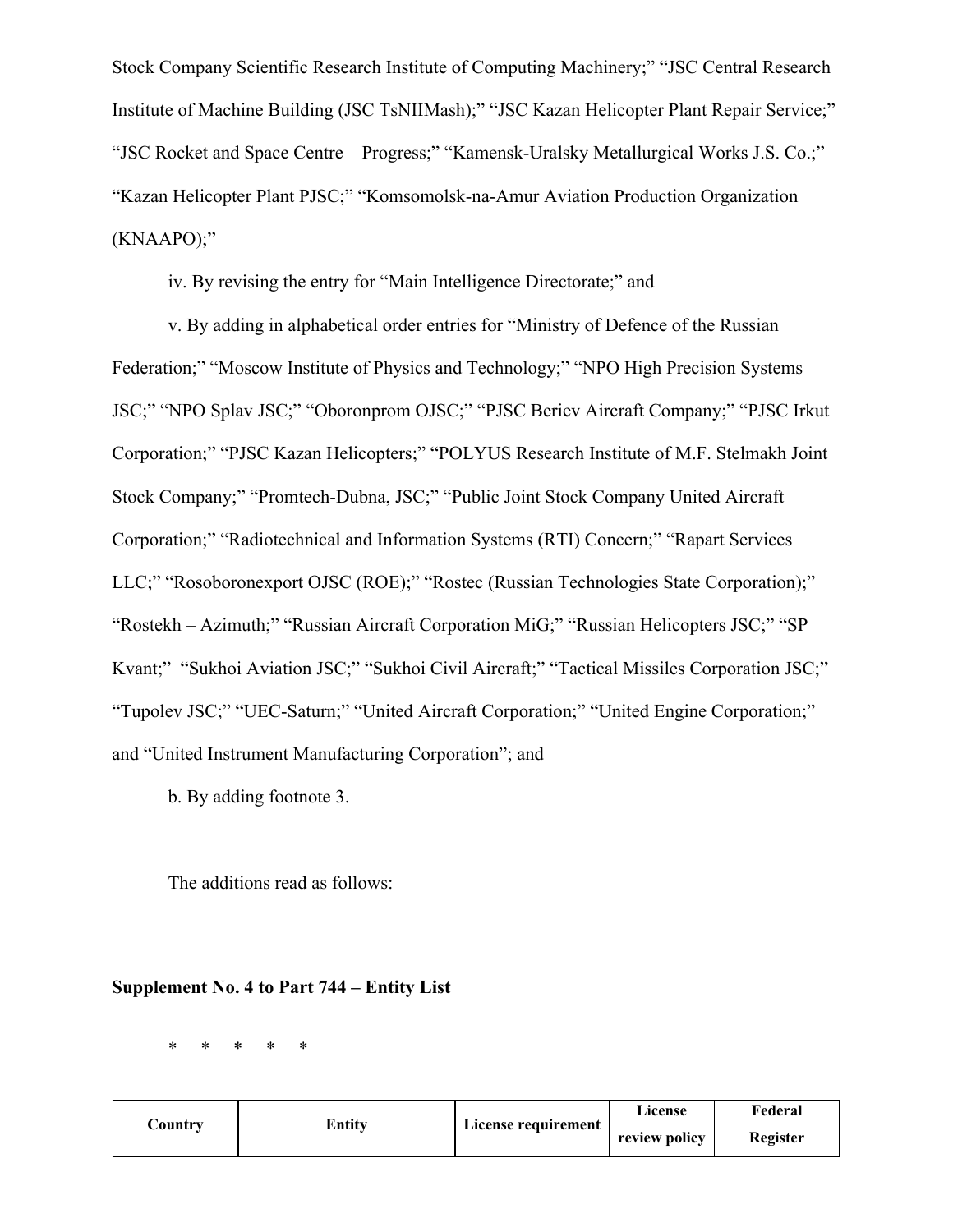|               |                             |                                |                 | <b>Citation</b>    |
|---------------|-----------------------------|--------------------------------|-----------------|--------------------|
|               |                             |                                |                 |                    |
| *******       |                             |                                |                 |                    |
| <b>RUSSIA</b> | *******                     |                                |                 |                    |
|               | Admiralty Shipyard JSC,     | All items subject to           | Policy of       | 87 FR [INSERT      |
|               | 203, Fontanka Emb., 190121, | the EAR except for             | denial. See     | FR PAGE            |
|               | St. Peterburg, Russia.      | food or medicine               | $\S$ § 746.8(b) | <b>NUMBER AND</b>  |
|               |                             | designated as EAR99.           | and             | <b>DATE OF</b>     |
|               |                             | (See §§ 734.9(g), <sup>3</sup> | $744.21(e)$ .   | <b>PUBLICATION</b> |
|               |                             | $746.8(a)(3)$ , and            |                 | IN THE             |
|               |                             | 744.21(b) of the               |                 | FEDERAL            |
|               |                             | EAR)                           |                 | REGISTER].         |
|               | *******                     |                                |                 |                    |
|               | Aleksandrov Scientific      | All items subject to           | Policy of       | 87 FR [INSERT      |
|               | Research Technological      | the EAR except for             | denial. See     | <b>FR PAGE</b>     |
|               | Institute NITI,             | food or medicine               | $\S$ § 746.8(b) | <b>NUMBER AND</b>  |
|               | Koporskoe Highway,          | designated as EAR99.           | and             | <b>DATE OF</b>     |
|               | House 72,                   | (See §§ 734.9(g), <sup>3</sup> | $744.21(e)$ .   | <b>PUBLICATION</b> |
|               | Sosnovy Bor, Russia.        | $746.8(a)(3)$ , and            |                 | IN THE             |
|               |                             | 744.21(b) of the               |                 | FEDERAL            |
|               |                             | EAR)                           |                 | REGISTER].         |
|               | *******                     |                                |                 |                    |
|               | Argut OOO,                  | All items subject to           | Policy of       | 87 FR [INSERT      |
|               | 6 Mnevniki str end 6 fl,    | the EAR except for             | denial. See     | FR PAGE            |
|               | Moscow 123308, Russia.      | food or medicine               | $\S$ § 746.8(b) | <b>NUMBER AND</b>  |
|               |                             | designated as EAR99.           | and             | DATE OF            |
|               |                             | or ECCN 5A992.c                | $744.21(e)$ .   | <b>PUBLICATION</b> |
|               |                             | and 5D992.c unless             |                 | IN THE             |
|               |                             | for Russian                    |                 | <b>FEDERAL</b>     |
|               |                             | "government end                |                 | REGISTER].         |
|               |                             | users" and Russian             |                 |                    |
|               |                             | state-owned                    |                 |                    |
|               |                             | enterprises (SoEs) to          |                 |                    |
|               |                             | Russia. (See §§                |                 |                    |
|               |                             | 734.9(g), <sup>3</sup>         |                 |                    |
|               |                             | $746.8(a)(3)$ , and            |                 |                    |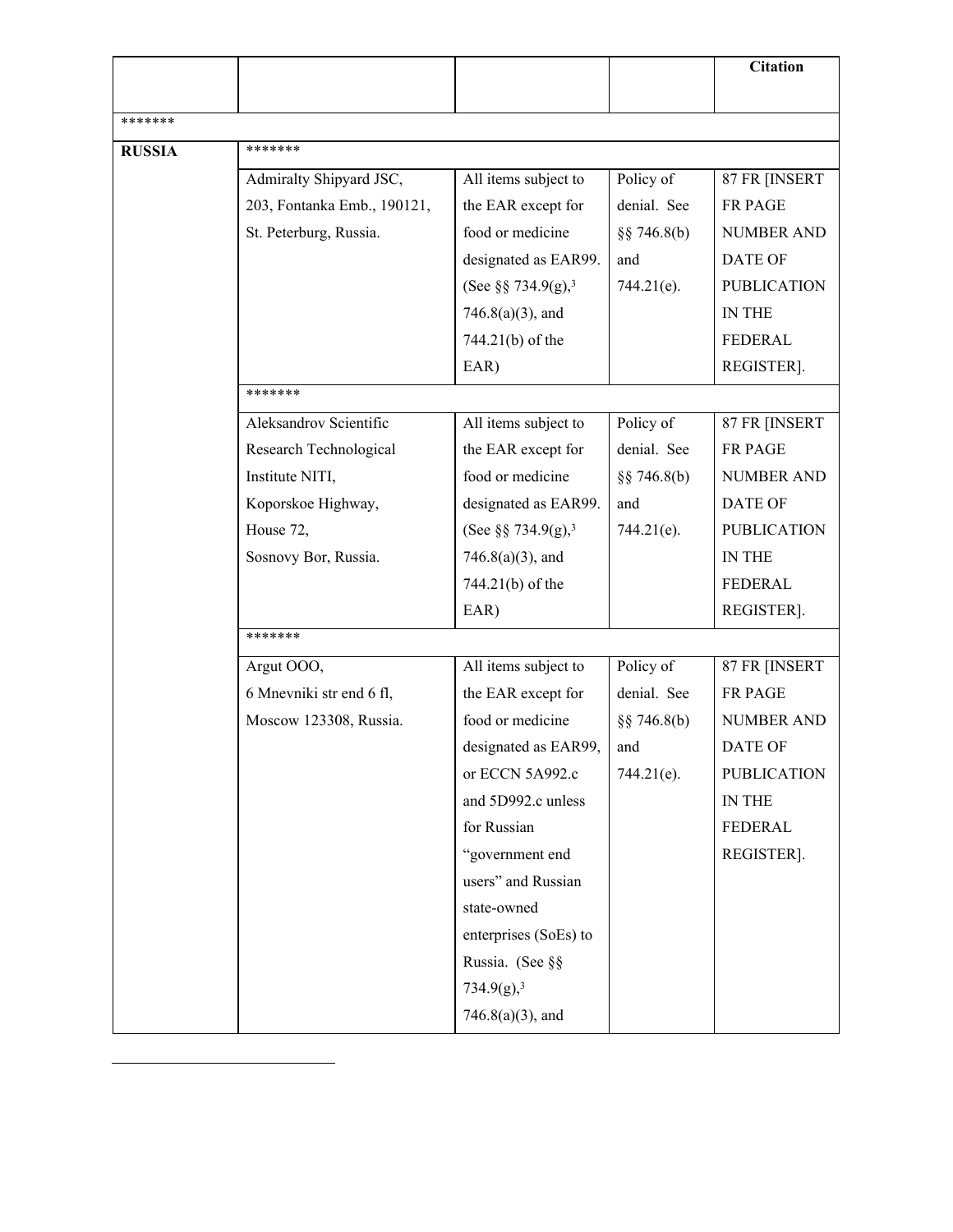|                                                           | 744.21(b) of the               |                |                    |
|-----------------------------------------------------------|--------------------------------|----------------|--------------------|
|                                                           | EAR)                           |                |                    |
| *******                                                   |                                |                |                    |
| Communication Center of the                               | All items subject to           | Policy of      | 87 FR [INSERT      |
| Ministry of Defence,                                      | the EAR except for             | denial. See    | FR PAGE            |
| Bolshoi Znamenskiy per. 21,                               | food or medicine               | $\S$ 746.8(b)  | <b>NUMBER AND</b>  |
| Moscow, Russia.                                           | designated as EAR99.           | and            | DATE OF            |
|                                                           | (See §§ 734.9(g), <sup>3</sup> | $744.21(e)$ .  | <b>PUBLICATION</b> |
|                                                           | $746.8(a)(3)$ , and            |                | <b>IN THE</b>      |
|                                                           | 744.21(b) of the               |                | <b>FEDERAL</b>     |
|                                                           | EAR)                           |                | REGISTER].         |
| *******                                                   |                                |                |                    |
| Federal Research Center                                   | All items subject to           | Policy of      | 87 FR [INSERT      |
| Boreskov Institute of Catalysis,                          | the EAR except for             | denial.        | FR PAGE            |
| pr. Lavrentieva 5,                                        | food or medicine               | See §§         | <b>NUMBER AND</b>  |
| Novosibirsk 630090, Russia.                               | designated as EAR99.           | $746.8(b)$ and | DATE OF            |
|                                                           | (See §§ 734.9(g), <sup>3</sup> | $744.21(e)$ .  | <b>PUBLICATION</b> |
|                                                           | $746.8(a)(3)$ , and            |                | <b>IN THE</b>      |
|                                                           | 744.21(b) of the               |                | <b>FEDERAL</b>     |
|                                                           | EAR)                           |                | REGISTER].         |
| Federal Security Service (FSB),                           | All items subject to           | Presumption    | 82 FR 724,         |
| a.k.a., the following one alias:                          | the EAR, apart from            | of denial.     | $1/4/17$ .         |
| -Federalnaya Sluzhba<br>Bezopasnosti.                     | items that are related         |                | 82 FR 18219,       |
|                                                           | to transactions that           |                | $4/18/17$ .        |
| Ulitsa Kuznetskiy Most, Dom<br>22, Moscow 107031, Russia; | are authorized by the          |                | 86 FR 37903,       |
| and Lubyanskaya Ploschad,                                 | Department of the              |                | 7/19/21.           |
| Dom 2, Moscow 107031,<br>Russia.                          | Treasury's Office of           |                | 87 FR [INSERT      |
|                                                           | Foreign Assets                 |                | FR PAGE            |
|                                                           | Control pursuant to            |                | <b>NUMBER AND</b>  |
|                                                           | General License No.            |                | DATE OF            |
|                                                           | 1B of March 2, 2021            |                | <b>PUBLICATION</b> |
|                                                           | and except for food or         |                | IN THE             |
|                                                           | medicine designated            |                | FEDERAL            |
|                                                           | as EAR99. (See $\S$ §          |                | REGISTER].         |
|                                                           | 734.9(g), <sup>3</sup>         |                |                    |
|                                                           | $746.8(a)(3)$ , and            |                |                    |
|                                                           | 744.21(b) of the               |                |                    |
|                                                           | EAR)                           |                |                    |
| *******                                                   |                                |                |                    |
| Federal State Budgetary                                   | All items subject to           | Policy of      | 87 FR [INSERT      |
| Enterprise of the                                         | the EAR except for             | denial. See    | FR PAGE            |
|                                                           |                                |                |                    |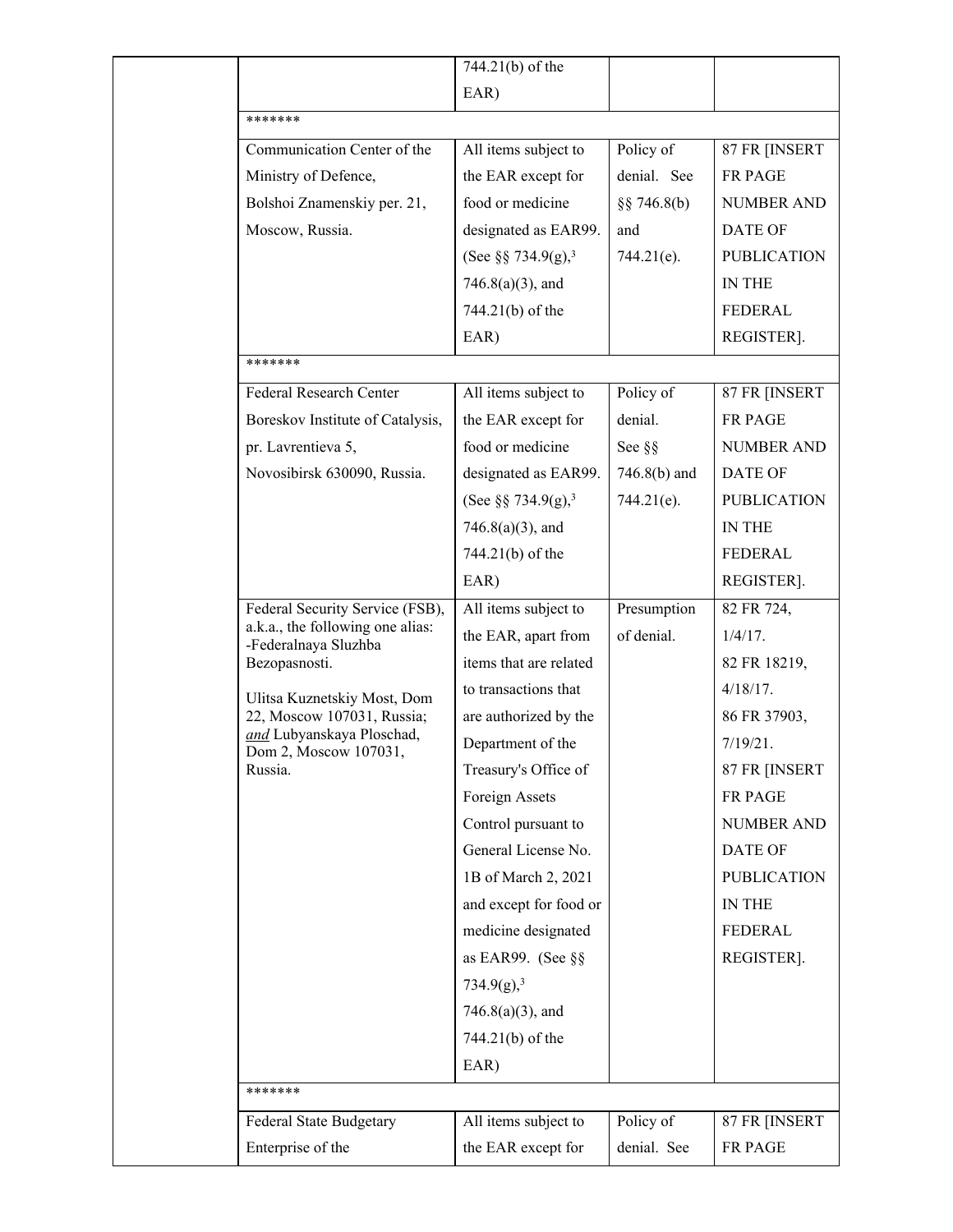| Administration of the President   | food or medicine               | §§ 746.8(b)   | <b>NUMBER AND</b>  |
|-----------------------------------|--------------------------------|---------------|--------------------|
| of Russia,                        | designated as EAR99.           | and           | <b>DATE OF</b>     |
| 1-ya Reysovaya Street, 1,         | (See §§ 734.9(g), <sup>3</sup> | 744.21(e).    | <b>PUBLICATION</b> |
| Moscow 119027, Russia.            | $746.8(a)(3)$ , and            |               | IN THE             |
|                                   | 744.21(b) of the               |               | FEDERAL            |
|                                   | EAR)                           |               | REGISTER].         |
| <b>Federal State Budgetary</b>    | All items subject to           | Policy of     | 87 FR [INSERT      |
| Enterprise Special Flight Unit    | the EAR except for             | denial. See   | FR PAGE            |
| Rossiya of the Administration     | food or medicine               | $\S$ 746.8(b) | <b>NUMBER AND</b>  |
| of the President of Russia,       | designated as EAR99.           | and           | <b>DATE OF</b>     |
| 1-ya Reysovaya Street, 1,         | (See §§ 734.9(g), <sup>3</sup> | $744.21(e)$ . | <b>PUBLICATION</b> |
| Moscow 119027, Russia.            | $746.8(a)(3)$ , and            |               | IN THE             |
|                                   | 744.21(b) of the               |               | <b>FEDERAL</b>     |
|                                   | EAR)                           |               | REGISTER].         |
| Federal State Unitary Enterprise  | All items subject to           | Policy of     | 87 FR [INSERT      |
| <b>Dukhov Automatics Research</b> | the EAR except for             | denial. See   | FR PAGE            |
| Institute (VNIIA),                | food or medicine               | $\S$ 746.8(b) | <b>NUMBER AND</b>  |
| 22, Sushchevskaya UI,             | designated as EAR99.           | and           | DATE OF            |
| Moscow 127055RU.                  | (See §§ 734.9(g), <sup>3</sup> | 744.21(e).    | <b>PUBLICATION</b> |
|                                   | $746.8(a)(3)$ , and            |               | IN THE             |
|                                   | 744.21(b) of the               |               | FEDERAL            |
|                                   | EAR)                           |               | REGISTER].         |
| Foreign Intelligence Service      | All items subject to           | Policy of     | 87 FR [INSERT      |
| $(SVR)$ ,                         | the EAR except for             | denial. See   | FR PAGE            |
| Yasenevo 11 Kolpachny,            | food or medicine               | §§ 746.8(b)   | NUMBER AND         |
| Moscow, 0101000.                  | designated as EAR99.           | and           | DATE OF            |
|                                   | (See §§ 734.9(g), <sup>3</sup> | 744.21(e).    | <b>PUBLICATION</b> |
|                                   | $746.8(a)(3)$ , and            |               | IN THE             |
|                                   | 744.21(b) of the               |               | FEDERAL            |
|                                   | EAR)                           |               | REGISTER].         |
| Forensic Center of Nizhniy        | All items subject to           | Policy of     | 87 FR [INSERT      |
| Novgorod Region Main              | the EAR except for             | denial. See   | FR PAGE            |
| Directorate of the Ministry of    | food or medicine               | $\S$ 746.8(b) | <b>NUMBER AND</b>  |
| Interior Affairs,                 | designated as EAR99.           | and           | DATE OF            |
| Gorkiy Street, 71,                | (See §§ 734.9(g), <sup>3</sup> | 744.21(e).    | <b>PUBLICATION</b> |
| Nizhniy Novgorod 603950,          | $746.8(a)(3)$ , and            |               | IN THE             |
| Russia.                           | 744.21(b) of the               |               | FEDERAL            |
|                                   | EAR)                           |               | REGISTER].         |
| *******                           |                                |               |                    |
| International Center for          | All items subject to           | Policy of     | 87 FR [INSERT      |
| Quantum Optics and Quantum        | the EAR except for             | denial. See   | FR PAGE            |
|                                   |                                |               |                    |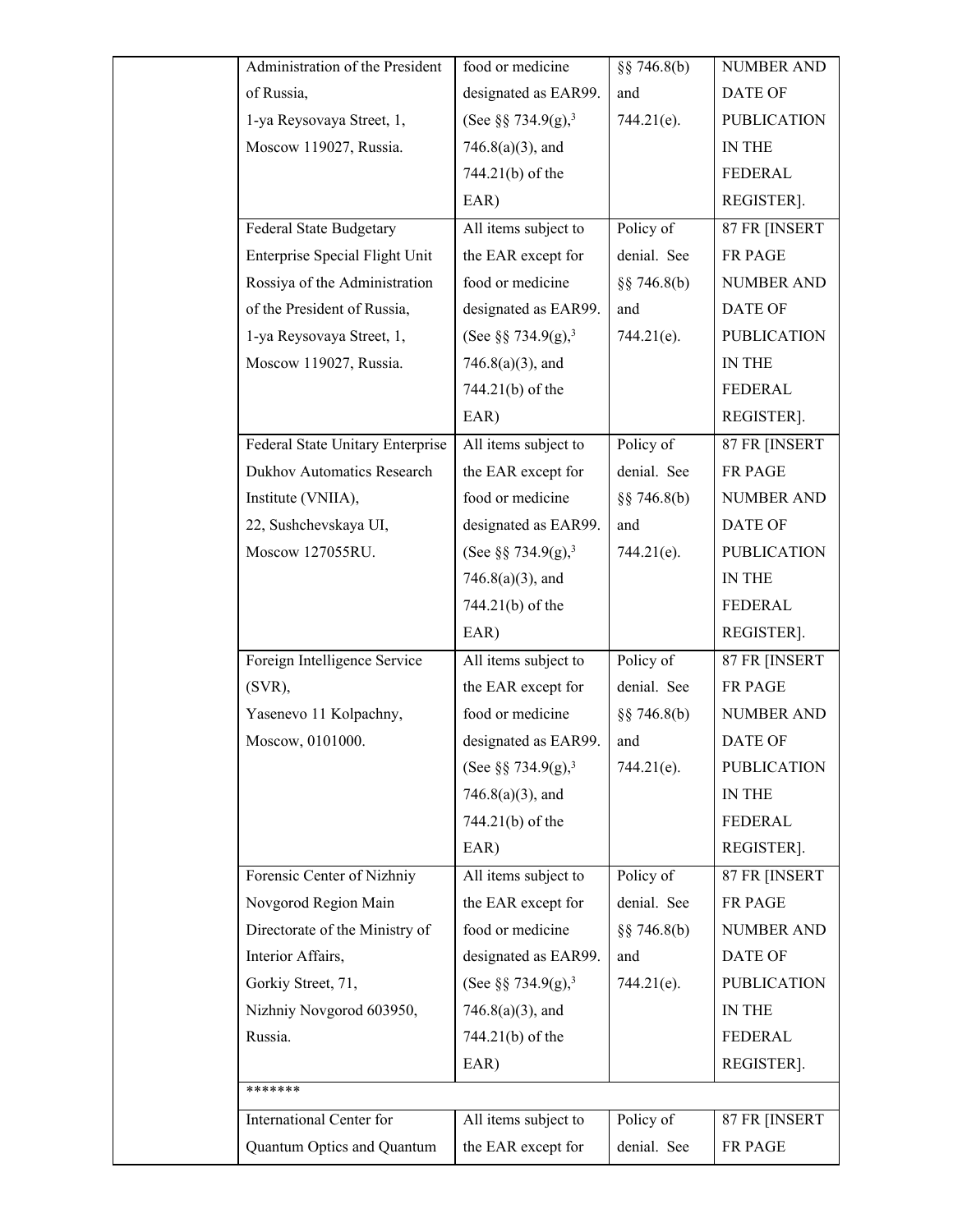| Technologies LLC, a.k.a. the   | food or medicine               | $\S$ § 746.8(b) | <b>NUMBER AND</b>  |
|--------------------------------|--------------------------------|-----------------|--------------------|
| following two aliases:         | designated as EAR99,           | and             | DATE OF            |
| -Russian Quantum Center and    | or ECCN 5A992.c                | $744.21(e)$ .   | <b>PUBLICATION</b> |
| -RQC.                          | and 5D992.c unless             |                 | IN THE             |
|                                | for Russian                    |                 | FEDERAL            |
| Business-center "Ural," 100    | "government end                |                 | REGISTER].         |
| Novaya Street, Skolkovo,       | users" and Russian             |                 |                    |
| Moscow, 143025, Russia; and    | state-owned                    |                 |                    |
| 30 Bolshoy Blvd, Bldg 1,       | enterprises (SoEs) to          |                 |                    |
| Moscow, 121205, Russia; and    | Russia. (See §§                |                 |                    |
| 100A Novaya Street, Skolkovo,  | 734.9(g), <sup>3</sup>         |                 |                    |
| Odintsovsky District, Moscow,  | $746.8(a)(3)$ , and            |                 |                    |
| 143025, Russia.                | 744.21(b) of the               |                 |                    |
|                                | EAR)                           |                 |                    |
| *******                        |                                |                 |                    |
| Irkut Corporation,             | All items subject to           | Policy of       | 87 FR [INSERT      |
| Leningradsky Prospect 68,      | the EAR except for             | denial. See     | FR PAGE            |
| Moscow 125315, Russia.         | food or medicine               | $\S$ § 746.8(b) | <b>NUMBER AND</b>  |
|                                | designated as EAR99.           | and             | <b>DATE OF</b>     |
|                                | (See §§ 734.9(g), <sup>3</sup> | $744.21(e)$ .   | <b>PUBLICATION</b> |
|                                | $746.8(a)(3)$ , and            |                 | IN THE             |
|                                | 744.21(b) of the               |                 | <b>FEDERAL</b>     |
|                                | EAR)                           |                 | REGISTER].         |
| Irkut Research and Production  | All items subject to           | Policy of       | 87 FR [INSERT      |
| Corporation Public Joint Stock | the EAR except for             | denial. See     | FR PAGE            |
| Company,                       | food or medicine               | $\S$ § 746.8(b) | <b>NUMBER AND</b>  |
| 68 Leningradsky Prospect,      | designated as EAR99.           | and             | DATE OF            |
| Moscow 125315, Russia.         | (See §§ 734.9(g), <sup>3</sup> | 744.21(e).      | <b>PUBLICATION</b> |
|                                | $746.8(a)(3)$ , and            |                 | IN THE             |
|                                | 744.21(b) of the               |                 | <b>FEDERAL</b>     |
|                                | EAR)                           |                 | REGISTER].         |
| *******                        |                                |                 |                    |
| Joint Stock Company Scientific | All items subject to           | Policy of       | 87 FR [INSERT      |
| Research Institute of          | the EAR except for             | denial. See     | FR PAGE            |
| Computing Machinery,           | food or medicine               | $\S$ § 746.8(b) | NUMBER AND         |
| Melnichnaya Street, 31,        | designated as EAR99.           | and             | <b>DATE OF</b>     |
| Kirov 610025, Russia.          | (See §§ 734.9(g), <sup>3</sup> | $744.21(e)$ .   | <b>PUBLICATION</b> |
|                                | $746.8(a)(3)$ , and            |                 | IN THE             |
|                                | 744.21(b) of the               |                 | <b>FEDERAL</b>     |
|                                | EAR)                           |                 | REGISTER].         |
| *******                        |                                |                 |                    |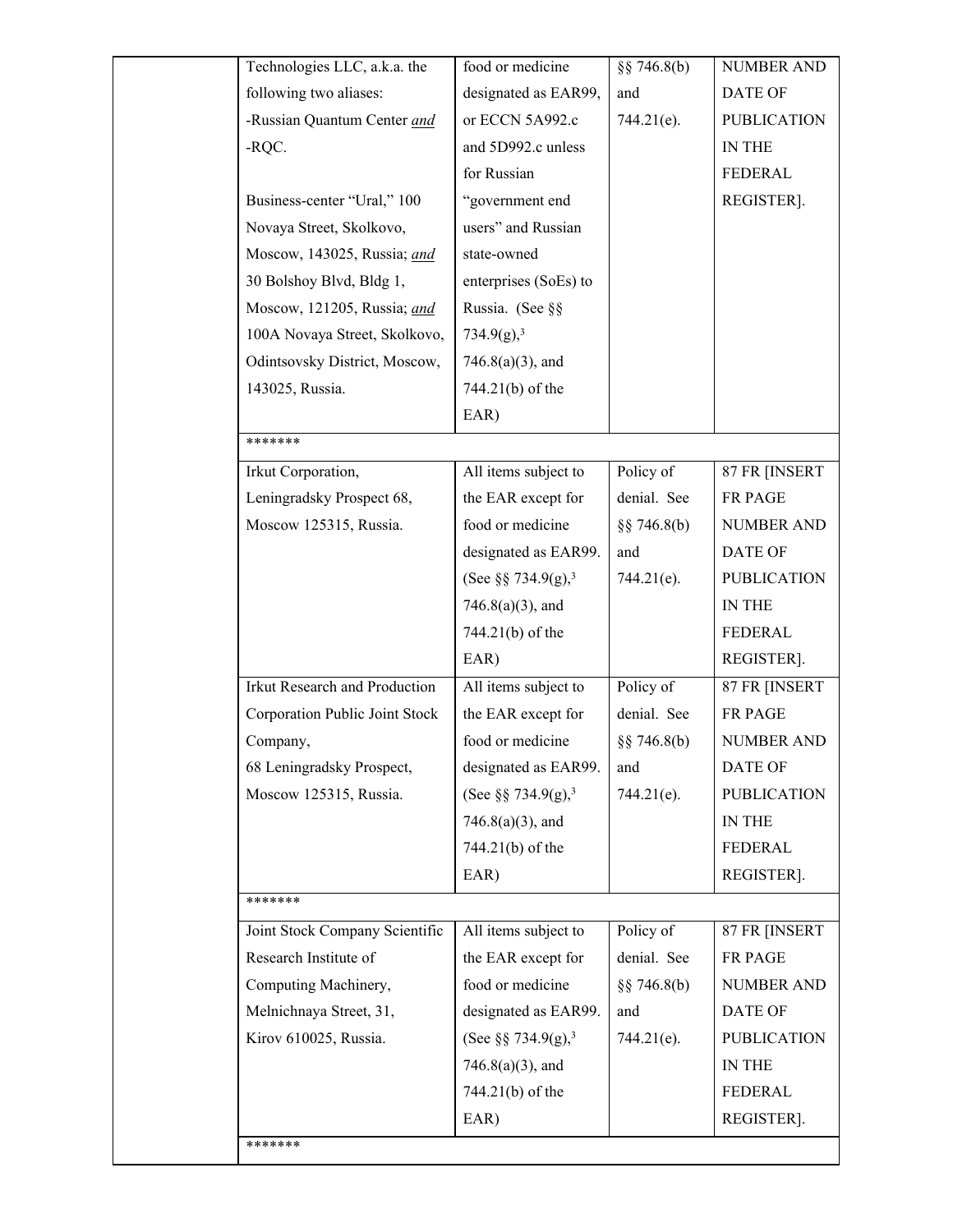| <b>JSC Central Research Institute</b> | All items subject to           | Policy of     | 87 FR [INSERT      |
|---------------------------------------|--------------------------------|---------------|--------------------|
| of Machine Building (JSC              | the EAR except for             | denial. See   | FR PAGE            |
| TsNIIMash),                           | food or medicine               | $\S$ 746.8(b) | <b>NUMBER AND</b>  |
| Pionerskaya Street, 4, korpus         | designated as EAR99,           | and           | <b>DATE OF</b>     |
| 22,                                   | or ECCN 5A992.c                | $744.21(e)$ . | <b>PUBLICATION</b> |
| Moskovskaya obl.,                     | and 5D992.c unless             |               | IN THE             |
| Korolov 141070, Russia.               | for Russian                    |               | <b>FEDERAL</b>     |
|                                       | "government end                |               | REGISTER].         |
|                                       | users" and Russian             |               |                    |
|                                       | state-owned                    |               |                    |
|                                       | enterprises (SoEs) to          |               |                    |
|                                       | Russia. (See §§                |               |                    |
|                                       | 734.9(g), <sup>3</sup>         |               |                    |
|                                       | $746.8(a)(3)$ , and            |               |                    |
|                                       | 744.21(b) of the               |               |                    |
|                                       | EAR) This license              |               |                    |
|                                       | requirement may be             |               |                    |
|                                       | overcome by License            |               |                    |
|                                       | <b>Exception GOV</b>           |               |                    |
|                                       | under $\S 740.11(b)(2)$        |               |                    |
|                                       | and $(e)$ .                    |               |                    |
| *******                               |                                |               |                    |
| JSC Kazan Helicopter Plant            | All items subject to           | Policy of     | 87 FR [INSERT      |
| Repair Service, a.k.a., the           | the EAR except for             | denial. See   | FR PAGE            |
| following two aliases:                | food or medicine               | $\S$ 746.8(b) | <b>NUMBER AND</b>  |
| -Kazanski Vertoletny Zavod            | designated as EAR99.           | and           | DATE OF            |
| Remservis; and                        | (See §§ 734.9(g), <sup>3</sup> | $744.21(e)$ . | <b>PUBLICATION</b> |
| -KVZ Remservis.                       | $746.8(a)(3)$ , and            |               | IN THE             |
|                                       | 744.21(b) of the               |               | <b>FEDERAL</b>     |
| Ulitsa Tetsevskaya 14, Kazan,         | EAR)                           |               | REGISTER].         |
| Russia.                               |                                |               |                    |
| JSC Rocket and Space Centre -         | All items subject to           | Policy of     | 87 FR [INSERT      |
| Progress,                             | the EAR except for             | denial. See   | FR PAGE            |
| Zemetsa Street 18,                    | food or medicine               | $\S$ 746.8(b) | <b>NUMBER AND</b>  |
| Samarskaya Oblast,                    | designated as EAR99.           | and           | DATE OF            |
| Samara 443009, Russia.                | (See §§ 734.9(g), <sup>3</sup> | $744.21(e)$ . | <b>PUBLICATION</b> |
|                                       | $746.8(a)(3)$ , and            |               | IN THE             |
|                                       | 744.21(b) of the               |               | <b>FEDERAL</b>     |
|                                       | EAR) This license              |               | REGISTER].         |
|                                       | requirement may be             |               |                    |
|                                       | overcome by License            |               |                    |
|                                       |                                |               |                    |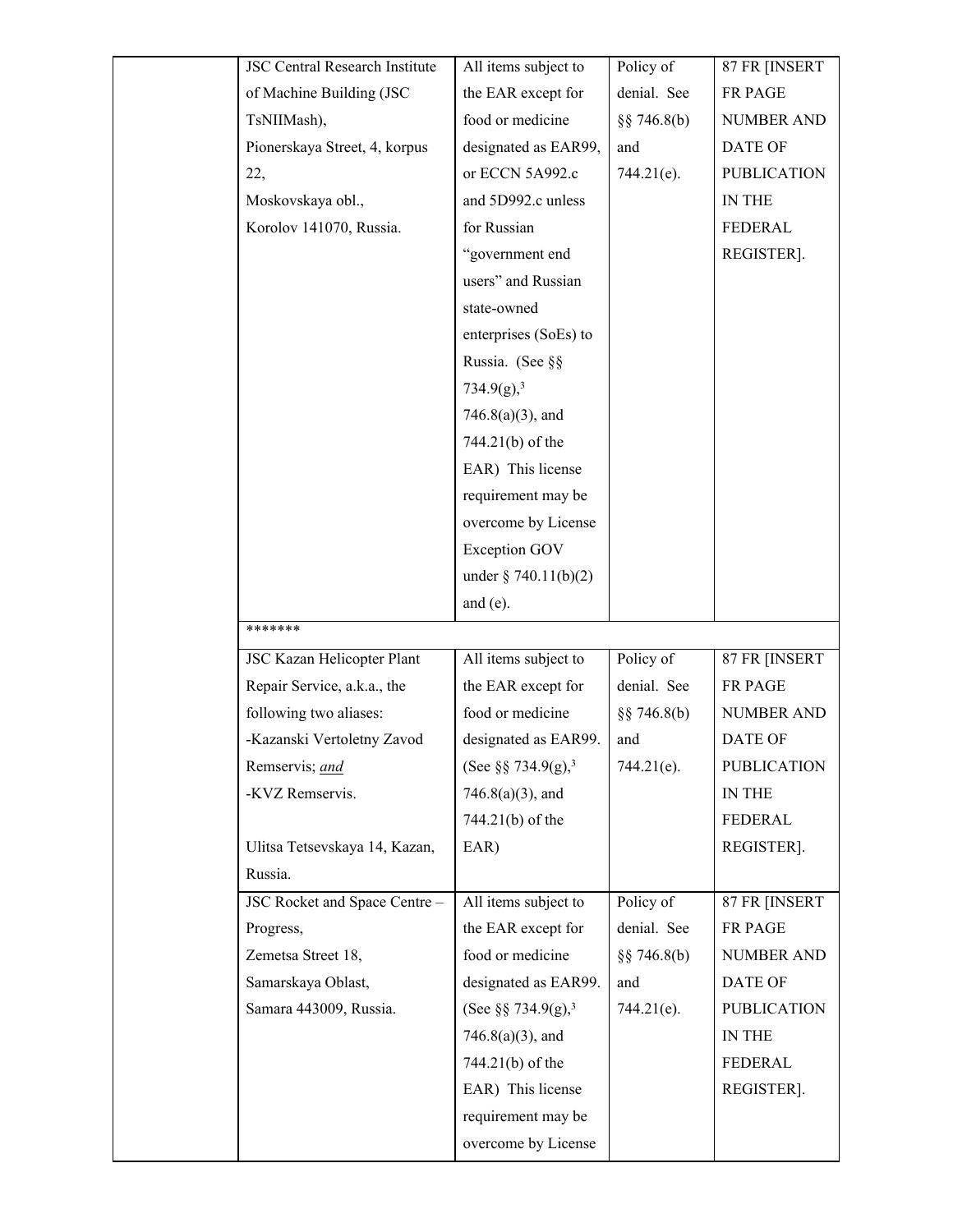|                            |                                | <b>Exception GOV</b>           |               |                    |
|----------------------------|--------------------------------|--------------------------------|---------------|--------------------|
|                            |                                | under $\S 740.11(b)(2)$        |               |                    |
|                            |                                | and $(e)$ .                    |               |                    |
| *******                    |                                |                                |               |                    |
|                            | Kamensk-Uralsky Metallurgical  | All items subject to           | Policy of     | 87 FR [INSERT      |
| Works J.S. Co.,            |                                | the EAR except for             | denial. See   | FR PAGE            |
| 5 Zavodskaya St.,          |                                | food or medicine               | $\S$ 746.8(b) | <b>NUMBER AND</b>  |
| Kamensk Uralsky,           |                                | designated as EAR99,           | and           | <b>DATE OF</b>     |
|                            | 623405 Sverdlovsk region,      | or ECCN 5A992.c                | 744.21(e).    | <b>PUBLICATION</b> |
| Russia.                    |                                | and 5D992.c unless             |               | IN THE             |
|                            |                                | for Russian                    |               | FEDERAL            |
|                            |                                | "government end                |               | REGISTER].         |
|                            |                                | users" and Russian             |               |                    |
|                            |                                | state-owned                    |               |                    |
|                            |                                | enterprises (SoEs) to          |               |                    |
|                            |                                | Russia. (See §§                |               |                    |
|                            |                                | 734.9(g), <sup>3</sup>         |               |                    |
|                            |                                | $746.8(a)(3)$ , and            |               |                    |
|                            |                                | 744.21(b) of the               |               |                    |
|                            |                                | EAR)                           |               |                    |
| *******                    |                                |                                |               |                    |
|                            | Kazan Helicopter Plant PJSC,   | All items subject to           | Policy of     | 87 FR [INSERT      |
| Tetsevskaya St,            |                                | the EAR except for             | denial. See   | FR PAGE            |
| Kazan 420085, Russia.      |                                | food or medicine               | $\S$ 746.8(b) | NUMBER AND         |
|                            |                                | designated as EAR99.           | and           | <b>DATE OF</b>     |
|                            |                                | (See §§ 734.9(g), <sup>3</sup> | 744.21(e).    | <b>PUBLICATION</b> |
|                            |                                | $746.8(a)(3)$ , and            |               | IN THE             |
|                            |                                | 744.21(b) of the               |               | <b>FEDERAL</b>     |
|                            |                                | EAR)                           |               | REGISTER].         |
| *******                    |                                |                                |               |                    |
| Komsomolsk-na-Amur         |                                | All items subject to           | Policy of     | 87 FR [INSERT      |
| <b>Aviation Production</b> |                                | the EAR except for             | denial. See   | <b>FR PAGE</b>     |
|                            | Organization (KNAAPO),         | food or medicine               | $\S$ 746.8(b) | <b>NUMBER AND</b>  |
| 1 Sovetskaya Street,       |                                | designated as EAR99.           | and           | <b>DATE OF</b>     |
|                            | Komsomolsk-on-Amur,            | (See §§ 734.9(g), <sup>3</sup> | 744.21(e).    | <b>PUBLICATION</b> |
|                            | Khabarovsky Krai, Russia       | $746.8(a)(3)$ , and            |               | IN THE             |
| 618018.                    |                                | 744.21(b) of the               |               | FEDERAL            |
|                            |                                | EAR)                           |               | REGISTER].         |
| *******                    |                                |                                |               |                    |
|                            | Main Intelligence Directorate, | All items subject to           | Presumption   | 82 FR 724,         |
| aliases                    | a.k.a., the following three    | the EAR except for             | of denial.    | $1/4/17$ .         |
|                            |                                |                                |               |                    |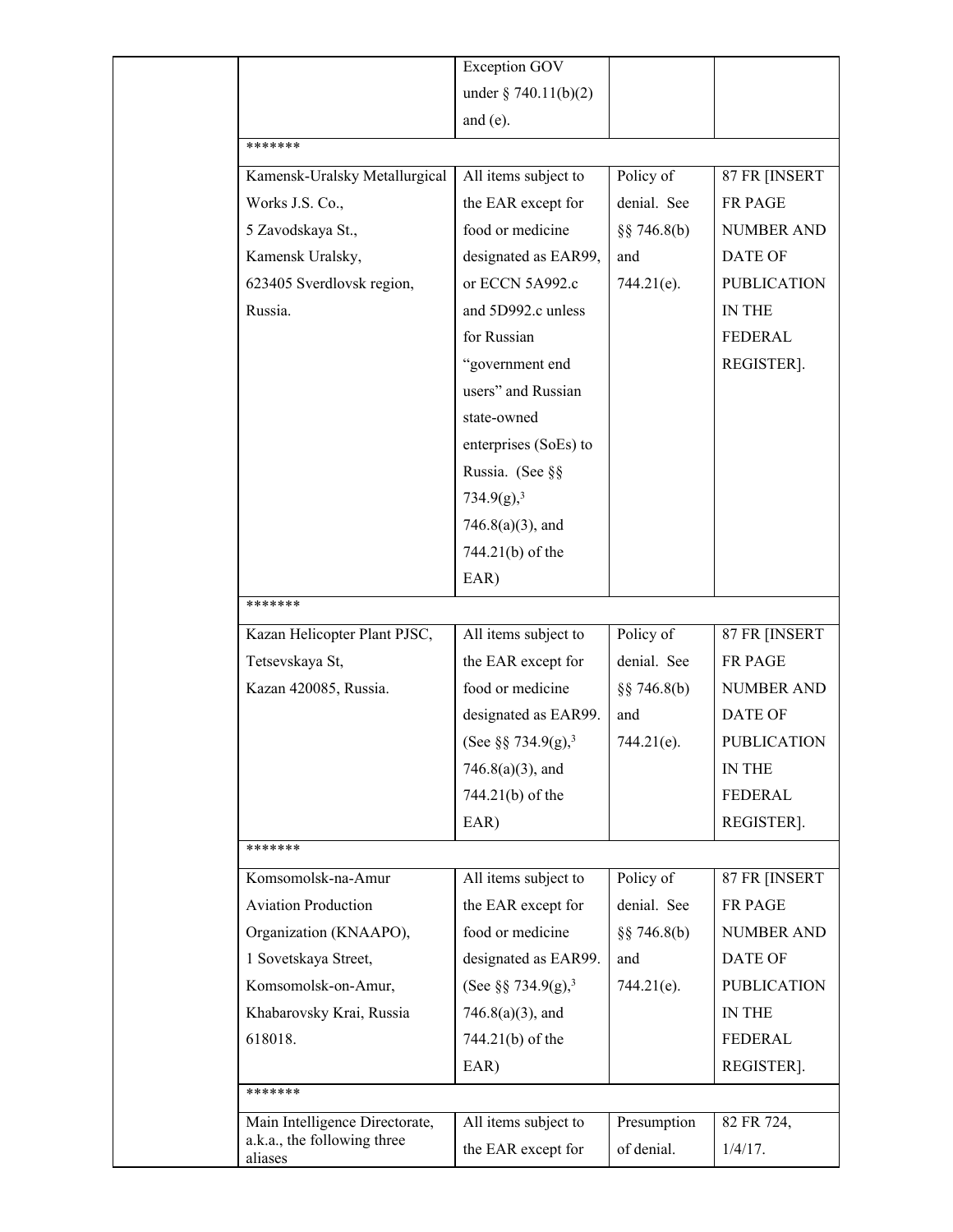| -Glavnoe Razvedyvatel'noe                                  | food or medicine                                      |               | 87 FR [INSERT                |
|------------------------------------------------------------|-------------------------------------------------------|---------------|------------------------------|
| Upravlenie;<br>-GRU; and                                   | designated as EAR99.                                  |               | FR PAGE                      |
| -Main Intelligence Department.                             | (See §§ 734.9(g), <sup>3</sup>                        |               | <b>NUMBER AND</b>            |
| Khoroshevskoye Shosse 76,                                  | $746.8(a)(3)$ , and                                   |               | <b>DATE OF</b>               |
| Khodinka, Moscow, Russia;                                  | 744.21(b) of the                                      |               | <b>PUBLICATION</b>           |
| and Ministry of Defence of the                             | EAR)                                                  |               | IN THE                       |
| Russian Federation,                                        |                                                       |               | <b>FEDERAL</b>               |
| Frunzenskaya nab., 22/2,                                   |                                                       |               | REGISTER].                   |
| Moscow 119160, Russia.                                     |                                                       |               |                              |
| *******                                                    |                                                       |               |                              |
| Ministry of Defence of the                                 | All items subject to                                  | Policy of     | 87 FR [INSERT                |
| Russian Federation, including                              | the EAR except for                                    | denial. See   | FR PAGE                      |
| the Armed Forces of Russia and                             | food or medicine                                      | §§ 746.8(b)   | <b>NUMBER AND</b>            |
|                                                            | designated as EAR99.                                  | and           | DATE OF                      |
| all operating units wherever<br>located. This includes the |                                                       |               |                              |
|                                                            | (See §§ 734.9(g), <sup>3</sup><br>$746.8(a)(3)$ , and | $744.21(e)$ . | <b>PUBLICATION</b><br>IN THE |
| national armed services (army,                             |                                                       |               | <b>FEDERAL</b>               |
| navy, marine, air force, or coast                          | 744.21(b) of the                                      |               |                              |
| guard), as well as the national                            | EAR)<br>The license                                   |               | REGISTER].                   |
| guard and national police,                                 |                                                       |               |                              |
| government intelligence or                                 | requirements under                                    |               |                              |
| reconnaissance organizations of<br>the Russian Federation. | this entry also extend                                |               |                              |
|                                                            | to any export,                                        |               |                              |
| All address located in Russia.                             | reexport and transfer                                 |               |                              |
|                                                            | (in-country) to the                                   |               |                              |
|                                                            | entity wherever                                       |               |                              |
|                                                            | located worldwide.                                    |               |                              |
| *******                                                    |                                                       |               |                              |
| Moscow Institute of Physics                                | All items subject to                                  | Policy of     | 87 FR [INSERT                |
| and Technology, a.k.a., the                                | the EAR except for                                    | denial. See   | FR PAGE                      |
| following two aliases:                                     | food or medicine                                      | $\S$ 746.8(b) | <b>NUMBER AND</b>            |
| -MIPT; and                                                 | designated as EAR99.                                  | and           | DATE OF                      |
| -MFTI.                                                     | (See §§ 734.9(g), <sup>3</sup>                        | $744.21(e)$ . | <b>PUBLICATION</b>           |
|                                                            | $746.8(a)(3)$ , and                                   |               | IN THE                       |
| Dolgoprudny Campus: 9                                      | 744.21(b) of the                                      |               | <b>FEDERAL</b>               |
| Institutskiy per., Dolgoprudny,                            | EAR)                                                  |               | REGISTER].                   |
| Moscow Region 141701,                                      |                                                       |               |                              |
| Russia; and                                                |                                                       |               |                              |
| Zhukovsky Campus: Ulitsa                                   |                                                       |               |                              |
| Gagarina 16, Zhukovsky,                                    |                                                       |               |                              |
| Moscow Region 140180,                                      |                                                       |               |                              |
| Russia; and                                                |                                                       |               |                              |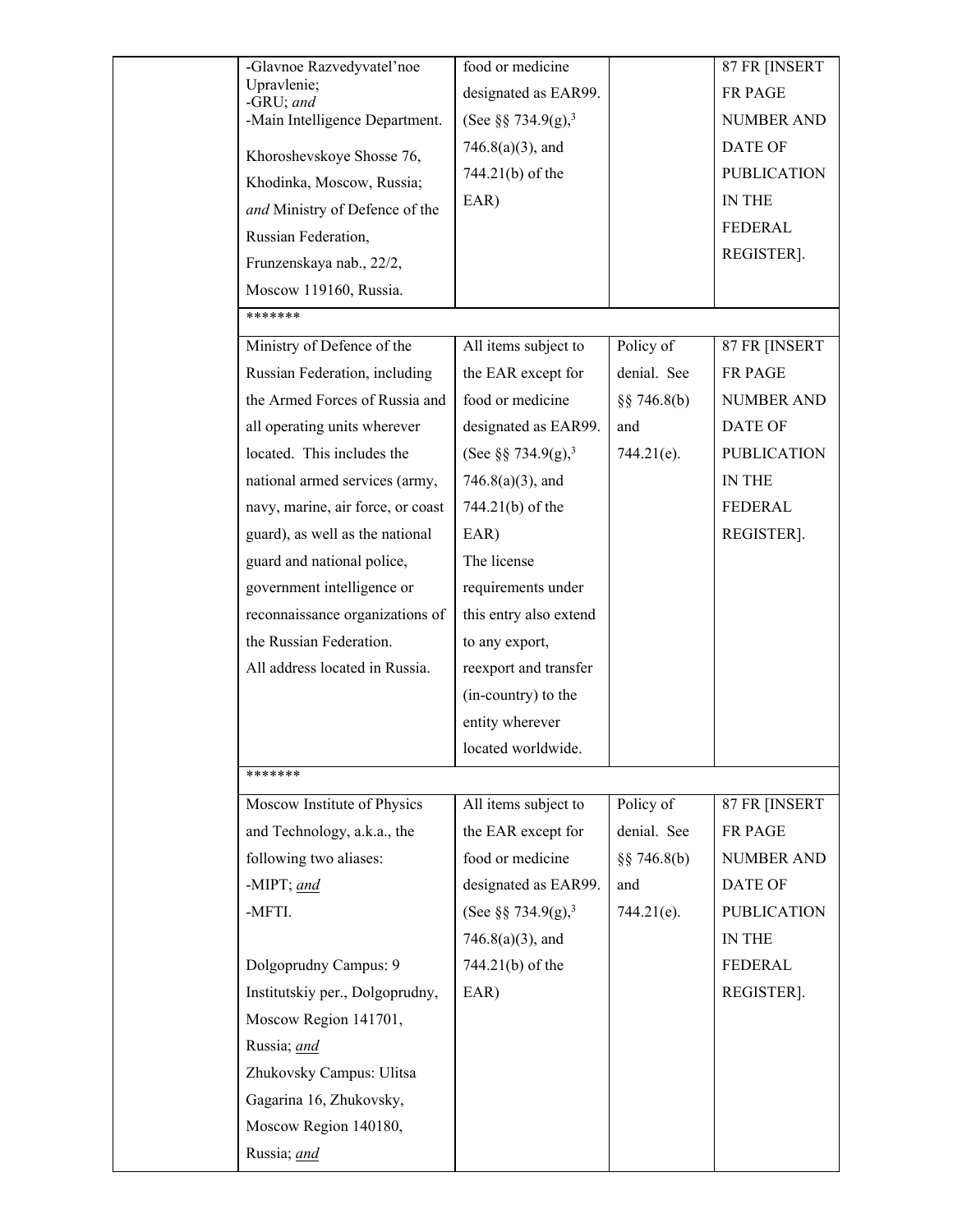| Moscow Campus 1 Stroyeniye    |                                |               |                    |
|-------------------------------|--------------------------------|---------------|--------------------|
| 1, Klimentovsky Pereulok,     |                                |               |                    |
| Moscow Region 115184,         |                                |               |                    |
| Russia.                       |                                |               |                    |
| *******                       |                                |               |                    |
| NPO High Precision Systems    | All items subject to           | Policy of     | 87 FR [INSERT      |
| JSC,                          | the EAR except for             | denial. See   | FR PAGE            |
| Kievskaya Street 7, Moscow,   | food or medicine               | $\S$ 746.8(b) | <b>NUMBER AND</b>  |
| Russia.                       | designated as EAR99.           | and           | <b>DATE OF</b>     |
|                               | (See §§ 734.9(g), <sup>3</sup> | 744.21(e).    | <b>PUBLICATION</b> |
|                               | $746.8(a)(3)$ , and            |               | IN THE             |
|                               | 744.21(b) of the               |               | FEDERAL            |
|                               | EAR)                           |               | REGISTER].         |
| NPO Splav JSC,                | All items subject to           | Policy of     | 87 FR [INSERT      |
| 33 ul. Shcheglov Kaya Zaseka  | the EAR except for             | denial. See   | FR PAGE            |
| Tula, 300004 Russia.          | food or medicine               | $\S$ 746.8(b) | <b>NUMBER AND</b>  |
|                               | designated as EAR99.           | and           | <b>DATE OF</b>     |
|                               | (See §§ 734.9(g), <sup>3</sup> | 744.21(e).    | <b>PUBLICATION</b> |
|                               | $746.8(a)(3)$ , and            |               | IN THE             |
|                               | 744.21(b) of the               |               | <b>FEDERAL</b>     |
|                               | EAR)                           |               | REGISTER].         |
| *******                       |                                |               |                    |
| Oboronprom OJSC,              | All items subject to           | Policy of     | 87 FR [INSERT      |
| 29/141 Vereiskaya Street,     | the EAR except for             | denial. See   | FR PAGE            |
| Moscow, 121357 Russia.        | food or medicine               | $\S$ 746.8(b) | <b>NUMBER AND</b>  |
|                               | designated as EAR99,           | and           | <b>DATE OF</b>     |
|                               | or ECCN 5A992.c                | $744.21(e)$ . | <b>PUBLICATION</b> |
|                               | and 5D992.c unless             |               | IN THE             |
|                               | for Russian                    |               | FEDERAL            |
|                               | "government end                |               | REGISTER].         |
|                               | users" and Russian             |               |                    |
|                               | state-owned                    |               |                    |
|                               | enterprises (SoEs) to          |               |                    |
|                               | Russia. (See §§                |               |                    |
|                               | 734.9(g), <sup>3</sup>         |               |                    |
|                               | $746.8(a)(3)$ , and            |               |                    |
|                               | 744.21(b) of the               |               |                    |
|                               | EAR)                           |               |                    |
| *******                       |                                |               |                    |
| PJSC Beriev Aircraft Company, | All items subject to           | Policy of     | 87 FR [INSERT      |
| 1 Aviatorov Square,           | the EAR except for             | denial. See   | FR PAGE            |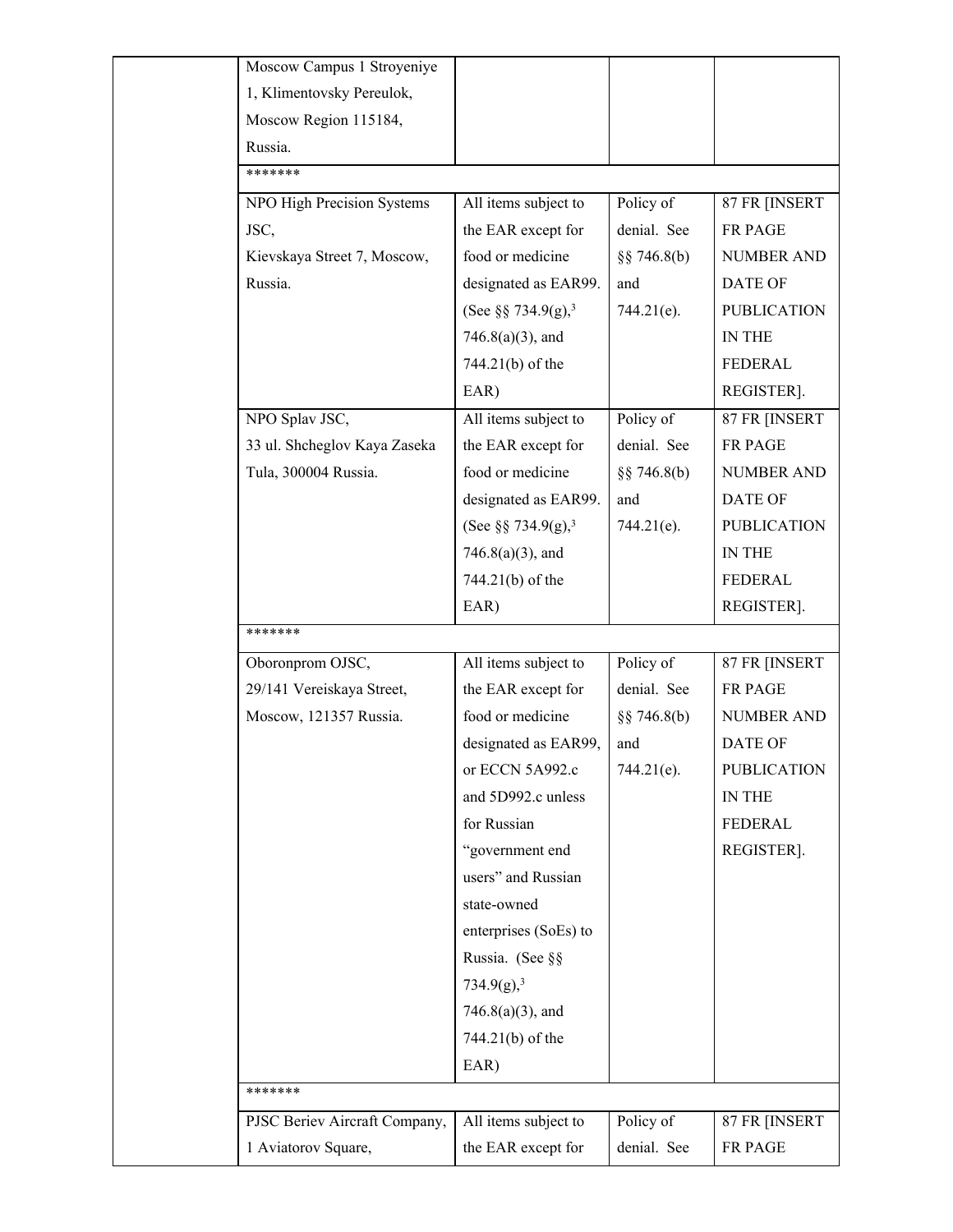| Taganrog 347923, Russia.     | food or medicine               | $\S$ 746.8(b)  | <b>NUMBER AND</b>  |
|------------------------------|--------------------------------|----------------|--------------------|
|                              | designated as EAR99.           | and            | <b>DATE OF</b>     |
|                              | (See §§ 734.9(g), <sup>3</sup> | 744.21(e).     | <b>PUBLICATION</b> |
|                              | $746.8(a)(3)$ , and            |                | IN THE             |
|                              | 744.21(b) of the               |                | <b>FEDERAL</b>     |
|                              | EAR)                           |                | REGISTER].         |
| PJSC Irkut Corporation,      | All items subject to           | Policy of      | 87 FR [INSERT      |
| Regional Aircraft 26         | the EAR except for             | denial. See    | FR PAGE            |
| Leninskaya Sloboda,          | food or medicine               | $\S$ 746.8(b)  | <b>NUMBER AND</b>  |
| Moscow 115280, Russia.       | designated as EAR99.           | and            | <b>DATE OF</b>     |
|                              | (See §§ 734.9(g), <sup>3</sup> | $744.21(e)$ .  | <b>PUBLICATION</b> |
|                              | $746.8(a)(3)$ , and            |                | IN THE             |
|                              | 744.21(b) of the               |                | <b>FEDERAL</b>     |
|                              | EAR)                           |                | REGISTER].         |
| PJSC Kazan Helicopters,      | All items subject to           | Policy of      | 87 FR [INSERT      |
| Tetsevskaya Street, 14,      | the EAR except for             | denial. See    | FR PAGE            |
| Kazan, Tatarstan Republic    | food or medicine               | $\S$ 746.8(b)  | <b>NUMBER AND</b>  |
| 420085, Russia.              | designated as EAR99.           | and            | <b>DATE OF</b>     |
|                              | (See §§ 734.9(g), <sup>3</sup> | 744.21(e).     | <b>PUBLICATION</b> |
|                              | $746.8(a)(3)$ , and            |                | IN THE             |
|                              | 744.21(b) of the               |                | FEDERAL            |
|                              | EAR)                           |                | REGISTER].         |
| *******                      |                                |                |                    |
| POLYUS Research Institute of | All items subject to           | Policy of      | 87 FR [INSERT      |
| M.F. Stelmakh Joint Stock    | the EAR except for             | denial. §§     | FR PAGE            |
| Company,                     | food or medicine               | $746.8(b)$ and | <b>NUMBER AND</b>  |
| Building 1, 3 Vvedenskogo    | designated as EAR99.           | $744.21(e)$ .  | DATE OF            |
| Street,                      | (See §§ 734.9(g), <sup>3</sup> |                | <b>PUBLICATION</b> |
| Moscow, 117342, Russia.      | $746.8(a)(3)$ , and            |                | IN THE             |
|                              | 744.21(b) of the               |                | FEDERAL            |
|                              | EAR)                           |                | REGISTER].         |
| *******                      |                                |                |                    |
| Promtech-Dubna, JSC,         | All items subject to           | Policy of      | 87 FR [INSERT      |
| Programmistov st., 4, room   | the EAR except for             | denial. See    | FR PAGE            |
| 364, Dubna,                  | food or medicine               | $\S$ 746.8(b)  | <b>NUMBER AND</b>  |
| Moscow 141983, Russia.       | designated as EAR99,           | and            | <b>DATE OF</b>     |
|                              | or ECCN 5A992.c                | $744.21(e)$ .  | <b>PUBLICATION</b> |
|                              | and 5D992.c unless             |                | IN THE             |
|                              | for Russian                    |                | <b>FEDERAL</b>     |
|                              | "government end                |                | REGISTER].         |
|                              | users" and Russian             |                |                    |
|                              |                                |                |                    |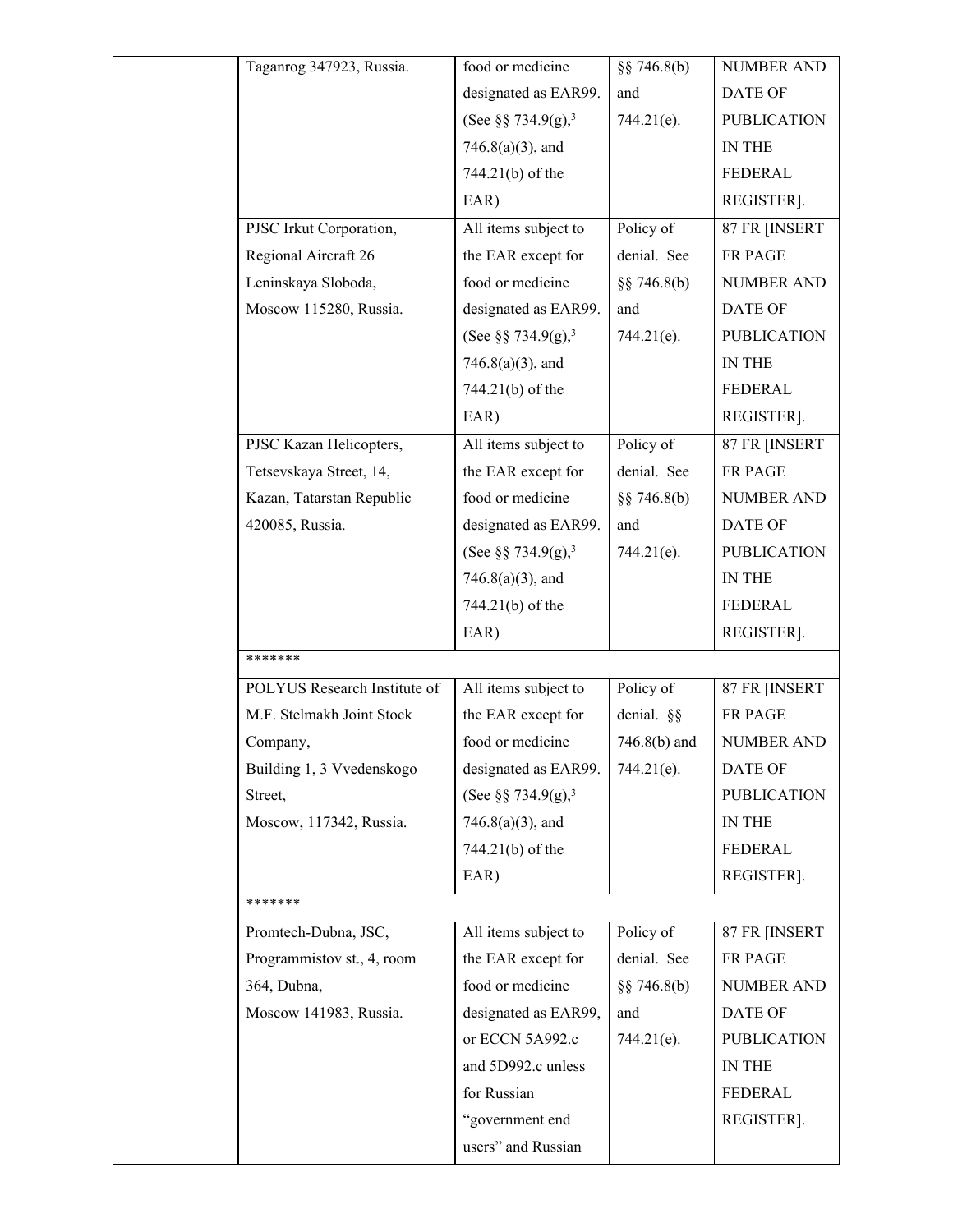|                                | state-owned                    |               |                    |
|--------------------------------|--------------------------------|---------------|--------------------|
|                                | enterprises (SoEs) to          |               |                    |
|                                | Russia. (See §§                |               |                    |
|                                | 734.9(g), <sup>3</sup>         |               |                    |
|                                | $746.8(a)(3)$ , and            |               |                    |
|                                | 744.21(b) of the               |               |                    |
|                                | EAR)                           |               |                    |
| *******                        |                                |               |                    |
| Public Joint Stock Company     | All items subject to           | Policy of     | 87 FR [INSERT      |
| United Aircraft Corporation,   | the EAR except for             | denial. See   | FR PAGE            |
| Bolshaya Pionerskaya,          | food or medicine               | $\S$ 746.8(b) | <b>NUMBER AND</b>  |
| Moscow 115054, Russia.         | designated as EAR99.           | and           | <b>DATE OF</b>     |
|                                | (See §§ 734.9(g), <sup>3</sup> | $744.21(e)$ . | <b>PUBLICATION</b> |
|                                | $746.8(a)(3)$ , and            |               | IN THE             |
|                                | 744.21(b) of the               |               | FEDERAL            |
|                                | EAR)                           |               | REGISTER].         |
| *******                        |                                |               |                    |
| Radiotechnical and Information | All items subject to           | Policy of     | 87 FR [INSERT      |
| Systems (RTI) Concern,         | the EAR except for             | denial. See   | FR PAGE            |
| 127083,                        | food or medicine               | §§ 746.8(b)   | <b>NUMBER AND</b>  |
| Moscow, 8 marta, 10/1 Russia.  | designated as EAR99,           | and           | <b>DATE OF</b>     |
|                                | or ECCN 5A992.c                | 744.21(e).    | <b>PUBLICATION</b> |
|                                | and 5D992.c unless             |               | IN THE             |
|                                | for Russian                    |               | FEDERAL            |
|                                | "government end                |               | REGISTER].         |
|                                | users" and Russian             |               |                    |
|                                | state-owned                    |               |                    |
|                                | enterprises (SoEs) to          |               |                    |
|                                | Russia. (See §§                |               |                    |
|                                | 734.9(g), <sup>3</sup>         |               |                    |
|                                | $746.8(a)(3)$ , and            |               |                    |
|                                | 744.21(b) of the               |               |                    |
|                                | EAR)                           |               |                    |
| *******                        |                                |               |                    |
| Rapart Services LLC,           | All items subject to           | Policy of     | 87 FR [INSERT      |
| Aeroportovskaya str. 6/2,      | the EAR except for             | denial. See   | FR PAGE            |
| Solnechnogorskiy region,       | food or medicine               | §§ 746.8(b)   | <b>NUMBER AND</b>  |
| Dubrobki 141580, Russia.       | designated as EAR99.           | and           | DATE OF            |
|                                | (See §§ 734.9(g), <sup>3</sup> | $744.21(e)$ . | <b>PUBLICATION</b> |
|                                | $746.8(a)(3)$ , and            |               | IN THE             |
|                                |                                |               | <b>FEDERAL</b>     |
|                                |                                |               |                    |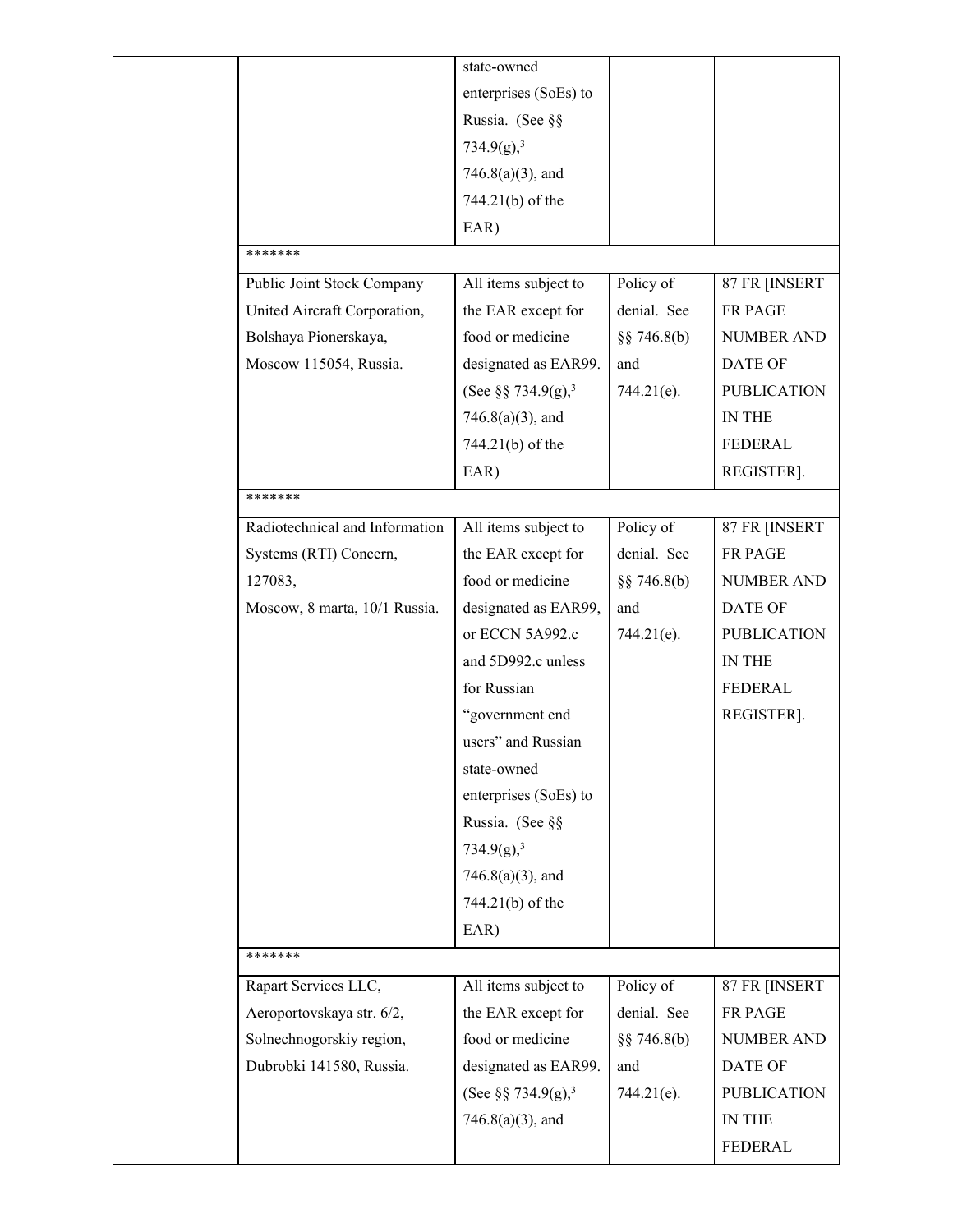|                               | 744.21(b) of the               |               | REGISTER].         |  |  |
|-------------------------------|--------------------------------|---------------|--------------------|--|--|
|                               | EAR)                           |               |                    |  |  |
| *******                       |                                |               |                    |  |  |
| Rosoboronexport OJSC (ROE),   | All items subject to           | Policy of     | 87 FR [INSERT      |  |  |
| Strada Strominka 27,          | the EAR except for             | denial. See   | FR PAGE            |  |  |
| Moscow, 107076 Russia.        | food or medicine               | $\S$ 746.8(b) | <b>NUMBER AND</b>  |  |  |
|                               | designated as EAR99.           | and           | DATE OF            |  |  |
|                               | (See §§ 734.9(g), <sup>3</sup> | $744.21(e)$ . | <b>PUBLICATION</b> |  |  |
|                               | $746.8(a)(3)$ , and            |               | IN THE             |  |  |
|                               | 744.21(b) of the               |               | <b>FEDERAL</b>     |  |  |
|                               | EAR)                           |               | REGISTER].         |  |  |
| *******                       |                                |               |                    |  |  |
| Rostec (Russian Technologies  | All items subject to           | Policy of     | 87 FR [INSERT      |  |  |
| State Corporation),           | the EAR except for             | denial. See   | FR PAGE            |  |  |
| 24 Usacheva Street,           | food or medicine               | $\S$ 746.8(b) | <b>NUMBER AND</b>  |  |  |
| Moscow, Russia 119048.        | designated as EAR99.           | and           | DATE OF            |  |  |
|                               | (See §§ 734.9(g), <sup>3</sup> | $744.21(e)$ . | <b>PUBLICATION</b> |  |  |
|                               | $746.8(a)(3)$ , and            |               | <b>IN THE</b>      |  |  |
|                               | 744.21(b) of the               |               | FEDERAL            |  |  |
|                               | EAR)                           |               | REGISTER].         |  |  |
| Rostekh - Azimuth,            | All items subject to           | Policy of     | 87 FR [INSERT      |  |  |
| Building 2, 5 Suite X Room 15 | the EAR except for             | denial. See   | FR PAGE            |  |  |
| Floor 2,                      | food or medicine               | §§ 746.8(b)   | NUMBER AND         |  |  |
| Narishkinskaya Alleya,        | designated as EAR99.           | and           | DATE OF            |  |  |
| Moscow 125167, Russia.        | (See §§ 734.9(g), <sup>3</sup> | 744.21(e).    | <b>PUBLICATION</b> |  |  |
|                               | $746.8(a)(3)$ , and            |               | IN THE             |  |  |
|                               | 744.21(b) of the               |               | <b>FEDERAL</b>     |  |  |
|                               | EAR)                           |               | REGISTER].         |  |  |
| Russian Aircraft Corporation  | All items subject to           | Policy of     | 87 FR [INSERT      |  |  |
| MiG,                          | the EAR except for             | denial. See   | FR PAGE            |  |  |
| Leningradskoe highway, 6,     | food or medicine               | $\S$ 746.8(b) | <b>NUMBER AND</b>  |  |  |
| building 1,                   | designated as EAR99.           | and           | DATE OF            |  |  |
| Moscow, 125171 Russia.        | (See §§ 734.9(g), <sup>3</sup> | $744.21(e)$ . | <b>PUBLICATION</b> |  |  |
|                               | $746.8(a)(3)$ , and            |               | IN THE             |  |  |
|                               | 744.21(b) of the               |               | FEDERAL            |  |  |
|                               | EAR)                           |               | REGISTER].         |  |  |
| Russian Helicopters JSC,      | All items subject to           | Policy of     | 87 FR [INSERT      |  |  |
| Bolshaya Pionerskaya, 1,      | the EAR except for             | denial. See   | FR PAGE            |  |  |
| Moscow, 123610 Russia.        | food or medicine               | $\S$ 746.8(b) | NUMBER AND         |  |  |
|                               | designated as EAR99.           | and           | DATE OF            |  |  |
|                               | (See §§ 734.9(g), <sup>3</sup> | $744.21(e)$ . | <b>PUBLICATION</b> |  |  |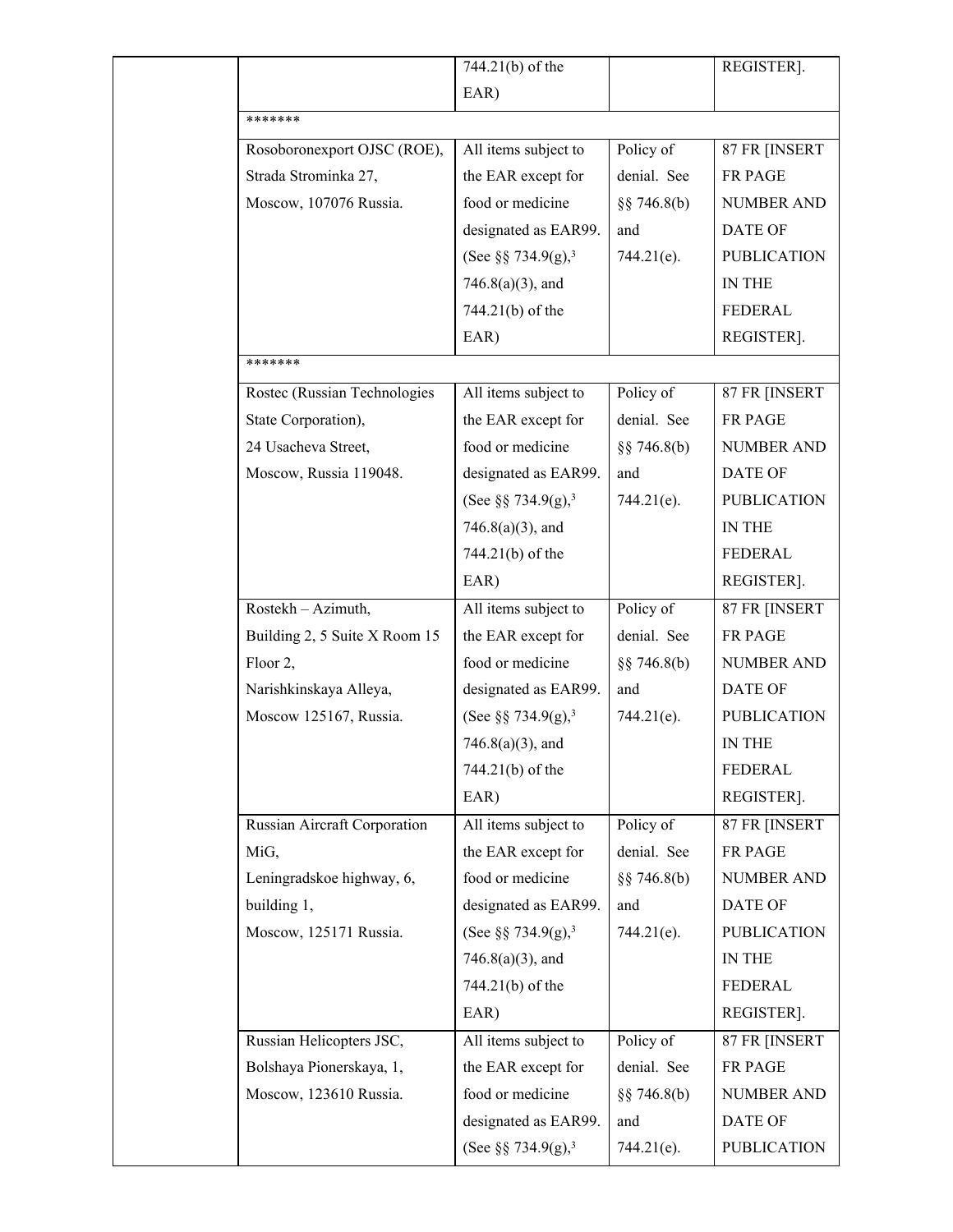|                              |                                | $746.8(a)(3)$ , and            |               | IN THE             |
|------------------------------|--------------------------------|--------------------------------|---------------|--------------------|
|                              |                                | 744.21(b) of the               |               | <b>FEDERAL</b>     |
|                              |                                | EAR)                           |               | REGISTER].         |
| *******                      |                                |                                |               |                    |
| SP Kvant, a.k.a., the follow |                                | All items subject to           | Policy of     | 87 FR [INSERT      |
| three aliases:               |                                | the EAR except for             | denial. See   | FR PAGE            |
| -Kvant LLC;                  |                                | food or medicine               | $\S$ 746.8(b) | NUMBER AND         |
| -Limited Liability Company   |                                | designated as EAR99,           | and           | DATE OF            |
| Joint Venture Quantum        |                                | or ECCN 5A992.c                | $744.21(e)$ . | <b>PUBLICATION</b> |
| Technologies; and            |                                | and 5D992.c unless             |               | IN THE             |
| -Joint Venture Quantum.      |                                | for Russian                    |               | FEDERAL            |
|                              |                                | "government end                |               | REGISTER].         |
| D. 46, Etazh 6, pom. 600K,   |                                | users" and Russian             |               |                    |
|                              | Shosse Varshavskoe, Moscow,    | state-owned                    |               |                    |
| 115230, Russia.              |                                | enterprises (SoEs) to          |               |                    |
|                              |                                | Russia. (See §§                |               |                    |
|                              |                                | 734.9(g), <sup>3</sup>         |               |                    |
|                              |                                | $746.8(a)(3)$ , and            |               |                    |
|                              |                                | 744.21(b) of the               |               |                    |
|                              |                                | EAR)                           |               |                    |
| *******                      |                                |                                |               |                    |
| Sukhoi Aviation JSC,         |                                | All items subject to           | Policy of     | 87 FR [INSERT      |
| Polikarpov str., 23B,        |                                | the EAR except for             | denial. See   | FR PAGE            |
| Moscow, 125284 Russia.       |                                | food or medicine               | $\S$ 746.8(b) | NUMBER AND         |
|                              |                                | designated as EAR99.           | and           | DATE OF            |
|                              |                                | (See §§ 734.9(g), <sup>3</sup> | $744.21(e)$ . | <b>PUBLICATION</b> |
|                              |                                | $746.8(a)(3)$ , and            |               | IN THE             |
|                              |                                | 744.21(b) of the               |               | <b>FEDERAL</b>     |
|                              |                                | EAR)                           |               | REGISTER].         |
| Sukhoi Civil Aircraft,       |                                | All items subject to           | Policy of     | 87 FR [INSERT      |
| 1 Sovetskaya Street,         |                                | the EAR except for             | denial. See   | FR PAGE            |
| Komsomolsk-On-Amur           |                                |                                |               |                    |
|                              |                                | food or medicine               | $\S$ 746.8(b) | <b>NUMBER AND</b>  |
| 681018, Russia; and 15       |                                | designated as EAR99.           | and           | DATE OF            |
| Tupoleva Street,             |                                | (See §§ 734.9(g), <sup>3</sup> | 744.21(e).    | <b>PUBLICATION</b> |
| OP JSC SCA, Zukhovskiy       |                                | $746.8(a)(3)$ , and            |               | IN THE             |
|                              | 140180, Russia; and 23b Bld 2  | 744.21(b) of the               |               | FEDERAL            |
| Polikarpova St,              |                                | EAR)                           |               | REGISTER].         |
|                              | Moscow 125824, Russia; and     |                                |               |                    |
|                              | 26, Bld. 5, Leninskaya Sloboda |                                |               |                    |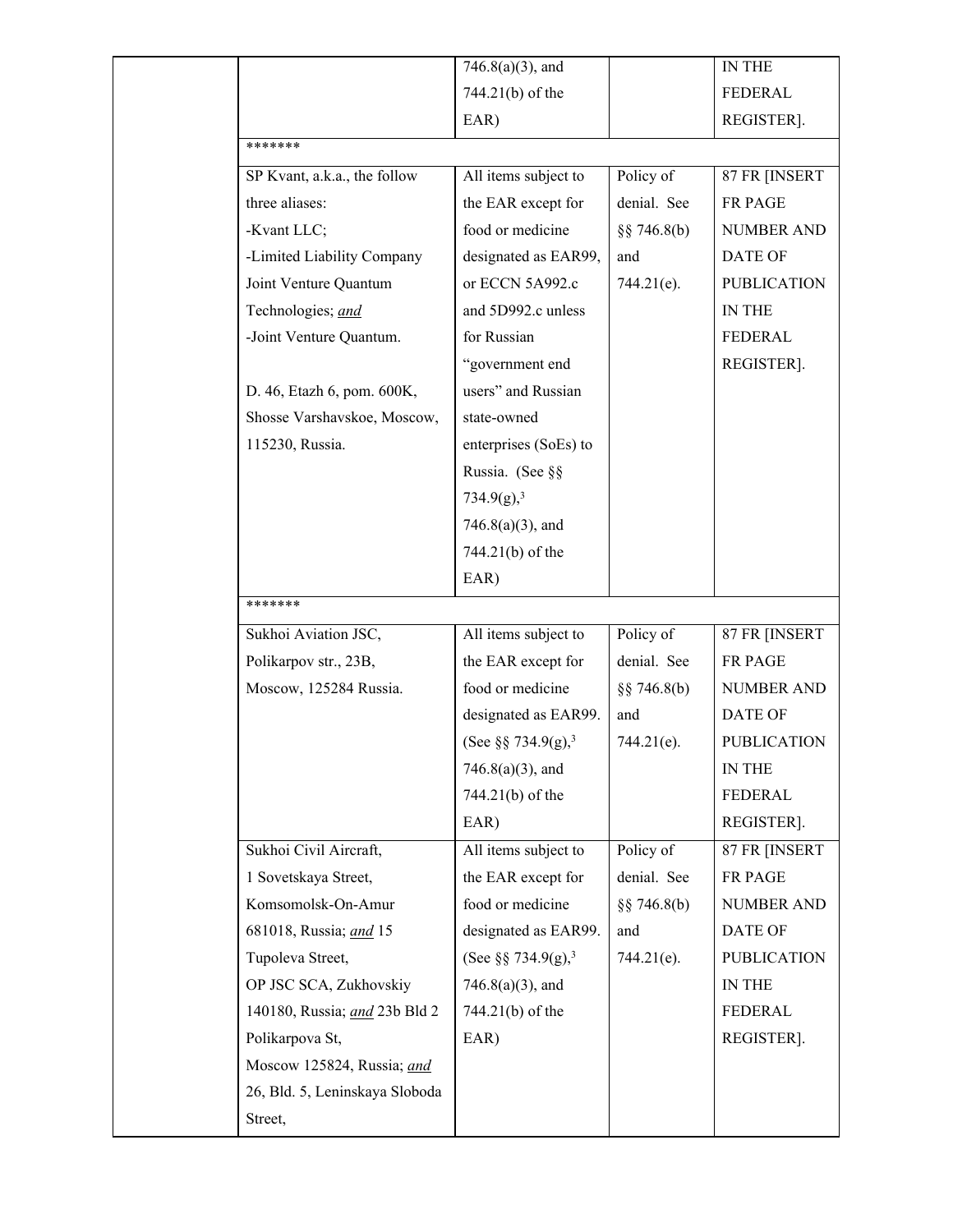| Moscow, 115280, Russia; and          |                                |                 |                    |
|--------------------------------------|--------------------------------|-----------------|--------------------|
| Antonova Avenue 1,                   |                                |                 |                    |
| Ulianovsk 432072, Russia; and        |                                |                 |                    |
| Leningradskaya Street 80 / 4A,       |                                |                 |                    |
| Komsomolsk-On-Amur                   |                                |                 |                    |
| 681007, Russia.                      |                                |                 |                    |
| *******                              |                                |                 |                    |
| <b>Tactical Missiles Corporation</b> | All items subject to           | Policy of       | 87 FR [INSERT      |
| JSC,                                 | the EAR except for             | denial. See     | <b>FR PAGE</b>     |
| KorolevIlyicha Street, 7,            | food or medicine               | $\S$ § 746.8(b) | <b>NUMBER AND</b>  |
| 141080, Russia.                      | designated as EAR99.           | and             | <b>DATE OF</b>     |
|                                      | (See §§ 734.9(g), <sup>3</sup> | 744.21(e).      | <b>PUBLICATION</b> |
|                                      | $746.8(a)(3)$ , and            |                 | IN THE             |
|                                      | 744.21(b) of the               |                 | <b>FEDERAL</b>     |
|                                      | EAR)                           |                 | REGISTER].         |
| *******                              |                                |                 |                    |
| Tupolev JSC,                         | All items subject to           | Policy of       | 87 FR [INSERT      |
| Academician Tupolev                  | the EAR except for             | denial. See     | <b>FR PAGE</b>     |
| Embankment 17,                       | food or medicine               | $\S$ 746.8(b)   | <b>NUMBER AND</b>  |
| Moscow, 105005, Russia.              | designated as EAR99.           | and             | <b>DATE OF</b>     |
|                                      | (See §§ 734.9(g), <sup>3</sup> | 744.21(e).      | <b>PUBLICATION</b> |
|                                      | $746.8(a)(3)$ , and            |                 | IN THE             |
|                                      | 744.21(b) of the               |                 | FEDERAL            |
|                                      | EAR)                           |                 | REGISTER].         |
| UEC-Saturn,                          | All items subject to           | Policy of       | 87 FR [INSERT      |
| 163 Lenin Avenue,                    | the EAR except for             | denial. See     | FR PAGE            |
| Rybinsk 152903,                      | food or medicine               | §§ 746.8(b)     | <b>NUMBER AND</b>  |
| Yavoslavl Region, Russia.            | designated as EAR99.           | and             | <b>DATE OF</b>     |
|                                      | (See §§ 734.9(g), <sup>3</sup> | 744.21(e).      | <b>PUBLICATION</b> |
|                                      | $746.8(a)(3)$ , and            |                 | IN THE             |
|                                      | 744.21(b) of the               |                 | FEDERAL            |
|                                      | EAR)                           |                 | REGISTER].         |
| *******                              |                                |                 |                    |
| United Aircraft Corporation,         | All items subject to           | Policy of       | 87 FR [INSERT      |
| Bolshaya Pionerskaya str., 1,        | the EAR except for             | denial. See     | FR PAGE            |
| Moscow, 115054, Russia.              | food or medicine               | $\S$ § 746.8(b) | <b>NUMBER AND</b>  |
|                                      | designated as EAR99.           | and             | <b>DATE OF</b>     |
|                                      | (See §§ 734.9(g), <sup>3</sup> | 744.21(e).      | <b>PUBLICATION</b> |
|                                      | $746.8(a)(3)$ , and            |                 | IN THE             |
|                                      | 744.21(b) of the               |                 | FEDERAL            |
|                                      | EAR)                           |                 | REGISTER].         |
|                                      |                                |                 |                    |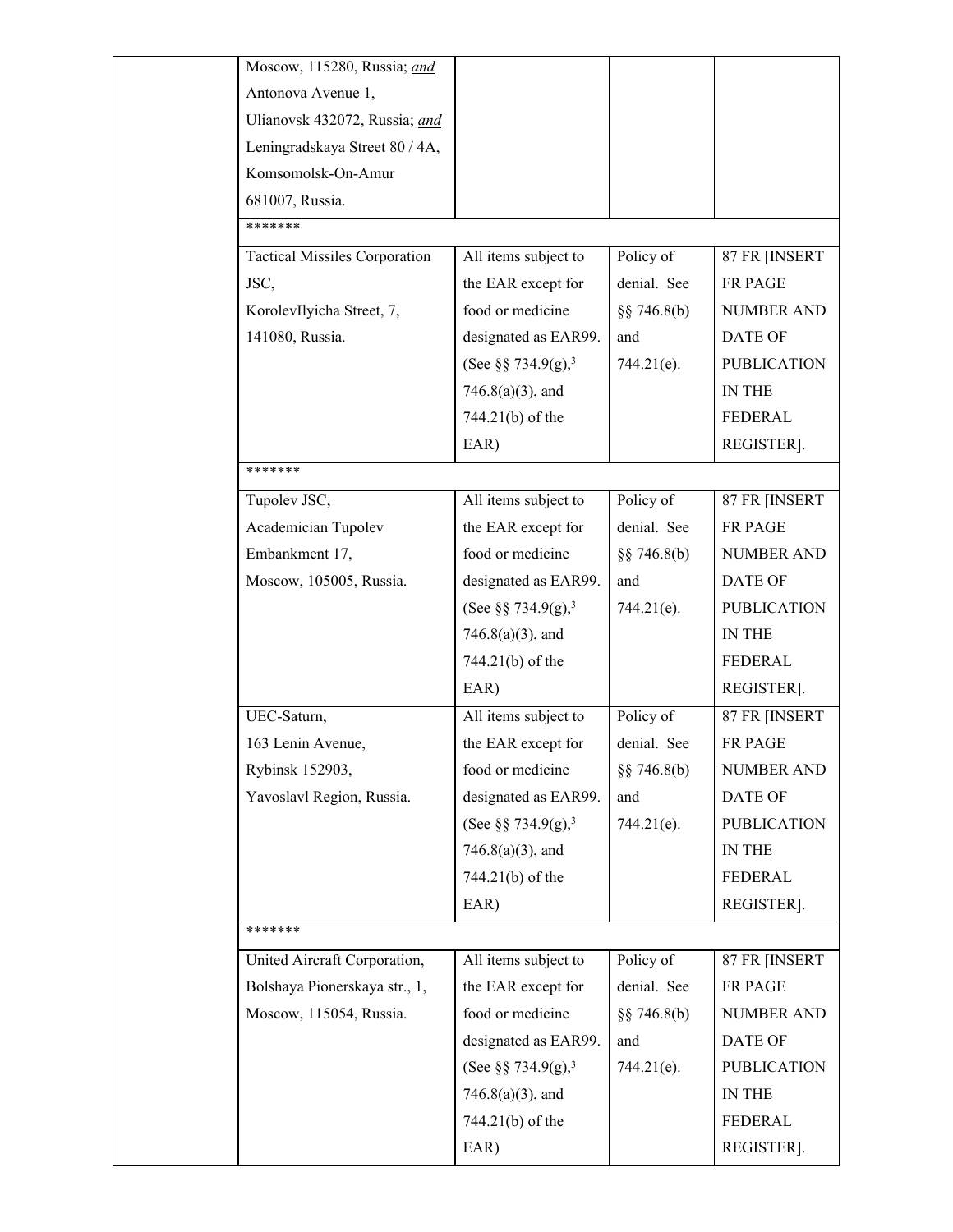|         | United Engine Corporation, | All items subject to           | Policy of     | 87 FR [INSERT      |
|---------|----------------------------|--------------------------------|---------------|--------------------|
|         | 16, Budyonny Avenue,       | the EAR except for             | denial. See   | <b>FR PAGE</b>     |
|         | Moscow, 105118 Russia.     | food or medicine               | $\S$ 746.8(b) | <b>NUMBER AND</b>  |
|         |                            | designated as EAR99.           | and           | DATE OF            |
|         |                            | (See §§ 734.9(g), <sup>3</sup> | $744.21(e)$ . | <b>PUBLICATION</b> |
|         |                            | $746.8(a)(3)$ , and            |               | <b>IN THE</b>      |
|         |                            | 744.21(b) of the               |               | FEDERAL            |
|         |                            | EAR)                           |               | REGISTER].         |
|         | United Instrument          | All items subject to           | Policy of     | 87 FR [INSERT      |
|         | Manufacturing Corporation, | the EAR except for             | denial. See   | <b>FR PAGE</b>     |
|         | Vereiskaya 29, str. 141,   | food or medicine               | $\S$ 746.8(b) | <b>NUMBER AND</b>  |
|         | Moscow, Russia.            | designated as EAR99.           | and           | <b>DATE OF</b>     |
|         |                            | (See §§ 734.9(g), <sup>3</sup> | $744.21(e)$ . | <b>PUBLICATION</b> |
|         |                            | $746.8(a)(3)$ , and            |               | IN THE             |
|         |                            | 744.21(b) of the               |               | FEDERAL            |
|         |                            | EAR)                           |               | REGISTER].         |
|         | *******                    |                                |               |                    |
| ******* |                            |                                |               |                    |

#### **\*\*\*\*\*\*\***

**<sup>3</sup>**For this entity, "items subject to the EAR" includes foreign-produced items that are subject to the EAR under § 734.9(g) of the EAR. See §§ 746.8 and 744.21 of the EAR for related license requirements, license review policy, and restrictions on license exceptions.

# **Supplement No. 7 to Part 744 [Amended]**

19. Supplement No. 7 to part 744 is amended by removing RUSSIA and all the Russian

entries.

# **PART 746 – EMBARGOES AND OTHER SPECIAL CONTROLS**

20. The authority citation for 15 CFR part 746 is revised to read as follows: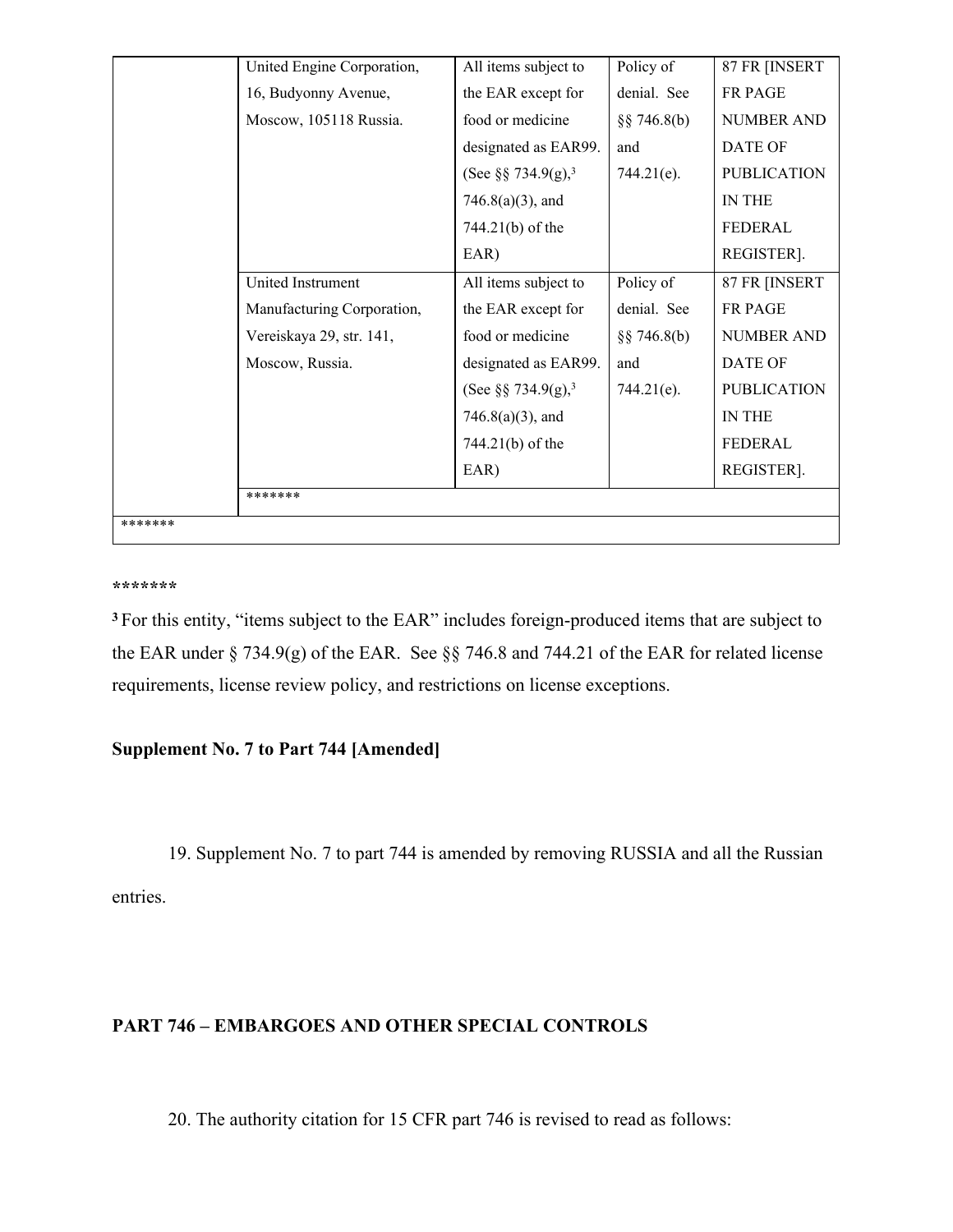**Authority:** 50 U.S.C. 4801-4852; 50 U.S.C. 4601 *et seq.*; 50 U.S.C. 1701 *et seq.*; 22 U.S.C. 287c; Sec 1503, Pub. L. 108-11, 117 Stat. 559; 22 U.S.C. 2151 note; 22 U.S.C. 6004; 22 U.S.C. 7201 *et seq.*; 22 U.S.C. 7210; E.O. 12854, 58 FR 36587, 3 CFR, 1993 Comp., p. 614; E.O. 12918, 59 FR 28205, 3 CFR, 1994 Comp., p. 899; E.O. 13222, 66 FR 44025, 3 CFR, 2001 Comp., p. 783; E.O. 13338, 69 FR 26751, 3 CFR, 2004 Comp., p 168; Presidential Determination 2003-23, 68 FR 26459, 3 CFR, 2004 Comp., p. 320; Presidential Determination 2007-7, 72 FR 1899, 3 CFR, 2006 Comp., p. 325; Notice of May 6, 2021, 86 FR 26793 (May 10, 2021).

21. Section 746.5 is amended by revising paragraph (a)(1) to read as follows:

#### **§ 746.5 Russian industry sector sanctions.**

 $(a) * * * * *$ 

(1) *General prohibition*. (i) A license is required to export, reexport or transfer (in-country) any item subject to the Export Administration Regulations (EAR) listed in supplement No. 2 to this part and items specified in ECCNs 0A998, 1C992, 3A229, 3A231, 3A232, 6A991, 8A992, and 8D999 when you know that the item will be used directly or indirectly in exploration for, or production of, oil or gas in Russian deepwater (greater than 500 feet) or Arctic offshore locations or shale formations in Russia, or are unable to determine whether the item will be used in such projects. Such items include, but are not limited to, drilling rigs, parts for horizontal drilling, drilling and completion equipment, subsea processing equipment, Arctic-capable marine equipment, wireline and down hole motors and equipment, drill pipe and casing, software for hydraulic fracturing, high pressure pumps, seismic acquisition equipment, remotely operated vehicles, compressors, expanders, valves, and risers.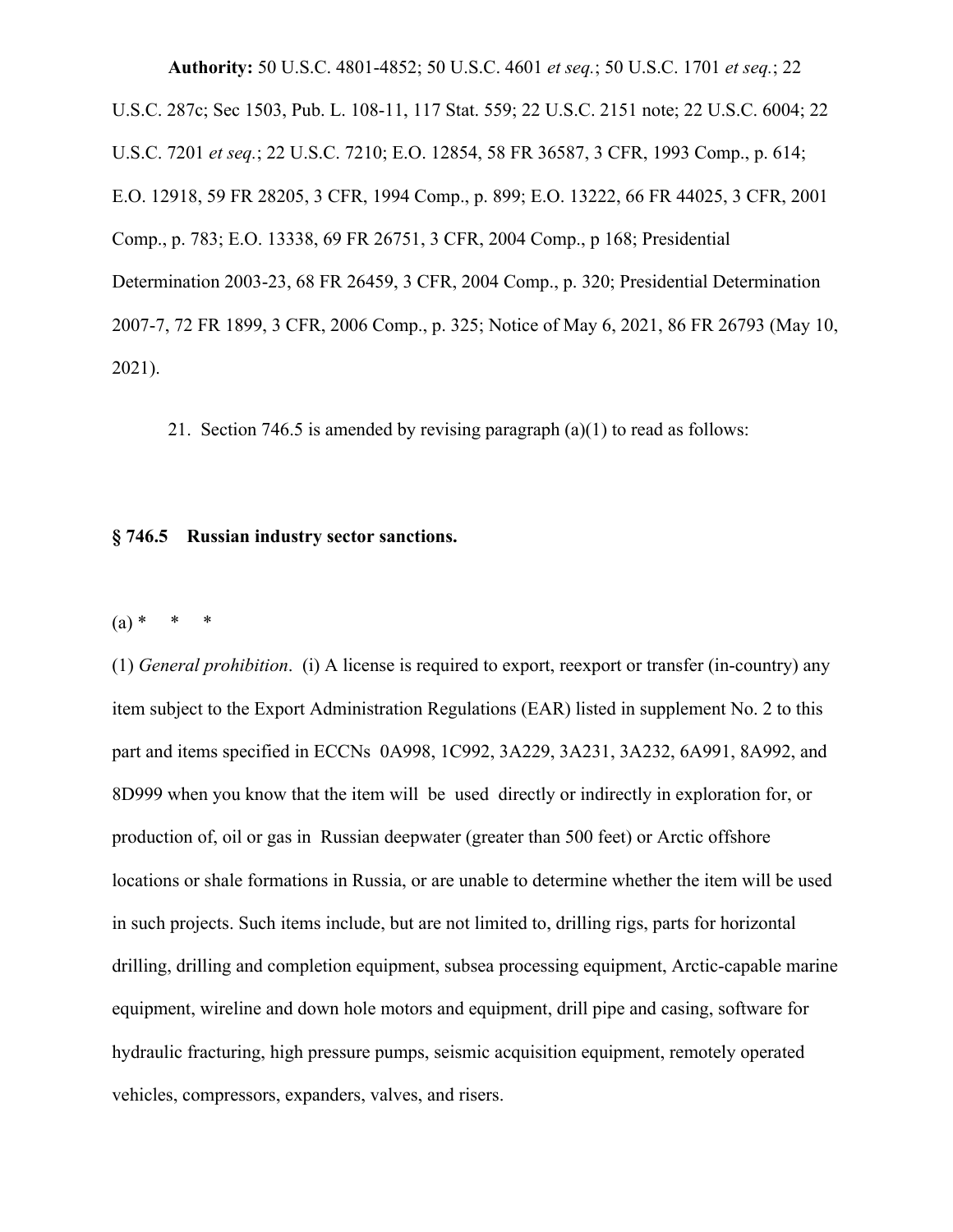(ii) You should be aware that other provisions of the EAR, including parts 742 and 744 and § 746.8, also apply to exports and reexports to Russia. License applications submitted to BIS under this section may include the phrase "section 746.5" or in Block 9 (Special Purpose) as described in Supplement No. 1 to part 748 of the EAR.

\* \* \* \* \*

22. Section 746.6 is revised to read as follows:

## **§ 746.6 Crimea Region of Ukraine and Covered Regions of Ukraine.**

(a) *License requirements—*(1) *General prohibition - Crimea*. A license is required to export or reexport to or transfer within the Crimea region of Ukraine any item subject to the EAR other than food and medicine designated as EAR99, or 'software necessary to enable the exchange of personal communications over the Internet'.

(2) *General prohibition – Donetsk People's Republic (DNR) and Luhansk People's Republic (LNR).* A license is required to export or reexport to, or transfer within, the so-called DNR or LNR regions of Ukraine any item subject to the EAR other than: food and medicine designated as EAR99, or 'software necessary to enable the exchange of personal communications over the Internet'.

(3) *Deemed exports or reexports.* For purposes of applying the EAR deemed export and deemed reexport requirements pursuant to the general prohibitions described in this paragraph (a)(3), the nationality of the foreign national (as determined by accepted methods, such as looking to the passport or other nationality document(s) recognized by the United States Government) is what is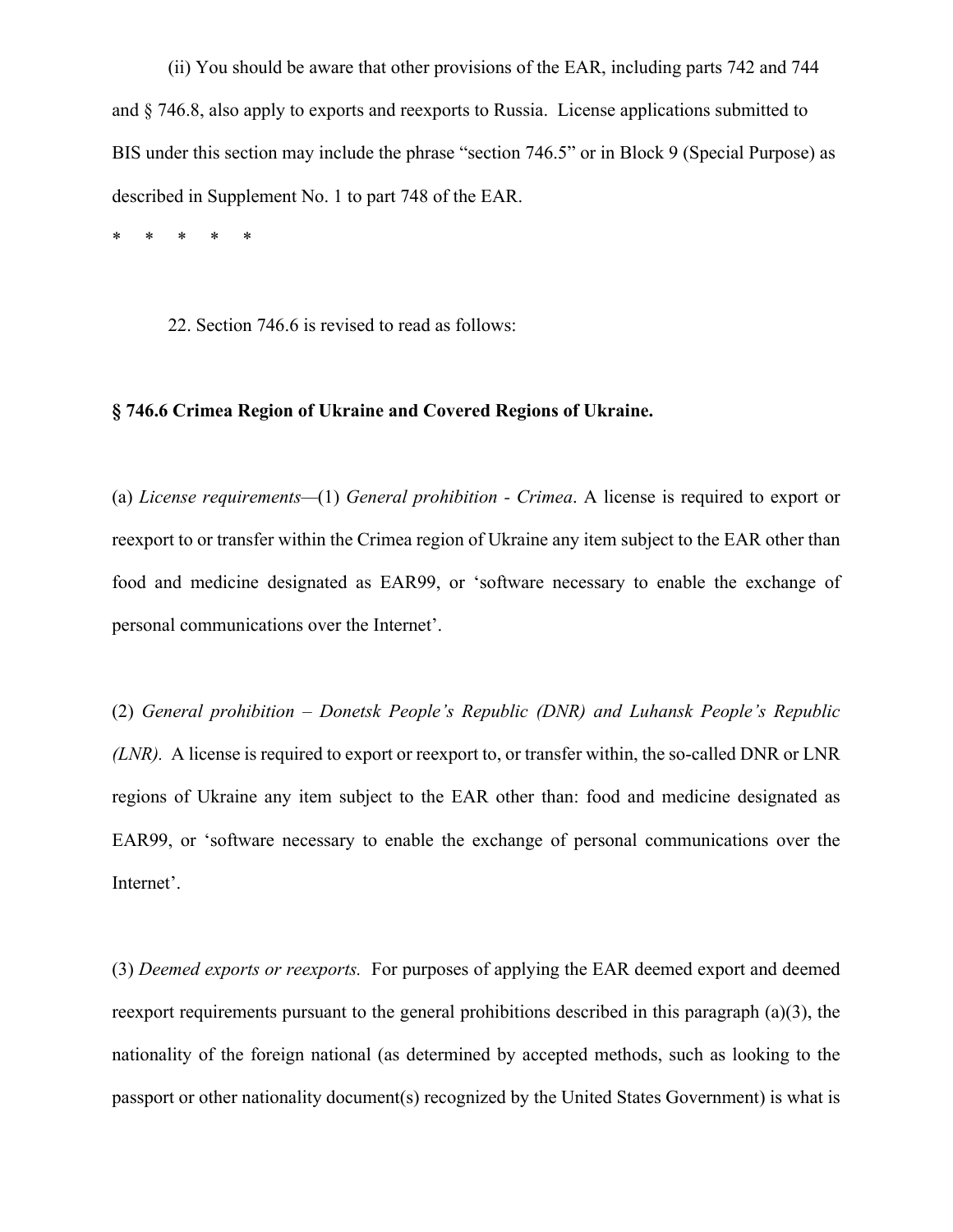used for purposes of determining whether a license is required for a deemed export or deemed reexport.

(b) *License review policy.* Applications will be reviewed with a policy of denial, except for applications for transactions authorized under OFAC Ukraine-Related General Licenses, which will be reviewed on a case-by-case basis.

(c) *License exceptions.* You may export, reexport or transfer (in-country) without a license if your transaction meets all the applicable terms and conditions of any of the license exception paragraphs specified in this paragraph (c). To determine scope and eligibility requirements, you will need to refer to the sections or specific paragraphs of part 740 (License Exceptions) of the EAR, as well as § 740.2 license exception restrictions. Read each license exception carefully, as the provisions available for countries subject to sanctions are generally narrow.

(1) TMP for items for use by the news media as set forth in  $\S$  740.9(a)(9) of the EAR.

(2) GOV for items for personal or official use by personnel and agencies of the U.S. Government, the International Atomic Energy Agency (IAEA), or the European Atomic Energy Community (Euratom) as set forth in  $\S$  740.11(a) and (b)(2) of the EAR.

(3) GFT for gift parcels and humanitarian donations as set forth in § 740.12 of the EAR.

(4) TSU for operation technology and software for lawfully exported commodities as set forth in § 740.13(a) and sales technology as set forth in § 740.13 (b) of the EAR.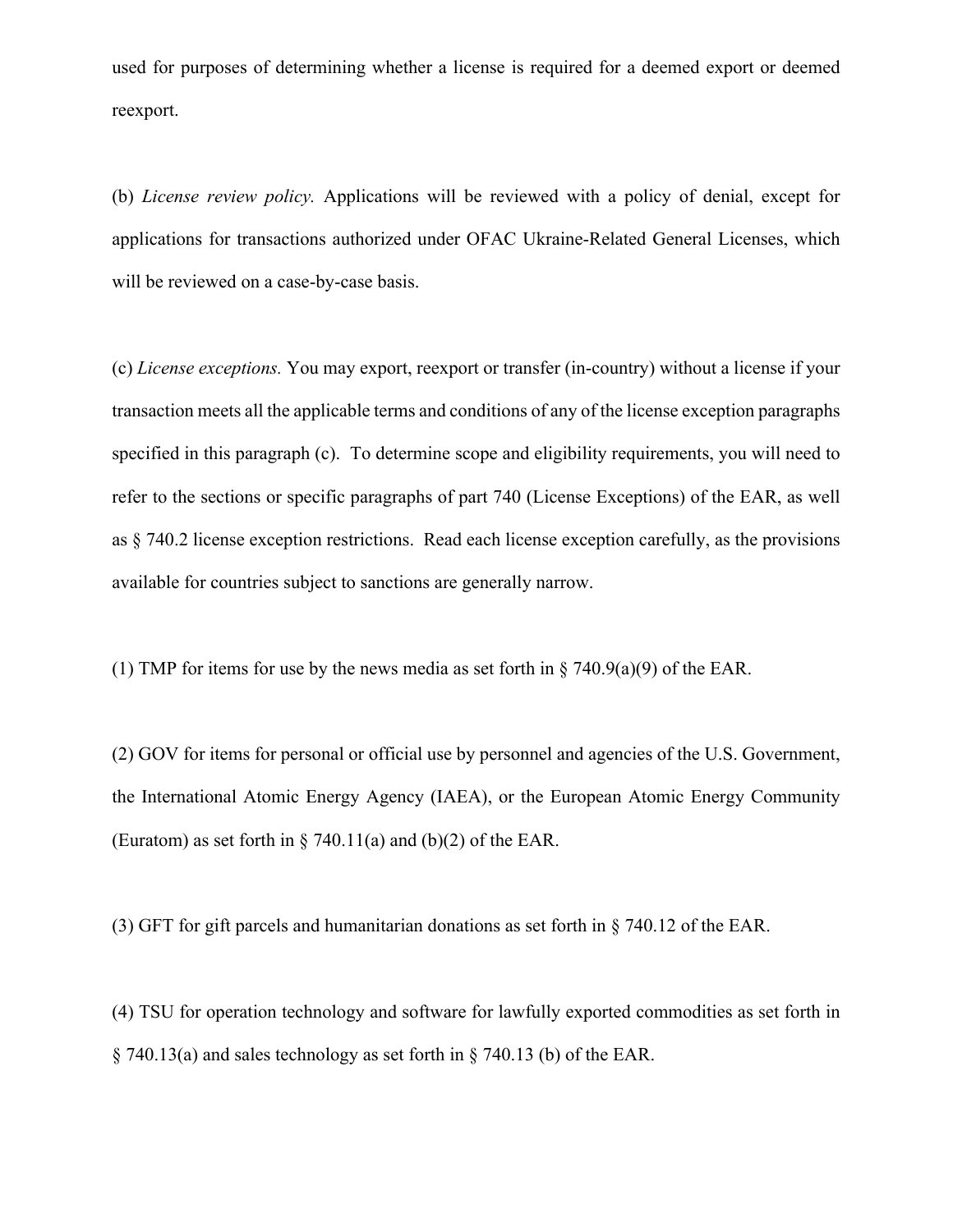(5) BAG for exports of items by individuals leaving the United States as personal baggage as set forth in  $\S$  740.14(a) through (d) of the EAR.

(6) AVS for civil aircraft and vessels as set forth in  $\S$  740.15(a)(4) and (d) of the EAR.

(d) *Definitions.* For purpose of this section, use the following definitions of terms:

(1) 'Crimea region of Ukraine' includes the land territory in that region as well as any maritime area over which sovereignty, sovereign rights, or jurisdiction is claimed based on occupation of that land territory.

(2) 'Donetsk People's Republic (DNR) region' or 'Luhansk People's Republic (LNR) region' include the land territory in those regions as well as any maritime area over which sovereignty, sovereign rights, or jurisdiction is claimed based on purported sovereignty over that land territory or area.

(3) 'Software necessary to enable the exchange of personal communications over the Internet' includes only software (such as software for instant messaging, chat and email, social networking, sharing of photos and movies, Web browsing, and blogging), designated EAR99 or classified as mass market software under Export Control Classification Number (ECCN) 5D992.c of the EAR, provided that such software is widely available to the public at no cost to the user.

23. Section 746.8 is added to read as follows:

### **§ 746.8 Sanctions against Russia.**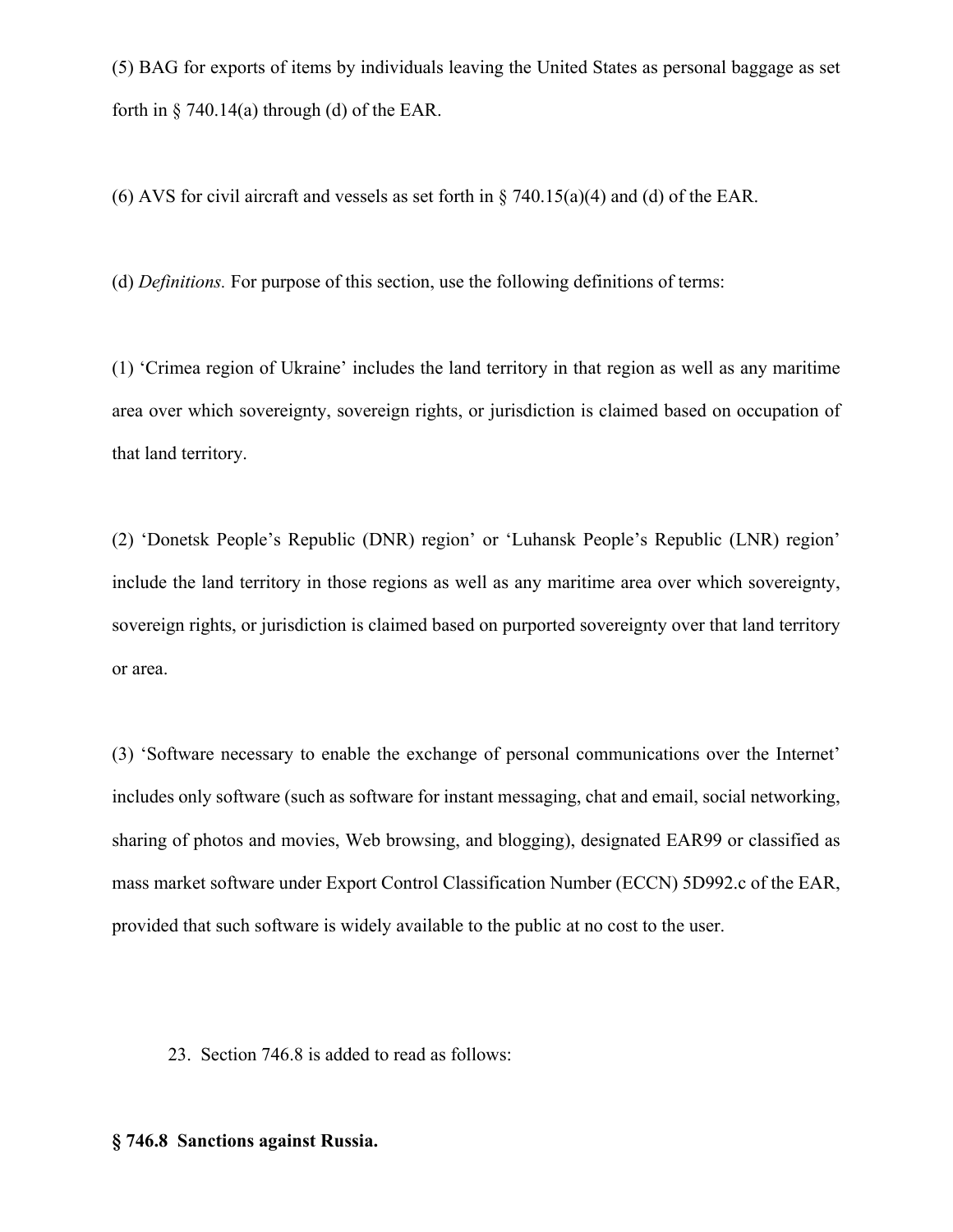(a) *License requirements—*(1) *Items classified in any ECCN in CCL Categories 3 to 9.* In addition to license requirements specified on the Commerce Control List (CCL) in Supplement No. 1 to part 774 of the EAR and in other provisions of the EAR, including part 744 and § 746.5, a license is required, excluding deemed exports and deemed reexports, to export, reexport, or transfer (in-country) to or within Russia any item subject to the EAR and specified in any Export Control Classification Number (ECCN) in Categories 3, 4, 5, 6, 7, 8, or 9 of the CCL.

(2) *Foreign-produced "direct product" items subject to the EAR under Russia foreign "direct product" (FDP) rule.* Except as described in paragraph (a)(4) of this section, a license is required to reexport, export from abroad, or transfer (in-country) to any destination any foreignproduced item subject to the EAR under the Russia FDP Rule described in § 734.9(f) of the EAR.

(3) *Foreign-produced "direct product" items subject to the EAR under Russia-Military End User FDP rule.* Except as described in paragraph (a)(4) of this section, a license is required to reexport, export from abroad, or transfer (in-country) to or within any destination any foreignproduced item subject to the EAR under  $\S$  734.9(g) of the EAR other than food or medicine designated as EAR99, or ECCN 5A992.c and 5D992.c unless for Russian "government end users" and Russian state-owned enterprises (SoEs).

(4) *Exclusion from license requirements under paragraphs (a)(2) and (3) of this section.* The countries listed in supplement No. 3 to this part have committed to implementing substantially similar export controls on Russia under their domestic laws. Therefore, exports or reexports from the countries described in this supplement No. 3 to this part or transfers (in-country) within the countries described in this supplement are not subject to the license requirements described in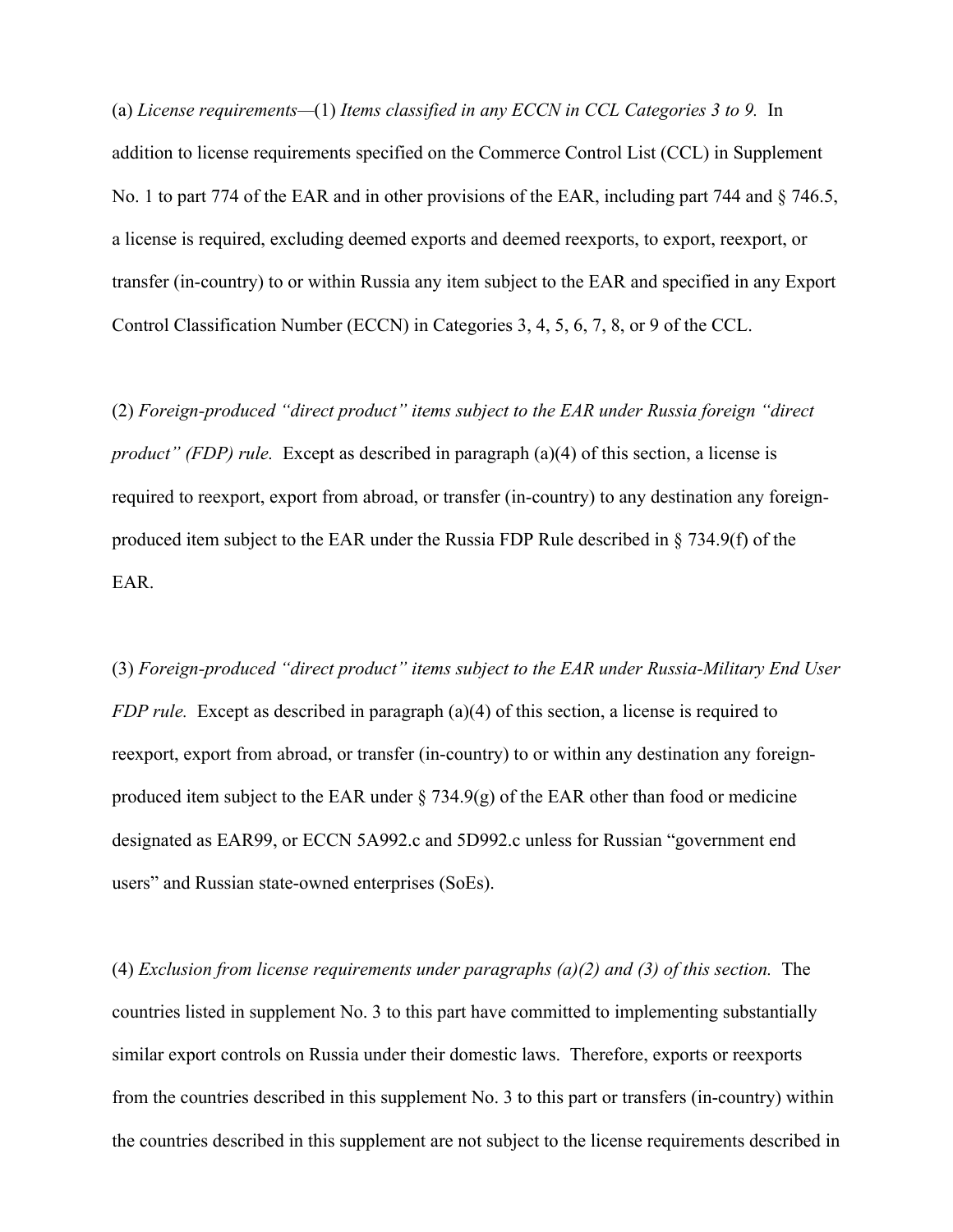paragraphs (a)(2) and (3) of this section, unless a limit to the exclusion is described in the Scope column in supplement No. 3 to this part.

(5) *Exclusion from scope of U.S.-origin controlled content under paragraph (a)(1) of this section*. For purposes of determining U.S.-origin controlled content under supplement No. 2 to part 734 of the EAR, paragraph (a)(1) of this section when making a *de minimis* calculation for reexports and exports from abroad to Russia, the license requirements in paragraph (a)(1) of this section are not used to determine controlled U.S.-origin content in a foreign-made item, provided the criteria in paragraphs  $(a)(5)(i)$  and  $(ii)$  of this section are met:

(i) The U.S.-origin content is described in an Anti-Terrorism (AT)-only ECCN and is not otherwise excluded from the applicable Scope column in supplement No. 3 to this part. For purposes of this paragraph (a)(5), AT-only items means any ECCN that only specifies either only AT in the reason for control paragraph of the ECCN or is classified under ECCN 9A991; and

(ii) The foreign made item will be reexported or exported from abroad from a country described in supplement No. 3 to this part.

**Note 1 to paragraph (a).** A 'military end user' for purposes of paragraph (a)(3) and (4) of this section is any entity listed on the Entity List in supplement No. 4 to part 744 of the EAR under Russia with a footnote 3 designation.

(b) *Licensing policy.* With limited exceptions, applications for the export, reexport or transfer (in-country) of any item that requires a license for export or reexport to or transfer pursuant to the requirements of this section will be reviewed with a policy of denial. The following types of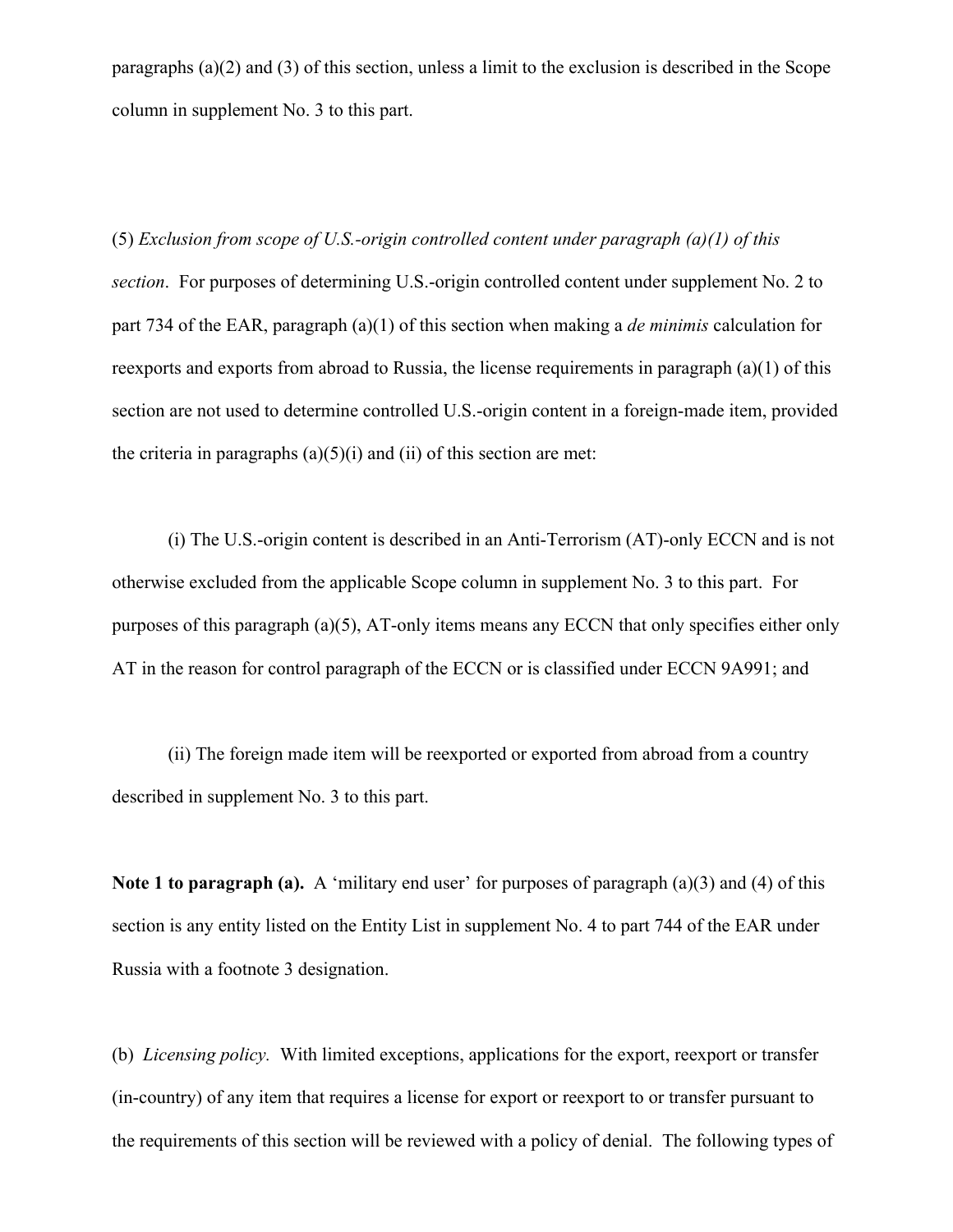license applications for licenses required under paragraphs (a)(1) and (2) of this section will be reviewed on a case-by-case basis to determine whether the transaction in question would benefit the Russian government or defense sector: applications related to safety of flight; applications related to maritime safety; applications to meet humanitarian needs; applications that support government space cooperation; applications for items destined to wholly-owned U.S. subsidiaries, foreign subsidiaries of U.S. companies that are joint ventures with other U.S. companies, joint ventures of U.S. companies with companies headquartered in countries from Country Group A:5 and A:6 in supplement no. 1 to part 740 of the EAR countries, the whollyowned subsidiaries of companies headquartered in countries from Country Group A:5 and A:6 in supplement no. 1 to part 740, joint ventures of companies headquartered in Country Groups A:5 and A:6 with other companies headquartered in Country Groups A:5 and A:6; applications for companies headquartered in Country Groups A:5 and A:6 to support civil telecommunications infrastructure; and government-to-government activities. License applications required under paragraph (a)(3) of this section will be reviewed under a policy of denial in all cases.

(c) *License exceptions*. No license exceptions may overcome the license requirements in paragraph (a)(3) of this section, except as specified in the Entity List entry for a Footnote 3 entity on the Entity List in supplement no. 4 to part 744 of the EAR. No license exceptions may overcome the license requirements in paragraphs (a)(1) and (2) of this section except the following license exceptions identified in paragraphs  $(c)(1)$  through (7) of this section.

(1) License Exception TMP for items for use by the news media as set forth in  $\S$  740.9(a)(9) of the EAR.

(2) License Exception GOV (§ 740.11(b) of the EAR).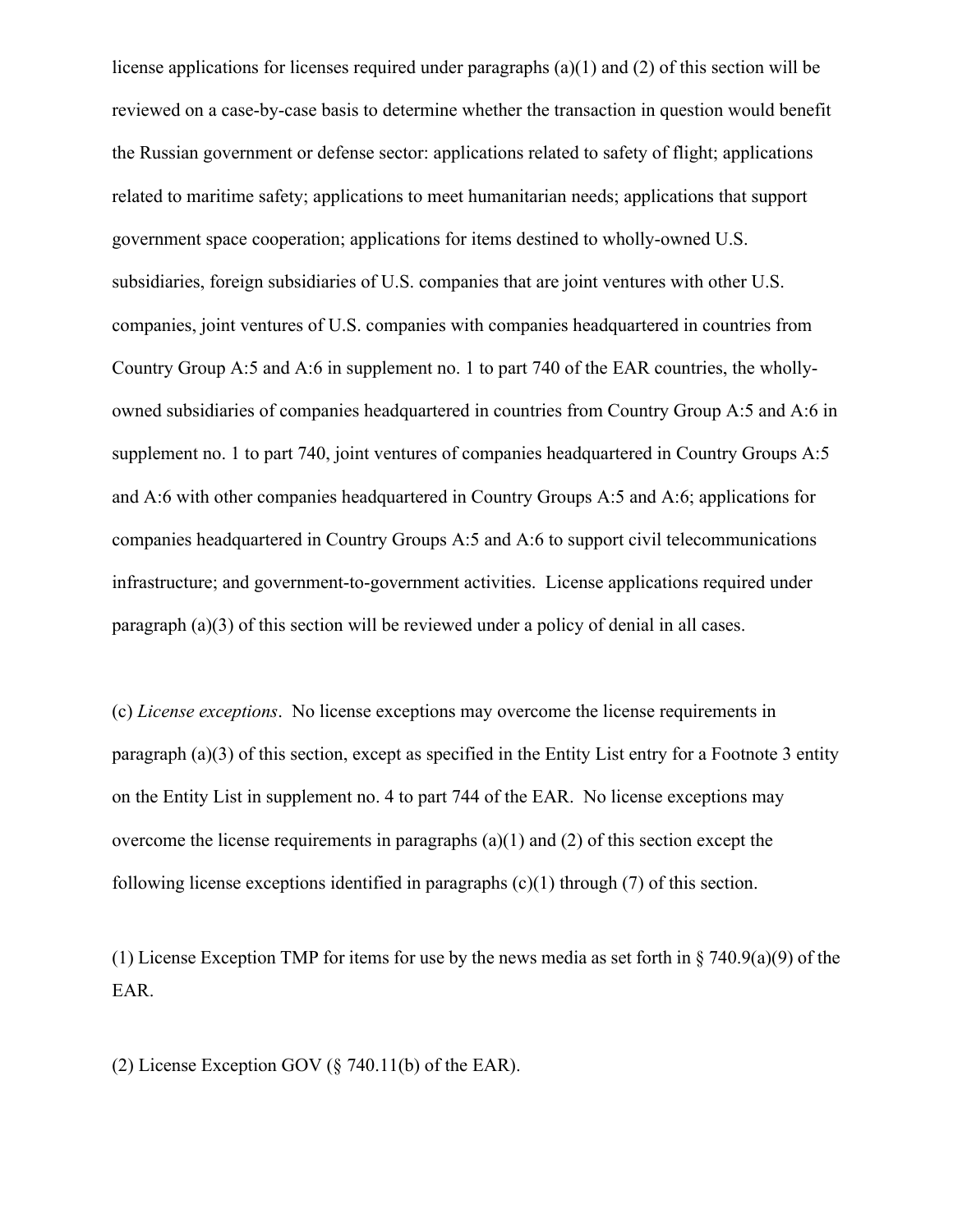(3) License Exception TSU for software updates for civil end-users that are wholly-owned U.S. subsidiaries, foreign subsidiaries of U.S. companies that are joint ventures with other U.S. and companies, joint ventures of U.S. companies with companies headquartered in countries from Country Group A:5 and A:6 in supplement no. 1 to part 740 of the EAR countries, the whollyowned subsidiaries of companies headquartered in countries from Country Group A:5 and A:6 in supplement no. 1 to part 740, or joint ventures of companies headquartered in Country Group A:5 and A:6 with other companies headquartered in Country Groups A:5 and A:6 (§ 740.13(c) of the EAR).

(4) License Exception BAG, excluding firearms and ammunition (§ 740.14, excluding paragraph (e), of the EAR).

(5) License Exception AVS (§ 740.15(a) and (b) of the EAR).

(6) License Exception ENC excluding Russian "government end users" and Russian state-owned enterprises (SoEs) (§ 740.17 of the EAR).

(7) License Exception CCD (§ 740.19 of the EAR).

24. Supplement No. 2 to part 746 is amended by revising the introductory text of the supplement to read as follows:

## **Supplement No. 2 to Part 746 – Russian Industry Sector Sanction List**

The source for the Schedule B numbers and descriptions in this list comes from the Bureau of the Census's Schedule B concordance of exports 2022. Census's Schedule B List 2022 can be found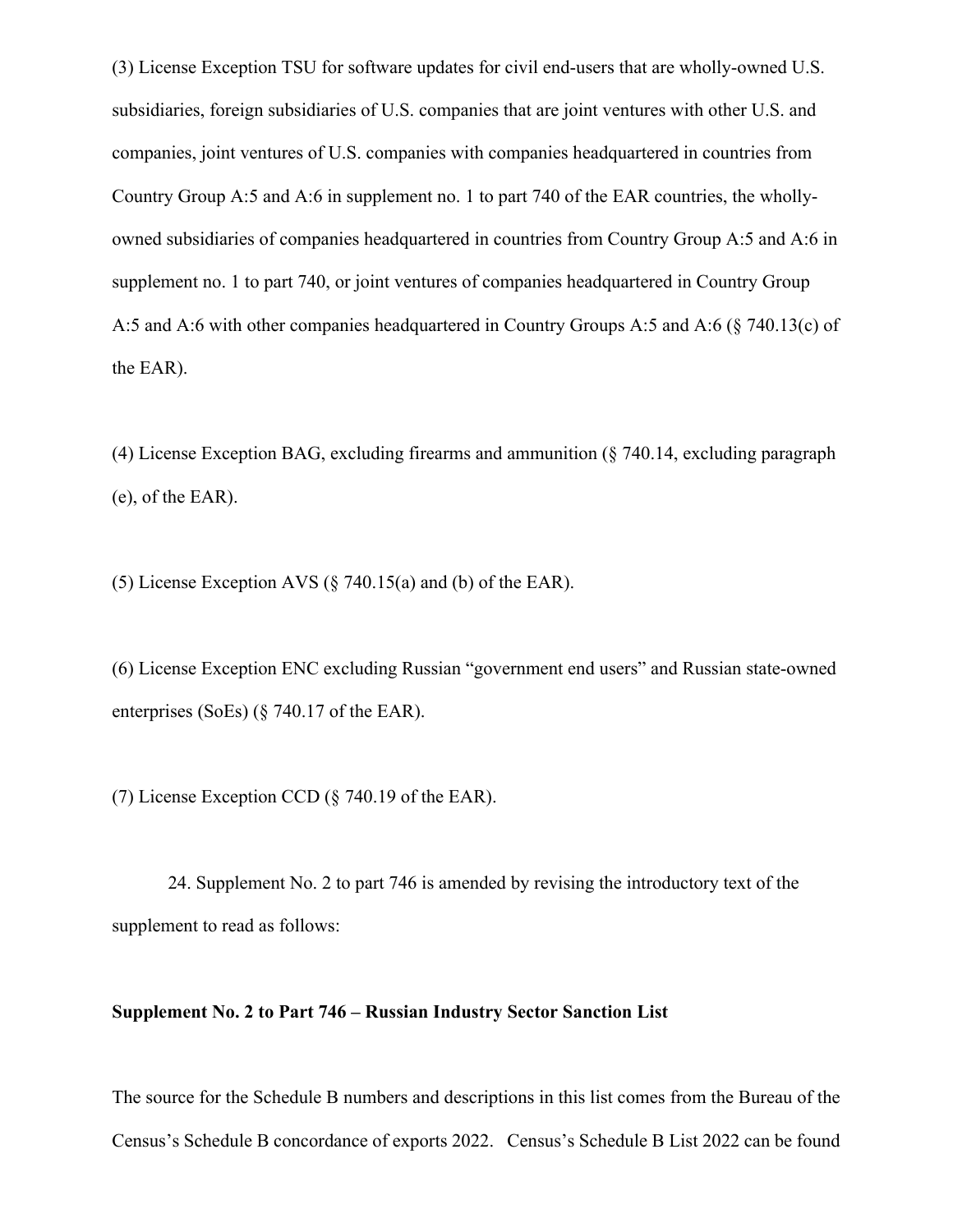at www.census.gov/foreign-trade/aes/documentlibrary/#concordance The Introduction Chapter of the Schedule B provides important information about classifying products and interpretations of the Schedule B, *e.g.*, NESOI means Not Elsewhere Specified or Included. In addition, important information about products within a particular chapter may be found at the beginning of chapters. **\* \* \* \* \***

25. Add Supplement No. 3 to part 746 to read as follows:

# **Supplement No. 3 to Part 746 – Countries Excluded from Certain License Requirements of § 746.8**

Countries listed in this supplement No. 3 have committed to implementing substantially similar export controls on Russia under their domestic laws and are consequently excluded from certain requirements in § 746.8 of the EAR, as described in § 746.8(a)(4) and (5). The Scope column of the following table identifies whether the country receives a full or partial exclusion. For countries with partial exclusions, the items for which such exclusions apply are listed in the Scope column.

| Country   | <b>Scope</b> | <b>Federal Register</b>    |
|-----------|--------------|----------------------------|
|           |              | <b>Citation</b>            |
| Australia | Full         | 87 FR [INSERT FR PAGE      |
|           |              | NUMBER AND DATE OF         |
|           |              | PUBLICATION IN THE FEDERAL |
|           |              | REGISTER].                 |
| Austria   | Full         | 87 FR JINSERT FR PAGE      |
|           |              | NUMBER AND DATE OF         |
|           |              | PUBLICATION IN THE FEDERAL |
|           |              | REGISTER].                 |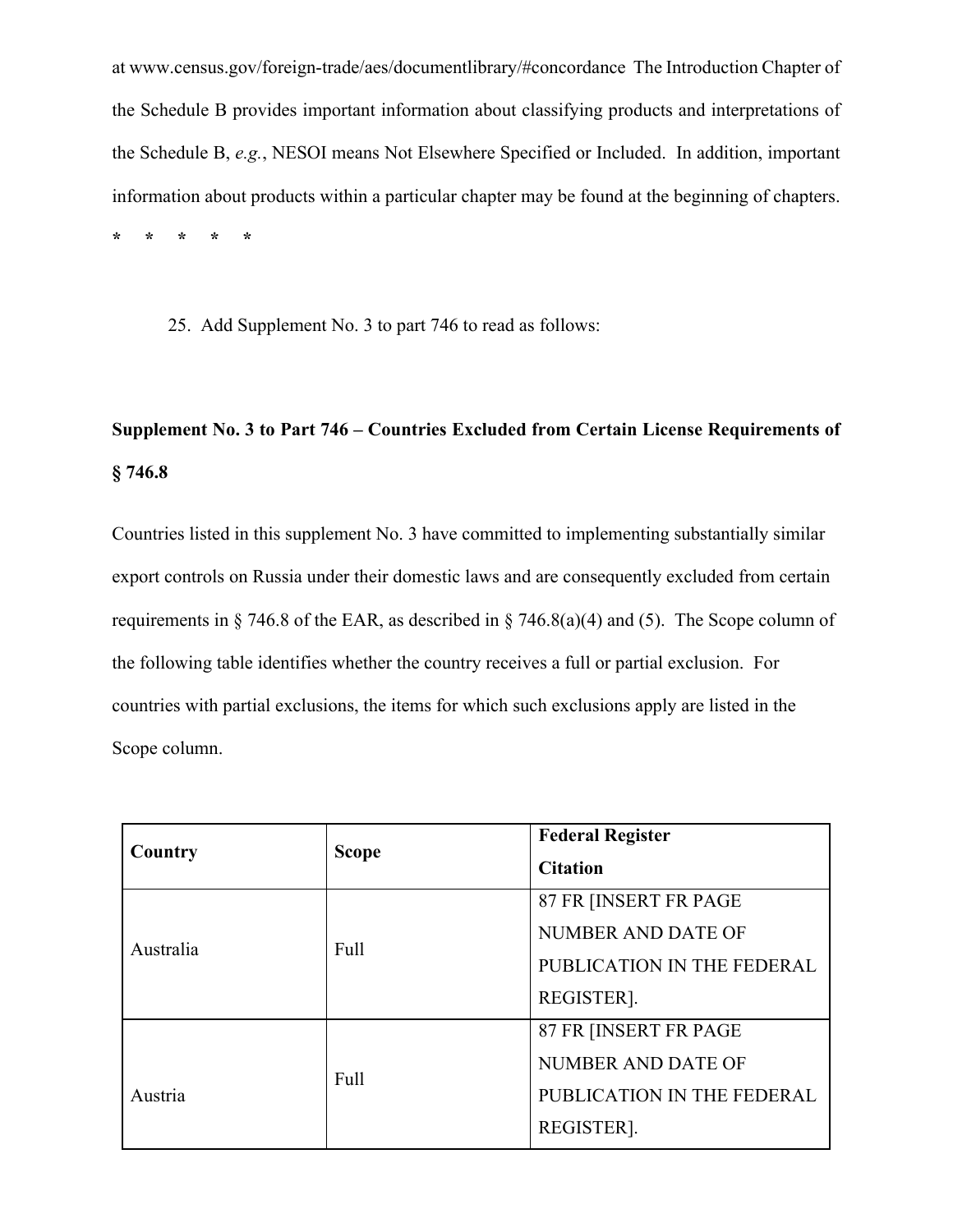|                |             | 87 FR [INSERT FR PAGE      |
|----------------|-------------|----------------------------|
| Belgium        |             | <b>NUMBER AND DATE OF</b>  |
|                | Full        | PUBLICATION IN THE FEDERAL |
|                |             | REGISTER].                 |
|                |             | 87 FR [INSERT FR PAGE      |
| Bulgaria       | <b>Full</b> | NUMBER AND DATE OF         |
|                |             | PUBLICATION IN THE FEDERAL |
|                |             | REGISTER].                 |
|                |             | 87 FR [INSERT FR PAGE      |
| Canada         | Full        | NUMBER AND DATE OF         |
|                |             | PUBLICATION IN THE FEDERAL |
|                |             | REGISTER].                 |
|                |             | 87 FR [INSERT FR PAGE      |
| Croatia        | <b>Full</b> | NUMBER AND DATE OF         |
|                |             | PUBLICATION IN THE FEDERAL |
|                |             | REGISTER].                 |
|                |             | 87 FR [INSERT FR PAGE      |
| Cyprus         | Full        | NUMBER AND DATE OF         |
|                |             | PUBLICATION IN THE FEDERAL |
|                |             | REGISTER].                 |
|                |             | 87 FR [INSERT FR PAGE      |
| Czech Republic | Full        | NUMBER AND DATE OF         |
|                |             | PUBLICATION IN THE FEDERAL |
|                |             | REGISTER].                 |
|                |             | 87 FR [INSERT FR PAGE      |
| Denmark        | Full        | NUMBER AND DATE OF         |
|                |             | PUBLICATION IN THE FEDERAL |
|                |             | REGISTER].                 |
| Estonia        | Full        | 87 FR [INSERT FR PAGE      |
|                |             | NUMBER AND DATE OF         |
|                |             | PUBLICATION IN THE FEDERAL |
|                |             | REGISTER].                 |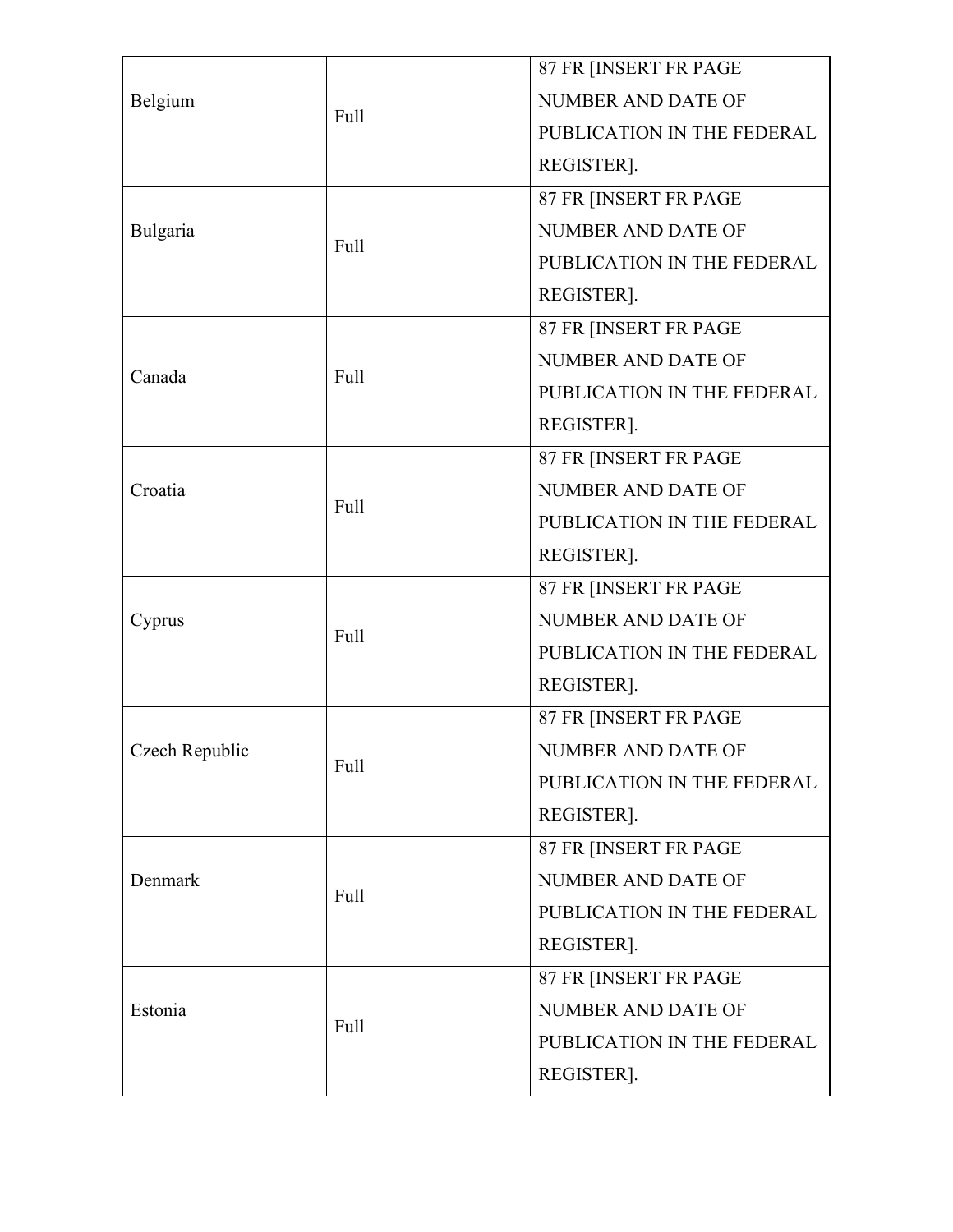|         |              | 87 FR [INSERT FR PAGE      |
|---------|--------------|----------------------------|
| Finland |              | NUMBER AND DATE OF         |
|         | Full         | PUBLICATION IN THE FEDERAL |
|         |              | REGISTER].                 |
|         |              | 87 FR [INSERT FR PAGE      |
| France  | Full<br>Full | NUMBER AND DATE OF         |
|         |              | PUBLICATION IN THE FEDERAL |
|         |              | REGISTER].                 |
|         |              | 87 FR [INSERT FR PAGE      |
| Germany |              | NUMBER AND DATE OF         |
|         |              | PUBLICATION IN THE FEDERAL |
|         |              | REGISTER].                 |
|         |              | 87 FR [INSERT FR PAGE      |
| Greece  | <b>Full</b>  | NUMBER AND DATE OF         |
|         |              | PUBLICATION IN THE FEDERAL |
|         |              | REGISTER].                 |
|         |              | 87 FR [INSERT FR PAGE      |
| Hungary | Full         | NUMBER AND DATE OF         |
|         |              | PUBLICATION IN THE FEDERAL |
|         |              | REGISTER].                 |
|         |              | 87 FR [INSERT FR PAGE      |
| Ireland | Full         | NUMBER AND DATE OF         |
|         |              | PUBLICATION IN THE FEDERAL |
|         |              | REGISTER].                 |
|         |              | 87 FR [INSERT FR PAGE      |
| Italy   | Full         | <b>NUMBER AND DATE OF</b>  |
|         |              | PUBLICATION IN THE FEDERAL |
|         |              | REGISTER].                 |
| Japan   | Full         | 87 FR [INSERT FR PAGE      |
|         |              | NUMBER AND DATE OF         |
|         |              | PUBLICATION IN THE FEDERAL |
|         |              | REGISTER].                 |
|         |              |                            |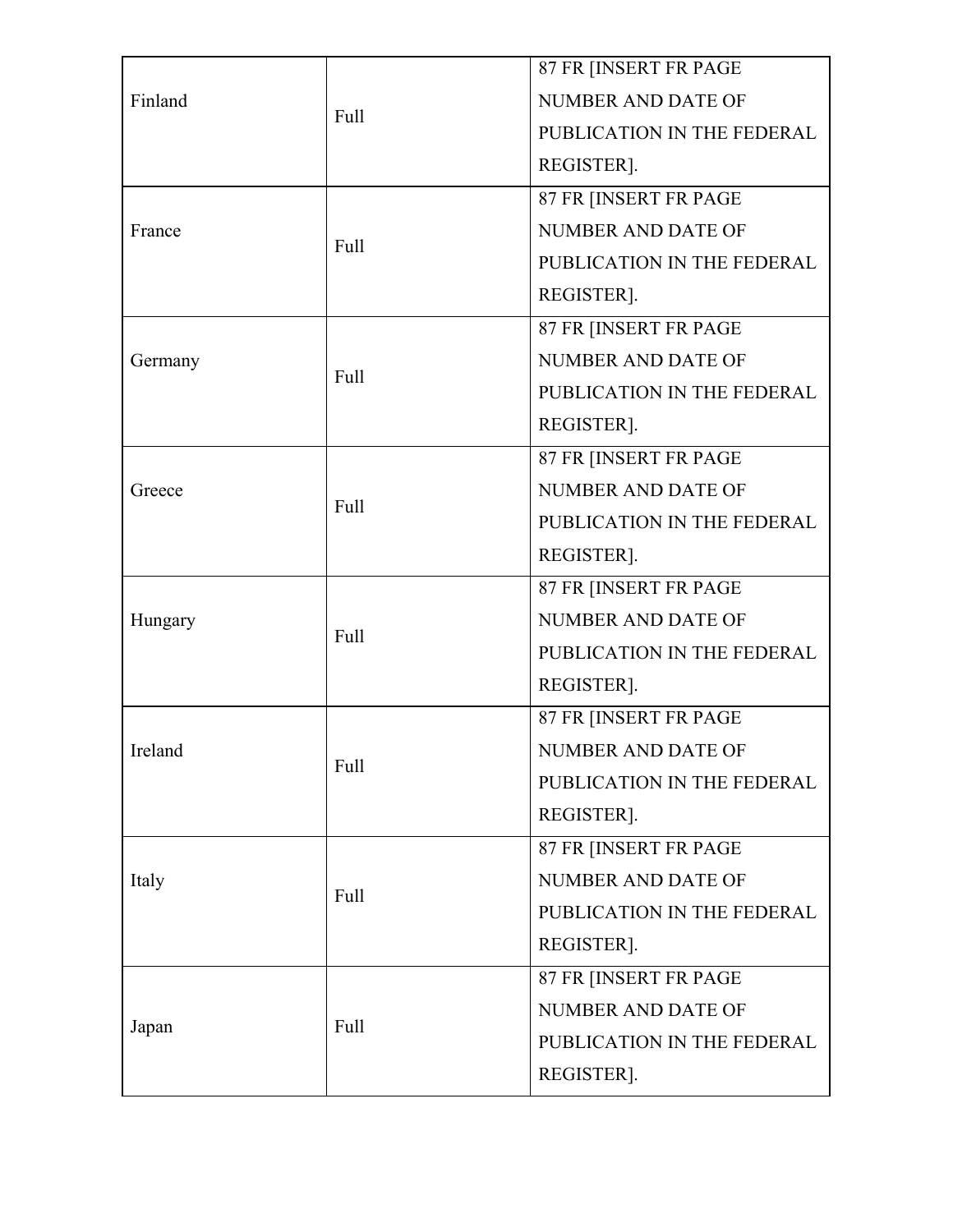|             |      | 87 FR [INSERT FR PAGE      |
|-------------|------|----------------------------|
| Latvia      |      | NUMBER AND DATE OF         |
|             | Full | PUBLICATION IN THE FEDERAL |
|             |      | REGISTER].                 |
|             |      | 87 FR [INSERT FR PAGE      |
| Lithuania   | Full | NUMBER AND DATE OF         |
|             |      | PUBLICATION IN THE FEDERAL |
|             |      | REGISTER].                 |
|             |      | 87 FR [INSERT FR PAGE      |
| Luxembourg  | Full | <b>NUMBER AND DATE OF</b>  |
|             |      | PUBLICATION IN THE FEDERAL |
|             |      | REGISTER].                 |
|             |      | 87 FR [INSERT FR PAGE      |
| Malta       |      | NUMBER AND DATE OF         |
|             | Full | PUBLICATION IN THE FEDERAL |
|             |      | REGISTER].                 |
|             |      | 87 FR [INSERT FR PAGE      |
| Netherlands | Full | NUMBER AND DATE OF         |
|             |      | PUBLICATION IN THE FEDERAL |
|             |      | REGISTER].                 |
|             |      | 87 FR [INSERT FR PAGE      |
| New Zealand | Full | NUMBER AND DATE OF         |
|             |      | PUBLICATION IN THE FEDERAL |
|             |      | REGISTER].                 |
|             |      | 87 FR [INSERT FR PAGE      |
| Poland      | Full | NUMBER AND DATE OF         |
|             |      | PUBLICATION IN THE FEDERAL |
|             |      | REGISTER].                 |
| Portugal    | Full | 87 FR [INSERT FR PAGE      |
|             |      | NUMBER AND DATE OF         |
|             |      | PUBLICATION IN THE FEDERAL |
|             |      | REGISTER].                 |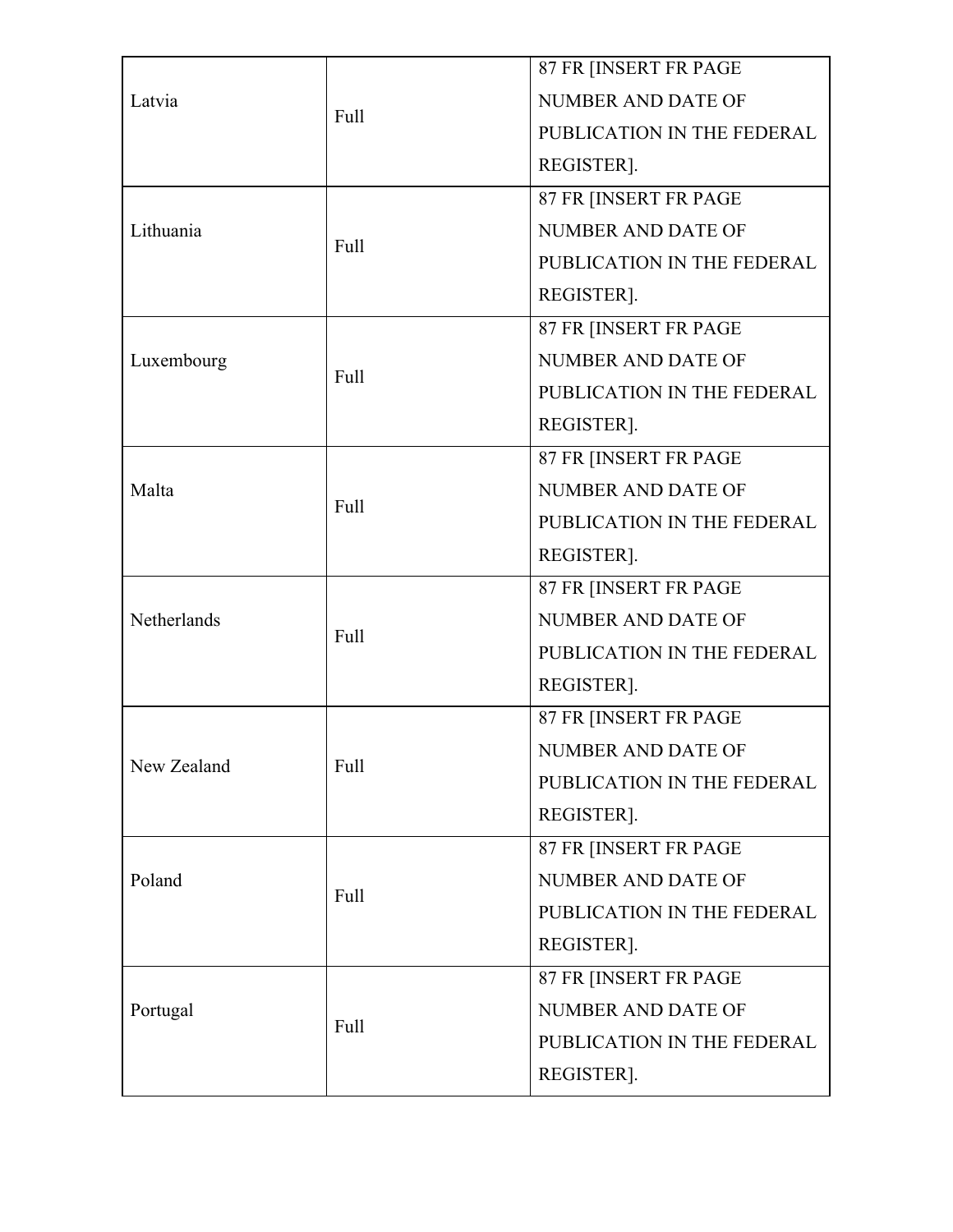| Romania<br>Slovakia | Full<br>Full<br>Full | 87 FR [INSERT FR PAGE      |
|---------------------|----------------------|----------------------------|
|                     |                      | <b>NUMBER AND DATE OF</b>  |
|                     |                      | PUBLICATION IN THE FEDERAL |
|                     |                      | REGISTER].                 |
|                     |                      | 87 FR [INSERT FR PAGE      |
|                     |                      | <b>NUMBER AND DATE OF</b>  |
|                     |                      | PUBLICATION IN THE FEDERAL |
|                     |                      | REGISTER].                 |
|                     |                      | 87 FR [INSERT FR PAGE      |
| Slovenia            |                      | <b>NUMBER AND DATE OF</b>  |
|                     |                      | PUBLICATION IN THE FEDERAL |
|                     |                      | REGISTER].                 |
|                     |                      | 87 FR [INSERT FR PAGE      |
| Spain               | Full                 | <b>NUMBER AND DATE OF</b>  |
|                     |                      | PUBLICATION IN THE FEDERAL |
|                     |                      | REGISTER].                 |
|                     |                      | 87 FR [INSERT FR PAGE      |
| Sweden              | Full                 | <b>NUMBER AND DATE OF</b>  |
|                     |                      | PUBLICATION IN THE FEDERAL |
|                     |                      | REGISTER].                 |
| United Kingdom      | Full                 | 87 FR [INSERT FR PAGE      |
|                     |                      | NUMBER AND DATE OF         |
|                     |                      | PUBLICATION IN THE FEDERAL |
|                     |                      | REGISTER].                 |

## **PART 772 – [AMENDED]**

26. The authority citation for 15 CFR part 772 continues to read as follows:

**Authority:** 50 U.S.C. 4801-4852; 50 U.S.C. 4601 *et seq.*; 50 U.S.C. 1701 *et seq.*; E.O. 13222, 66 FR 44025, 3 CFR, 2001 Comp., p. 783.

27. Section 772.1 is amended by revising the definition of "Food" to read as follows: